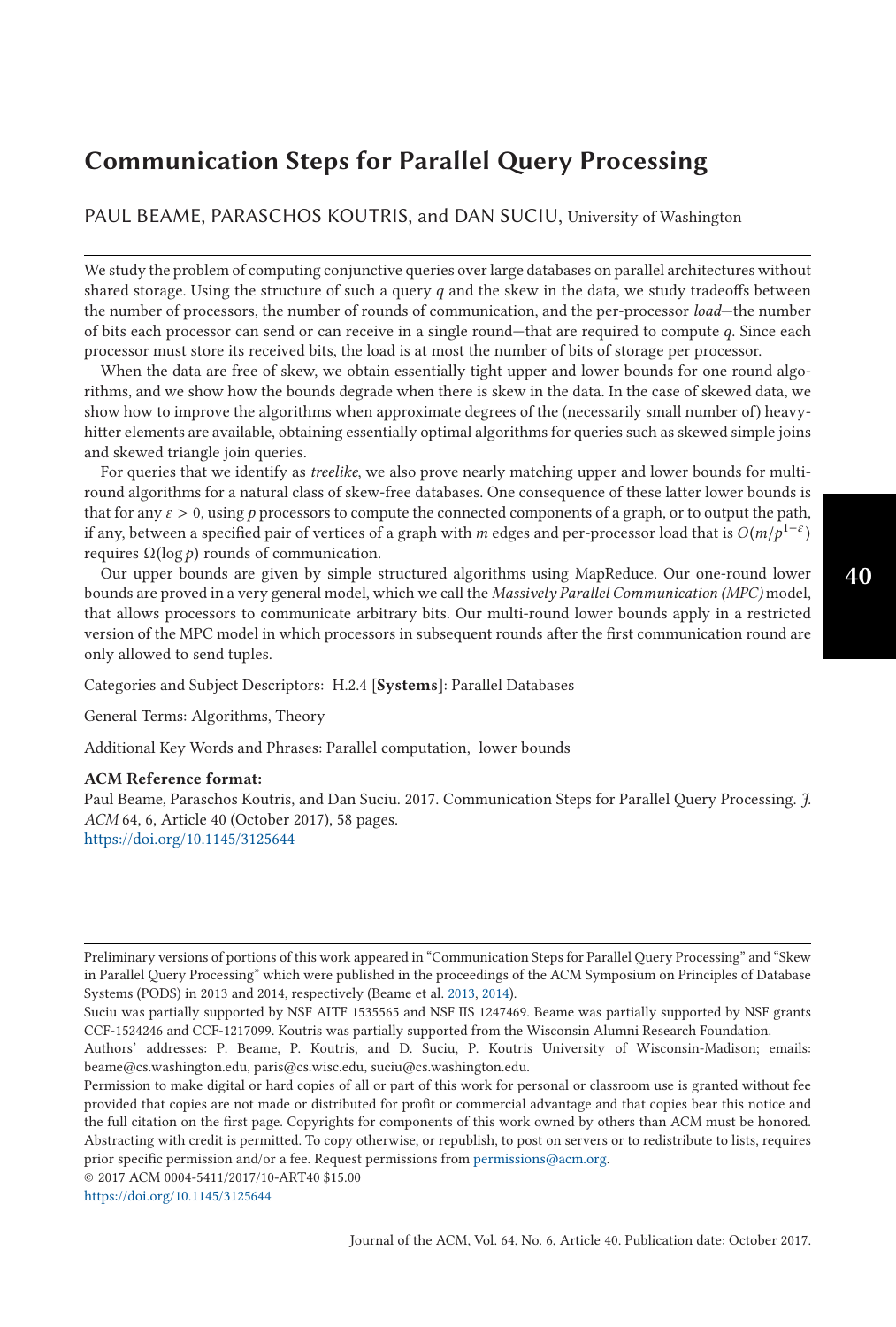## **1 INTRODUCTION**

Most of the time spent during big data analysis today is allocated in data processing tasks, such as identifying relevant data, cleaning, filtering, joining, grouping, transforming, extracting features, and evaluating results (Chaudhuri [2012;](#page-56-0) [EMC Corporation\)](#page-56-0). These tasks form the main bottleneck in big data analysis, and it is a major challenge to improve the performance and usability of data processing tools. The motivation for this article comes from the need to understand the complexity of query processing in big data management.

Query processing on big data is typically performed on a shared-nothing parallel architecture. In this setting, the data are stored on a large number of independent servers interconnected by a fast network. The servers perform local computations and can also communicate with each other to exchange data. Starting from MapReduce (Dean and Ghemawat [2004\)](#page-56-0), the past decade has seen the development of several massively parallel frameworks that support big data processing, including PigLatin (Olston et al. [2008\)](#page-57-0), Hive (Thusoo et al. [2009\)](#page-57-0), Dremmel (Melnik et al. [2010\)](#page-57-0), Spark [\(Spark\)](#page-57-0), and Myria (Halperin et al. [2014\)](#page-57-0).

Unlike traditional query processing, the time complexity is no longer dominated by the number of disk accesses. Typically, a query is evaluated by a sufficiently large number of servers such that the entire data can be kept in main memory. In these systems, the new complexity parameter is the *communication cost*, which depends on both the amount of data being exchanged and the number of global synchronization barriers (rounds).

*Contributions*. We define the *Massively Parallel Communication* (MPC) model, to analyze the tradeoff between the number of rounds and the amount of communication required in a massively parallel computing environment. We include the number of servers *p* as a parameter, and we allow each server to be infinitely powerful, subject only to the data to which it has access. The computation proceeds in *rounds*, where each round consists of local computation followed by global exchange of data between all servers.

An algorithm in the MPC model is characterized by the number of servers  $p$ , the number of rounds *r*, and the maximum number of bits *L*, or *maximum load*, that each server receives at any round. There are no other restrictions on communication between servers. Though the storage capacity of each server is not a separate parameter, since a server needs to store the data it has received to operate on it, the load *L* is always a lower bound on the storage capacity of each server. An ideal parallel algorithm with input size *M* would distribute the input data equally among the *p* servers, so each server would have a maximum load of *<sup>M</sup>*/*p*, and would perform the computation in a single round. In the degenerate case where  $L = M$ , the entire data can be sent to a single server, and thus there exists no parallelism.

The focus of the MPC model on the communication load captures a key property of the system architectures assumed by MapReduce and related programming abstractions.<sup>1</sup> Since there is no restriction on the form of communication or the kinds of operations allowed for processing of local data, the lower bounds we obtain in the MPC model apply much more generally than those bounds based on specific assumed primitives or communication structures such as those for MapReduce.

We establish both lower and upper bounds in the MPC model for computing a full conjunctive query *q*, in three different settings.

First, we restrict the computation to a single communication round and to input data without skew. In particular, given a query *q* over relations  $S_1, S_2, \ldots$  such that an input relation  $S_i$  has size

<sup>1</sup>This focus is somewhat related to the generic approach to communication in Valiant's Bulk Synchronous Parallel (BSP) model (Valiant [1990\)](#page-57-0), which the MPC model simplifies and strengthens. We discuss the relationship of the MPC model to a variety of MapReduce and parallel models in Section [6.](#page-53-0)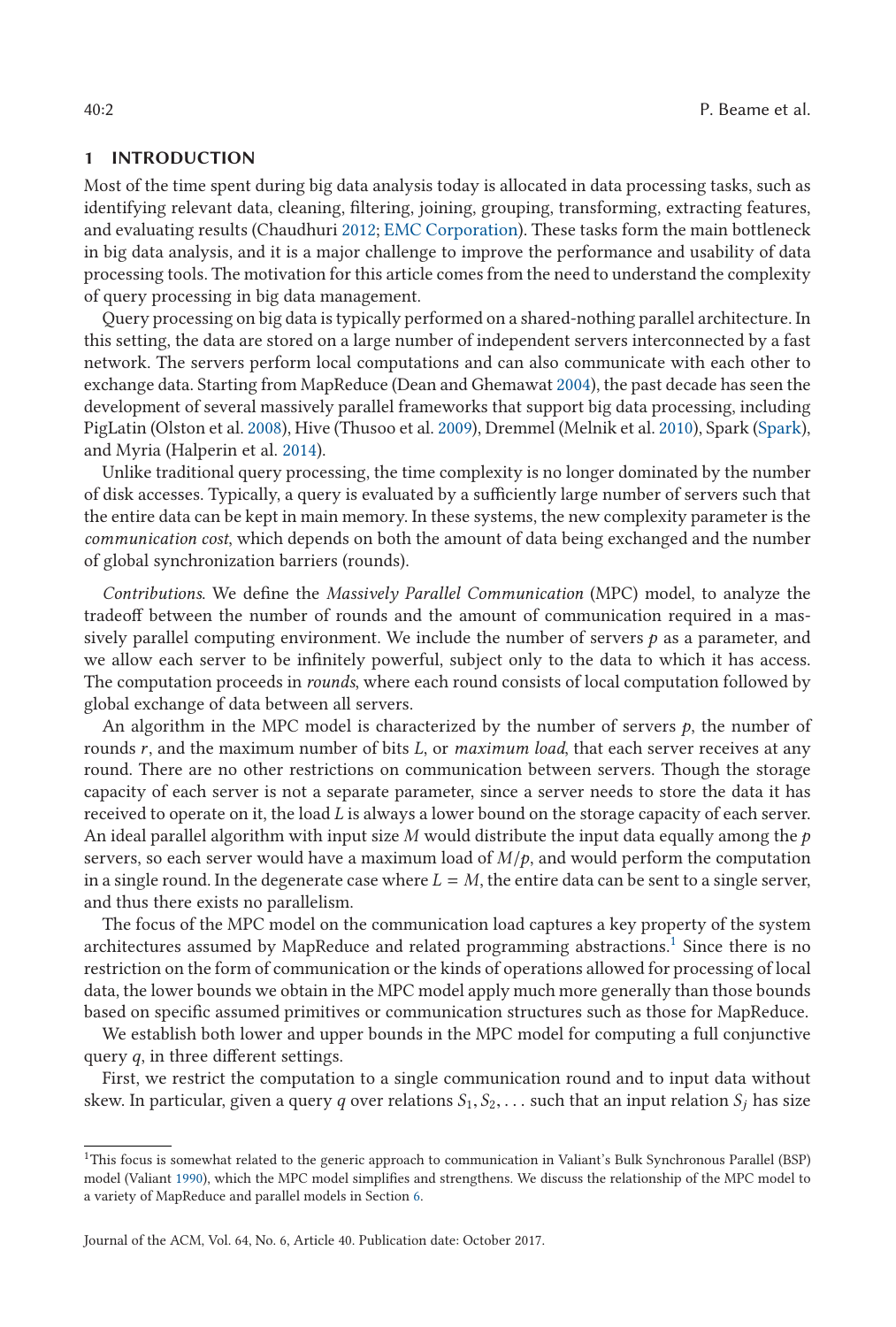$M_i$  (in bits), we examine the minimum load *L* for which it is possible to compute *q* in a single round. We show that any algorithm that correctly computes *q* requires a load

$$
L \geq \max_{\mathbf{u}} \left( \frac{\prod_j M_j^{u_j}}{p} \right)^{1/\sum_j u_j},
$$

where  $\mathbf{u} = (u_1, \ldots, u_\ell)$  is a fractional *edge packing* for the hypergraph of *q*. Our lower bound ap-<br>plies to the strongest possible model in which servers can encode any information in their mesplies to the strongest possible model in which servers can encode any information in their messages and have access to a common source of randomness. This is stronger than the lower bounds in Afrati et al. [\(2012\)](#page-56-0) and Koutris and Suciu [\(2011\)](#page-57-0), which assume that the units being exchanged are tuples. We further show that a simple algorithm, which we call the HyperCube algorithm, matches our lower bound for any conjunctive query when the input data have no skew. As an example, for the triangle query  $C_3 = S_1(x, y)$ ,  $S_2(y, z)$ ,  $S_3(z, x)$  with sizes  $M = |S_1| = |S_2| = |S_3|$ , we show that the lower bound for the load is  $\Omega(M/p^{2/3})$ , and the HyperCube algorithm can match this bound.

Second, we study how skew influences the computation. A value in the database is *skewed* and is called a *heavy hitter* when it occurs with much higher frequency than some predefined threshold. Since data distribution is typically done using hash-partitioning, unless they are handled differently from other values, all tuples containing a heavy hitter will be sent to the same server, causing it to be overloaded. The standard technique that handles skew consists of first detecting the heavy hitters, then treating them differently from the other values, for example, by partitioning tuples with heavy hitters on the other attributes.

In analyzing the impact of skew, we first provide bounds on the behavior of algorithms that are not given special information about heavy hitters and hence are limited in their ability to deal with skew. We then consider a natural model for handling skew which assumes that at the beginning of the computation all servers know the identity of all heavy hitters, and the (approximate) frequency of each heavy hitter. (It will be easy to see that there can only be a small number of heavy hitters and this kind of information can be easily obtained in advance.<sup>2</sup>) Given these statistics, we present upper and lower bounds for the maximum load for full conjunctive queries. In particular, we present a general lower bound that holds for any conjunctive query. We next give matching upper bounds for the class of *star joins*, which are queries of the form  $q(z, x_1, \ldots, x_k) = S_1(z, x_1), S_2(z, x_2), \ldots, S_k(z, x_k)$  (this includes the case of the simple join query for  $k = 2$ ), as well as the triangle query.

Third, we establish lower bounds for multiple communication rounds, for a restricted version of the MPC model, called *tuple-based* MPC model. The messages sent in the first round are still unrestricted, but in subsequent rounds the servers can send only tuples, either base tuples in the input tables, or join tuples corresponding to a subquery; moreover, the destinations of each tuple may depend only on the tuple content, the message received in the first round, the server, and the round. We should note that many of the most frequently used MapReduce algorithms for query processing are tuple based (e.g., parallel hash-join, broadcast join). Here, we prove that the number of rounds required is, essentially, given by the depth of a query plan for the query, where each operator is a subquery that can be computed in one round with the required load. For example, to compute a length *k* chain query  $L_k$ , if we want to achieve  $L = O(M/p)$ , then the optimal computation is a bushy join tree, where each operator is  $L_2$  (a two-way join) and the optimal number of rounds is  $\log_2 k$ . If we allow a larger load,  $L = O(M/p^{1/2})$ , then we can use  $L_4$  as operator

<sup>&</sup>lt;sup>2</sup>For example, we can compute all frequencies by performing a parallel aggregation, or we can find the heavy hitters by sampling; both of these methods can be executed in one round, with load  $O(M/p)$ .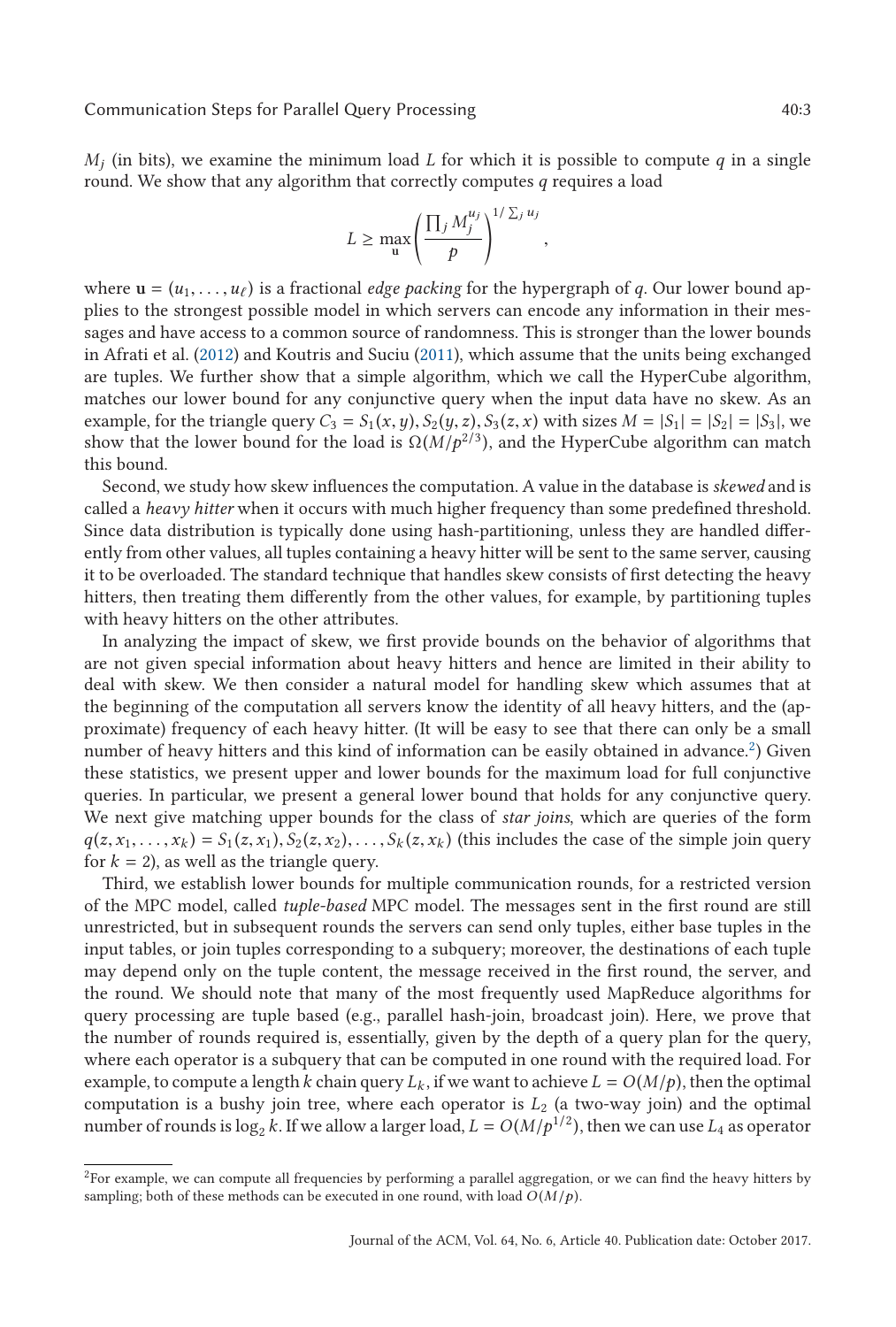| Number of Rounds        | Data Distribution       | Upper Bound   | Lower Bound   |
|-------------------------|-------------------------|---------------|---------------|
|                         | no skew                 | Section 3.1   | Section 3.2   |
| 1 round (MPC model)     | skew (oblivious)        | Section 4.1   | Section 4.1   |
|                         | skew (with information) | Section 4.2.1 | Section 4.2.3 |
| multiple rounds (tuple- | no skew                 | Section 5.1   | Section 5.2   |
| based MPC model)        |                         |               |               |

Table 1. Roadmap for the Organization of the Results Presented in This Article

(a four-way join), and the optimal number of rounds decreases to  $log<sub>4</sub> k$ . More generally, we show nearly matching upper and lower bounds based on graph-theoretic properties of the query.

We further show that our results for conjunctive path queries imply that any tuple-based MPC algorithm with load  $L < M$  requires  $\Omega(\log p)$  rounds to compute the connected components of sparse undirected graphs of size *M* (in bits). This is an interesting contrast to the results of Karloff et al. [\(2010\)](#page-57-0), which show that connected components (and indeed minimum spanning trees) of undirected graphs can be computed in only two rounds of MapReduce provided that the input graph is sufficiently dense.

By being explicit about the number of processors, in the MPC model we must directly handle issues of load balancing and skew in task (reducer) sizes that are often ignored in MapReduce algorithms but are actually critical for good performance (e.g., see Kwon et al. [\(2012\)](#page-57-0)). When task sizes are similar, standard analysis shows that hash-based load balancing works well. However, standard bounds do not yield sharp results when there is significant deviation in sizes. To handle such situations, we prove a sharp Chernoff bound for weighted balls in bins that is particularly suited to the analysis of hash-based load balancing with skewed data. This bound, which is given in Section [3,](#page-8-0) should be of independent interest.

*Organization*. We start by presenting the MPC model and defining important notions in Section 2. In Section [3,](#page-8-0) we describe the upper and lower bounds for computation restricted to one round and data without skew. We study the effect of data skew in Section [4.](#page-32-0) In Section [5,](#page-40-0) we present upper and lower bounds for the case of multiple rounds. We conclude by discussing the related work in Section [6.](#page-53-0) In Table 1, the reader can view a more detailed roadmap for the results of this article.

# **2 MODEL**

In this section, we present in detail the MPC model and introduce the necessary terminology and background.

# **2.1 Massively Parallel Communication**

In the MPC model, computation is performed by *p* servers, or processors, connected by a complete network of private channels. The computation proceeds in *steps*, or *rounds*, where each round consists of two distinct phases:

*Communication Phase*. The servers exchange data, each by communicating with all other servers (sending and receiving data).

*Computation Phase*. Each server performs only local computation.

The input data of size  $M$  bits is initially uniformly partitioned among the  $p$  servers, that is, each server stores  $M/p$  bits of the data: This describes the way the data are typically partitioned in a distributed storage system. We do not assume that the data are partitioned in any particular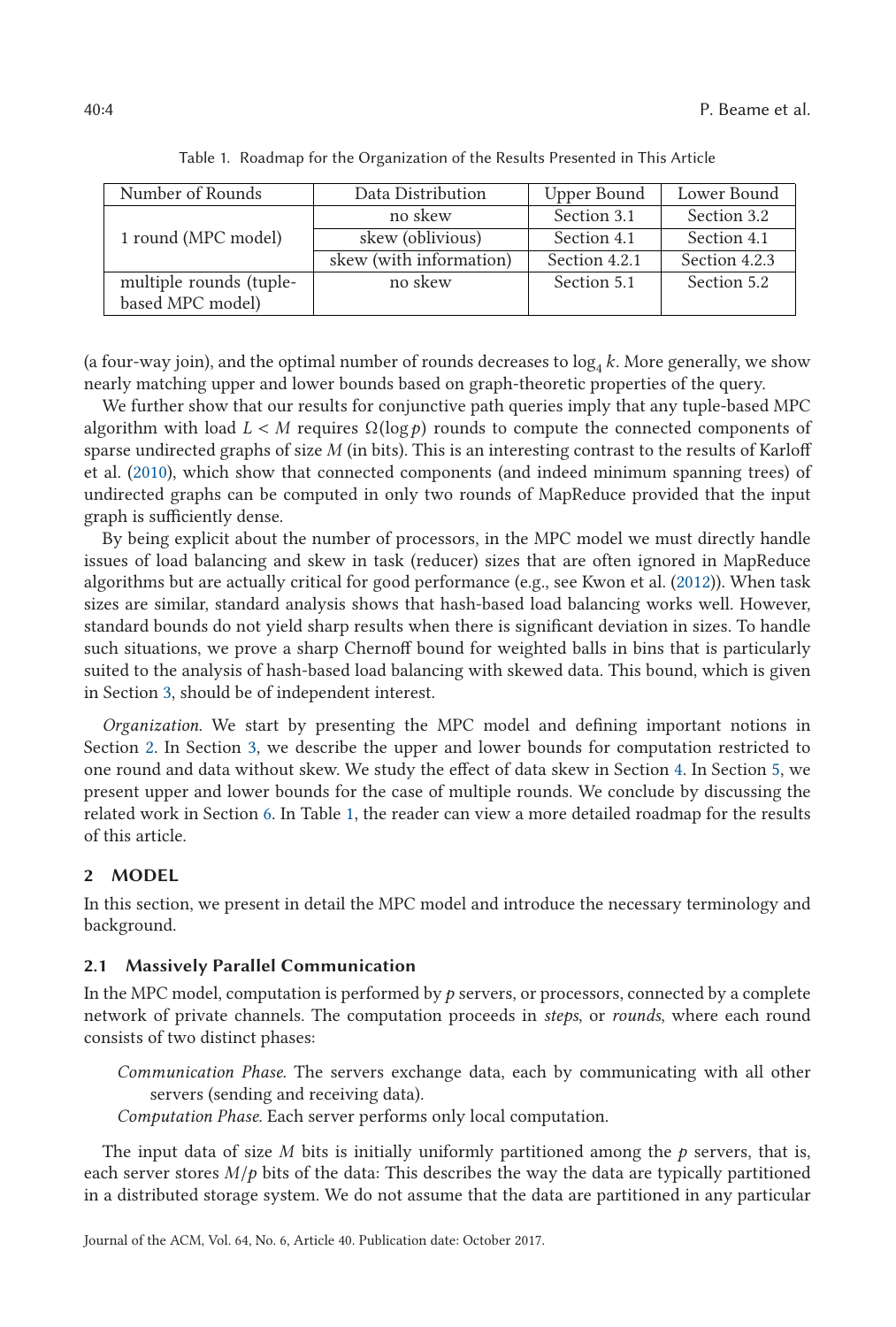way, in other words, an algorithm in the MPC model must return the correct result no matter how the input data are partitioned. At the end of the execution, the output must be present in the union of the *p* processors. The lower bounds in this work hold even if we allow the output to have overlap among the processors; however, all algorithms guarantee that an output tuple will appear in exactly one processor.

The complexity of an algorithm in the MPC model is captured by two parameters:

- *The number of rounds r*. This parameter denotes the number of synchronization barriers that an algorithm requires.
- *The maximum load L*. This parameter denotes the *maximum load* among all servers at any round, where the load is the amount of data received by a server during a particular round.

Normally, all of the data are exchanged during the first communication round, so the load *L* is at least *<sup>M</sup>*/*p*. On the other hand, the load is strictly less than *<sup>M</sup>*: Otherwise, if we allowed a load  $L = M$ , then any problem can solved trivially in one round by simply sending the entire data to server 1 and then computing the answer locally. Typical loads will be of the form  $M/p^{1-\epsilon}$ , for some  $0 \leq \varepsilon < 1$  that depends on the query. The bounds on the load depend on both the amount of the input data and the size of the query. We assume that the query to be executed is known to all servers. In many cases of interest, the query is of small constant size, but in the worst case the dependence on the query size is at most linear.

We do not allow the number of rounds to reach  $r = p$ , because any problem can be solved trivially in  $p$  rounds by sending at each round  $M/p$  bits of data to server 1, until this server accumulates the entire data. In fact, all of the algorithms presented in this article require a constant number of rounds,  $r = O(1)$ .

*Input Servers*. As explained above, the data are initially distributed uniformly on the *p* servers; we call this form of input *partitioned input*. Our lower bounds for queries over a fixed relational vocabulary  $S_1, \ldots, S_\ell$  consider an alternative, more powerful model, where each relation  $S_j$  is stored<br>on a separate server, called an *input server*, during the first round the  $\ell$  input servers distribute on a separate server, called an *input server*; during the first round the  $\ell$  input servers distribute<br>their data to the n workers and then no longer participate in the computation. The input-server their data to the *p* workers and then no longer participate in the computation. The input-server model is potentially more powerful, since the *j*th input server has access to the entire relation  $S_i$ , whose size is much larger than *<sup>M</sup>*/*p*. We state and prove all our lower bounds for the input-server model. This is w.l.o.g., because any algorithm in the partitioned-input model with load *L* can be converted into an input-server algorithm with the same load, as follows. Denote  $f_j = |S_j|/(\sum_i |S_i|)$  for all  $i = 1$   $\ell$ . We assume these numbers are known by all input servers because we assume for all  $j = 1, \ldots, \ell$ : We assume these numbers are known by all input servers, because we assume the statistics  $|S_i|$  known to the algorithm. Then each input server *i* holding the relation  $S_i$  will the statistics  $|S_i|$  known to the algorithm. Then, each input server *j* holding the relation  $S_i$  will partition  $S_j$  into  $f_j$ *p* equal fragments and then will simulate  $f_j$ *p* workers, each processing one of the fragments. Thus, our lower bounds for the input-sever model immediately apply to the partitioned-input model.

*Randomization*. The MPC model allows randomization. The random bits are available to all servers and are computed independently of the input data. The algorithm may fail to produce its output with a small probability  $\eta > 0$ , independent of the input. For example, we use randomization for load balancing and abort the computation if the amount of data received during a round would exceed the maximum load *L*, but this will only happen with exponentially small probability.

To prove lower bounds for randomized algorithms, we use Yao's Lemma (Yao [1977\)](#page-57-0). We first prove bounds for *deterministic* algorithms, showing that any algorithm fails with probability at least *η* over inputs chosen randomly from a distribution *μ*. This implies, by Yao's Lemma, that every randomized algorithm with the same resource bounds will fail on some input (in the support of *μ*) with probability at least *η* over the algorithm's random choices.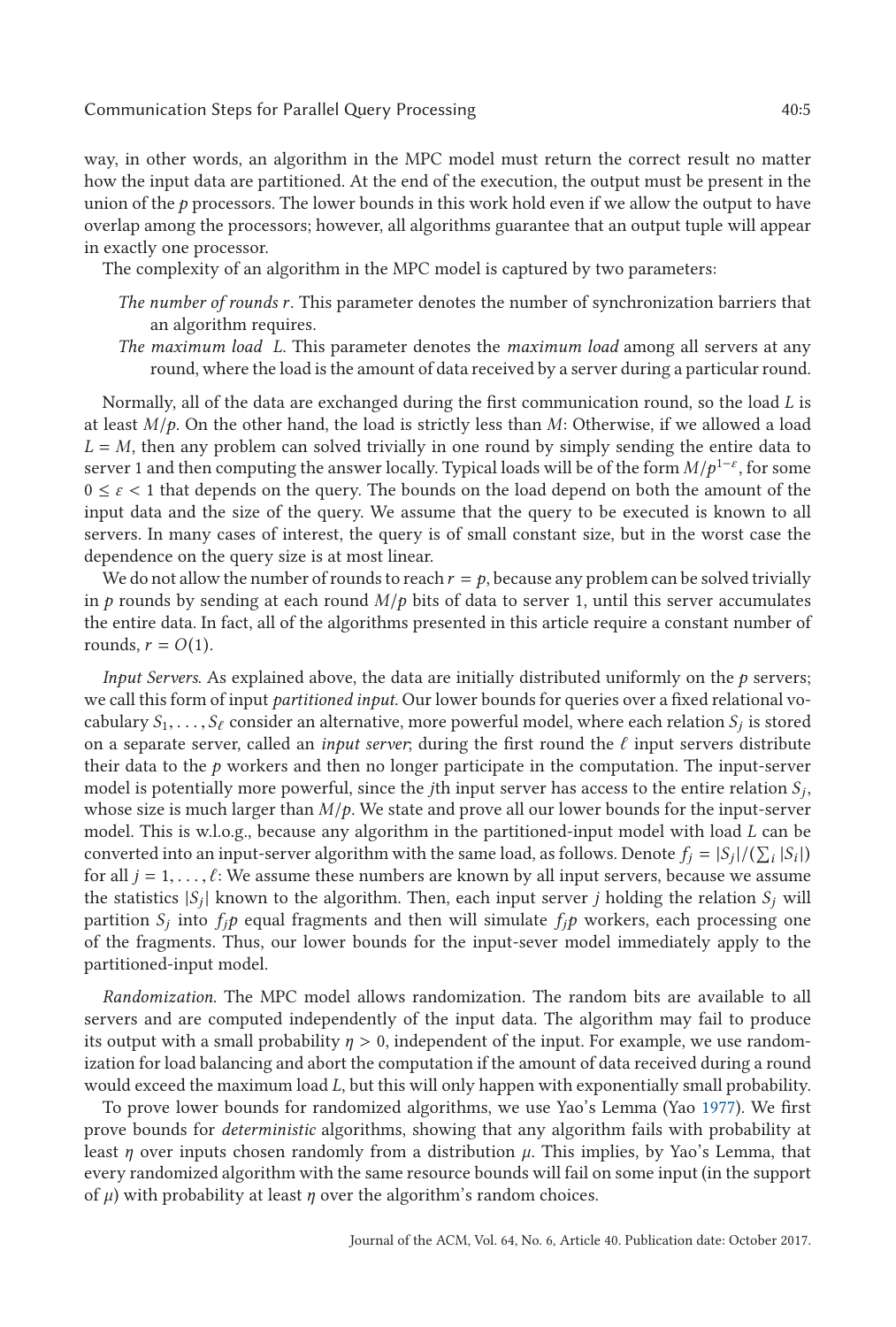#### <span id="page-5-0"></span>**2.2 Conjunctive Queries**

In this article, we consider a particular class of problems for the MPC model, namely computing answers to conjunctive queries over a database. We fix an input vocabulary  $S_1, \ldots, S_\ell$ , where each relation  $S_j$  has a fixed arity  $a_j$ ; we denote  $a = \sum_{j=1}^{\ell} a_j.$  The input data consist of one relation instance for each symbol.

We consider full conjunctive queries (CQs) without self-joins, denoted as follows:

$$
q(x_1,\ldots,x_k)=S_1(\bar{x}_1),\ldots,S_\ell(\bar{x}_\ell).
$$
 (1)

 $S_i(\bar{x}_i)$  is called an *atom*, where  $\bar{x}_i$  denotes a vector of variables. The query is *full*, meaning that every variable in the body appears in the head (for example,  $q(x) = S(x, y)$  is not full), and *without self-joins*, meaning that each relation name  $S_i$  appears only once (for example,  $q(x, y, z) =$  $S(x, y)$ ,  $S(y, z)$  has a self-join). The first restriction, to full conjunctive queries, is a limitation: Our lower bounds do not carry over to general conjunctive queries (but the upper bounds do carry over). The second restriction, to queries without self-joins, is w.l.o.g.<sup>3</sup>

The *hypergraph* of a query *q* is defined by introducing one node for each variable in the body and one hyperedge for each set of variables that occur in a single atom. We say that a conjunctive query is *connected* if the query hypergraph is connected. For example,  $q(x, y) = R(x), S(y)$  is not connected, whereas  $q(x, y) = R(x), S(y), T(x, y)$  is connected. We use vars( $S_i$ ) to denote the set of variables in the atom  $S_j$ , and atoms( $x_i$ ) to denote the set of atoms where  $x_i$  occurs; *k* and *l* denote the number of *g* are the number of *g* are the the number of variables and atoms in *q*, as in Equation (1). The *connected components* of *q* are the maximal connected subqueries of *q*.

*Characteristic of a Query*. The *characteristic* of a conjunctive query *q* as in Equation (1) is defined as  $\chi(q) = a - k - \ell + c$ , where  $a = \sum_j a_j$  is the sum of arities of all atoms, *k* is the number of vari-<br>ables *f* is the number of atoms, and *c* is the number of connected components of  $a^4$  Intuitively ables,  $\ell$  is the number of atoms, and *c* is the number of connected components of  $q$ .<sup>4</sup> Intuitively, a larger value of the characteristic implies that variables will be more "shared" among the atoms, that is, they will occur more often. The characteristic of a query will play a crucial role at the design of multi-round algorithms in Section [5.](#page-40-0)

For a query *q* and a set of atoms  $M \subseteq \text{atoms}(q)$ , define  $q/M$  to be the query that results from contracting the edges in the hypergraph of *q*. As an example, if we define

$$
L_k = S_1(x_0, x_1), S_2(x_1, x_2), \ldots, S_k(x_{k-1}, x_k),
$$

then we have that  $L_5/(S_2, S_4) = S_1(x_0, x_1), S_3(x_1, x_3), S_5(x_3, x_5)$ .

Lemma 2.1. *The characteristic of a query q satisfies the following properties:*

- (a) If  $q_1, \ldots, q_c$  are the connected components of *q*, then  $\chi(q) = \sum_{i=1}^c \chi(q_i)$ .<br>(b) For any  $M \subset \text{atom}(q)$ ,  $\chi(q/M) = \chi(q) \chi(M)$
- *(b)* For any  $M \subseteq \text{atoms}(q)$ ,  $\chi(q/M) = \chi(q) \chi(M)$ .

<sup>&</sup>lt;sup>3</sup>To see this, denote *q'* the query obtained from *q* by giving distinct names *S'<sub>j</sub>*, *S''*, ... to repeated occurrences of the same relation  $S_j$ . Any algorithm  $A'$  for  $q'$  can be used to compute  $q$  with the same load, by first having each server copy locally its fragment of *S<sub>j</sub>* into new relations *S'<sub>j</sub>*, *S''*,..., then executing *A'* on the new inputs. Conversely, any algorithm *A* for *q* can<br>also be assumed into an algorithm *A'* for *s'* begins the same lood as *A* has an also be converted into an algorithm *A'* for *q'*, having the same load as *A* has on an input that is  $\ell$  times larger. The algorithm  $\ell'$  is obtained as follows. First, each server will convite fragment of S, into now *A*' is obtained as follows. First, each server will copy its fragment of *S<sub>j</sub>* into new relations *S'<sub>j</sub>*, *S''<sub>j</sub>*, ... Namely, for each atom  $S'_j(x, y, z, ...)$  in q' derived from some atom  $S_j(x, y, z, ...)$  in q, the server will insert for each tuple  $(a, b, c, ...) \in S_j$ a new tuple  $((a, {}^{\alpha}x^{\upsilon}), (b, {}^{\alpha}y^{\upsilon}), (c, {}^{\alpha}z^{\upsilon}), \ldots) \in S'_j$ . That is, each value *a* in the first column is replaced by the pair  $(a, {}^{\alpha}x^{\upsilon})$ ,<br>where *x* is the variable occurring in that column and similarly for where *x* is the variable occurring in that column and similarly for all other columns. This copy operation can be done locally by all servers, without communication, and each input relation is copied at most  $\ell$  times. Finally, run the algorithm  $\ell'$  on the copied relations *A*<sup> $\prime$ </sup> on the copied relations.

<sup>&</sup>lt;sup>4</sup>In the preliminary version of this article (Beame et al. [2013\)](#page-56-0), we defined  $\chi(q)$  with the opposite sign (as  $-a + k + \ell - c$ );<br>we find the ourrent definition more natural since now  $\chi(a) > 0$  for overy  $a$ . we find the current definition more natural since now  $\chi(q) \geq 0$  for every *q*.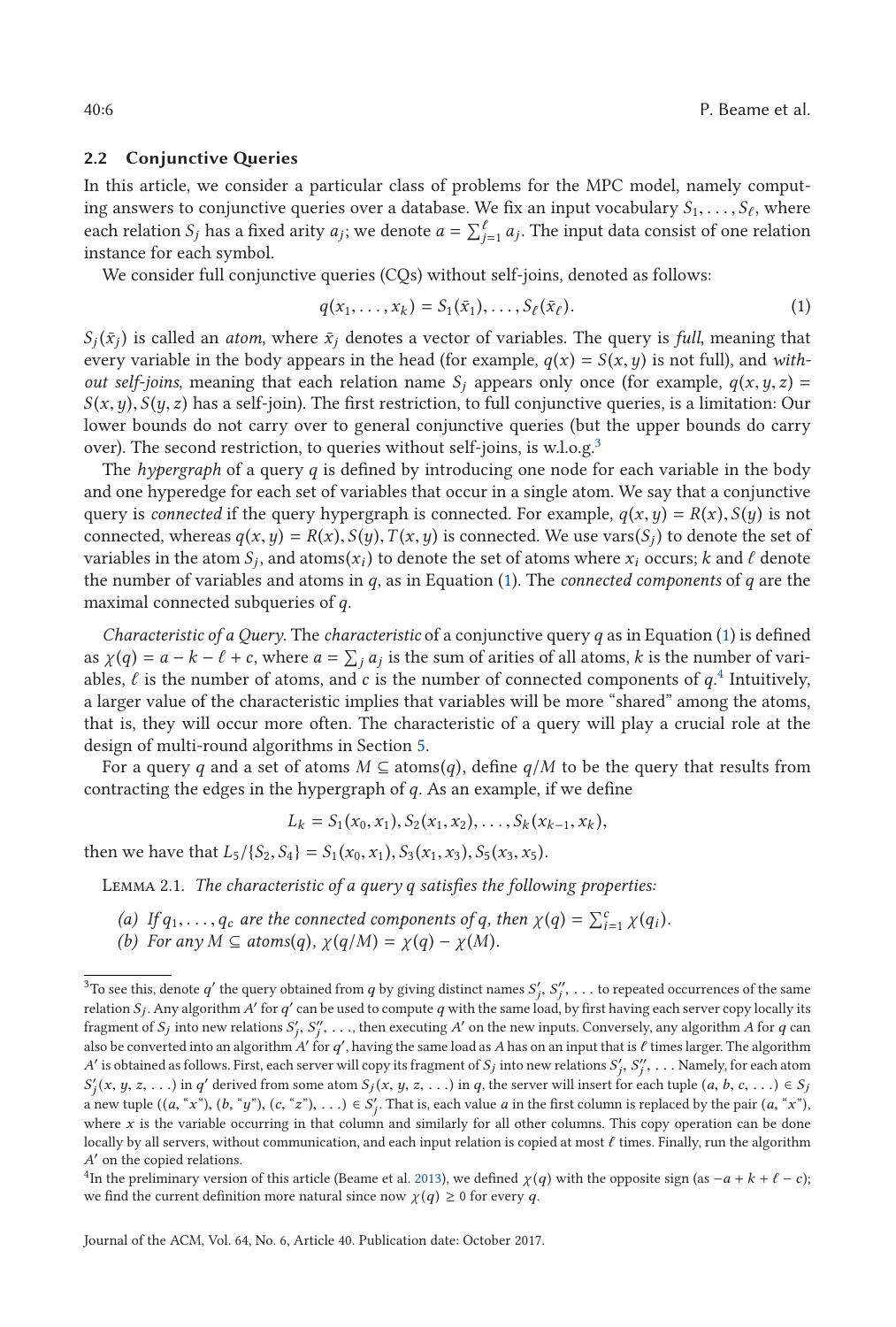<span id="page-6-0"></span>*(c)*  $\chi(q) \geq 0$ . *(d)* For any  $M \subseteq \text{atoms}(q)$ ,  $\chi(q) \geq \chi(q/M)$ .

Proof. Property (a) is immediate from the definition of  $\chi$ , since the connected components of *<sup>q</sup>* are disjoint with respect to variables and atoms. Since *<sup>q</sup>*/*<sup>M</sup>* can be produced by contracting according to each connected component of *M* in turn, by property (a) and induction it suffices to show that property (b) holds in the case that *M* is connected. If a connected *M* has *k<sup>M</sup>* variables, of connected components,  $k_M - 1$  fewer variables, and the terms for the number of atoms and  $\ell_M$  atoms, and total arity  $a_M$ , then the query after contraction,  $q/M$ , will have the same number total arity will be reduced by  $a_M - \ell_M$  for a total reduction of  $a_M - k_M - \ell_M + 1 = \chi(M)$ . Thus, property (b) follows property (b) follows.

By property (a), it suffices to prove (c) when *q* is connected. If *q* is a single atom  $S_j$ , then  $\chi(S_j) \geq 0$ , since the number of variables is at most the arity  $a_j$  of the atom. If  $q$  has more than one atom, then let S<sub>j</sub> be any such atom: Then  $\chi(q) = \chi(q/S_j) + \chi(S_j) \ge \chi(q/S_j)$ , because  $\chi(S_j) \ge 0$ . Property (d) follows from (b) using the fact that  $\chi(M) > 0$ follows from (b) using the fact that  $\chi(M) \geq 0$ .

For a simple illustration of property (b), consider the example above *<sup>L</sup>*5/{*S*2, *<sup>S</sup>*4}, which is equivalent to *L*<sub>3</sub>. We have  $\chi$ (*L*<sub>5</sub>) = 10 – 6 – 5 + 1 = 0, and  $\chi$ (*L*<sub>3</sub>) = 6 – 4 – 3 + 1 = 0, and also  $\chi$ (*M*) = 0 (because *M* consists of two disconnected components,  $S_2(x_1, x_2)$  and  $S_4(x_3, x_4)$ , each with characteristic 0). For a more interesting example, consider the query  $K_4$  whose graph is the complete graph with four variables,

$$
K_4 = S_1(x_1, x_2), S_2(x_1, x_3), S_3(x_2, x_3), S_4(x_1, x_4), S_5(x_2, x_4), S_6(x_3, x_4),
$$

and denote  $M = \{S_1, S_2, S_3\}$ . Then  $K_4/M = S_4(x_1, x_4), S_5(x_1, x_4), S_6(x_1, x_4)$ , and the characteristics are as follows:  $\chi(K_4) = 12 - 4 - 6 + 1 = 3$ ,  $\chi(M) = 6 - 3 - 3 + 1 = 1$ ,  $\chi(K_4/M) = 6 - 2 - 3 + 1 = 2$ . Finally, we define a class of queries that will be used later in the article.

*Definition 2.2.* A conjunctive query *q* is *treelike* if *q* is connected and  $\chi(q) = 0$ .

For example, the query  $L_k$  is treelike; in fact, a query over a binary vocabulary is treelike if and only if its hypergraph is a tree. Over non-binary vocabularies, if a query is treelike, then it is acyclic, but the converse does not hold even when the query is connected:  $q = S_1(x_0, x_1, x_2), S_2(x_1, x_2, x_3)$ is acyclic but not treelike.<sup>5</sup> An important property of treelike queries is that every connected subquery will be also treelike.

*Fractional Edge Packing*. A *fractional edge packing* (also known as a *fractional matching*) of a query *q* is any feasible solution  $\mathbf{u} = (u_1, \dots, u_\ell)$  of the following linear constraints:

$$
\forall i \in [k]: \sum_{j:i \in S_j} u_j \le 1
$$
  

$$
\forall j \in [\ell]: u_j \ge 0.
$$
 (2)

The edge packing associates a non-negative weight  $u_i$  to each atom  $S_i$  such that for every variable  $x_i$ , the sum of the weights for the atoms that contain  $x_i$  do not exceed 1. If all inequalities in Equation (2) are equalities, then we say that the solution **u** is *tight*. The dual notion is a *fractional*

<sup>5</sup>There are a number of notions of hypergraph acyclicity in the literature, see Brault-Baron [\(2016\)](#page-56-0) for a recent survey, but our notion is more restrictive than any of them because it prohibits any pair of variables being contained in more than one atom.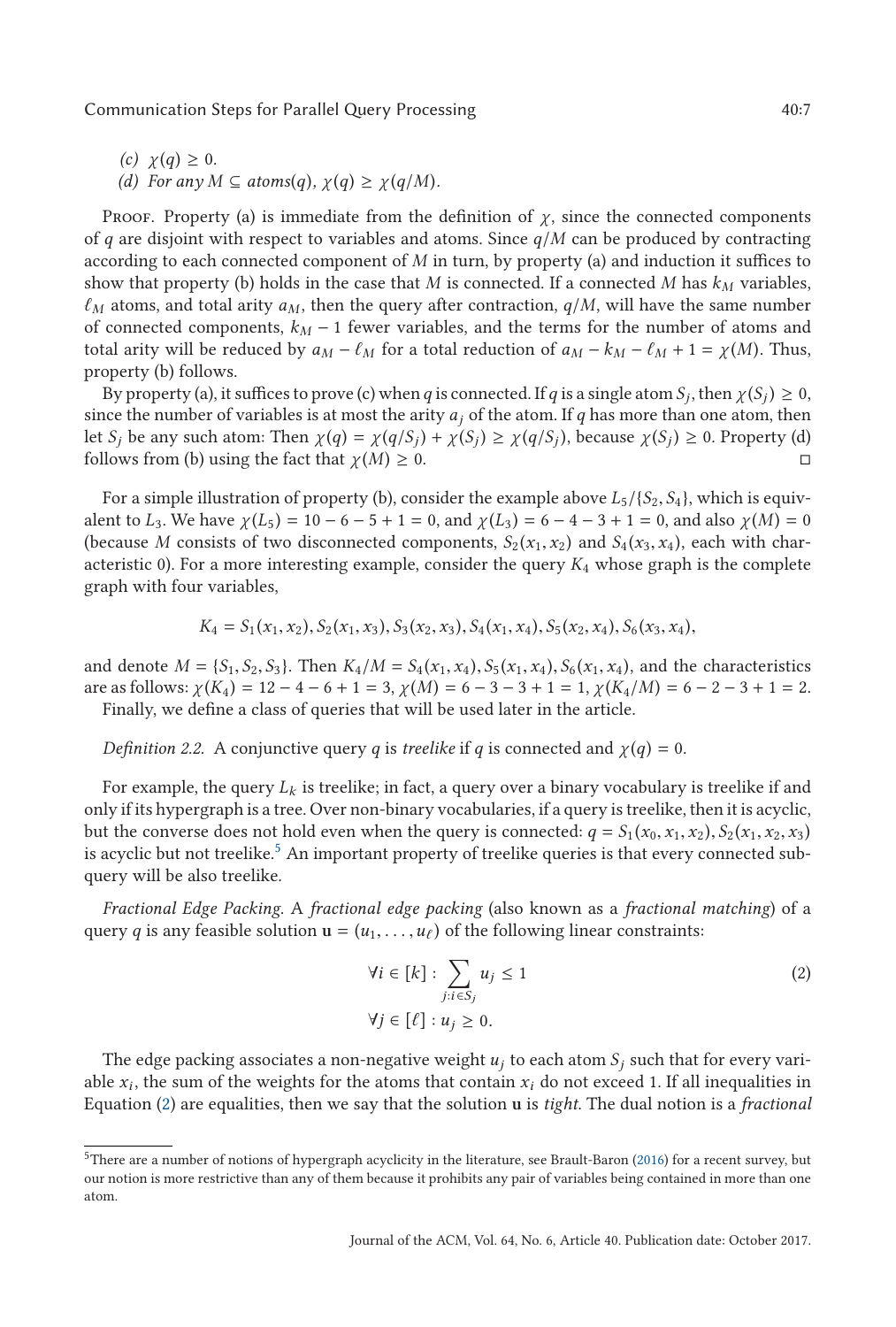*vertex cover* of *q*, which is a feasible solution  $\mathbf{v} = (v_1, \dots, v_k)$  to the following linear constraints:

$$
\forall j \in [\ell] : \sum_{i:i \in S_j} v_i \ge 1
$$
  

$$
\forall i \in [k] : v_i \ge 0.
$$

At optimality,  $\max_{u} \sum_{j} u_j = \min_{v} \sum_{i} v_i$ ; this quantity is denoted  $\tau^*$  and is called the *fractional vertex covering number of q*.

*Example 2.3.* An edge packing of the query  $L_3 = S_1(x_1, x_2), S_2(x_2, x_3), S_3(x_3, x_4)$  is any solution to  $u_1 \leq 1$ ,  $u_1 + u_2 \leq 1$ ,  $u_2 + u_3 \leq 1$ , and  $u_3 \leq 1$ . In particular, the solution  $(1, 0, 1)$  is a tight edge packing; it is also an optimal packing, thus  $\tau^* = 2$ .

A *fractional edge cover* is a feasible solution  $\mathbf{u} = (u_1, \dots, u_\ell)$  to a system of linear constraints above, where  $\leq$  is replaced by  $\geq$  in Equation (2). Every tight fractional edge packing is a as above, where  $\leq$  is replaced by  $\geq$  in Equation [\(2\)](#page-6-0). Every tight fractional edge packing is a tight fractional edge cover and vice versa. The optimal value of a fractional edge cover is denoted *ρ*∗. The fractional edge packing and cover have no connection, and there is no relationship between  $\tau^*$  and  $\rho^*$ . For example, for  $q = S_1(x, y), S_2(y, z)$ , we have  $\tau^* = 1 < \rho^* = 2$ , while for  $q = S_1(x), S_2(x, y), S_3(y)$  we have  $\tau^* = 2 > \rho^* = 1$ . The two notions coincide, however, when they are tight, meaning that a tight fractional edge cover is also a tight fractional edge packing and vice versa. The fractional edge cover has been used recently in several articles to prove bounds on query size and the running time of a sequential algorithm for the query (Atserias et al. [2008;](#page-56-0) Ngo et al. [2012\)](#page-57-0); for the results in this article we need the fractional packing.

## **2.3 Entropy**

Let us fix a finite probability space. For random variables *X* and *Y*, the *entropy* and the *conditional entropy* are defined, respectively, as follows:

$$
H(X) = -\sum_{x} P(X = x) \log P(X = x),
$$
\n(3)

$$
H(X | Y) = \sum_{y} P(Y = y)H(X | Y = y).
$$
\n(4)

The entropy satisfies the following basic inequalities:

$$
H(X | Y) \le H(X)
$$
  
 
$$
H(X, Y) = H(X | Y) + H(Y).
$$
 (5)

Assuming additionally that *X* has a support of size *n*:

$$
H(X) \le \log n. \tag{6}
$$

# **2.4 Friedgut's Inequality**

Friedgut [\(2004\)](#page-56-0) introduces the following class of inequalities. Each inequality is described by a hypergraph, which in our article corresponds to a query, so we will describe the inequality using query terminology. Fix a query *q* as in Equation [\(1\)](#page-5-0), and let  $n > 0$  be an integer. For every atom  $S_j(\bar{x}_j)$  of arity  $a_j$ , we introduce a set of  $n^{a_j}$  variables  $w_j(a_j) \ge 0$ , where  $a_j \in [n]^{a_j}$ . If  $a \in [n]^a$ , then we denote by  $\mathbf{a}_i$  the vector of size  $a_i$  that results from projecting on the variables of the relation  $S_j$ . Let  $\mathbf{u} = (u_1, \dots, u_\ell)$  be a fractional *edge cover* for *q*. Then:

$$
\sum_{\mathbf{a}\in[n]^{k}}\prod_{j=1}^{\ell}w_{j}(\mathbf{a}_{j})\leq \prod_{j=1}^{\ell}\left(\sum_{\mathbf{a}_{j}\in[n]^{a_{j}}}w_{j}(\mathbf{a}_{j})^{1/u_{j}}\right)^{u_{j}}.
$$
\n(7)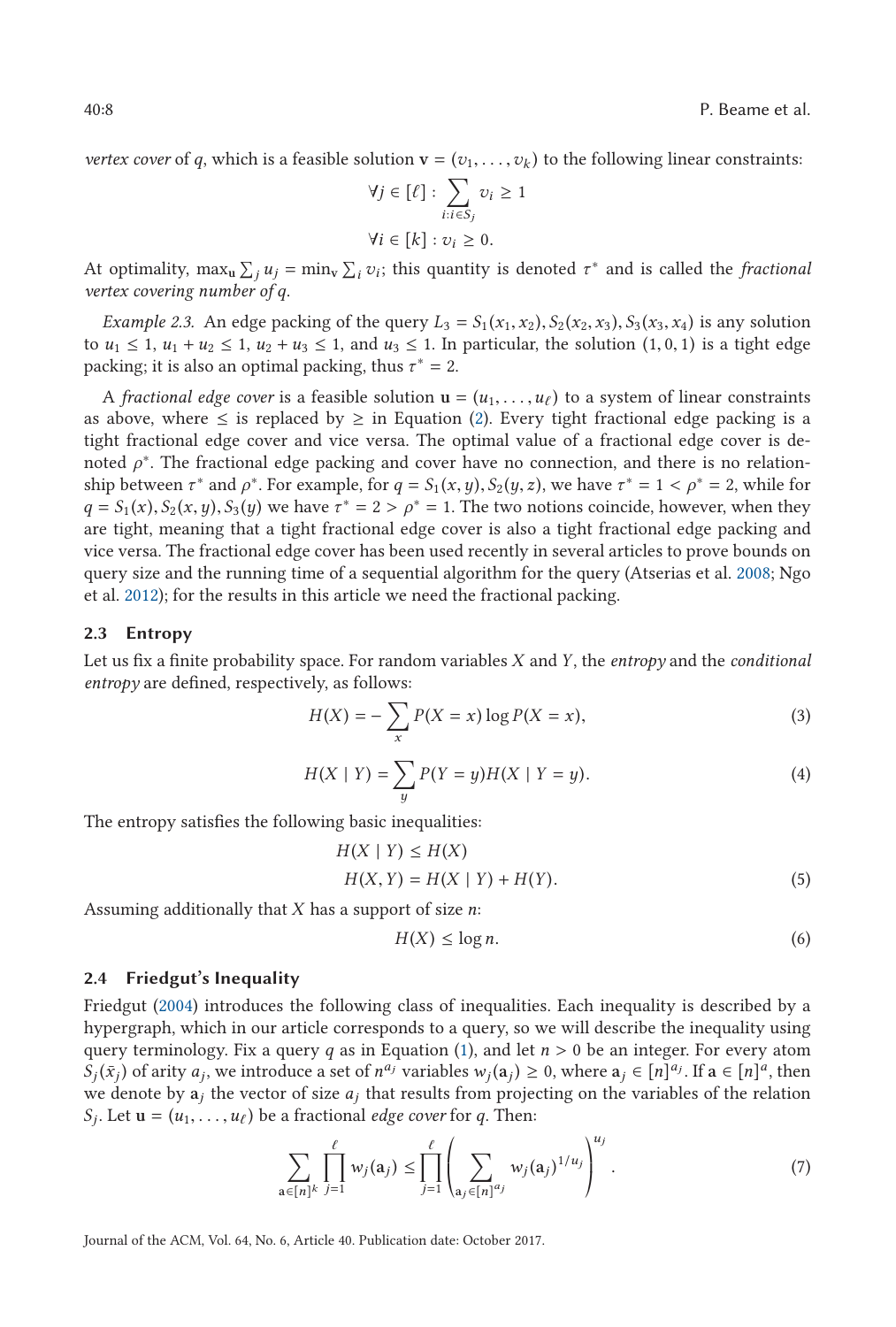<span id="page-8-0"></span>We illustrate Friedgut's inequality on the queries  $C_3$  and  $L_3$ :

$$
C_3(x, y, z) = S_1(x, y), S_2(y, z), S_3(z, x)
$$
  

$$
L_3(x, y, z, w) = S_1(x, y), S_2(y, z), S_3(z, w).
$$
 (8)

Consider the cover (1/2, <sup>1</sup>/2, <sup>1</sup>/2) for*C*<sup>3</sup> and the cover (1, <sup>0</sup>, <sup>1</sup>) for *<sup>L</sup>*3. Then, we obtain the following inequalities, where  $\alpha$ ,  $\beta$ ,  $\gamma$  stand for  $w_1$ ,  $w_2$ ,  $w_3$ , respectively:

$$
\sum_{x,y,z\in[n]} \alpha_{xy} \cdot \beta_{yz} \cdot \gamma_{zx} \le \sqrt{\sum_{x,y\in[n]} \alpha_{xy}^2 \sum_{y,z\in[n]} \beta_{yz}^2 \sum_{z,x\in[n]} \gamma_{zx}^2}
$$

$$
\sum_{x,y,z,w\in[n]} \alpha_{xy} \cdot \beta_{yz} \cdot \gamma_{zw} \le \sum_{x,y\in[n]} \alpha_{xy} \cdot \max_{y,z\in[n]} \beta_{yz} \cdot \sum_{z,w\in[n]} \gamma_{zw},
$$

where we used the fact that  $\lim_{u\to 0} (\sum \beta_{yz}^{\frac{1}{u}})^u = \max \beta_{yz}$ .

Friedgut's inequalities immediately imply a well-known result developed in a series of articles (Grohe and Marx [2006;](#page-57-0) Atserias et al. [2008;](#page-56-0) Ngo et al. [2012\)](#page-57-0) that gives an upper bound on the size of a query answer as a function on the cardinality of the relations. For example, in the case of *C*<sub>3</sub>, consider an instance  $S_1$ ,  $S_2$ ,  $S_3$ , and set  $\alpha_{xy} = 1$  if  $(x, y) \in S_1$ ; otherwise,  $\alpha_{xy} = 0$  (and similarly *C*<sub>3</sub>, consider all instance *5*<sub>1</sub>, *5*<sub>2</sub>, *5*<sub>3</sub>, and set  $a_{xy} = 1$  if  $(x, y) \in 3$ <sub>1</sub>, otherwise,  $a_{xy} = 0$  (and similarly for  $β_{yz}$ ,  $γ_{zx}$ ). We obtain then  $|C_3| \le \sqrt{|S_1| \cdot |S_2| \cdot |S_3|}$ . Note that all these resul terms of a fractional edge *cover*. When we apply Friedgut's inequality in Section 3 to a fractional edge *packing*, we ensure that the packing is tight.

# **3 ONE COMMUNICATION STEP WITHOUT SKEW**

In this section, we consider the case where the data have no skew, and the computation is restricted to a single communication round.

We will say that a database is a *matching database* over a domain [*n*] if, in each attribute of each relation, every domain value occurs at most once; equivalently, every attribute is a key. In particular, every value in each relation has degree bounded by 1, that is, the frequency of each value is exactly 1. Our lower bounds in this section will hold for such matching databases. The upper bound, and in particular the load analysis for the algorithm, hold for more general databases, with a small amount of skew, which we will formally define in Section 3.1.

We assume that all input servers know the cardinalities  $m_1, \ldots, m_\ell$  of the relations  $S_1, \ldots, S_\ell$ ,<br>d denote  $\mathbf{m} = (m_1, \ldots, m_\ell)$  the vector of cardinalities. We also denote  $M_1, \ldots, M_\ell$  the number and denote  $\mathbf{m} = (m_1, \ldots, m_\ell)$  the vector of cardinalities. We also denote  $M_1, \ldots, M_\ell$  the number<br>of hits needed to represent each relation, and call  $\mathbf{M} = (M_1, \ldots, M_\ell)$  derived statistics. Since each of bits needed to represent each relation, and call  $M = (M_1, \ldots, M_\ell)$  *derived statistics*. Since each type of S, requires a log *n* bits to represent where *n* is the size of the domain of the database we tuple of  $S_j$  requires  $a_j$  log *n* bits to represent, where *n* is the size of the domain of the database, we have  $M_i \le a_j m_j \log n$ . Our upper bounds are stated in terms of the cardinalities **m**; in that case, we define the derived statistics  $M_j \stackrel{\text{def}}{=} a_j m_j \log n$ . Our lower bounds are stated in terms of **M** only and apply to more general encodings; this is necessary, because for restricted classes of databases  $M_j$  can be much smaller than  $a_j m_j \log n$ . For example, the standard encoding of a relation of arity 2 and cardinality  $m_j$  uses  $M_j = 2m_j \log n$  bits, but if the relation is restricted to be a matching of cardinality *n* (equivalently, the relation is a permutation over the domain [*n*]), then it requires only  $M_j = \log n!$  bits. As an extreme case, if  $S_j$  is a unary relation, then it can be encoded using a bitmap, and  $M_i = \log n$ .

## **3.1 The HyperCube Algorithm**

We describe here an algorithm that computes a conjunctive query in one step. Such an algorithm was introduced by Afrati and Ullman [\(2010\)](#page-56-0) for MapReduce, is similar to an algorithm by Suri and Vassilvitskii [\(2011\)](#page-57-0) to count triangles, and also uses ideas that can be traced back to Ganguly et al.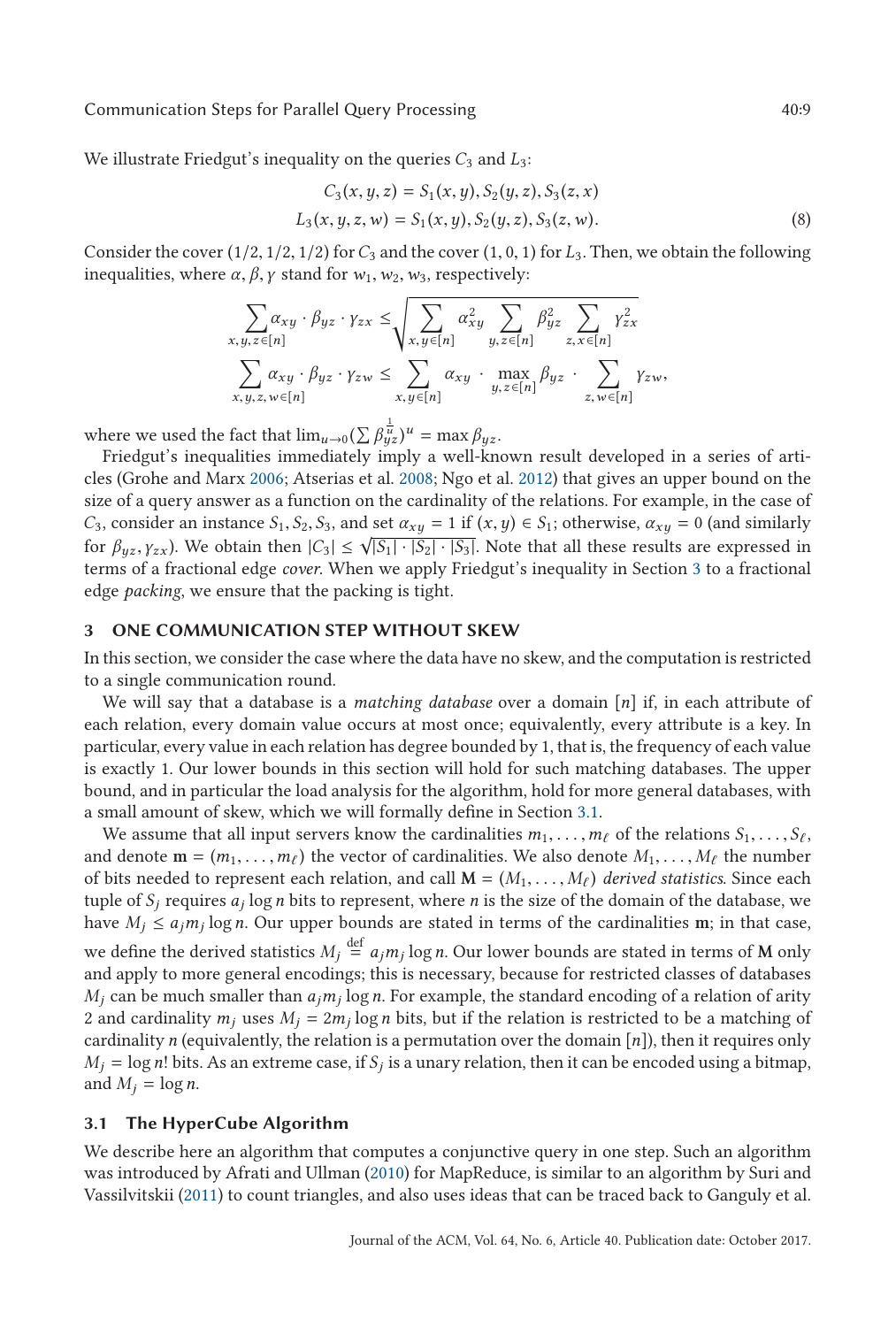[\(1992\)](#page-57-0) for parallel processing of Datalog programs. We call this the HyperCube (HC) algorithm, following Beame et al. [\(2013\)](#page-56-0).

The HC algorithm is parametrized by a vector of *shares* : Each variable  $x_i$ , where  $i = 1, \ldots, k$ , is assigned a share  $p_i$ , such that  $\prod_{i=1}^{k} p_i = p$ . The name of the algorithm results from the fact that each server is mapped to a distinct point in the *k*-dimensional hypercube  $\mathcal{P} = [p_1] \times \cdots \times [p_k]$ . The description of the HC algorithm is as follows:

| <b>ALGORITHM 1: HYPERCUBE ALGORITHM</b>                                                              |  |  |  |
|------------------------------------------------------------------------------------------------------|--|--|--|
| <b>Input:</b> shares $\mathbf{p} = (p_1, \ldots, p_k)$ , query q, relations $S_1, \ldots, S_\ell$ .  |  |  |  |
| 1: Assign each server in [p] to a distinct point in $\mathcal{P} = [p_1] \times \cdots \times [p_k]$ |  |  |  |
| 2: Choose k independent hash functions $h_i : [n] \rightarrow [p_i]$                                 |  |  |  |
| 3: <b>Communication:</b> send each tuple $S_i(t)$ to the subcube                                     |  |  |  |

 $\mathcal{D}(t) = \{ y \in \mathcal{P} \mid \forall s = 1, \ldots, a_j : h_{i_s}(t[i_s]) = y_{i_s} \}$ 

4: **Computation**: each server computes *q* on its local instance

The correctness of the HC algorithm follows from the observation that, for every potential tuple  $(a_1, \ldots, a_k)$ , the server  $(h_1(a_1), \ldots, h_k(a_k))$  contains all the necessary information to decide whether it belongs in the answer or not.

*Example 3.1.* We illustrate how to compute the triangle query  $C_3(x_1, x_2, x_3) = S_1(x_1, x_2)$ ,  $S_2(x_2, x_3)$ ,  $S_3(x_3, x_1)$ . Consider the shares  $p_1 = p_2 = p_3 = p^{1/3}$ . Each of the *p* servers is uniquely identified by a triple  $(y_1, y_2, y_3)$ , where  $y_1, y_2, y_3 \in [p^{1/3}]$ . In the first communication round, the input server storing  $S_1$  sends each tuple  $S_1(\alpha_1, \alpha_2)$  to all servers with index  $(h_1(\alpha_1), h_2(\alpha_2), y_3)$  for all  $y_3 \in [p^{1/3}]$ : Notice that each tuple is replicated  $p^{1/3}$  times. The input servers holding  $S_2$  and  $S_3$  proceed similarly with their tuples. After round 1, any three tuples  $S_1(\alpha_1, \alpha_2)$ ,  $S_2(\alpha_2, \alpha_3)$ ,  $S_3(\alpha_3, \alpha_1)$  that contribute to the output tuple  $C_3(\alpha_1, \alpha_2, \alpha_3)$  will be seen by the server  $\mathbf{y} = (h_1(\alpha_1), h_2(\alpha_2), h_3(\alpha_3))$ : Any server that detects three matching tuples outputs them.

*3.1.1 Analysis of the HC Algorithm.* The main technical result of this section is the analysis of the HC algorithm. Theorem 3.2 considers the hypercube partition of a single relation *R* and gives conditions under which this partition is balanced; the analysis of the HC algorithm follows immediately. To state and prove Theorem 3.2, it is convenient to allow the input relation *R* to be a bag rather than a set, that is, each tuple may occur multiple times in *R*; the size  $m = |R|$ , or cardinality of *R*, is defines as the total number of tuples, counting multiplicities.

Let *R* be a relation of arity *r*, that is, a bag of tuples. For a tuple *J* over a subset  $U \subseteq [r]$ , we define the *degree* of the tuple *J* in relation *R*, denoted  $d_I(R)$ , as  $d_I(R) = |\{t \in R \mid t[U] = J\}|$ . For a full tuple *J* (i.e.,  $U = [r]$ ),  $d_I(R)$  is the multiplicity of *J* in *R*, and for the empty tuple  $J = (l)$ ,  $d_I(R) = |R|$ . Note that in the special case of matching databases, for every non-empty tuple *J* we have  $d_I(R) = 1$ .

THEOREM 3.2. Let  $R(A_1, \ldots, A_r)$  be a relation of arity r of size m. Let  $p_1, \ldots, p_r$  be integers,  $p_i \geq 2$ for all i, and let  $p = \prod_i p_i$ . We hash partition R into  $p$  bins as follows. We identify each bin with an r-tuple in  $[p_1] \times \cdots \times [p_r]$ , and sent each tuple  $(a_1, \ldots, a_r)$  is to the bin  $(h_1(a_1), \ldots, h_r(a_r))$ , where  $h_1,\ldots,h_r$  are independent and perfectly random hash functions, with co-domains  $[p_1],\ldots,[p_r]$ , re*spectively. Then the expected load in every bin is <sup>m</sup>*/*<sup>p</sup> and the following hold:*

*(1) Fix*  $\Delta > 0$  *a* constant. If for every non-empty tuple  $J$ ,  $d_I(R) \leq \Delta$ , then for any constant  $\delta > 0$ , *the probability that the maximum load of any server exceeds*  $(1 + \delta)m/p$  *is is exponentially small in*  $(m/(p\Delta))^{1/r}$ *.*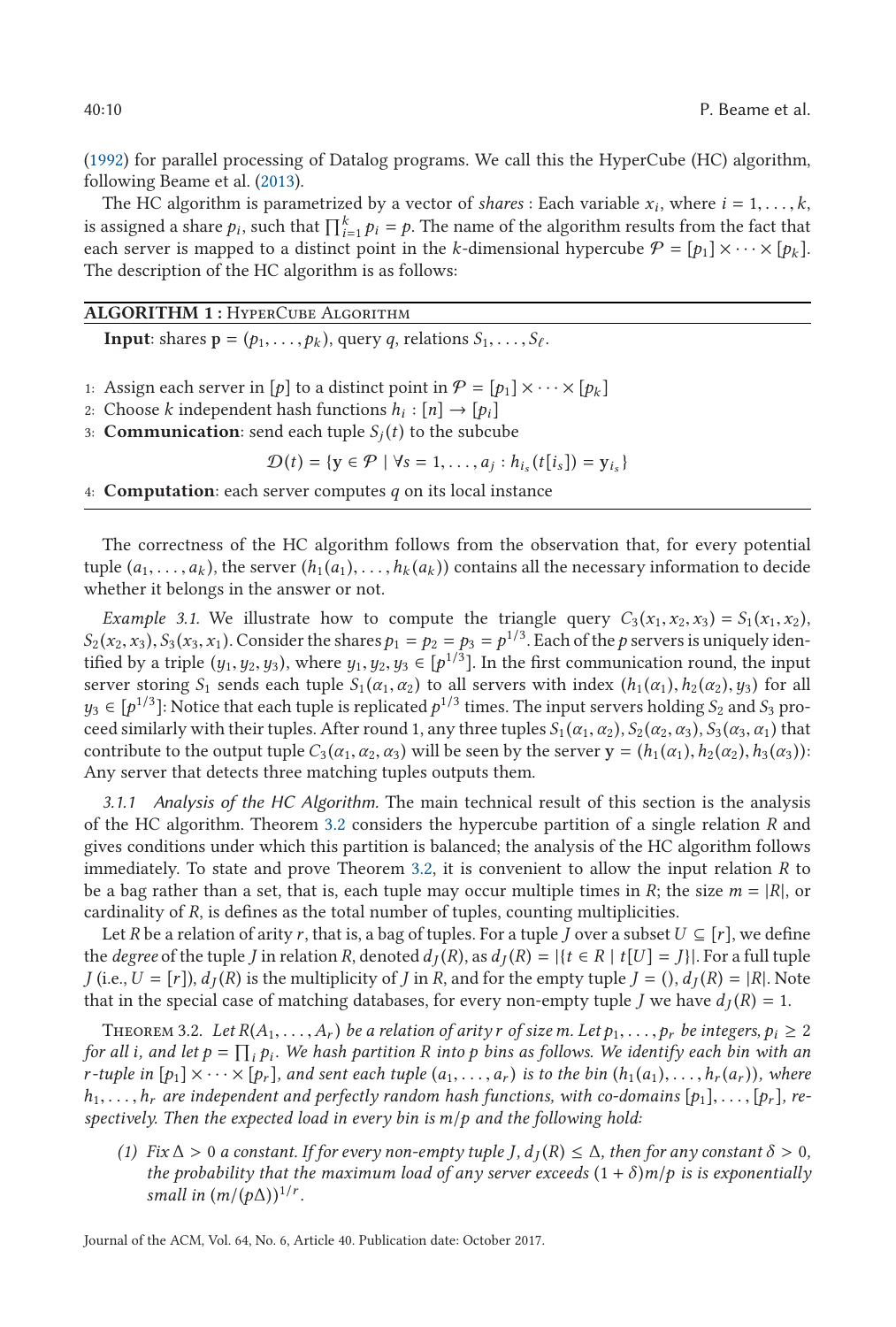- *(2)* For every  $c > 0$  there is a  $c' > 0$  such that for  $2 \ge \delta > \frac{\ln p}{c'r^2p^{1/2}}$  and  $\beta = \frac{\delta}{c r^3 \ln p}$  if for every *tuple J* over  $U \subseteq [r]$ ,  $d_J(R) \leq \beta^{|U|} \frac{m}{\prod_{d \in U} p_d}$ , then the probability that the maximum load of *any server exceeds*  $(1 + \delta)m/p$  *is at most*  $p^{-cr}$ .<br>If for every tuple Lover  $U \subseteq [r]$ ,  $d_2(R) \leq \frac{m}{2}$
- (3) If for every tuple J over  $U \subseteq [r]$ ,  $d_J(R) \le \frac{m}{\prod_{d \in U} p_d}$ , then for every  $c > 0$  there is a  $c' > 0$  such *that the probability that the maximum load of any server exceeds*  $(\frac{c' \ln p}{\ln \ln p})^r m/p$  *is at most*  $p^{-c}$ .

Denote  $L_y$  the load of a server  $y = (y_1, \ldots, y_r) \in [p_1] \times \cdots \times [p_r]$ ; it is straightforward to check that  $\mathbb{E}[L_{y_1,\ldots,y_r}] = m/p$ , where the expectation is taken over the choices of the random hash functions. The theorem establishes conditions under which the maximum load of all servers is  $\leq (1+\delta)m/p$ . To explain it, we establish a necessary condition. If every server has load  $L_v \leq$  $(1 + \delta)m/p$ , then, for any subset of attributes  $U \subseteq [r]$  and any sub-cube  $z \in \prod_{d \in U} [p_d]$ , the accumulated load at the sub-cube z is  $L_z \stackrel{\text{def}}{=} \sum_{y: \bigwedge_{d \in U} y_d = z_d} L_y \leq (1 + \delta)m / \prod_{d \in U} p_d$ . This implies that, for any *U*-tuple *J*, it is necessary for its degree to be bounded by  $d_J(R) \leq (1 + \delta)m/\prod_{d \in U} p_d$ ; other-<br>wise the *L* tuple will cause at least one sub-cube **z** to have load  $I \rightarrow (1 + \delta)m/\prod_{d \in U} p_d$ . The theowise, the *J* tuple will cause at least one sub-cube **z** to have load  $L_z > (1 + \delta)m/\prod_{d \in U} p_d$ . The theo-<br>rem establishes stricter conditions that are sufficient. Item 1 save, essentially, that if all degrees are rem establishes stricter conditions that are sufficient. Item 1 says, essentially, that if all degrees are bonded by a constant, then the probability that the maximum load exceeds  $(1 + \delta)m/p$  decreases exponentially with  $m/(\rho\Delta)$ . Item 2 essentially allows the degrees to increase up to  $\beta^{|U|}m/\prod_{d\in U}p_d$ , where  $\beta = O(\delta/\ln n) < 1$ ; In that case, the probability that the maximum load exceeds  $(1+\delta)m/n$ where  $\beta = O(\delta/\ln p) < 1$ : In that case, the probability that the maximum load exceeds  $(1 + \delta)m/p$ decreases polynomially in  $p$ ; notice that here there is a lower bound how small we can choose *δ*. Finally, item 3 allows the degrees to approach their upper bound  $\frac{m}{\prod_{d\in U} p_d}$  by requiring *δ* to be larger, *<sup>δ</sup>* <sup>=</sup> Ω(ln*p*/ ln ln*p*).

The condition  $p_i \geq 2$  is without loss of generality: If some  $p_i = 1$ , then we can simply project away the attribute  $x_i$  of R and apply the theorem to the remaining relation. If R is a set (has no duplicate tuples), then after projecting away  $x_i$  it may become a bag; this is the reason why Theorem 3.2 is stated in terms of bags.

This theorem immediately implies the following statement on the behavior of the HC algorithm:

COROLLARY 3.3. *Let*  $\mathbf{p} = (p_1, \ldots, p_k)$  *be the shares of the HC algorithm. Fix*  $0 < \delta < 1$  *and suppose that every relation*  $S_i(x_i, \ldots, x_i)$  *satisfies the condition of Theorem 3.2 with respect to the integers*  $p_i, \ldots, p_i$ <sup>*r*</sup> *and the constants*  $\delta$ , *c. Then, the probability over the choices of the random hash functions that the maximum load per server of the HC algorithm exceeds*

$$
(1+\delta)\max_j \frac{m_j}{\prod_{i:i\in S_j} p_i}
$$

*is exponentially small when all degrees are bounded by some constant or polynomially small when the degrees are bounded as in Theorem 3.2 items 2 or 3.*

Theorem 3.2 follows from repeated application of a Chernoff-like inequality, Lemma 3.4, which, together with its corollary, is of independent interest. Let  $D(q'||q) \stackrel{\text{def}}{=} q' \ln(\frac{q'}{q}) + (1 - q') \ln(\frac{1-q'}{1-q})$ denote the relative entropy (also known as the KL-divergence) of Bernoulli indicator variables with probabilities *q* and *q*.

LEMMA 3.4. *Let*  $w = (w_1, \ldots, w_n)$  *be a sequence of non-negative numbers, and m, k be two numbers such that*  $||\mathbf{w}||_1 \leq m$  *and*  $||\mathbf{w}||_{\infty} \leq m/k$ *. Let*  $X_1, \ldots, X_n$  *be a sequence of i.i.d.*<sup>6</sup> *random variables,* 

<sup>6</sup>As in Impagliazzo and Kabanets [\(2010\)](#page-57-0), we can relax the i.i.d. requirement and allow the random variables to be identical, and negatively correlated, that is, for any set  $S \subseteq [n]$ ,  $Pr(\bigwedge_{i \in S} X_i) \leq \mu^{|S|}$ .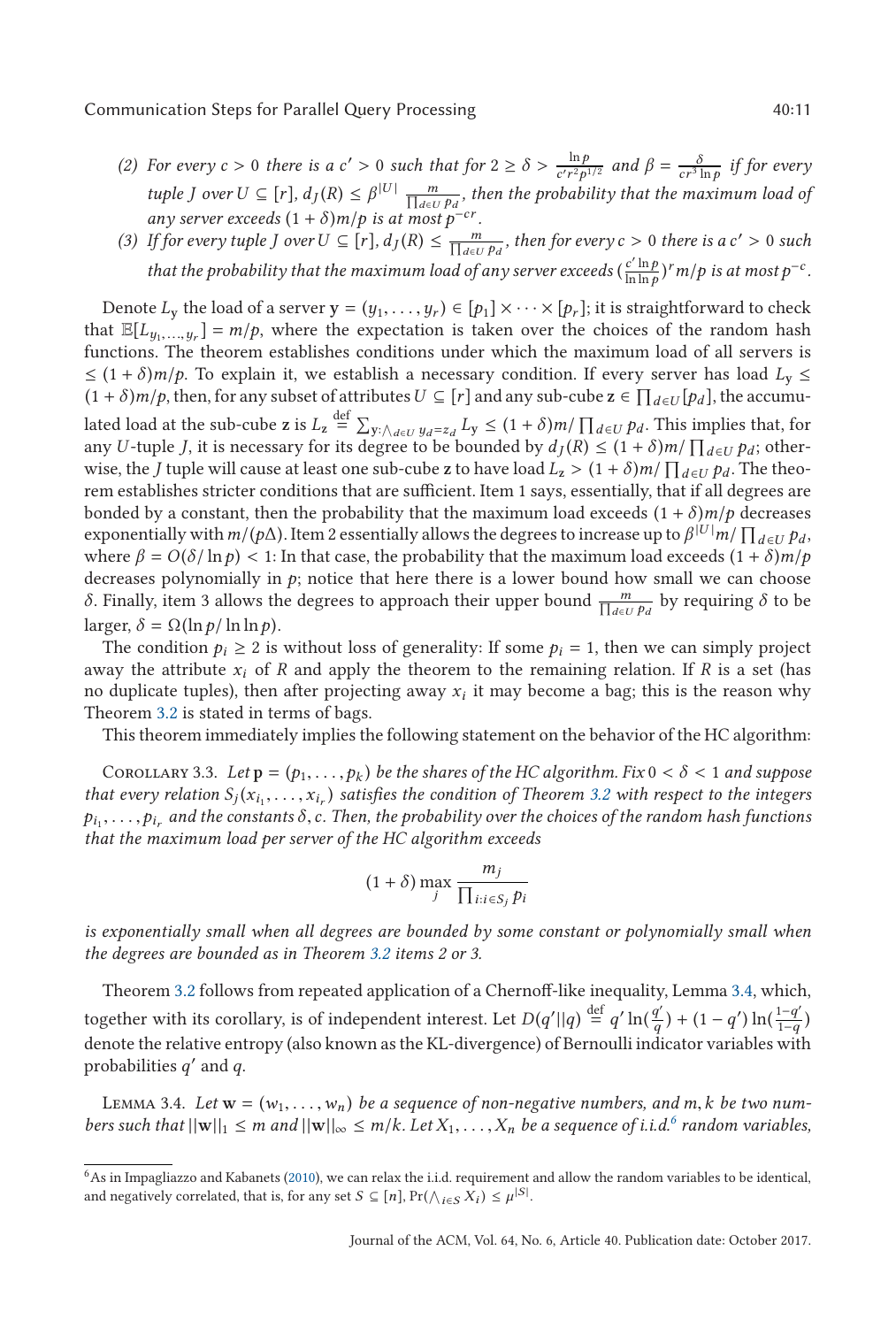$X_i \in \{0, 1\}$ , and  $\mu = \mathbb{E}[X_i]$ . Then, for all *γ* such that  $\mu < \gamma < 1$ , the following holds:

$$
\mathbb{P}\left(\sum_{i\in[n]} w_i X_i > \gamma \cdot m\right) \le \exp\left(-k \cdot D(\gamma||\mu)\right). \tag{9}
$$

PROOF. The proof follows along similar lines to constructive proofs of Chernoff bounds in Impagliazzo and Kabanets [\(2010\)](#page-57-0). We may assume w.l.o.g. that  $||\mathbf{w}||_1 = m$ . Indeed, if  $||\mathbf{w}||_1 < m$ , then we extend **w** to a longer sequence **w**' such that  $||\mathbf{w}'||_1 = m$  and  $||\mathbf{w}'||_{\infty} \le m/k$ , by defining  $w' = w' = w' = m/k$  possibly setting the last value  $w'$  to  $\le m/k$  to ensure that  $\Sigma, w' = m$  $w'_{n+1} = w'_{n+2} = \cdots = m/k$ , possibly setting the last value  $w'_{n'}$ , to < *m*/*k*, to ensure that  $\sum_i w'_i = m$ ;<br>then  $\mathbb{P}(\sum_i w_i \leq w_i) \leq \mathbb{P}(\sum_i w'_i \leq w'_i)$  (where  $X_i \leq X_i$  are independent range then  $\mathbb{P}(\sum_{i=1,n}^{n} w_i X_i > \gamma m) \leq \mathbb{P}(\sum_{i=1,n'}^{n} w_i X_i > \gamma m)$  (where  $X_{n+1}, X_{n+2}, \ldots$  are independent ran-<br>dom variables identical to  $X_i$ ) and the claim for w follows from the similar claim for w'. Thus we dom variables identical to  $X_1$ ), and the claim for **w** follows from the similar claim for **w**'. Thus, we will assume  $||w||_1 = m$ .

Choose a random  $S \subseteq [n]$  by including each element *i* independently with probability  $q_i$ :

$$
\mathbb{P}(i \in S) = q_i \stackrel{\text{def}}{=} 1 - (1 - q)^{kw_i/m}.
$$

Let  $\mathcal{E}$  denote the event that  $\sum_{i \in [n]} w_i X_i \geq \gamma \cdot m$ . Then

$$
\mathbb{E}\left[\bigwedge_{i\in S}X_i=1\right]\geq \mathbb{E}\left[\bigwedge_{i\in S}X_i=1\mid \mathcal{E}\right]\cdot \mathbb{P}(\mathcal{E}).
$$

We bound both expectations. First, we see that  $\overline{a}$ 

$$
\mathbb{E}\left[\bigwedge_{i\in S} X_i = 1\right] = \sum_{S \subseteq [n]} \mu^{|S|} \prod_{i\in S} q_i \prod_{i\notin S} (1 - q_i) = \sum_{S \subseteq [n]} \prod_{i\in S} (\mu q_i) \prod_{i\notin S} (1 - q_i)
$$
  
\n
$$
= \prod_{i\in [n]} (\mu q_i + (1 - q_i)) = \prod_{i\in [n]} (\mu + (1 - \mu)(1 - q_i))
$$
(10)  
\n
$$
= \prod_{i\in [n]} (\mu + (1 - \mu)(1 - q)^{kw_i/m})
$$
  
\n
$$
\leq \prod_{i\in [k]} (\mu + (1 - \mu)(1 - q))
$$
(11)  
\n
$$
= (1 - q(1 - \mu))^k.
$$
(12)

We prove inequality (11). The function  $f(w) \stackrel{\text{def}}{=} \mu + (1 - \mu)(1 - q)^{k w / m}$  is log-convex,<sup>7</sup> therefore the multi-variate function  $F(\mathbf{w}) \stackrel{\text{def}}{=} \prod_i f(w_i) = \prod_{i \in [n]} (\mu + (1 - \mu)(1 - q)^{k w_i/m})$  is also logconvex. Its maximum value on the polytope  $\{w \mid 0 \le w_i \le m/k, \sum_i w_i = m\}$  is obtained at some vertex of the polytope. Every vertex of this polytope consists of  $|k|$  values  $w_i = m/k$  one vertex of the polytope. Every vertex of this polytope consists of  $\lfloor k \rfloor$  values  $w_i = m/k$ , one value  $w_i = r \cdot m/k$ , where  $r = k - \lfloor k \rfloor < 1$ , and all other values  $w_i = 0$ . At each such vertex, the value of  $F(w_i)$  is  $(\mu + (1 - \mu)(1 - \alpha))^{k}$   $(\mu + (1 - \mu)(1 - \alpha)^r)$  and inequality (11) follows from the value of  $F(\mathbf{w})$  is  $(\mu + (1 - \mu)(1 - q))^{k}$   $(\mu + (1 - \mu)(1 - q)^r)$  and inequality (11) follows from  $\mu + (1 - \mu)(1 - q)^r \leq (\mu + (1 - \mu)(1 - q))^r$  (by the concavity of the function *x<sup>r</sup>*).

<span id="page-11-0"></span>

<sup>&</sup>lt;sup>7</sup>Write  $g(w) = \log f(w)$ . Then  $g(w) = \log(a + be^{-cw})$  for some a, b,  $c > 0$ ; hence  $g'(w) = -bce^{-cw}/(a + be^{-cw}) =$ <br> $-be/(ae^{cw} + b)$  is increasing and so a is sony w.  $-bc/(ae^{cw} + b)$  is increasing and so *g* is convex.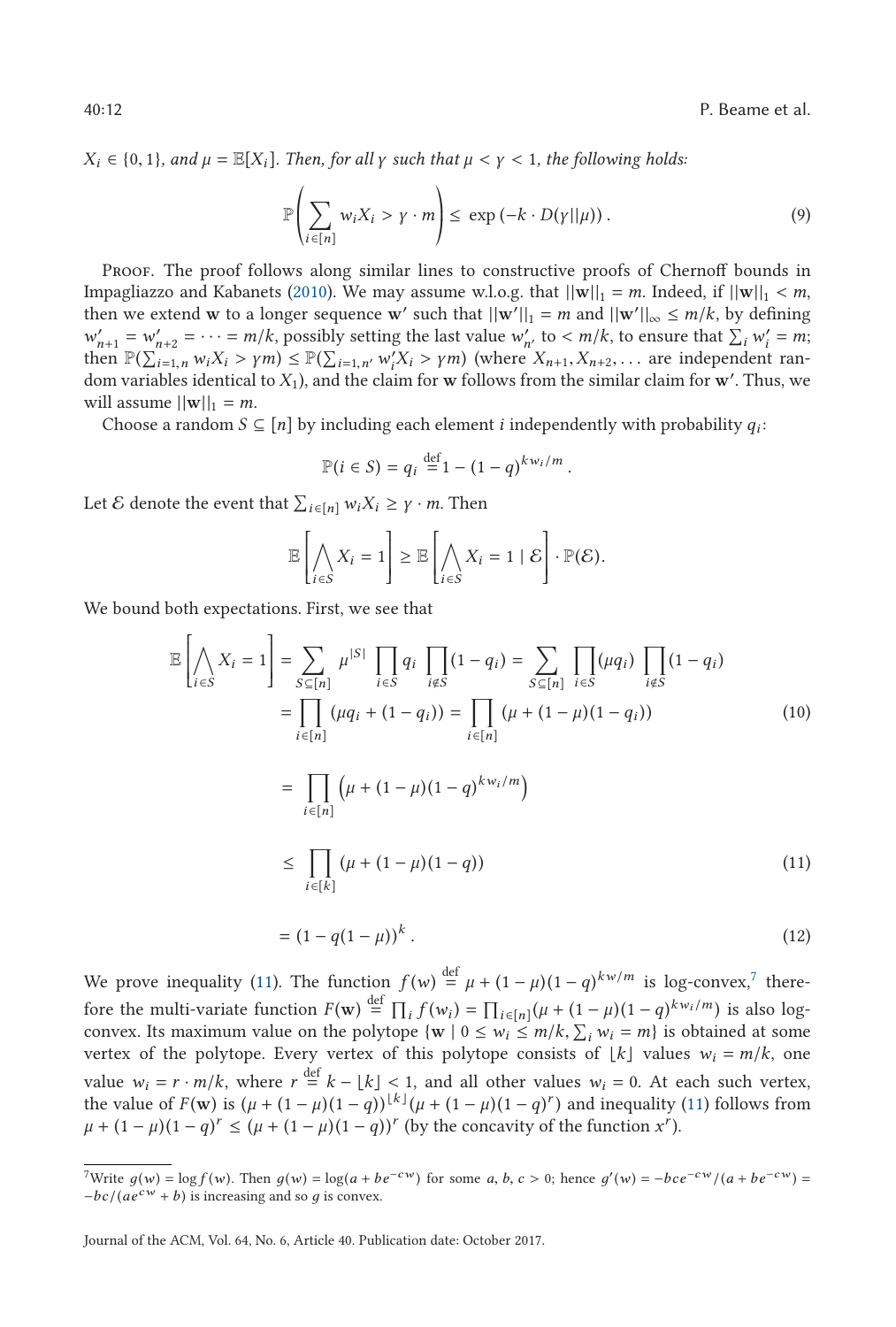Second, for any outcome of  $X_1, \ldots, X_n$  that satisfies  $\mathcal{E}$ , the probability that *S* misses all indices *i* such that  $X_i = 0$  is

$$
\mathbb{E}\left[\bigwedge_{i\in S}X_{i}=1\mid\mathcal{E}\right]=\prod_{i:X_{i}=0}(1-q)^{\frac{kw_{i}}{m}}=(1-q)^{\frac{k\sum_{i:X_{i}=0}w_{i}}{m}}\geq(1-q)^{\frac{k(m-\gamma m)}{m}}=(1-q)^{k(1-\gamma)},\quad(13)
$$

since E implies that  $\sum_{i:X_i=0} w_i = m - \sum_{i:X_i=1} w_i \le m - \gamma m$ . Combining Equations [\(12\)](#page-11-0) and (13), we obtain the follows:

$$
\mathbb{P}(\mathcal{E}) \le \left(\frac{1 - q(1 - \mu)}{(1 - q)^{1 - \gamma}}\right)^k
$$

As noted in Impagliazzo and Kabanets [\(2010\)](#page-57-0), by looking at its first derivative one can show that the function  $F(q) = \frac{1-q(1-\mu)}{(1-q)^{1-\gamma}}$  takes its minimum at  $q = q^* = \frac{\gamma-\mu}{\gamma(1-\mu)}$ , where it has value  $e^{-D(\gamma||\mu)}$ , and we obtain the following:

$$
\mathbb{P}(\mathcal{E}) \leq e^{-k \cdot D(\gamma || \mu)},
$$

as required.

Before we prove Theorem 3.2, we apply this lemma to weighted balls-in-bins.

Corollary 3.5 (Weighted Balls in Bins). *Suppose that <sup>n</sup> balls of weightsw*1,...,*w<sup>n</sup> with total weight*  $m = \sum_{i=1}^{n} w_i$  are each uniformly and independently sent to one of *p bins.* Let  $0 < \delta < p - 1$ . If *all weights*  $w_i$  *are at most*  $\Delta = \beta m/p$  *for some*  $\beta > 0$ *, then* 

$$
\mathbb{P}\left(\text{some bin has weight} \geq (1+\delta)m/p\right) \leq p \cdot e^{-D\left(\frac{1+\delta}{p}\right)|\frac{1}{p}\right)} \cdot p/\beta \leq p \cdot e^{-h(\delta)/\beta},
$$

*where*  $h(x) = (1 + x) \ln(1 + x) - x$ .

Proof. The bound of the corollary using KL divergence follows by applying Lemma 3.4 with  $\mu =$  $1/p$ ,  $\gamma = (1 + \delta)/p$ , and  $k = p/\beta$  and then taking a union bound over the *p* bins. Now, by definition,

$$
D\left(\frac{1+\delta}{p}||\frac{1}{p}\right) = \frac{(1+\delta)}{p} \ln(1+\delta) + \frac{(p-1-\delta)}{p} \ln\left(1-\frac{\delta}{p-1}\right)
$$
  
\n
$$
= \frac{1}{p} \left[ (1+\delta)\ln(1+\delta) + (p-1-\delta)\ln\left(1-\frac{\delta}{p-1}\right) \right]
$$
  
\n
$$
= \frac{1}{p} \left[ (1+\delta)\ln(1+\delta) - (p-1-\delta)\left(\frac{\delta}{(p-1)} + \frac{\delta^2}{2(p-1)^2} + \frac{\delta^3}{3(p-1)^3} + \cdots \right) \right]
$$
  
\n
$$
= \frac{1}{p} \left[ (1+\delta)\ln(1+\delta) - \left(\delta - \frac{\delta^2}{2(p-1)} - \frac{\delta^3}{6(p-1)^2} - \cdots \right) \right]
$$
  
\n
$$
\geq \frac{1}{p} [(1+\delta)\ln(1+\delta) - \delta] = h(\delta)/p,
$$

which yields the bound in terms of the function  $h$ .

This corollary naturally bounds the result of applying a uniformly random hash function from [*n*] to [*p*] to a bag of *m* elements where *w<sup>i</sup>* is the multiplicity of item *i*.

*Remark 3.6.* We observe that the failure bound in Corollary 3.5 expressed in terms of  $h(\delta)$  also trivially holds even when  $(1 + \delta)/p \ge 1$  since the failure probability is 0 in that case. In general, that failure probability has the following qualitative properties:

(1) When  $\beta$  is  $O(p/m)$  (equivalently,  $\Delta$  is constant), the failure bound is similar to the usual Chernoff bounds, decaying exponentially in  $m/p$  for every constant  $\delta > 0$ .

 $\Box$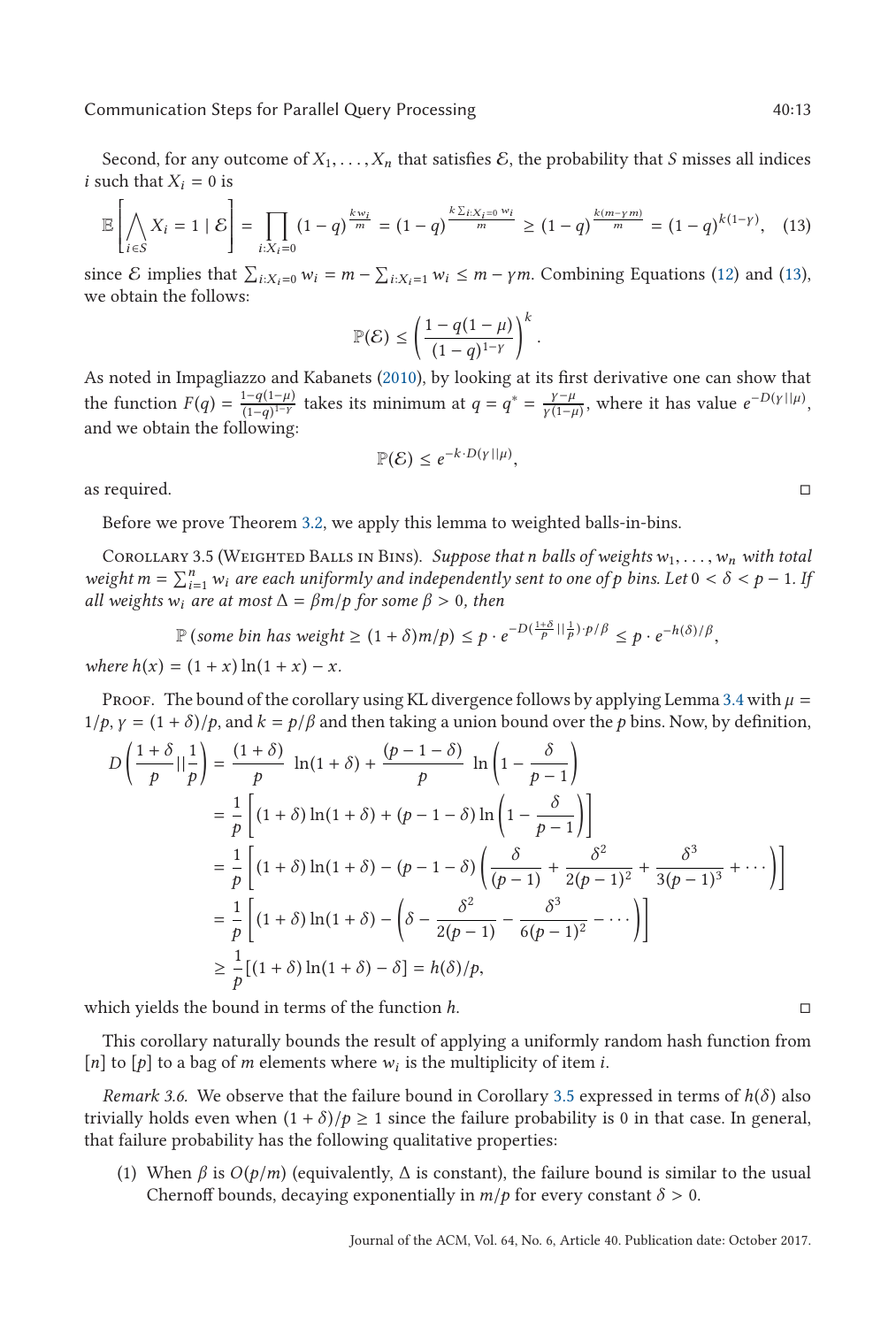- <span id="page-13-0"></span>(2) When  $\beta$  is  $O(1/\ln p)$ , there is a constant  $\delta > 0$  for which the failure bound is <  $1/p$ .
- (3) When  $\beta$  is a constant, there is some  $\delta$  that is  $\Theta(\ln p / \ln \ln p)$  such that the failure bound is  $< 1/p$ .

We generalize now Lemma 3.4 from a sequence  $(w_i)$  to a multi-dimensional array. If  $U$  is a finite set, then we call  $I \in [n]^U$  a *U*-tuple and for  $d \in U$ , we write the corresponding lower-case  $i_d$  for the component of *I* indexed by *d*. A *multi-dimensional array with dimensions U* , or *U* -dimensional array, is a sequence  $\mathbf{w} = (w_I)_{I \in [n]}$  of non-negative numbers. If *I* and *J* are *U*-tuples and *V*-tuples, respectively, where *U* and *V* are disjoint, then *I*, *J* is the  $(U \cup V)$ -tuple that combines both tuples. If **w** is a *U*-dimensional array,  $V \subseteq U$  and  $J \in [n]^V$ , then  $w_J \in [n]^{U-V}$  denotes the  $(U - V)$ dimensional array  $(w_J)_K \stackrel{\text{def}}{=} w_{J,K}$  for  $K \in [n]^V$ *U*. We identify  $[n]^r$  with  $[n]^{[r]}$  and use the standard  $\max_{I \in [n]} |w||_1 = \sum_{I \in [n]} v w_I$  and  $||w||_{\infty} = \max_{I \in [n]} v w_I$ .

THEOREM 3.7. Let  $r > 0$  and  $\mathbf{w} = (w_I)_{I \in [n]^r}$  be an *r*-dimensional array of non-negative weights. *Let*  $m, k_1, \ldots, k_r > 0$  *be numbers such that* **w** *satisfies the following* degree constraints:

$$
\forall U \subseteq [r] \ \forall J \in [n]^U, \ \ ||w_J||_1 \le \frac{m}{\prod_{d \in U} k_d}.
$$
 (14)

For each  $d \in [r]$ , let  $X^{(d)} = (X_1^{(d)}, \ldots, X_n^{(d)})$  be a sequence of i.i.d. random variables  $X_i^{(d)} \in \{0, 1\}$ , let  $\mu_d = \mathbb{E}[X_i^{(d)}]$ , and let  $\gamma_d$  satisfy  $\mu_d < \gamma_d < 1$ . Further assume that all variables  $(X_i^{(d)})_{i \in [n], d \in [r]}$  are *independent, and for*  $I \in [n]^U$ *, write*  $X_I \stackrel{\text{def}}{=} \prod_{d \in U} X_{i_d}^{(d)}$ *.* 

*Then*

$$
\mathbb{P}\left(\sum_{I\in[n]^r}w_IX_I > \left(\prod_{d\in[r]} \gamma_d\right)\cdot m\right) \leq 2\sum_{\ell\in[r]} \prod_{d\in[\ell-1]} (k_d+1)\cdot \exp\left(-k_{\ell}\cdot D(\gamma_{\ell}||\mu_{\ell})\right).
$$

Proof. We prove the theorem by induction on *r*. Note that, in particular, Equation (14) implies that  $||\mathbf{w}||_1 \leq m$  and  $||\mathbf{w}||_{\infty} \leq \frac{m}{\prod_{d \in [r]} k_d}$ . The case when  $r = 1$  follows immediately from Lemma 3.4, so we assume that  $r > 1$ . By definition,

$$
\sum_{I \in [n]^r} w_I X_I = \sum_{J \in [n]^{r-1}} \sum_{i_r \in [n]} w_{J, i_r} X_J X_{i_r}^{(r)} = \sum_{J \in [n]^{r-1}} w_J^{X^{(r)}} X_J,
$$

where we write *J*, *i<sub>r</sub>* for the *r*-tuple whose first  $r - 1$  components are given by *J* and whose last component is *i<sup>r</sup>* and where

$$
w_J^{X^{(r)}} \stackrel{\text{def}}{=} \sum_{i_r \in [n]} w_{J, i_r} X_{i_r}^{(r)},
$$

yielding an (*r* − 1)-dimensional array of weights, denoted  $\mathbf{w}^{\mathbf{X}^{(r)}}$ , that depends on the outcomes of the random variables  $X^{(r)}$ .

Thus, if we write  $m' \stackrel{\text{def}}{=} \gamma_r \cdot m$ , then we have

$$
\mathbb{P}\left(\sum_{I\in[n]^r}w_IX_I > \left(\prod_{d\in[r]} \gamma_d\right)\cdot m\right) = \mathbb{P}\left(\sum_{J\in[n]^{r-1}} w_J^{X^{(r)}}X_J > \left(\prod_{d\in[r-1]} \gamma_d\right)\cdot m'\right).
$$

We will show that, except for a small failure probability, the  $(r - 1)$ -dimensional array  $\mathbf{w}^{X^{(r)}}$  satisfies the analog of Equation (14) with respect to  $m'$  and  $r - 1$ , and hence we can apply the inductive hypothesis to this (*r* − 1)-dimensional subproblem to achieve the final bound on the failure probability.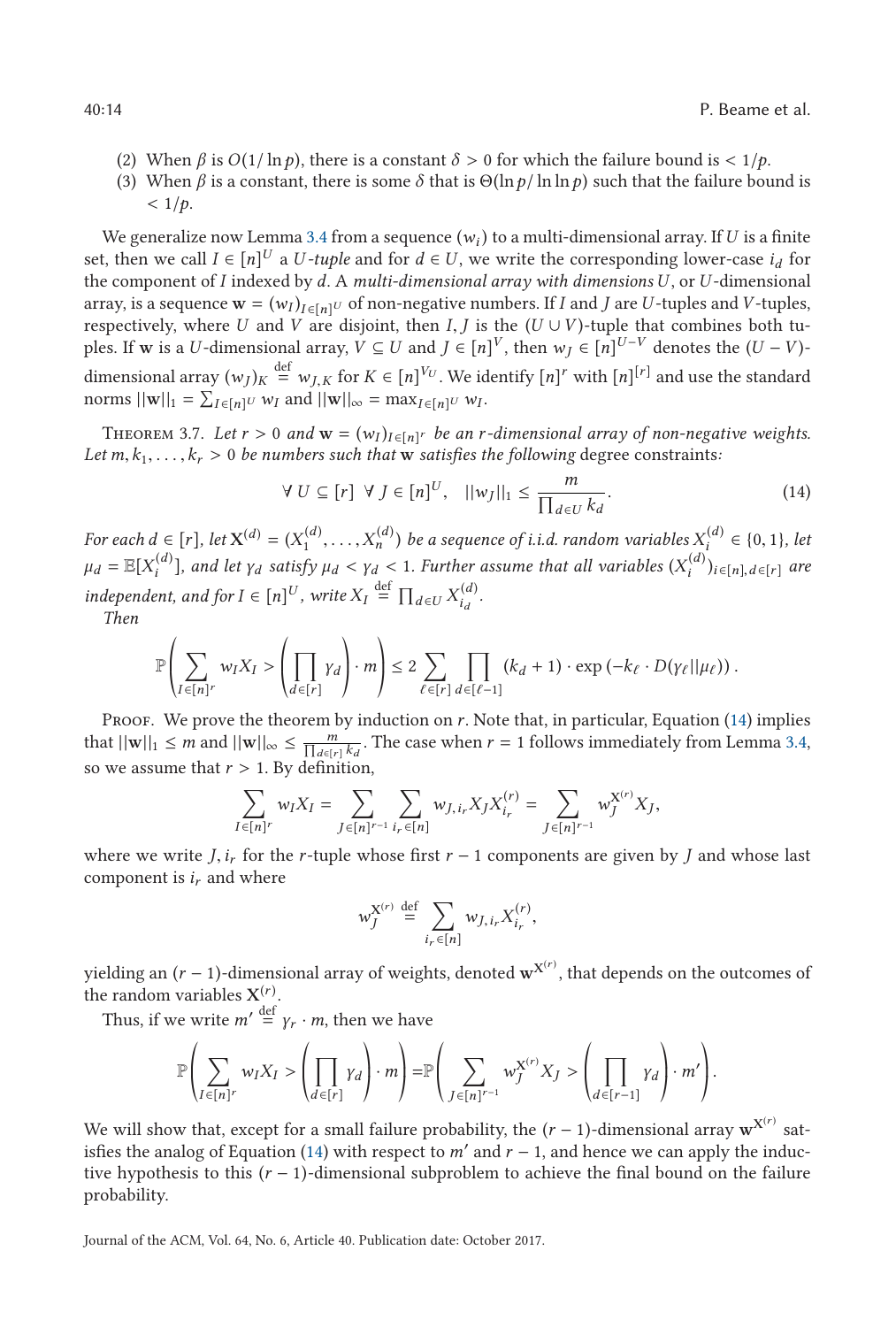<span id="page-14-0"></span>Consider some  $U \subseteq [r-1]$ . The probability that the analog of Equation [\(14\)](#page-13-0) with respect to  $r-1$ and *m'* fails for *U* is

$$
\mathbb{P}\left(\exists J \in [n]^U. \; ||w_J^{X^{(r)}}||_1 > \frac{m'}{\prod_{d \in U} k_d}\right) = \mathbb{P}\left(\exists J \in [n]^U. \; ||\sum_{i_r \in [n]} w_{J,i_r} X_{i_r}^{(r)}||_1 > \gamma_r \; \frac{m}{\prod_{d \in U} k_d}\right)
$$

$$
= \mathbb{P}\left(\exists J \in [n]^U. \sum_{i_r \in [n]} ||w_{J,i_r}||_1 \cdot X_{i_r}^{(r)} > \gamma_r \; \frac{m}{\prod_{d \in U} k_d}\right).
$$

For simplicity of notation, for each  $J \in [n]^U$ , define  $\mathbf{v}^{(J)} \in \mathbb{R}^n$  by  $v_{i_r}^{(J)}$ For simplicity of notation, for each  $J \in [n]^U$ , define  $\mathbf{v}^{(J)} \in \mathbb{R}^n$  by  $v_{i_r}^{(J)} \stackrel{\text{def}}{=} ||w_{J,i_r}||_1$  for  $i_r \in [n]$ . With this notation, the probability that the analog of Equation [\(14\)](#page-13-0) fails for *U* is

$$
\mathbb{P}\left(\exists J \in [n]^U \cdot \sum_{i_r \in [n]} \upsilon_{i_r}^{(J)} \cdot X_{i_r}^{(r)} > \gamma_r \cdot \frac{m}{\prod_{d \in U} k_d}\right).
$$
\n(15)

By Equation [\(14\)](#page-13-0), for each *J*,

$$
||\mathbf{v}^{(J)}||_1 = ||w_J||_1 \le \frac{m}{\prod_{d \in U} k_d}, \text{ and}
$$

$$
||\mathbf{v}^{(J)}||_{\infty} = \max_{i_r \in [n]} ||w_{J,i_r}||_1 \le \frac{m}{\prod_{d \in U \cup \{r\}} k_d}.
$$

We could apply Lemma 3.4 to the one-dimensional array  $\mathbf{v}^{(J)}$  to obtain a bound on  $\mathbb{P}(\sum_{i_r \in [n]} v^{(J)}_{i_r} \cdot \mathbf{v}^{(J)}_{i_r})$  $X_{i_r}^{(r)} > \gamma_r \frac{m}{\prod_{d \in U} k_d}$ , but Equation (15) is the union of  $n^{|U|}$  such events. Instead, we will show that we can partition  $[n]^U$  into at most  $K = 2 \prod_{d \in U} k_d$  sets  $B_1, \ldots, B_K$ , and bound Equation (15) as a union of only K events, and then apply Lemma 3.4 to each. To perform this partition we use the union of only *K* events, and then apply Lemma 3.4 to each. To perform this partition we use the fact that:

$$
\sum_{J \in [n]^U} ||\mathbf{v}^{(J)}||_1 = \sum_{J \in [n]^U} ||w_J||_1 = ||\mathbf{w}||_1 \le m.
$$

We partition the set  $[n]^U$  into "bins"  $B_1, \ldots, B_K$  by applying a greedy bin-packing algorithm us-<br>ing the ll, ll, norm of the  $v^{(j)}$  vectors with bins of canacity  $C = m/\prod_{j \in J} k_j$ . That is we coning the  $|| \cdot ||_1$  norm of the **v**<sup>(*J*)</sup> vectors with bins of capacity  $C = m / \prod_{d \in U} k_d$ . That is, we con-<br>cider the tuples *L* in decreasing order of  $||w^{(j)}||$ , value and continue to add *L* to the current bin sider the tuples *J* in decreasing order of  $||v^{(J)}||_1$  value and continue to add *J* to the current bin while the total of the  $||{\bf v}^{(J)}||_1$  values is at most  $m/\prod_{d\in U}k_d$ . Since the *J* are considered in decreas-<br>ing order of  $||{\bf v}^{(J)}||_1$  for each bin *B*, we have  $\sum_{s}$   $||{\bf v}^{(J)}||_1 \ge C/2$ . From this and the fact tha ing order of  $||\mathbf{v}^{(J)}||_1$ , for each bin  $B_j$  we have  $\sum_{J \in B_j} ||\mathbf{v}^{(J)}||_1 > C/2$ . From this and the fact that  $\sum_{J \in [n]^U} ||v^{(J)}||_1 \le m$  the greedy packing uses at most  $2m/C = 2 \prod_{d \in U} k_d = K$  bins as claimed. (An algorithm like first-fit decreasing might improve the packing but it will not improve the worst-case algorithm like first-fit decreasing might improve the packing, but it will not improve the worst-case analysis.) For each bin  $B_j$ , define vector  $\mathbf{u}^{(j)} \in \mathbb{R}^n$  by

$$
u_{i_r}^{(j)} \stackrel{\text{def}}{=} \max_{J \in B_j} v_{i_r}^{(J)}
$$

and observe that

$$
||\mathbf{u}^{(j)}||_1 \le \sum_{J \in B_j} ||\mathbf{v}^{(J)}||_1 \le \frac{m}{\prod_{d \in U} k_d}
$$
  

$$
||\mathbf{u}^{(j)}||_{\infty} \le \max_{J \in B_j} ||v^{(J)}||_{\infty} \le \frac{m}{\prod_{d \in U \cup \{r\}} k_d}, \text{ and}
$$
  

$$
\sum_{i_r \in [n]} u_{i_r}^{(j)} \cdot X_{i_r}^{(r)} \ge \sum_{i_r \in [n]} v_{i_r}^{(J)} \cdot X_{i_r}^{(r)} \text{ for all } J \in B_j.
$$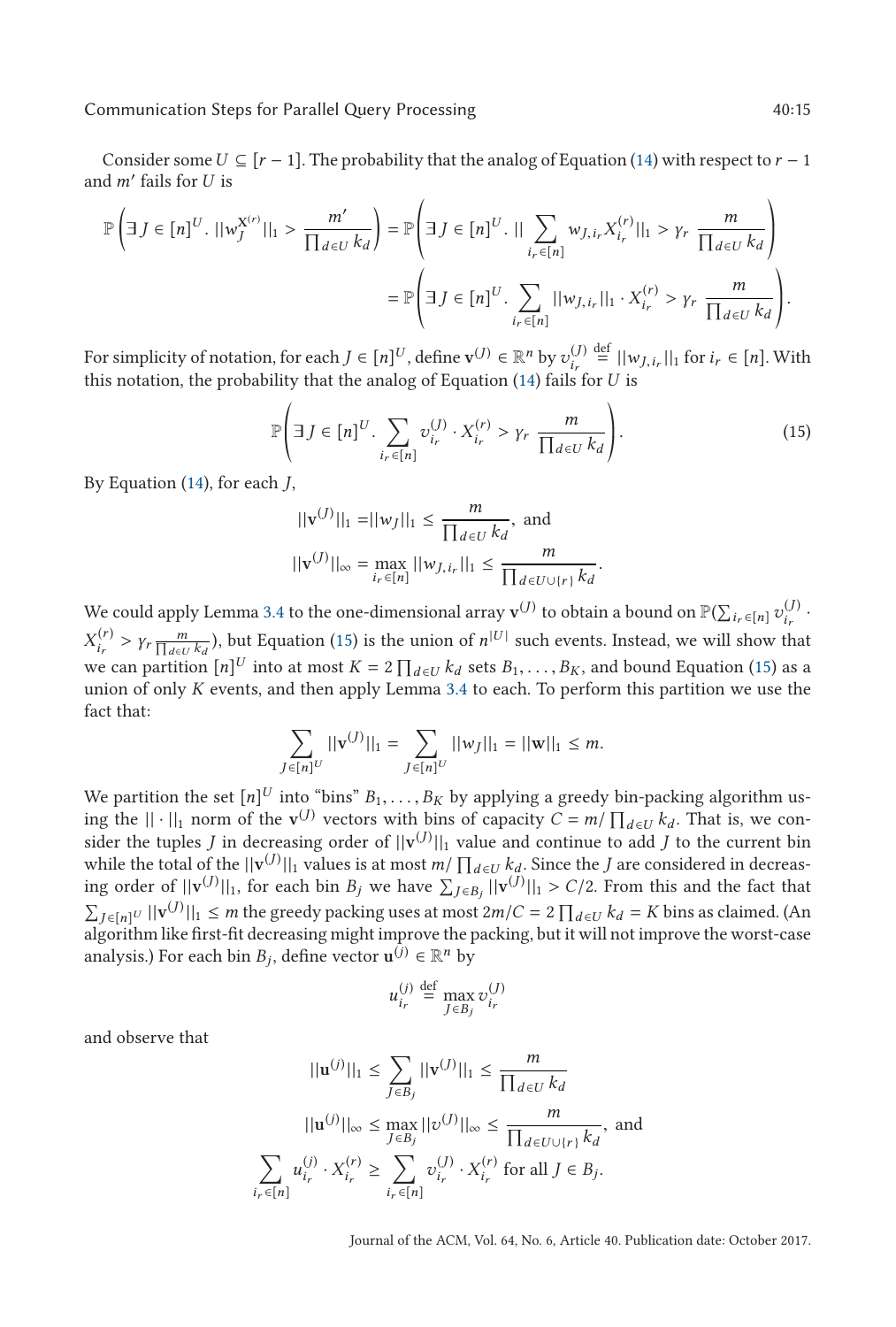For each *j* ∈ [*K*], applying Lemma 3.4 with **w** replaced by **u**<sup>(*j*)</sup>, *m* replaced by  $\frac{m}{\prod_{d \in U} k_d}$ , *γ* replaced by  $\gamma_r$ ,  $\mu$  replaced by  $\mu_r$ , and  $k$  replaced by  $k_r$ , we obtain that the total probability in Equation [\(15\)](#page-14-0) is at most

$$
2\prod_{d\in U}k_d\cdot \exp(-k_r\cdot D(\gamma_r||\mu_r)).
$$

Thus the probability that there is some  $U \subseteq [r-1]$  for which the analog of Equation [\(14\)](#page-13-0) for  $r-1$ and  $m'$  does not hold is at most

$$
\sum_{U \subseteq [r-1]} 2 \prod_{d \in U} k_d \cdot \exp(-k_r \cdot D(\gamma_r || \mu_r)) = 2 \prod_{d \in [r-1]} (k_d + 1) \cdot \exp(-k_r \cdot D(\gamma_r || \mu_r)).
$$

In the remaining case when Equation [\(14\)](#page-13-0) does hold for *r* − 1 and *m* , we can apply the inductive hypothesis to say that the failure probability is at most

$$
2\sum_{\ell\in[r-1]}\prod_{d\in[\ell-1]}(k_d+1)\cdot\exp(-k_{\ell}\cdot D(\gamma_{\ell}||\mu_{\ell})),
$$

and hence the total failure probability is at most

$$
2\sum_{\ell\in[r]}\prod_{d\in[\ell-1]}(k_d+1)\cdot\exp(-k_{\ell}\cdot D(\gamma_{\ell}||\mu_{\ell}))
$$

as required.  $\Box$ 

We now apply this theorem to prove our bounds for multidimensional hashing.

PROOF OF THEOREM 3.2. The value of the expectation follows immediately by the independence and uniformity of the individual hash functions.

Suppose that for every tuple *J* over  $U \subseteq [r]$  we have

$$
d_J(R) \leq \beta^{|U|} \; \frac{m}{\prod_{d \in U} p_d}
$$

for some  $\beta > 0$ . For every  $(i_1, \ldots, i_r) \in [n]^{[r]}$ , define  $w_{i_1, \ldots, i_r}$  to be the multiplicity of  $(i_1, \ldots, i_r)$ <br>in *R*: these together comprise an [*r*]-dimensional non-negative array **w**. If we set  $k_i - n_i/\beta$  for in *R*; these together comprise an [*r*]-dimensional non-negative array **w**. If we set  $k_d = p_d/\beta$  for all *d* ∈ [*r*], then the bounds on *d<sub>J</sub>*(*R*) for all *J* ⊆ [*r*] imply that property [\(14\)](#page-13-0) holds for **w**. Fix one of the *p* servers and, for all  $d \in [r]$ ,  $i_d \in [n]$ , define the random indicator variable  $X_{i_d}^{(d)} =$ 

 $\begin{cases} 1 & \text{if } h_d(i_d) = y_d \\ 0 & \text{otherwise} \end{cases}$ . Since the hash functions are drawn from a set of independent and uniformly

random hash functions,  $X_{i_d}^{(d)}$  are independent random variables; moreover,  $\mu_d \stackrel{\text{def}}{=} \mathbb{E}[X_{i_d}^{(d)}] = 1/p_d$ <br>and for  $\delta' > 0$  define  $y_d = (1 + \delta')y_d = (1 + \delta')/p_d$  for each  $d \in [x]$ and for  $\delta' > 0$  define  $\gamma_d = (1 + \delta')/\mu_d = (1 + \delta')/\rho_d$  for each  $d \in [r]$ .<br>Suppose first that  $y \leq 1$  for all  $d \in [r]$ . Then we can apply Theo

Suppose, first, that  $\gamma_d$  < 1 for all  $d \in [r]$ . Then we can apply Theorem 3.7 to say that the probability that this server receives more than  $(1 + \delta')^r m/p$  tuples is at most

$$
2\sum_{\ell\in[r]}\prod_{d\in[\ell-1]}(p_d/\beta+1)\cdot\exp\left(-p_d\cdot D\left(\frac{1+\delta'}{p_d}||\frac{1}{p_d}\right)/\beta\right)
$$

and, by Corollary 3.5, this is at most

$$
2\sum_{\ell\in[r]}\prod_{d\in[\ell-1]}(p_d/\beta+1)\cdot\exp(-h(\delta')/\beta).
$$
 (16)

As noted in Remark 3.6, this bound also holds when  $\gamma_d = (1 + \delta')/p_d \ge 1$  for some choices of *d*, hecause the failure probabilities of the corresponding terms in the induction of Theorem 3.7 are because the failure probabilities of the corresponding terms in the induction of Theorem 3.7 are actually 0. Therefore, we can avoid the hypothesis that  $\gamma_d$  < 1, and conclude that the probability that any server receives more than  $(1 + \delta')^r m/p$  tuples is at most *p* times Equation (16).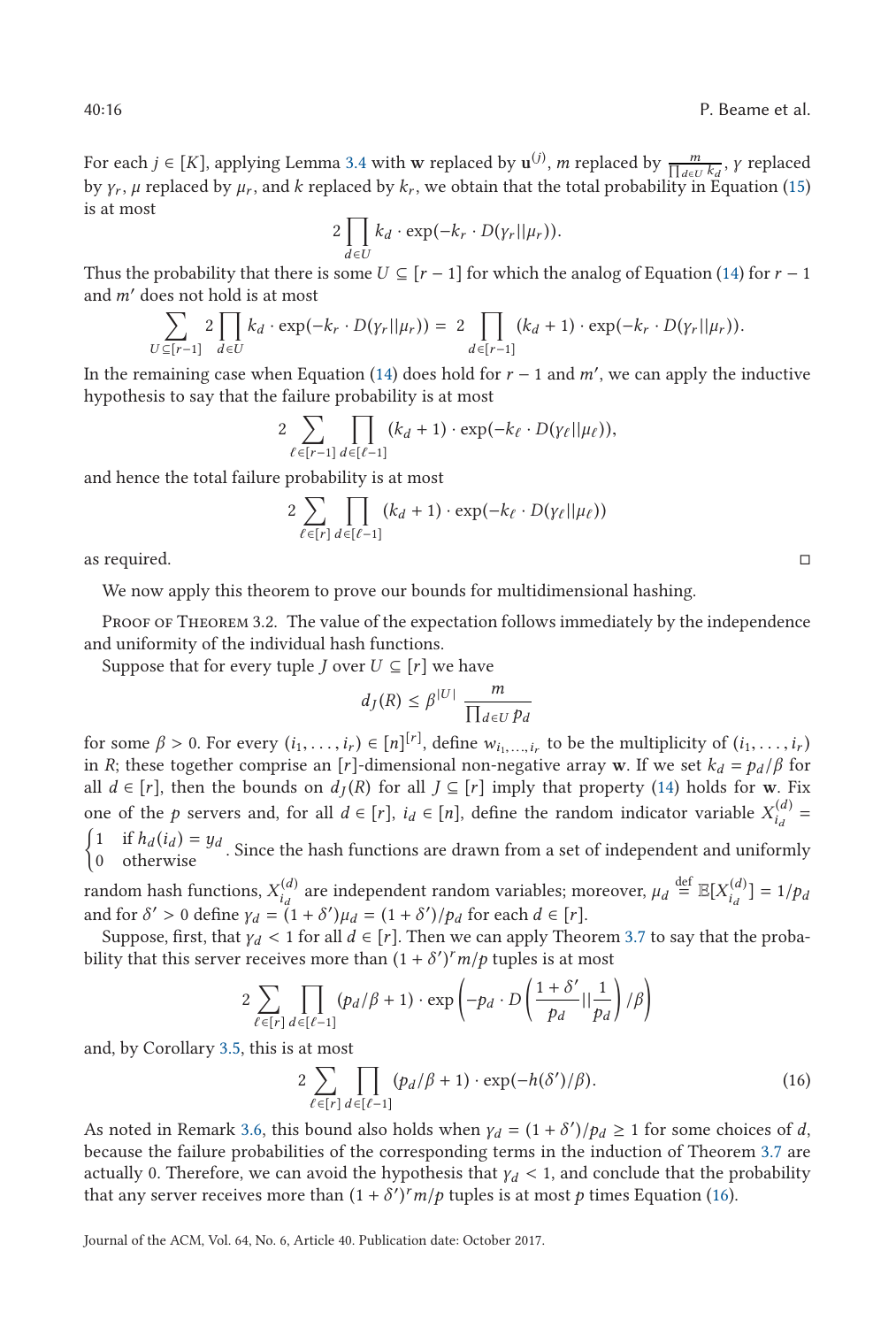<span id="page-16-0"></span>We now consider constraints on  $\beta$  and  $\delta'$  that are sufficient to prove the various parts of the theorem. For *β* = 1, which corresponds to item (3), we have  $p_d / β + 1 = p_d + 1 < p_d^{5/3}$  since  $p_d \ge 2$ .<br>Then Then

$$
2\sum_{\ell\in [r]} \prod_{d\in [\ell-1]} (p_d/\beta+1) \leq 2\sum_{\ell\in [r]} \prod_{d\in [\ell-1]} p_d^{5/3} \leq 2\sum_{\ell\in [r]} p^{5/3}/3^{r-\ell+1} \leq p^{5/3}
$$

and the total failure probability is at most  $p^{8/3}e^{-h(\delta')}$ . Plugging in  $1 + \delta' = (c + 8/3) \ln p / \ln \ln p$  we<br>have that the probability that any server receives more than  $(1 + \delta')^r m / n$  tuples is at most  $p^{-c}$ have that the probability that any server receives more than  $(1 + \delta')^r m/p$  tuples is at most  $p^{-c}$ .<br>Next consider the case that  $\delta' = \delta/(2r)$  where  $\delta \le 2$ . Then  $(1 + \delta')^r \le e^{\delta/2} \le 1 + \delta$  and t

Next consider the case that  $\delta' = \delta/(2r)$  where  $\delta \le 2$ . Then  $(1 + \delta')^r \le e^{\delta/2} \le 1 + \delta$  and the vertice expression for  $h(x)$  in this paper violds that  $h(\delta') \ge \delta^2$ . If we now set  $\beta = \delta^2$ Taylor series expansion for *h*(*x*) in this range yields that  $h(\delta') \ge \frac{\delta^2}{3r^2}$ . If we now set  $\beta = \frac{\delta^2}{c'r^2\ln p}$ , then  $e^{-h(\delta')/\beta} \leq p^{-c'/12}$ . In this case,

$$
p_d/\beta + 1 = \frac{c'r^2p_d\ln p}{\delta^2} + 1 < \frac{c'r^2\ln p}{\delta^2} \cdot (p_d + 1).
$$

Then

$$
2\sum_{\ell\in[r]}\prod_{d\in[\ell-1]}(p_d/\beta+1)<\left(\frac{c'r^2\ln p}{\delta^2}\right)^{r-1}p^{5/3}
$$

by the same reasoning as in item (3). Using the lower bound on *δ* in terms of *p* and *r* and choosing  $c' = 24cr$  for  $c \ge 2$  yields that the probability that any server receives more than  $(1 + \delta)m/p$  tuples is bounded above by  $p^{-cr}$ . This proves item (2).

Finally, suppose that for every tuple *J* we have that  $d<sub>I</sub>(R)$  is at most  $\Delta$ . In this case we choose  $\beta$ such that for every *J* on subset  $U \subseteq [r]$ ,  $\beta^{|U|}m / \prod_{d \in U} p_d \ge \Delta$ ; that is,

$$
\beta = \max_{U \subseteq [r]} \left( \frac{\Delta \prod_{d \in U} p_d}{m} \right)^{1/|U|} = (\Delta p/m)^{1/r},
$$

since the bound is clearly monotone increasing in |*U*|. Again choosing  $\delta' = \delta/(2r)$ , we obtain that the probability that any server has load more than  $(1 + \delta)m/p$  is at most  $\beta^{-(r-1)}p^{8/3}e^{-h(\delta')/\beta}$  which is exponentially small in  $1/\beta - (m/(\rho\Delta))^{1/r}$  vielding item (1) is exponentially small in  $1/\beta = (m/(\rho\Delta))^{1/r}$ , yielding item (1).

*3.1.2 Choosing the Shares.* Here we discuss how to compute the shares  $p_i$  to optimize the expected load per server. Afrati and Ullman [\(2010\)](#page-56-0) compute the shares by optimizing the total load  $\sum_j m_j / \prod_{i:i \in S_j} p_i$  subject to the constraint  $\prod_i p_i = p$ , which is a non-linear system that can<br>be solved using Lagrange multipliers. Our approach is to optimize the maximum load per relabe solved using Lagrange multipliers. Our approach is to optimize the maximum load *per relation*,  $\max_j m_j / \prod_{i:i \in S_j} p_i$ ; the total load per server is at most  $\ell$  times larger. This leads to a lin-<br>ear optimization problem as follows. We express here the load in terms of the derived statistics ear optimization problem, as follows. We express here the load in terms of the derived statistics  $M_j = a_j m_j \log n$ , as  $L = \max_j M_j / \prod_{i:i \in S_j} p_i$ , in to facilitate the connection to the lower bounds in Section 3.2. First, write the shares as  $p_i - p_i^{e_j}$  where  $e_i \in [0, 1]$  is called the share exponent for  $x_i$ . Section [3.2.](#page-17-0) First, write the shares as  $p_i = p^{e_i}$  where  $e_i \in [0, 1]$  is called the *share exponent* for  $x_i$ , denote  $\lambda = \log_p L$  and  $\mu_j = \log_p M_j$  (we will assume w.l.o.g. that  $M_j \geq p$ , hence  $\mu_j \geq 1$  for all *j*). Then, we optimize the LP:

minimize 
$$
\lambda
$$
  
\nsubject to 
$$
\sum_{i \in [k]} -e_i \ge -1
$$
\n
$$
\forall j \in [\ell] : \sum_{i \in S_j} e_i + \lambda \ge \mu_j
$$
\n
$$
\forall i \in [k] : e_i \ge 0, \quad \lambda \ge 0.
$$
\n(17)

Let  $e^*$  be the optimal value of the solution to Equation (17), and denote  $L^{upper} = p^{e^*}$ .

Journal of the ACM, Vol. 64, No. 6, Article 40. Publication date: October 2017.

,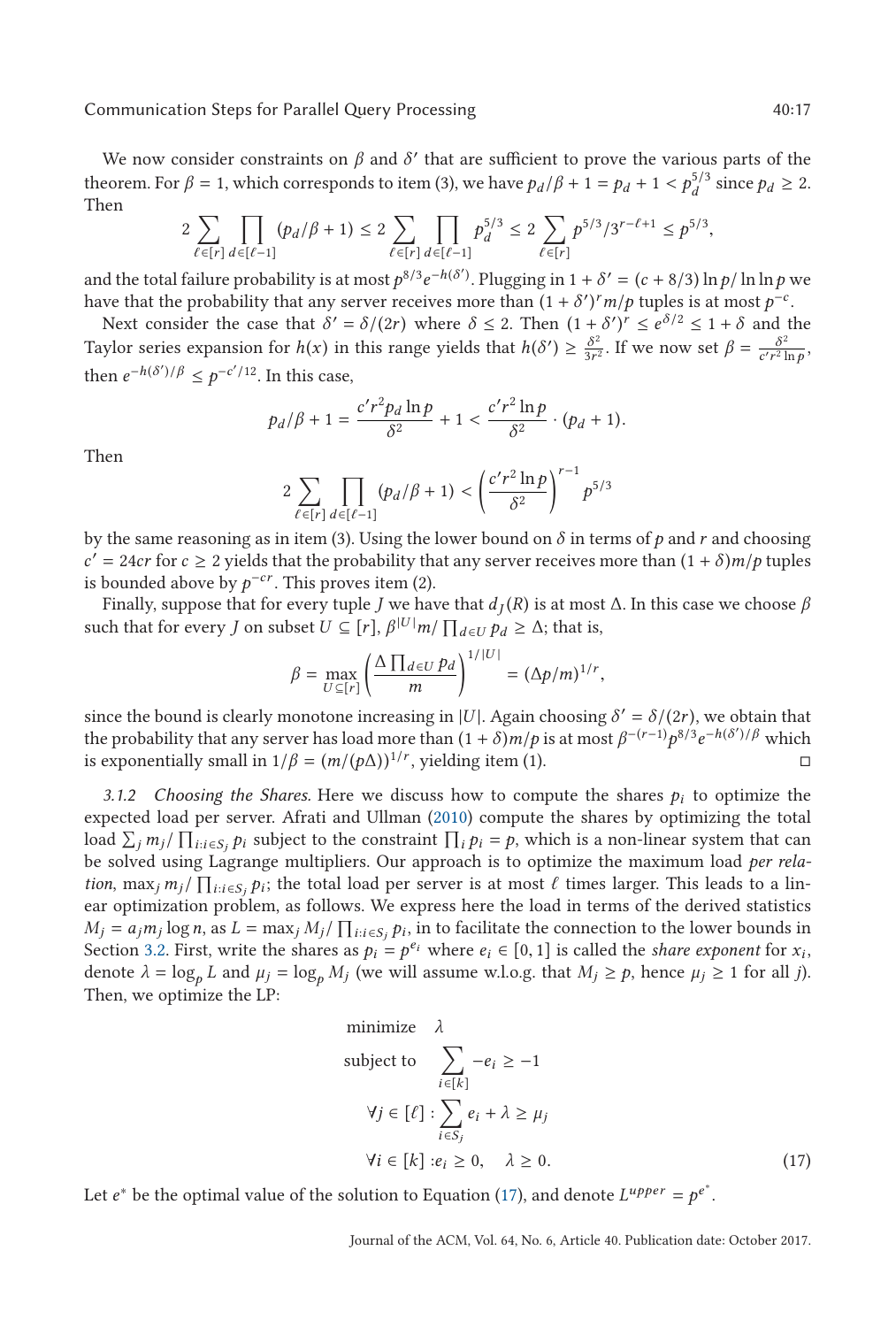<span id="page-17-0"></span>THEOREM 3.8 (UPPER BOUND). *Fix a query q over a database with relations*  $S_1, \ldots, S_\ell$ , cardinal-<br>  $S_2, \ldots, S_\ell$  and  $S_2, \ldots, S_\ell$  and derived statistics  $M = (M, \ldots, M_\ell)$  and let *p* be a number of servers *ities*  $\mathbf{m} = (m_1, \ldots, m_\ell)$ , and derived statistics  $\mathbf{M} = (M_1, \ldots, M_\ell)$ , and let *p* be a number of servers.<br>Let  $\mathbf{e} = (e_1, \ldots, e_k)$  be the optimal solution to Equation (17) and denote  $\mathbf{p}_i = \mathbf{p}^{e_i}$ . Let *Let*  $\mathbf{e} = (e_1, \ldots, e_k)$  *be the optimal solution to Equation [\(17\)](#page-16-0) and denote*  $p_i = p^{e_i}$ . *Let*  $\beta > 0$  *be some constant such that, for every relation*  $S_i$  *and every tuple J over*  $U \subseteq [a_i]$ *, its degree is bounded by*  $d_J(S_j) \leq \frac{\beta^{|U|} m_j}{\prod_{i \in U} p_j}$ *i*∈<sup>*U*</sup> *p*<sup>*i*</sup><sub>*ieU</sub> p*<sup>*i*</sup>. Then the HC algorithm with shares  $p_i$  achieves  $O(\ell L^{upper})$  *maximum load with*<br>bility</sub> *high probability.*

A special case of interest is when all sizes  $M_j$  are equal, therefore  $\mu_1 = \cdots = \mu_\ell = \mu$ . In that case, the optimal solution to Equation [\(17\)](#page-16-0) can be obtained from an optimal fractional vertex cover  $\mathbf{v}^* = (v_1^*, \ldots, v_k^*)$  by setting  $e_i = v_i^*/\tau^*$  (where  $\tau^* = \sum_i v_i^*$ ). To see this, we note that any feasible solution ( $\lambda e_i$ ,  $e_i$ ) to Equation (17) defines the vertex cover  $v_i = e_i/(\mu - \lambda)$  and in the opposolution  $(\lambda, e_1, \ldots, e_k)$  to Equation [\(17\)](#page-16-0) defines the vertex cover  $v_i = e_i/(\mu - \lambda)$ , and in the opposite direction every vertex cover defines the feasible solution  $e_i = v_i/(\sum_i v_i)$ ,  $\lambda = \mu - 1/(\sum_i v_i)$ ;<br>furthermore minimizing  $\lambda$  is equivalent to minimizing  $\Sigma, v_i$ . Thus when all relations have the furthermore, minimizing  $\lambda$  is equivalent to minimizing  $\sum_i v_i$ . Thus, when all relations have the same size *M*, at optimality  $\lambda^* = \mu - 1/\tau^*$ , and  $L^{upper} = M/p^{1/\tau^*}$ . We illustrate more examples in Section 3.5 Section [3.5.](#page-29-0)

# **3.2 The Lower Bound**

In this section, we prove a lower bound on the maximum load per server over databases with sizes **M** (expressed in bits); our bounds apply immediately to the special case when **M** are derived from cardinalities **m**,  $M_i = a_i m_i \log n$ , but hold in more general cases when  $M_i$  is much smaller than  $a_j m_j \log n$ ; with some abuse, we call **M** derived statistics in all cases.

Fix a query *q* and a fractional edge packing **u** of *q*. Denote:

$$
\mathcal{L}(\mathbf{u}, \mathbf{M}, p) = \left(\frac{\prod_{j=1}^{\ell} M_j^{u_j}}{p}\right)^{1/\sum_j u_j}.
$$
\n(18)

Further denote  $L^{lower} = \max_{\mathbf{u}} \mathcal{L}(\mathbf{u}, \mathbf{M}, p)$ , where **u** ranges over all edge packings for *q*. In the next two sections we prove (more detailed versions of) the following theorem, which shows that *Llower* yields a lower bound on the load required by any *p*-processor one-round MPC algorithm computing *q* over a database with derived statistics **M**.

Theorem 3.9. *Let* **M** *be the vector of derived statistics for the input database to a query q. Let p be the number of processors.*

- *(a) There is a (natural) probability distribution* I *on databases with statistics* **M** *such that for any one-round <sup>p</sup>-processor deterministic MPC algorithm <sup>A</sup> with load <sup>L</sup>* <sup>&</sup>lt; *<sup>L</sup>lower* /4*, the expected number of outputs produced by A on input I chosen from* I *is strictly less than the expected number of outputs required to compute q on input I.*
- *(b)* There is a constant  $\delta > 0$  such that the worst-case load L for any one-round p-processor ran*domized MPC algorithm to compute a conjunctive query q having c components with probability at least*  $1/2^c$  *requires*  $L \ge c\delta \cdot L^{lower}$ .

To gain some intuition behind the formula (18) and *Llower* , consider the case when all derived statistics are equal,  $M_1 = \cdots = M_\ell = M$ . Then  $L^{lower} = M/p^{1/\sum_j u_j}$ , and this quantity is maximized<br>when u is a maximum fractional edge packing, whose value is  $\tau^*$ , the fractional vertex covering when **u** is a maximum fractional edge packing, whose value is  $τ^*$ , the fractional vertex covering number for *q*. Thus,  $L^{lower} = M/p^{1/\tau^*}$ , which is the same expression as  $L^{upper}$ . In fact, this equivalence holds in general: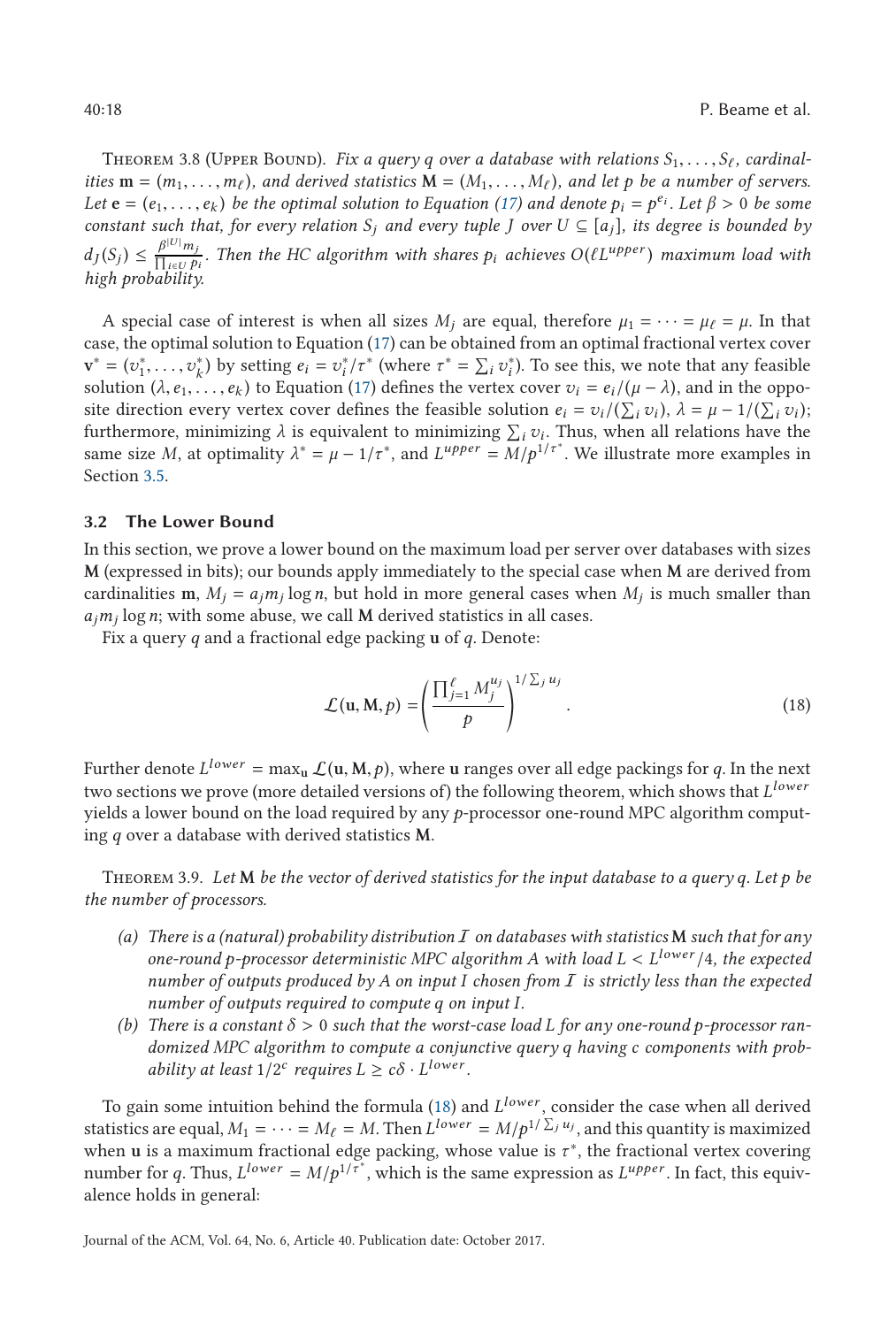<span id="page-18-0"></span>Theorem 3.10 (Eqivalence). *For any vector of derived statistics* **M** *and number of processors p, we have the following:*

$$
L^{lower} = L^{upper} = \max_{\mathbf{u} \in pk(q)} \mathcal{L}(\mathbf{u}, \mathbf{M}, p),
$$

*where pk*(*q*) *is the set of extreme points of the convex polytope defined by the fractional edge packing constraints in Equation [\(2\)](#page-6-0).*

If additionally  $M_1 = \cdots = M_\ell = M$ , then

$$
L^{lower} = L^{upper} = M/p^{1/\tau^*},
$$

*where*  $τ^*$  *is the fractional vertex covering number for q.* 

Together, Theorems 3.9 and 3.10 immediately imply the following theorem.

Corollary 3.11 (Optimality Without Skew). *Under the conditions of Theorem 3.8, the HC algorithm with shares chosen as in that theorem, achieves a load that is within a constant factor of the optimal load for any one-round MPC algorithm where the constant depends only linearly on the ratio of the number of relations to the number of connected components in the query q.*

In the remainder of this section, we prove Theorem 3.10 and then prove Theorem 3.9 in the next two sections.

PROOF OF THEOREM 3.10. The open segment defined by two points  $x, y \in \mathbb{R}^n$  is the set  $\{(1-t)x + ty \mid t \in (0,1)\}\)$ . A vertex of a polytope  $P \subseteq \mathbb{R}^n$  is a point  $z \in P$  that that does not belong to any open segment defined by two points  $x, y \in P$ . Let  $V(P)$  denote the set of vertices of *P*. When *P* is given by a set of linear inequalities, each vertex is obtained by converting a maximal set of inequalities into equalities. If *P* is the fractional edge packing polytope given by Equation [\(2\)](#page-6-0), then  $V(P) = pk(q)$  and  $|pk(q)| \leq {k+\ell \choose \ell}$ , because each vertex is obtained by converting  $\ell$  of the  $k + \ell$  inequalities into equalities and then solving for the  $\ell$  variables **u**.<br>By definition  $I^{upper} = e^{e^*}$  where  $e^*$  is the optimal solution to the *primal* I P pro

By definition,  $L^{upper} = p^{e^*}$ , where  $e^*$  is the optimal solution to the *primal* LP problem [\(17\)](#page-16-0). Consider its *dual* LP:

maximize 
$$
\sum_{j \in [\ell]} \mu_j f_j - f_0
$$
  
subject to 
$$
\sum_{j \in [\ell]} f_j \le 1
$$

$$
\forall i \in [k] : \sum_{j:i \in S_j} f_j - f_0 \le 0
$$

$$
\forall j \in [\ell] : f_j \ge 0, \quad f_0 \ge 0.
$$
 (19)

Let  $A \subseteq \mathbb{R}^{\ell+1}$  denote the polytope of feasible solutions,  $\varphi : A \to \mathbb{R}$  denote the objective function  $\varphi(f_0, f_1, \ldots, f_\ell) = \sum_j \mu_j f_j - f$ , and  $f^* = \max \varphi(A)$  denote the optimal value. Let  $A_0 \subset A$  be the subset of feasible solutions where  $f_0 > 0$  ( $A_0$  is no longer a polytone) We claim that  $f^* =$ the subset of feasible solutions where  $f_0 > 0$ . ( $A_0$  is no longer a polytope.) We claim that  $f^* =$ max  $\varphi(A_0)$ . Indeed, by the primal-dual theorem, we have  $f^* = e^*$ , and, assuming  $\mu_i > 1$  for all *j*, we have  $e^* > 0$ , because  $\lambda = 0$  is not part of any feasible solution of the primal LP. Since  $f^* > 0$ , for any optimal solution **f** of the dual LP at least one  $f_i > 0$ , and thus  $f \in A_0$ .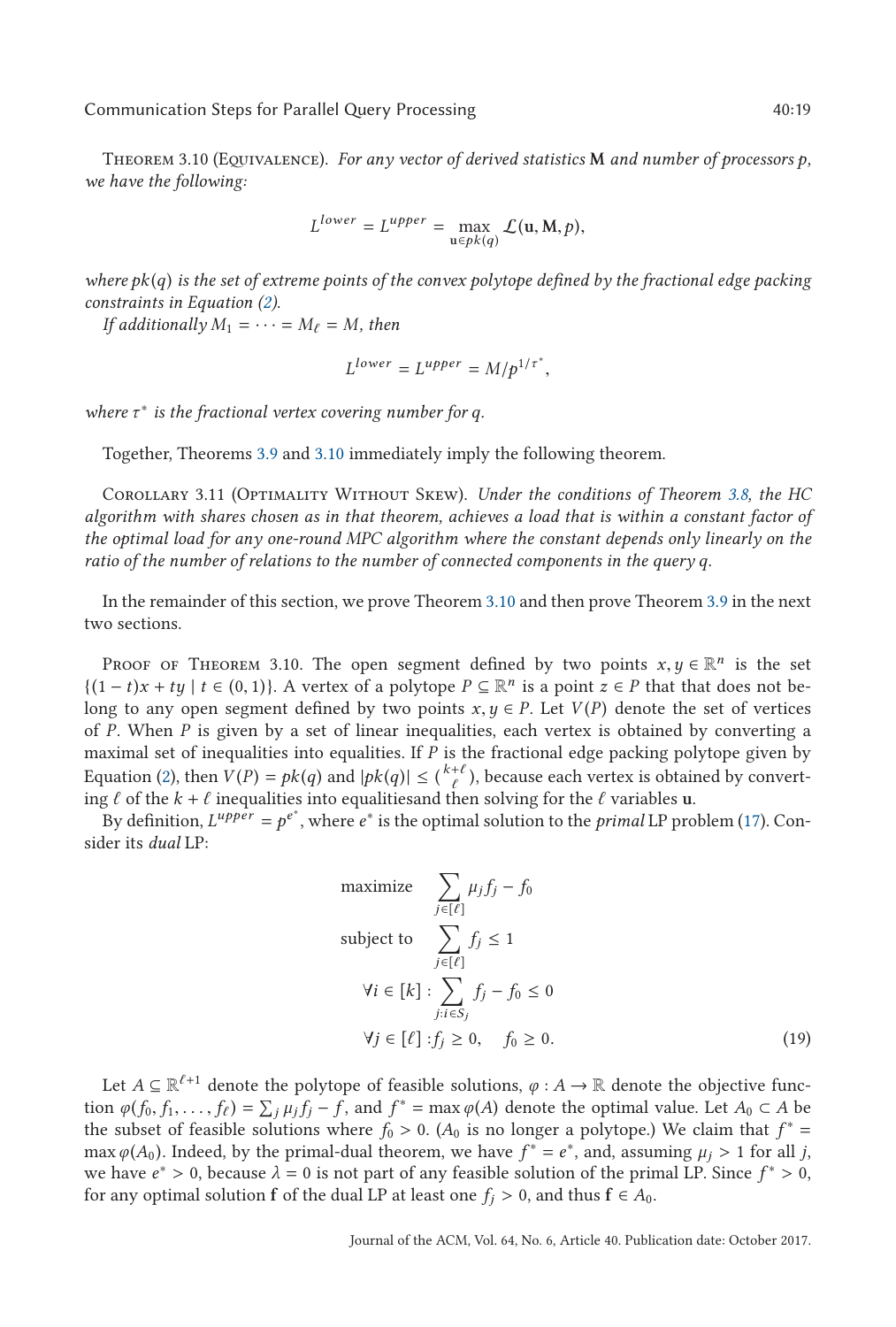Consider now the following non-linear optimization problem:

maximize 
$$
\frac{1}{u_0} \cdot \left( \sum_{j \in [\ell]} \mu_j u_j - 1 \right)
$$
  
\nsubject to  $\sum_{j \in [\ell]} u_j \le u_0$   
\n $\forall i \in [k] : \sum_{j:i \in S_j} u_j \le 1$   
\n $\forall j \in [\ell] : u_j \ge 0, \quad u_0 > 0.$  (20)

Let  $B_0 \subseteq \mathbb{R}^{\ell+1}$  denote the set of feasible solutions, and let  $B \supset B_0$  denote the polytope obtained by relaxing  $u_0 > 0$  to  $u_0 \ge 0$ . Let  $\psi : B_0 \to \mathbb{R}$  denote the objective function,  $\psi(u_0, u_1, \dots, u_\ell) =$ <br>  $(\sum u u_0 = 1) / u_0$  and  $u^* = \sup \psi(B_0)$  the optimal value First we prove that  $u^* = f^*$  and more- $(\sum_j \mu_j u_j - 1)/u_0$ , and  $u^* = \sup \psi(B_0)$  the optimal value. First, we prove that  $u^* = f^*$  and, more-<br>over  $\psi$  reaches the movimum in *B* that is  $\sup \psi(B_1) = \max_i \psi(B_i)$ . Let  $E : \mathbb{R}^{\ell+1} \to \mathbb{R}^{\ell+1}$  he over,  $\psi$  reaches the maximum in  $B_0$ , that is, sup  $\psi(B_0) = \max \psi(B_0)$ . Let  $F: \mathbb{R}^{\ell+1} \to \mathbb{R}^{\ell+1}$  be the function  $F(u_0, u_1, \ldots, u_\ell) = (1/u_0, u_1/u_0, \ldots, u_\ell/u_0)$ . Then it is easily verified that *F* maps  $R_2$  to  $A_2$ ,  $F(R_2) \subset A_2$ , meaning that for any feasible solution  $(u_2, u_1, \ldots, u_\ell) \in R_2$  its image is *B*<sub>0</sub> to *A*<sub>0</sub>, *F*(*B*<sub>0</sub>) ⊆ *A*<sub>0</sub>, meaning that for any feasible solution  $(u_0, u_1, \ldots, u_\ell) \in B_0$ , its image is a feasible solution (*f. f.*) ∈ *A*<sub>0</sub>. We also check that *F*(*B*<sub>0</sub>) = *A*<sub>0</sub> by noting that *F* has a feasible solution  $(f_0, f_1, \ldots, f_\ell) \in A_0$ . We also check that  $F(B_0) = A_0$  by noting that *F* has an inverse,  $F^{-1}(f_0, f_1, \ldots, f_\ell) = (1/f_0, f_1/f_0, \ldots, f_\ell/f_0)$ , and  $F^{-1}(A_0) \subseteq B_0$ . Moreover,  $\varphi \circ F = \psi$ ,<br>hecause  $g(F(t_0, t_1, \ldots, t_\ell)) = \sum_{i=1}^{\infty} \mu_i \mu_i / \mu_i = 1/\mu_i = (\sum_{i=1}^{\infty} \mu_i \mu_i - 1)/\mu_i = \nu(\mu_i, \ldots, \mu_\ell)$ . This implies because  $\varphi(F(u_0, u_1, \dots, u_\ell)) = \sum_j \mu_j u_j / u_0 - 1/u_0 = (\sum_j \mu_j u_j - 1)/u_0 = \psi(u_0, \dots, u_\ell)$ . This implies that  $f^* = \max_{\alpha} \varphi(E(\lambda)) = \max_{\alpha} \psi(E(\lambda)) = \max_{\alpha} \psi(E(\lambda)) = \max_{\alpha} \psi(E(\lambda))$ that  $f^* = \max \varphi(A_0) = \max \varphi(F(B_0)) = \max \psi(B_0) = u^*$ .

Second, we prove that the optimal value *u*<sup>∗</sup> is attained at a vertex of the polytope *B*, that is, at some  $(u_0, u_1, \ldots, u_\ell) \in B_0 \cap V(B)$ . The objective of Equation [\(19\)](#page-18-0) is maximized at a vertex of the polytone A hence it is obtained at some vertex in  $A_0 \cap V(A)$ . Thus it suffices to show that the polytope *A*, hence it is obtained at some vertex in  $A_0 \cap V(A)$ . Thus, it suffices to show that *F* maps the vertices  $B_0 \cap V(B)$  one-to-one to  $A_0 \cap V(A)$ , or, equivalently, that it maps a nonvertex to a non-vertex. Consider a non-vertex  $t\mathbf{u} + t'\mathbf{u}' \in B_0$ , where  $\mathbf{u} = (u_0, u_1, \dots, u_\ell) \in B_0$ ,  $\mathbf{u}' = (u', u', u' \in B_0, t, t' \in (0, 1)$  and  $t + t' = 1$ . It follows by direct calculation that  $F(t\mathbf{u} + t'\mathbf{u}') =$  $(u'_0, u'_1, \ldots, u'_\ell) \in B_0, t, t' \in (0, 1)$  and  $t + t' = 1$ . It follows by direct calculation that  $F(t\mathbf{u} + t'\mathbf{u}') =$  $\frac{tu_0}{tu_0 + t'u_0'} F(\mathbf{u}) + \frac{t'u_0'}{tu_0 + t'u_0'} F(\mathbf{u}'),$  proving that it is also a non-vertex.

Third, we prove that we can add the constraint  $u_0 = \sum_{j=1,\ell} u_j$  to Equation (20) without af-<br>ting the optimal value  $u^*$ . Indeed, if  $(u, u_0, u_0)$  is any optimal solution for Equation (20) fecting the optimal value  $u^*$ . Indeed, if  $(u_0, u_1, \ldots, u_\ell)$  is any optimal solution for Equation (20),<br>then  $u^* = (\sum_i u_i u_i - 1) / u_i \le (\sum_i u_i u_i - 1) / (\sum_i u_i u_i)$  because  $u_i \ge \sum_i u_i u_i$  and  $\sum_i u_i u_i - 1 \ge$ then  $u^* = (\sum_j \mu_j u_j - 1)/u_0 \le (\sum_j \mu_j u_j - 1)/(\sum_{j=1,\ell} u_j)$ , because  $u_0 \ge \sum_{j=1,\ell} u_j$ , and  $\sum_j \mu_j u_j - 1 > 0$  (since  $u^* = f^* > 0$  when  $u_0 > 1$  for all  $i$  as we have shown earlier) 0 (since  $u^* = f^* > 0$  when  $\mu_j > 1$  for all *j*, as we have shown earlier).

Finally, we observe that a vector  $(\sum_j u_j, u_1, \dots, u_\ell)$  is a feasible solution of Equation (20) iff  $(u, u_1, \dots, u_\ell)$  is a fractional edge packing of the hypergraph of the query  $a$ . This implies that  $\mathbf{u} = (u_1, \ldots, u_\ell)$  is a fractional edge packing of the hypergraph of the query *q*. This implies that  $u^* = \max_{u \in \mathcal{U}} \sum_{u \in \mathcal{U}} (v, u, u) = 1/(v, u)$  and the first claim of the theorem follows from  $u^* = \max_{u \in pk(q)} (\sum_j \mu_j u_j - 1) / (\sum_j u_j)$ , and the first claim of the theorem follows from

$$
L^{upper} = p^{e^*} = p^{u^*} = \max_{\mathbf{u} \in pk(q)} p^{(\sum_j \mu_j u_j - 1)/(\sum_j u_j)} = \max_{\mathbf{u} \in pk(q)} \left( \frac{\prod_j^{\ell} M_j^{u_j}}{p} \right)^{1/\sum_j u_j} = L^{lower}.
$$

The second claim follows immediately by noting that, when  $M_1 = \cdots = M_\ell = M$ , then<br>  $G(x, M, r) = M/n! / \frac{m x_{\text{nech}}}{r}$  $\mathcal{L}(\mathbf{u}, \mathbf{M}, p) = M/p^{1/\sum_j u_j}$  and therefore  $\max_{\mathbf{u} \in pk(q)} \mathcal{L}(\mathbf{u}, \mathbf{M}, p) = M/p^{1/\max_{\mathbf{u} \in pk(q)} \sum_j u_j} = M/p^{1/\tau^*}.$ 

#### **3.3 Lower Bound in Expectation**

In this section, we prove part (a) of Theorem 3.9. The analysis in this section will also be used in the following section to extend the lower bound to randomized algorithms and prove part (b) of Theorem 3.9.

To prove the lower bound, we will define a probability space from which the input databases are drawn. Given the cardinalities of the  $\ell$  relations of  $q$ ,  $m$ , we first choose a domain size  $n \ge \max_j m_j$ ,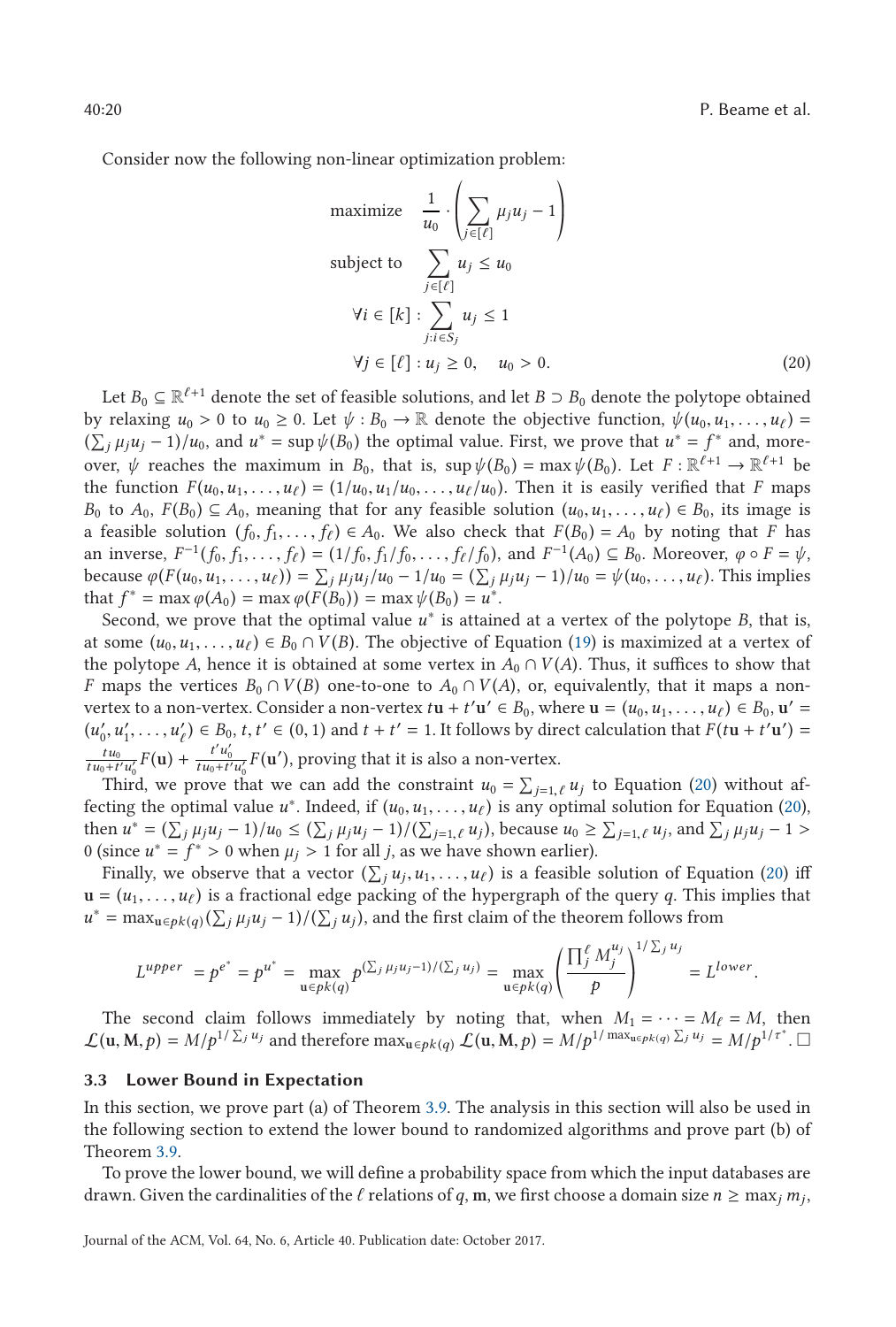to be specified later, and choose independently and uniformly each relation  $S_i$  from all matchings of  $[n]^{a_j}$  with exactly  $m_j$  tuples. This will determine the derived statistics **M**. We call this the *matching probability space*. Observe that the probability space contains only databases with relations without skew (in fact, all degrees are exactly 1). We write  $\mathbb{E}[|q(I)|]$  for the expected number of answers to *q* under the above probability space.

Theorem 3.12 (Lower Bound in Expectation). *Fix cardinalities* **m***, and consider any deterministic MPC algorithm that runs in one communication round on p servers, and outputs a subset of the answers of a query q on an input database with statistics* **m***. Let* **u** *be any fractional edge packing of q. If s is any server and L<sup>s</sup> is its load, then server s reports at most*

$$
\frac{L_s^{\sum_j u_j}}{(\sum_j u_j/4)^{\sum_j u_j} \prod_{j=1}^{\ell} M_j^{u_j}} \cdot \mathbb{E}[|q(I)|]
$$

*answers in expectation, where I is randomly chosen from the matching probability space with cardinalities* **m** *and domain size*  $n = (\max_j m_j)^2$ , where  $\mathbf{M} = (M_1, \dots, M_\ell)$  are the derived statistics.<br>Therefore, the p servers of the algorithm report at most *Therefore, the p servers of the algorithm report at most*

$$
\left(\frac{4L}{(\sum_j u_j)\cdot \mathcal{L}(\mathbf{u}, \mathbf{M}, p)}\right)^{\sum_j u_j} \cdot \mathbb{E}[|q(I)|]
$$

*answers in expectation, where*  $L = \max_{s \in [p]} L_s$  *is the maximum load of all servers. The same bounds also hold if all relations have equal cardinalities*  $m_1 = \cdots = m_\ell = m$ , arity  $a_j \geq 2$ , and  $n = m$ .

Before we prove Theorem 3.12, we show how it implies part (a) of Theorem 3.9.

Proof of Theorem 3.9(a). Let **u**<sup>∗</sup> denote a fractional edge packing in *pk*(*q*) that achieves  $\mathcal{L}(\mathbf{u}^*, \mathbf{M}, p) = L^{lower}$ , which must exist by Theorem 3.10. Since  $\mathbf{u}^* = (u_1^*, \dots, u_\ell^*)$  is an optimal vertex of  $n(k(a))$  we have  $\Sigma, u^* > 1$ . Therefore, by Theorem 3.12, the expected number of output tuples tex of  $pk(q)$ , we have  $\sum_{j} u_j^* \geq 1$ . Therefore, by Theorem 3.12, the expected number of output tuples that the algorithm produces on input *I* is strictly less than the number  $\mathbb{E}[q(I)]$  of tuples required in expectation, unless  $L \ge (\sum_j u_j^*) \cdot \mathcal{L}(u^*, M, p)/4 \ge L^{lower}/4$ . In the case where all relations have equal size and arity at least 2, we obtain  $L \ge L^{lower}$ .

To prove Theorem 3.12 we first analyze  $\mathbb{E}[\vert q(I) \vert]$ , which is a particularly nice function of the characteristic of the query when the relations have equal sizes.

 $\Delta$  LEMMA 3.13. *The expected number of answers to q is*  $\mathbb{E}[|q(I)|] = n^{k-a} \prod_{j=1}^{\ell} m_j$ *. In particular, if*  $n = m_1 = \cdots = m_\ell$ , then  $\mathbb{E}[|q(I)|] = n^{c-\chi(q)}$ , where *c* is the number of connected components of *q*.

PROOF. For any relation  $S_j$ , and any tuple  $a_j \in [n]^{a_j}$ , the probability that  $S_j$  contains  $a_j$  is *P*( $a_j$  ∈ *S<sub>j</sub>*) =  $m_j/n^{a_j}$ . Given a tuple  $a \in [n]^k$  of the same arity as the query answer, let  $a_j$  denote its projection on the variables in *S*<sub>*i*</sub>. Then: its projection on the variables in  $S_i$ . Then:

$$
\mathbb{E}[|q(I)|] = \sum_{\mathbf{a} \in [n]^k} P\left(\bigwedge_{j=1}^{\ell} (\mathbf{a}_j \in S_j)\right) = \sum_{\mathbf{a} \in [n]^k} \prod_{j=1}^{\ell} P(\mathbf{a}_j \in S_j)
$$
  
= 
$$
\sum_{\mathbf{a} \in [n]^k} \prod_{j=1}^{\ell} m_j n^{-a_j} = n^{k-a} \prod_{j=1}^{\ell} m_j.
$$

The key idea for the rest of the argument is that, since the algorithm is not allowed to report any false positives, before a server can output any tuple, it must be *certain* that the tuple is in the answer, based on the messages that it has received during the single communication round. We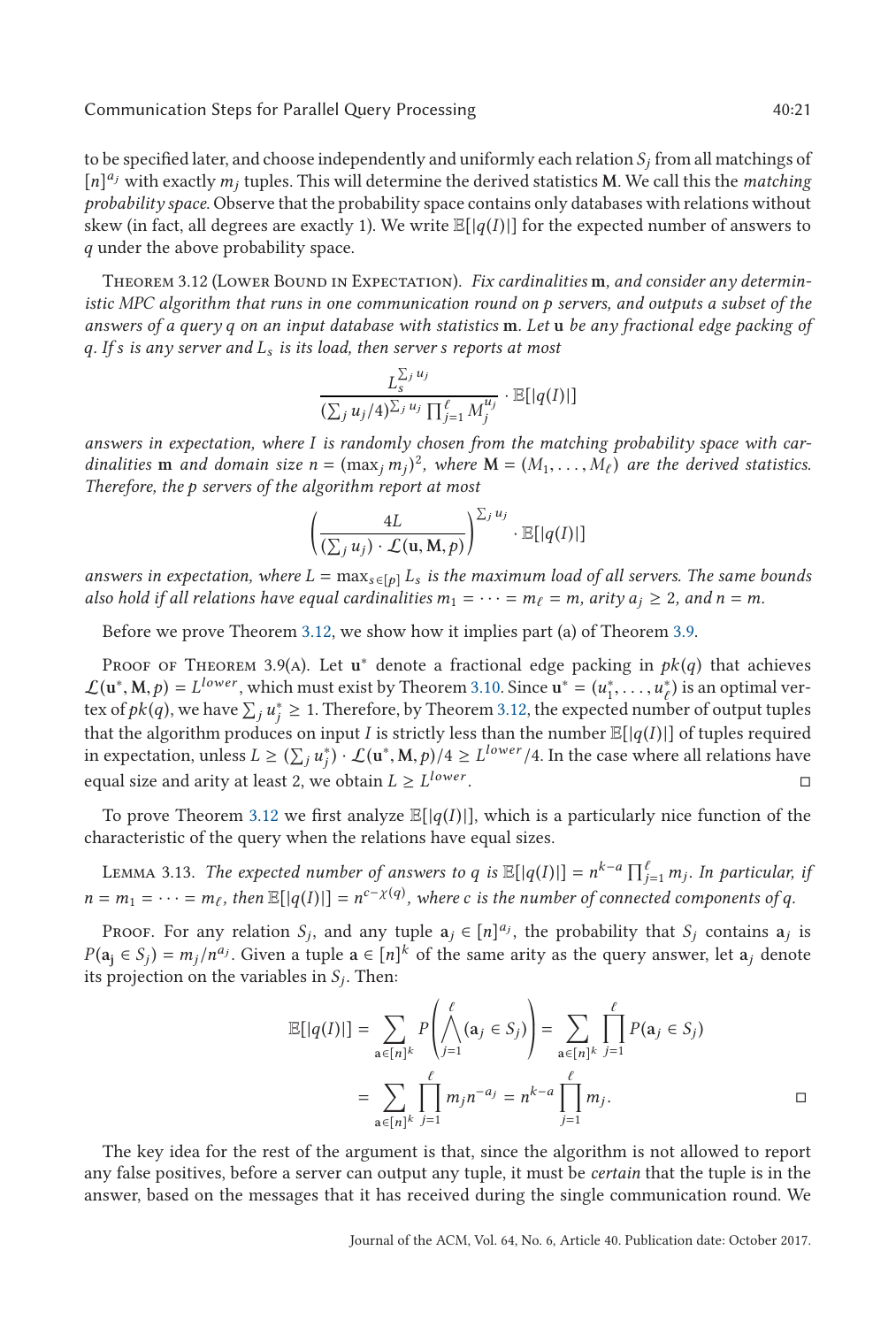<span id="page-21-0"></span>show how the number of bits received imposes on upper bound on the number of certain tuples in the answer. We first show that a bound on the number of bits received about one input relation imposes an upper bound on the expected number (over the random choice of the input database) of the tuples that the server is certain belong to that relation. Second, we apply Friedgut's inequality to bound the expected number of certain tuples in the query's answer as a function of the expected number of certain tuples in each input relation.

Let us fix some server  $s \in [p]$ , and let msg(*I*) denote the function specifying the message the server receives on input *I*. Recall that, in the input-sever model, each input relation *S<sup>j</sup>* is stored at a separate input server, and therefore the message received by *s* consists of  $\ell$  separate messages<br>meg  $-\text{mes } (S_i)$  for each  $i-1$ ,  $\ell$  One should think of meg, is a bit string. Once the server s  $\text{msg}_j = \text{msg}_j(S_j)$ , for each  $j = 1, \ldots, \ell$ . One should think of msg<sub>*j*</sub> is a bit string. Once the server *s*<br>receives msg<sub>r</sub> it "knows" that the input relation *S*, is in the set  $\ell S_j \perp \text{msg}(S_j) = \text{msg} \perp$  This justifies receives msg<sub>*j*</sub> it "knows" that the input relation *S<sub>i</sub>* is in the set  $\{S_j \mid \text{msg}_j(S_j) = \text{msg}_j\}$ . This justifies the following definition: Given a message msg*<sup>j</sup>* , *the set of tuples known by the server* is as follows:

 $K_{\text{msg}_j}(S_j) = \{t \in [n]^{a_j} \mid \text{ for all instances } S_j \subseteq [n]^{a_j}, \text{msg}_j(S_j) = \text{msg}_j \Rightarrow t \in S_j\},\$ 

where  $a_j$  is the arity of  $S_j$ . We also define  $K_{\text{msg}}(q)$  to be the set of output tuples known by the server on receiving a message msg.

Clearly, an algorithm *A* may output a tuple  $\mathbf{a} \in [n]^k$  as answer to the query *q* iff, for every *j*,  $a_j$  ∈ *K*<sub>msg<sub>*j*</sub></sub>(*S<sub>j</sub>*) for all *j* = 1,...,  $\ell$ , where  $a_j$  denotes the projection of **a** on the variables in the atom  $S_i$ .

We will first prove an upper bound for each  $|K_{\mathbf{msg}_j}(S_j)|$  in Section 3.3.1. Then, in Section [3.3.2,](#page-23-0) we use this bound, along with Friedgut's inequality, to establish an upper bound for |*K*msg(*q*)| and hence prove Theorem 3.12.

*3.3.1 Bounding the Knowledge of Each Relation.* Let us fix a server *s*, and an input relation *S<sup>j</sup>* . Recall that  $M_i = a_i m_i \log n$  denotes the number of bits using a naive encoding of  $S_i$ . An algorithm *A* may use fewer bits,  $M_i$ , by exploiting the fact that  $S_i$  is a uniformly chosen  $a_i$ -dimensional matching. There are precisely  $\binom{n}{m_j}^{a_j} (m_j!)^{a_j-1}$  different  $a_j$ -dimensional matchings of arity  $a_j$  and size  $m_i$  and thus the number of bits *N* necessary to represent the relation is given by the entropy:

$$
\mathcal{M}_j = H(S_j) = a_j \log \binom{n}{m_j} + (a_j - 1) \log(m_j!). \tag{21}
$$

We will prove later that  $\mathcal{M}_i$  is  $\Omega(M_i)$ . The following lemma provides a bound on the expected knowledge  $K_{m_i}(S_i)$  the server may obtain from  $S_i$ :

LEMMA 3.14. *Suppose that the size of*  $S_i$  *is*  $m_i$  *and define* 

$$
\gamma_j = \begin{cases} 1 & \text{if } m_j = n \\ 2 & \text{if } m_j \le n/2 \end{cases}
$$

*and that the message msg<sub><i>j*</sub>(*S<sub><i>j*</sub>) *has at most*  $f_j \cdot M_j$  *bits, for some*  $f_j < 1$ *. Then*  $\mathbb{E}[|K_{msg_j}(S_j)|] \leq$  $\gamma_j \cdot f_j \cdot m_j$ , where the expectation is taken over random choices of the matching  $S_j$ .

It says that, if the message msg<sub>*j*</sub> has only a fraction  $f_j$  of the bits needed to encode  $S_j$ , then a server receiving this message knows, in expectation, only a fraction  $\gamma_i f_j$  of the  $m_j$  tuples in  $S_j$ . Notice that the bound holds only in expectation: A specialized encoding may choose to use very few bits to represent a particular matching  $S_j \subseteq [n]^{a_j}$ . When a server receives that message, then it knows all tuples in  $S_j$ ; however, then there will be fewer bit combinations left to encode the other matchings  $S_i$ .

Proof. The entropy  $H(S_i)$  in Equation (21) has two parts, corresponding to the two parts needed to encode  $S_j$ : For each attribute of  $S_j$  we need to encode a subset  $\subseteq [n]$  of size  $m_j$ , and for each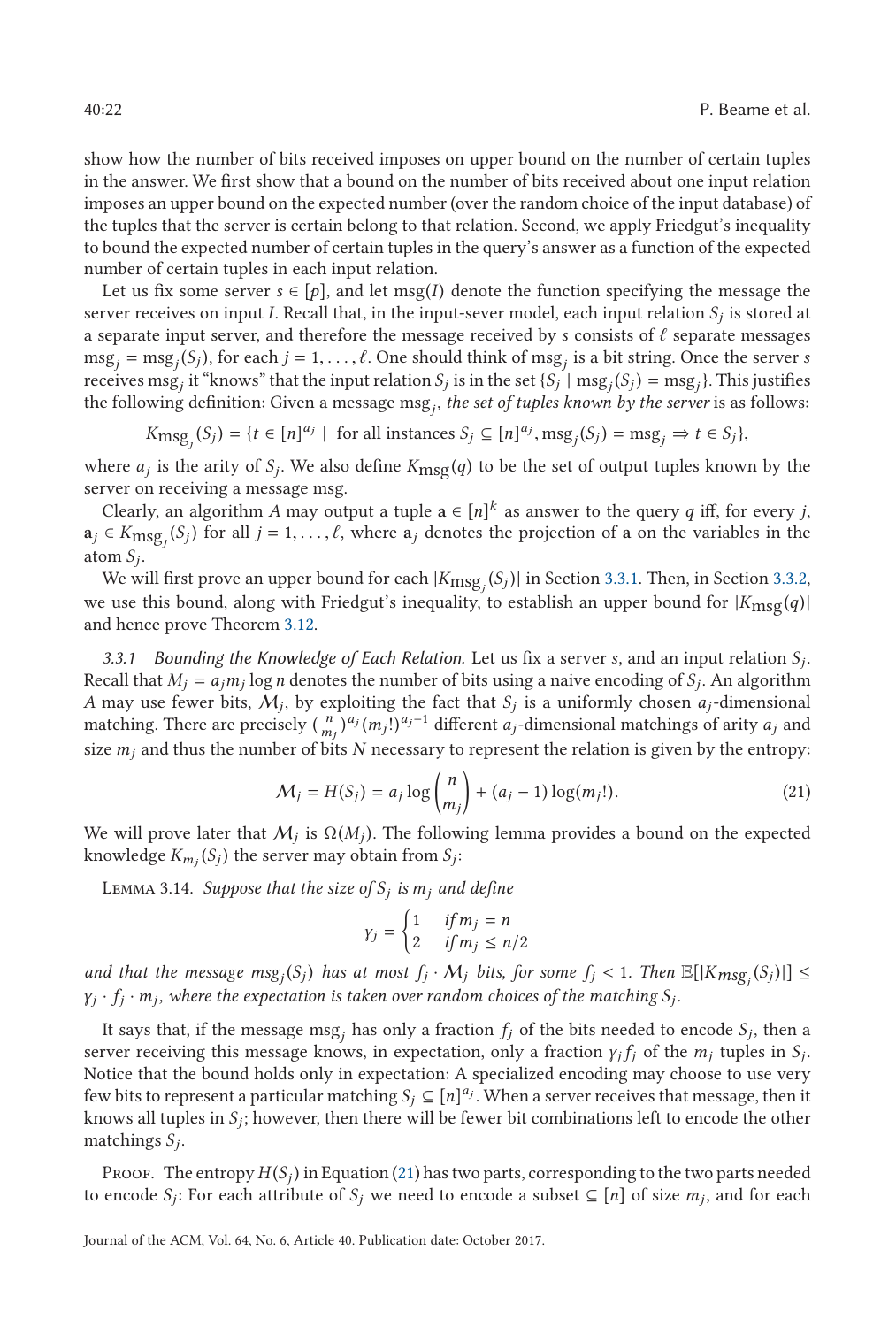<span id="page-22-0"></span>attribute except one we need to encode a permutation over  $[m_i]$ . Fix a value msg<sub>i</sub> of the message received by the server from the input  $S_j$ , and let  $k = |K_{\text{msg}_j}(S_j)|$ . Because  $S_j$  is uniformly distributed, the conditional entropy  $H(S_i | \text{msg}_i(S_i) = \text{msg}_i)$  is as follows:

$$
\log|\{S_j \mid \text{msg}_j(S_j) = \text{msg}_j\}| \le a_j \log \binom{n-k}{m_j-k} + (a_j - 1) \log((m_j - k))!,\tag{22}
$$

since msg<sub>*j*</sub> fixes *k* tuples of  $S_j$ . We will next show that

$$
\log|\{S_j \mid \text{msg}_j(S_j) = \text{msg}_j\}| \le \left(1 - \frac{k}{\gamma_j m_j}\right) \cdot \mathcal{M}_j. \tag{23}
$$

In other words, we claim that the entropy has decreased by at least a  $1 - k/(y_j m_j)$  factor. We show this by proving that each of the two parts of the entropy in Equation [\(21\)](#page-21-0) is decreased by at least that factor. We tackle the second term first.

Since  $\log(x)$  is an increasing function, it follows that  $\sum_{i=1}^{m_j-k} (\log(i)/(m_j-k)) \leq \sum_{i=1}^{m_j} (\log(i)/m_j)$ , which is equivalent to

$$
\frac{\log((m_j - k)!)}{\log(m_j!)} \le \frac{m_j - k}{m_j},
$$

and hence  $log((m_j - k)!)$  ≤  $(1 - \frac{k}{m_j}) log(m_j!)$ .

In the case that  $m_j = n$ , the first term of both Equations [\(21\)](#page-21-0) and (22) is 0, and  $\gamma_j = 1$ , so this suffices to prove Equation (23). It remains to prove Equation (23) when  $m_j \le n/2$  for which  $\gamma_j = 2$ , and for that we show

$$
\log \binom{n-k}{m_j-k} \le \left(1 - \frac{k}{2m_j}\right) \log \binom{n}{m_j}.\tag{24}
$$

Since

$$
\frac{{\binom{n-k}{m_j-k}}}{\binom{n}{m_j}}=\frac{m_j\cdot(m_j-1)\cdots(m_j-k+1)}{n\cdot(n-1)\cdots(n-k+1)}\leq\left(\frac{m_j}{n}\right)^k,
$$

we have

$$
\log \binom{n-k}{m_j-k} \leq \log \binom{n}{m_j} - k \log(n/m_j) = \left(1 - \frac{k \log(n/m_j)}{\log \binom{n}{m_j}}\right) \log \binom{n}{m_j}.
$$

To show Equation (24), it there suffices to show that when  $k \leq m_j \leq n/2$ ,  $\log(\binom{n}{m_j} \leq 2m_j \log(n/m_j)$ . For this, we use the bound  $\binom{n}{m} \le nH_2(m_j/n)$ , where  $H_2(x) = -x \log(x) - (1-x) \log(1-x)$  is the hing we extend function. Then  $H_1(x) = f(x) + f(1-x)$  where  $f(x) = x \log(x)$ . Since fixed the *binary entropy function.* Then  $H_2(x) = f(x) + f(1-x)$ , where  $f(x) = -x \log(x)$ . Since f is a decreasing function on  $\mathbb{R}^+$ ,  $f(x) \ge f(1-x)$  for  $x \in (0, 1/2]$  and hence since  $m_j \le n/2$ ,

$$
\log {n \choose m_j} \le nH_2(m_j/n) \le 2n f(m_j/n) = 2m_j \log(n/m_j),
$$

which implies Equation (24) and hence Equation (23).

Finally, we use Equation (23) to prove the lemma. For that we apply the chain rule for entropy,  $H(S_i, \text{msg}_i(S_i)) = H(\text{msg}_i(S_i)) + H(S_i | \text{msg}_i(S_i))$ , and then use the fact that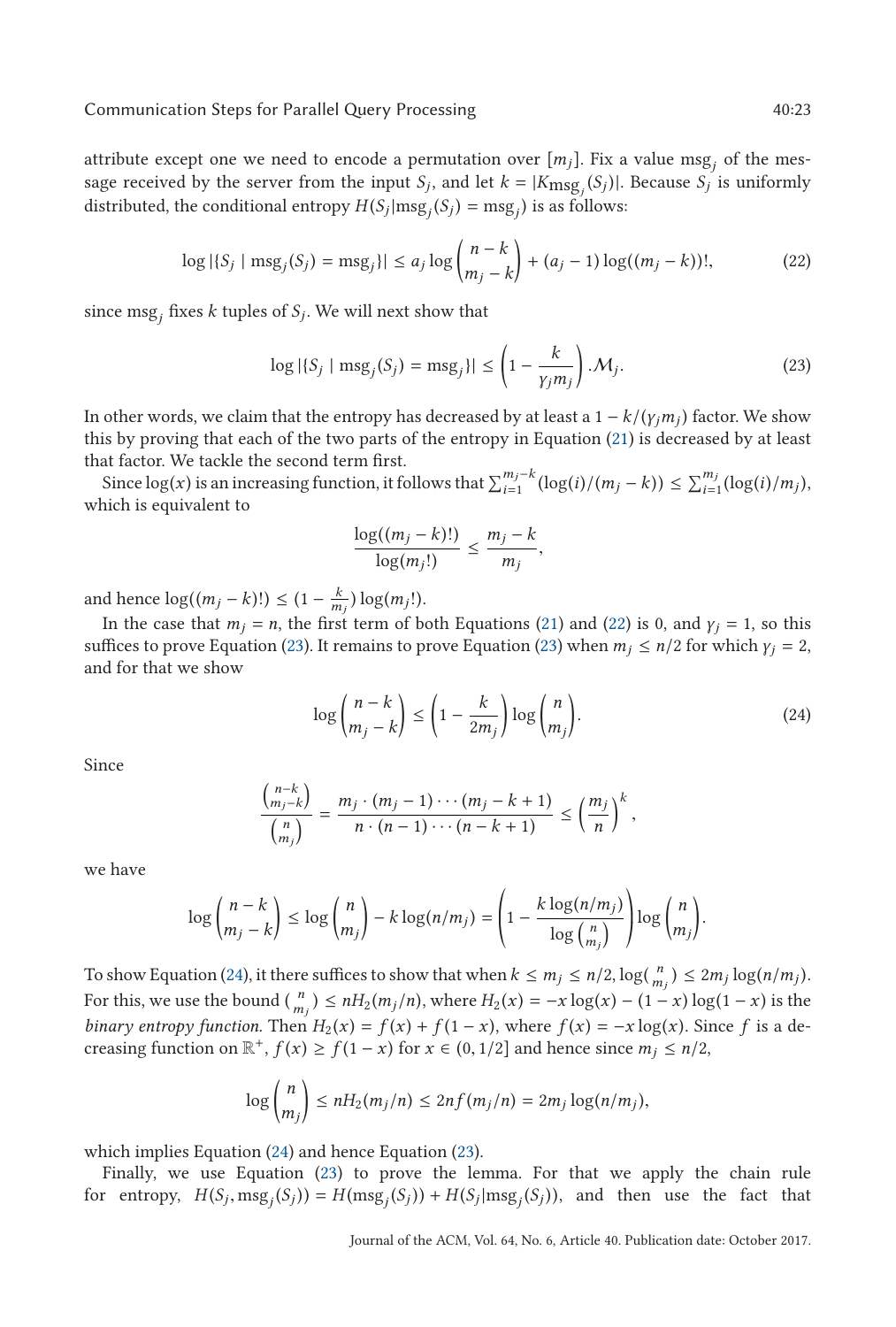<span id="page-23-0"></span> $H(S_j, \text{msg}_j(S_j)) = H(S_j)$  (since  $S_j$  completely determines msg<sub>*j*</sub>( $S_j$ )) and apply the definition of  $H(S_i | msg_i(S_i))$  together with Equation [\(23\)](#page-22-0):

$$
H(S_j) = H(msg_j(S_j)) + \sum_{\text{msg}_j} P(msg_j(S_j) = \text{msg}_j) \cdot H(S_j | \text{msg}_j(S_j) = \text{msg}_j)
$$
  
\n
$$
\leq f_j \cdot H(S_j) + \sum_{\text{msg}_j} P(msg_j(S_j) = \text{msg}_j) \cdot H(S_j | \text{msg}_j(S_j) = \text{msg}_j)
$$
  
\n
$$
\leq f_j \cdot H(S_j) + \sum_{\text{msg}_j} P(msg_j(S_j) = \text{msg}_j) \cdot \left(1 - \frac{|K_{\text{msg}_j}(S_j)|}{\gamma_j m_j}\right) H(S_j)
$$
  
\n
$$
= f_j \cdot H(S_j) + \left(1 - \sum_{\text{msg}_j} P(msg_j(S_j) = \text{msg}_j) \frac{|K_{\text{msg}_j}(S_j)|}{\gamma_j m_j}\right) H(S_j)
$$
  
\n
$$
= f_j \cdot H(S_j) + \left(1 - \frac{\mathbb{E}[|K_{\text{msg}_j}(S_j)(S_j)|]}{\gamma_j m_j}\right) H(S_j), \tag{25}
$$

where the first inequality follows from the assumed upper bound on  $|msg_i(S_i)|$ , the second inequality follows from Equation [\(23\)](#page-22-0), and the last two lines follow by definition. Dividing both sides of Equation (25) by  $H(S_i)$  since  $H(S_j)$  is not zero and rearranging, we obtain the required statement.  $\Box$  $\Box$ 

*3.3.2 Bounding the Knowledge of the Query.* We now use Lemma 3.14 to derive an upper bound on the number of answers to  $q(I)$  that a server *s* can report, which will complete the proof of Theorem 3.12. Recall that Lemma 3.14 assumed that the message msg<sub>*j*</sub>( $S_j$ ) is at most a fraction  $f_i$  of the entropy of  $S_i$ . We do not know the values of  $f_i$ , instead we know that the entire msg(*I*) received by the server *s* (the concatenation of all  $\ell$  messages msg<sub>*j*</sub>(*S<sub>j</sub>*)) has at most *L* bits. For each relation *S*<sub>*s*</sub> define relation  $S_i$ , define

$$
f_j = \frac{\max_{S_j \subseteq [n]^{a_j}} |\text{msg}_j(S_j)|}{\mathcal{M}_j}
$$

Thus,  $f_i$  is the largest fraction of bits of  $S_i$  that the server receives, over all choices of the matching  $S_j$ . We immediately derive an upper bound on the  $f_j$ 's. We have  $\sum_{j=1}^{\ell} \max_{S_j} |\text{msg}_j(S_j)| \leq L$ , because each relation  $S_j$  can be chosen independently, which implies  $\sum_{j=1}^{\ell} f_j \mathcal{M}_j \leq L$ .

For  $a_j \in [n]^{a_j}$ , let  $w_j(a_j)$  denote the probability that the server knows the tuple  $a_j$ . In other words  $w_j(a_j) = P(a_j \in K_{\text{msg}_j(S_j)}(S_j))$ , where the probability is over the random choices of  $S_j$ .

LEMMA 3.15. For any relation  $S_i$ :

- *(a)* ∀**a***<sup>j</sup>* ∈ [*n*] *<sup>a</sup><sup>j</sup>* : *<sup>w</sup><sup>j</sup>* (**a***j*) <sup>≤</sup> *<sup>m</sup>j*/*na<sup>j</sup> , and*
- $(b)$   $\sum_{a_j \in [n]^{a_j}} w_j(a_j) \leq \gamma_j \cdot f_j \cdot m_j$  where  $\gamma_j$  is defined as in Lemma 3.14.

Proof. To show (a), notice that  $w_j(\mathbf{a}_j) \leq P(\mathbf{a}_j \in S_j) = m_j/n^{a_j}$ , while (b) follows from the fact  $\mathbf{a}_j(\mathbf{a}_j) = \mathbf{E}[|K_{\text{mer}}(s_i)(S_i)|] \leq v_i \cdot f_i \cdot m_i$  by Lemma 3.14.  $\sum_{a_j \in [n]^{a_j}} w_j(a_j) = \mathbb{E}[|K_{\text{msg}_j(S_j)}(S_j)|] \leq \gamma_j \cdot f_j \cdot m_j$  by Lemma 3.14.  $\Box$ 

Since the server receives a separate message for each relation  $S_i$ , from a distinct input server, the events  $\mathbf{a}_1 \in K_{\text{msg}_1}(S_1), \ldots, \mathbf{a}_{\ell} \in K_{\text{msg}_{\ell}}(S_{\ell})$  are independent, hence:

$$
\mathbf{E}[|K_{\mathrm{msg}(I)}(q)|] = \sum_{\mathbf{a} \in [n]^k} P(\mathbf{a} \in K_{\mathrm{msg}(I)}(q)) = \sum_{\mathbf{a} \in [n]^k} \prod_{j=1}^{\iota} w_j(\mathbf{a}_j).
$$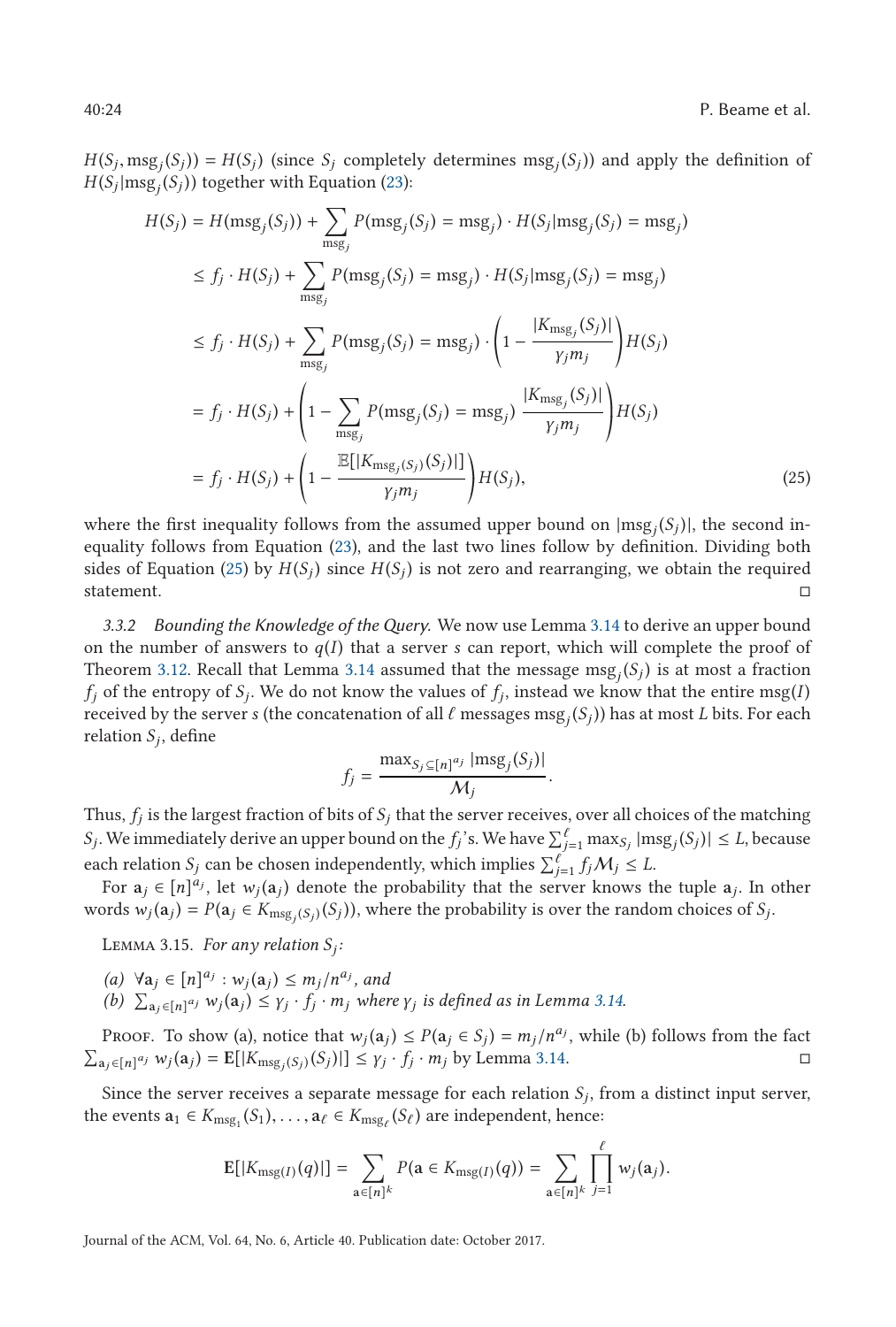We now use Friedgut's inequality. Recall that to apply the inequality, we need to find a fractional edge cover. Let us pick any fractional edge packing  $\mathbf{u} = (u_1, \ldots, u_\ell)$ . Given *q*, defined as in<br>Foustion (1), consider the *extended query* which has a new unary atom for each variable  $x$ . Equation [\(1\)](#page-5-0), consider the *extended query*, which has a new unary atom for each variable  $x_i$ :

$$
q'(x_1,...,x_k)=S_1(\bar{x}_1),...,S_\ell(\bar{x}_\ell),T_1(x_1),...,T_k(x_k).
$$

For each new symbol  $T_i$ , define  $u'_i = 1 - \sum_{j:x_i \in \text{vars}(S_j)} u_j$ . Since **u** is a packing,  $u'_i \ge 0$ . Let us define  $u' = (u'_1, \ldots, u'_k).$ 

LEMMA 3.16. *(a)* The assignment  $(\mathbf{u}, \mathbf{u}')$  is both a tight fractional edge packing and a tight fractional<br>se cover for a', (b)  $\sum_{i=1}^{l} a_i u_i + \sum_{i=1}^{k} u_i' = k$ *edge cover for q' . (b)*  $\sum_{j=1}^{l} a_j u_j + \sum_{i=1}^{k} u'_i = k$ *.* 

PROOF. (a) is straightforward, since for every variable  $x_i$  we have  $u'_i + \sum_{j : x_i \in \text{vars}(S_j)} u_j = 1$ . Summing up:

$$
k = \sum_{i=1}^{k} \left( u'_i + \sum_{j \, : \, x_i \in \text{vars}(S_j)} u_j \right) = \sum_{i=1}^{k} u'_i + \sum_{j=1}^{\ell} a_j u_j,
$$

which proves (b).

We will apply Friedgut's inequality to the extended query *q* . Set the variables *w*(−) used in Friedgut's inequality as follows:

$$
w_j(\mathbf{a}_j) = \mathbb{P}(\mathbf{a}_j \in K_{\text{msg}_j(S_j)}(S_j)) \text{ for } S_j, \text{ tuple } \mathbf{a}_j \in [n]^{a_j}
$$
  

$$
w'_i(\alpha) = 1 \qquad \text{ for } T_i, \text{ value } \alpha \in [n].
$$

Recall that, for a tuple  $\mathbf{a} \in [n]^k$  we use  $\mathbf{a}_j \in [n]^{a_j}$  for its projection on the variables in  $S_j$ ; with some abuse, we write  $a_i \in [n]$  for the projection on the variable  $x_i$ . Assume first that  $u_i > 0$ , for  $j = 1, \ldots, \ell$ . Then:

$$
E[|K_{\text{msg}}(q)|] = \sum_{\mathbf{a}\in[n]^k} \prod_{j=1}^{\ell} w_j(\mathbf{a}_j)
$$
  
\n
$$
= \sum_{\mathbf{a}\in[n]^k} \prod_{j=1}^{\ell} w_j(\mathbf{a}_j) \prod_{i=1}^k w'_i(\mathbf{a}_i)
$$
  
\n
$$
\leq \prod_{j=1}^{\ell} \left( \sum_{\mathbf{a}\in[n]^{\alpha_j}} w_j(\mathbf{a})^{1/u_j} \right)^{u_j} \prod_{i=1}^k \left( \sum_{\alpha\in[n]} w'_i(\alpha)^{1/u'_i} \right)^{u'_i}
$$
  
\n
$$
= \prod_{j=1}^{\ell} \left( \sum_{\mathbf{a}\in[n]^{\alpha_j}} w_j(\mathbf{a})^{1/u_j} \right)^{u_j} \prod_{i=1}^k n^{u'_i}.
$$

Note that, since  $w'_i(\alpha) = 1$  we have  $w'_i(\alpha)^{1/u'_i} = 1$  even if  $u'_i = 0$ . Write  $w_j(\mathbf{a})^{1/u_j} =$  $w_j(\mathbf{a})^{1/u_j-1}w_j(\mathbf{a})$ , and use Lemma 3.15 to obtain

$$
\sum_{\mathbf{a}\in[n]^{a_j}} w_j(\mathbf{a})^{1/u_j} \le (m_j/n^{a_j})^{1/u_j-1} \sum_{\mathbf{a}\in[n]^{a_j}} w_j(\mathbf{a})
$$
  

$$
\le (m_j n^{-a_j})^{1/u_j-1} \gamma_j f_j \cdot m_j
$$
  

$$
= \gamma_j f_j \cdot m_j^{1/u_j} \cdot n^{(a_j-a_j/u_j)}.
$$

Journal of the ACM, Vol. 64, No. 6, Article 40. Publication date: October 2017.

 $\Box$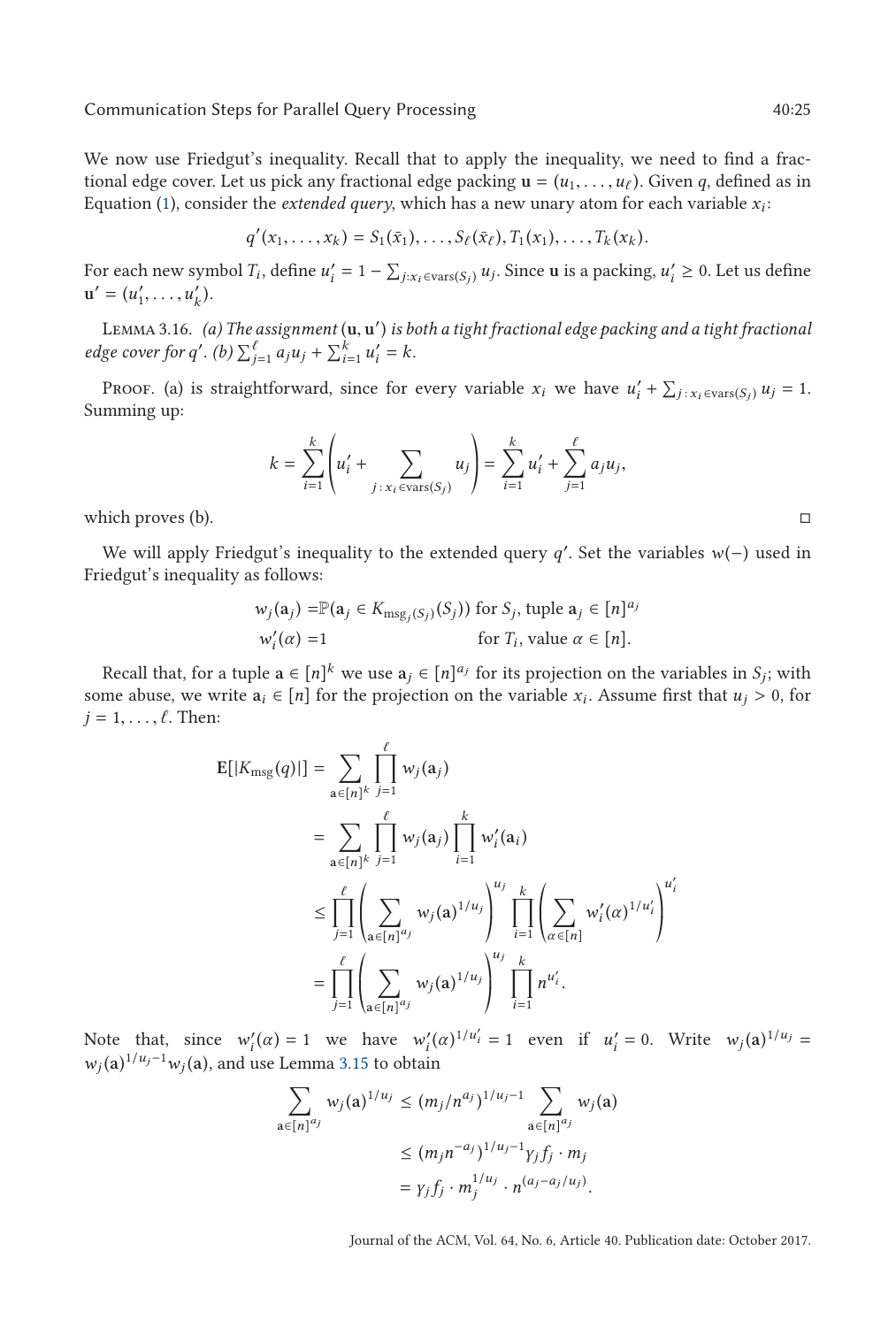Plugging this in the bound, we have shown that

$$
\mathbb{E}[|K_{\text{msg}}(q)|] \leq \prod_{j=1}^{\ell} \left(\gamma_j f_j \cdot m_j^{1/u_j} \cdot n^{(a_j - a_j/u_j)}\right)^{u_j} \cdot \prod_{i=1}^{k} n^{u'_i}
$$
\n
$$
= \prod_{j=1}^{\ell} (\gamma_j f_j)^{u_j} \cdot \prod_{j=1}^{\ell} m_j \cdot n^{(\sum_{j=1}^{\ell} a_j u_j - a)} \cdot n^{\sum_{i=1}^{k} u'_i}
$$
\n
$$
= \prod_{j=1}^{\ell} (\gamma_j f_j)^{u_j} \cdot \prod_{j=1}^{\ell} m_j \cdot n^{-a + (\sum_{j=1}^{\ell} a_j u_j + \sum_{i=1}^{k} u'_i)}
$$
\n
$$
= \prod_{j=1}^{\ell} (\gamma_j f_j)^{u_j} \cdot \prod_{j=1}^{\ell} m_j \cdot n^{k-a}
$$
\n
$$
= \prod_{j=1}^{\ell} (\gamma_j f_j)^{u_j} \cdot \mathbb{E}[|q(I)|]. \tag{26}
$$

Here, the third equality follows from Lemma 3.16(b), and the last equality follows from Lemma 3.13. If some  $u_j = 0$ , then we can derive the same lower bound as follows: We can replace each  $u_j$  with  $u_j + \delta$  for any  $\delta > 0$  still yielding an edge cover. Then we have  $\sum_j a_j u_j + \sum_i u'_i = k + a\delta$ , and hence an extra factor  $n^{a\delta}$  multiplying the term  $n^{\ell+k-a}$  in Equation (26); however, we obtain the same upper bound since, in the limit as  $\delta$  approaches 0, this extra factor approaches 1.

Given Equation (26), the final step is to upper bound the quantity  $\prod_{j=1}^{\ell} (\gamma_j f_j)^{u_j}$ ; using the fact that  $\sum_{j=1}^{\ell} f_j \mathcal{M}_j \leq L$ . Recall that  $u = \sum_j u_j$ , then:

$$
\int_{j=1}^{\ell} (\gamma_j f_j)^{u_j} = \prod_{j=1}^{\ell} \left( \frac{f_j M_j}{u_j} \right)^{u_j} \prod_{j=1}^{\ell} \left( \frac{\gamma_j u_j}{M_j} \right)^{u_j}
$$
\n
$$
\leq \left( \frac{\sum_{j=1}^{\ell} f_j M_j}{\sum_j u_j} \right)^{\sum_j u_j} \prod_{j=1}^{\ell} \left( \frac{\gamma_j u_j}{M_j} \right)^{u_j}
$$
\n
$$
\leq \left( \frac{L}{\sum_j u_j} \right)^{\sum_j u_j} \prod_{j=1}^{\ell} \left( \frac{\gamma_j u_j}{M_j} \right)^{u_j}
$$
\n
$$
= \prod_{j=1}^{\ell} \left( \frac{\gamma_j L}{u \cdot M_j} \right)^{u_j} \prod_{j=1}^{\ell} (u_j)^{u_j}
$$
\n
$$
\leq \prod_{j=1}^{\ell} \left( \frac{\gamma_j L}{u \cdot M_j} \right)^{u_j}.
$$

Here, the first inequality comes from the weighted version of the Arithmetic Mean-Geometric Mean inequality. The last inequality holds since  $u_i \leq 1$  for any *j*.

To prove Theorem 3.12 it suffices to prove that  $\gamma_i/M_i \leq 4/M_i$  in each of the two cases. To do so, we need a lower bound on the number of bits  $M_i$  needed to represent relation  $S_i$ .

Proposition 3.17. *The number of bits* M*<sup>j</sup> needed to represent S<sup>j</sup> is given by the following:*

- (a) If  $n \ge m_j^2$ , then  $M_j \ge M_j/2$ .<br>(b) If  $n = m_j$ , and  $a_j \ge 2$ , then  $\Lambda$
- *(b) If*  $n = m_j$  *and*  $a_j \geq 2$ *, then*  $M_j \geq M_j/4$ *.*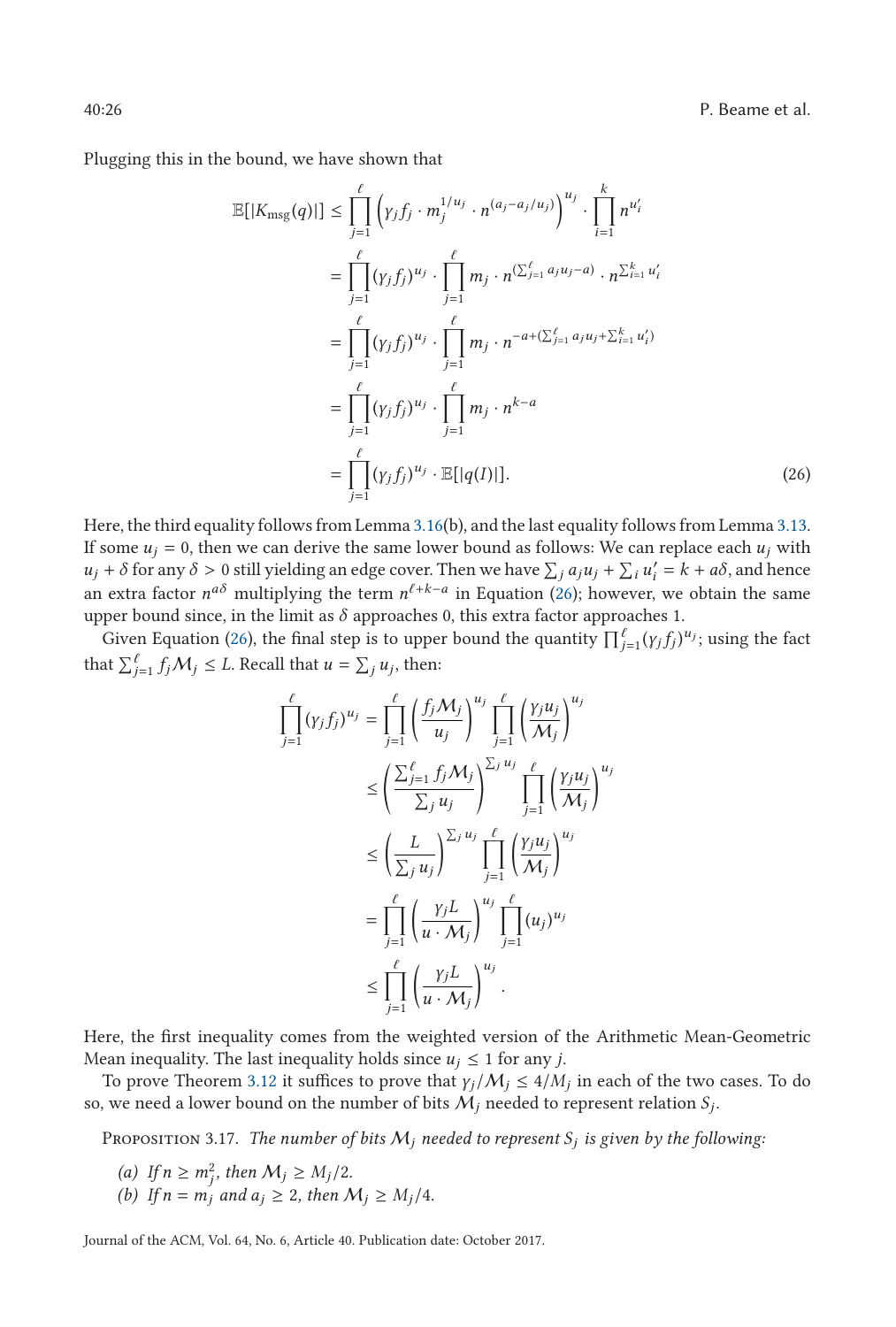PROOF. For the first item, we have:

$$
\mathcal{M}_j \ge a_j \log \binom{n}{m_j} \ge a_j m_j \log(n/m_j) \ge (1/2) a_j m_j \log(n) = M_j/2.
$$

For the second item, we have:

$$
M_j \ge (a_j - 1) \log(m_j!) \ge \frac{a_j - 1}{2} m_j \log(m_j) \ge \frac{(a_j - 1)}{2a_j} M_j \ge M_j/4,
$$

where the last inequality comes from the assumption that  $a_j \geq 2$ .

Since  $\gamma_i = 2$  in the first case and  $\gamma_i = 1$  in the second case, we obtain that  $\gamma_i / M_i \leq 4/M_i$  and hence complete the proof of Theorem 3.12. (Recall that *L* in this subsection denotes the load of an arbitrary server, which was denoted  $L_i$  in the statement of the theorem.)

#### **3.4 Lower Bound for Randomized Algorithms**

In this section, we prove the lower bound on the load of randomized algorithms given in Theorem 3.9(b). The general idea of the argument is to apply Yao's lemma (Yao [1977\)](#page-57-0), which implies that for any probability space  $I$  of database instances  $I$ , if every deterministic algorithm (with given resource constraints) fails to compute  $q(I)$  with probability  $\geq 1 - \delta$ , taken over the random choices of  $I$ , then there exists an instance  $I$  in the support of  $I$  on which every randomized algorithm  $A$ (with the same resource constraints) fails with probability  $\geq 1 - \delta$ , taken over the random choices of *A*.

While Theorem 3.12 does prove a bound for deterministic algorithms given a distribution on instances, it does not directly yield a lower bound of the form we need to apply Yao's lemma since it is phrased in terms of the expected size of the output rather than the probability of success. Indeed, the space  $I$  of uniformly chosen random matchings is not useful for this purpose. For example, for a connected query with a large characteristic  $\chi(q)$ ,  $\mathbb{E}[(q(I))]$  is  $O(1/n)$  and therefore  $P(q(I) \neq \emptyset)$  is  $O(1/n)$ , which means that a naive deterministic algorithm that always returns the empty answer will fail only with a very small probably, *<sup>O</sup>*(1/*n*).

Instead, we will define an event  $\mathcal{E}_{\alpha}$  for some constant  $\alpha$  with  $0 \leq \alpha < 1$  which, in the case that *q* is connected, is the event that  $|q(I)| > \alpha \mu$  for  $\mu = \mathbb{E}[|q(I)|]$ . We will then apply Yao's lemma using the probability distribution  $I|\mathcal{E}_\alpha$  of random matchings conditioned on  $\mathcal{E}_\alpha$ .

First, using the second moment method, we prove for connected queries *q* that the event  $\mathcal{E}_{\alpha}$ occurs with significant probability.

Lemma 3.18. *Let I be a random matching database for a connected conjunctive query q, and let*  $\mu = \mathbb{E}[|q(I)|]$ *. Then, for any*  $\alpha \in [0, 1)$  *we have:* 

$$
P(|q(I)| > \alpha\mu) \ge (1-\alpha)^2 \frac{\mu}{\mu+1}.
$$

PROOF. To prove the bound, we will use a version of the second moment method, the Paley-Zygmund inequality, for the random variable  $|q(I)|$ :

$$
P(|q(I)| > \alpha\mu) \ge (1-\alpha)^2 \frac{\mu^2}{\mathbb{E}[|q(I)|^2]}.
$$

To bound  $\mathbb{E}[|q(I)|^2]$ , we construct a new query  $q'$  that consists of  $q$  plus a copy of  $q$  with a disjoint set of new variables; *q'* has two connected components. For example, if  $q = R(x, y)$ ,  $S(y, z)$ , we define  $q' = R(x, y)$ ,  $S(y, z)$ ,  $R(x', y')$ ,  $S(y', z')$ . Since the two copies of *q* in *q*' have disjoint variables,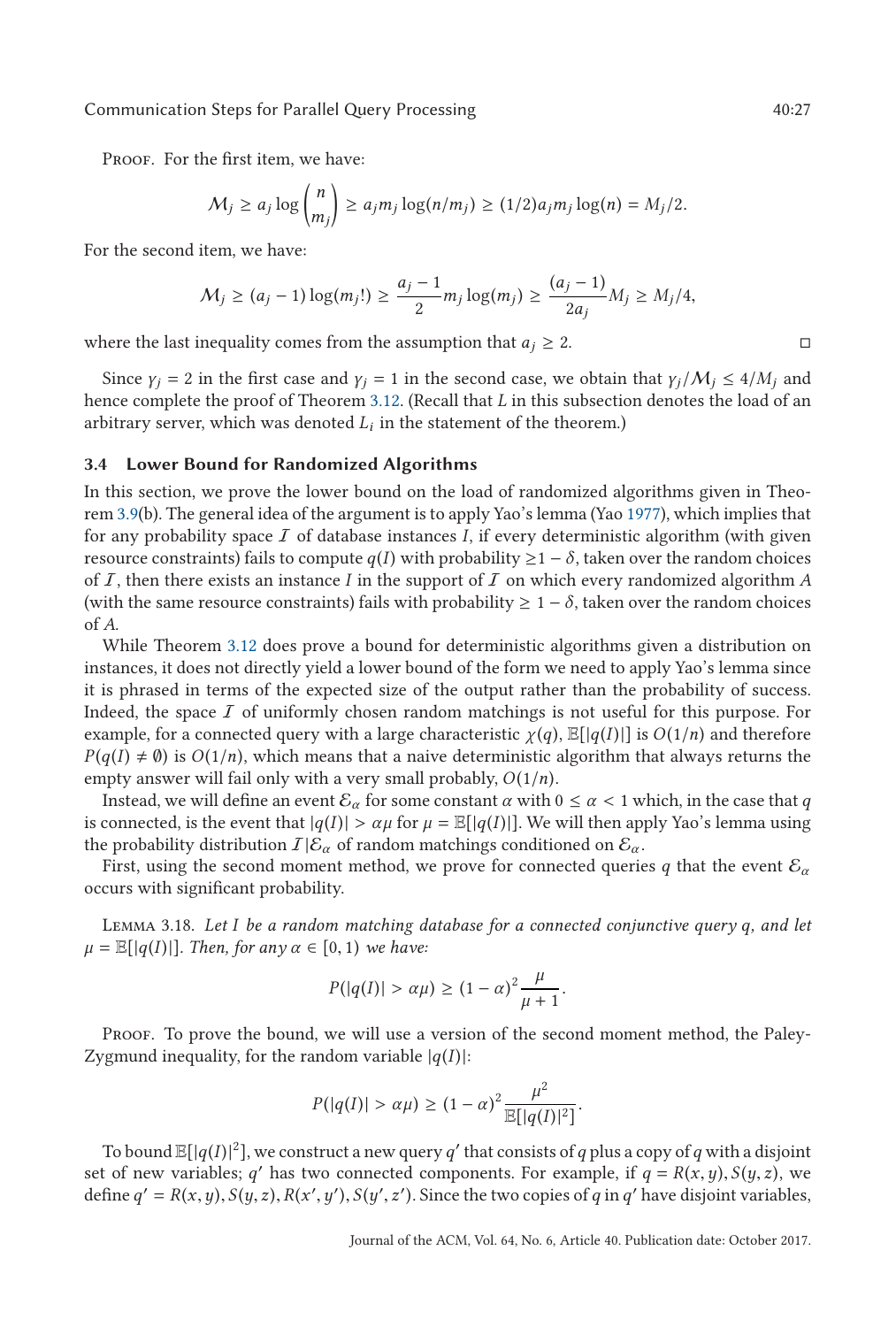they are independent and we have:

$$
\mathbb{E}[|q(I)|^2] = \mathbb{E}[|q'(I)|] = \sum_{\mathbf{a}, \mathbf{a}' \in [n]^k} \prod_{j=1}^\ell \mathbb{P}(\mathbf{a}_j \in S_j \wedge \mathbf{a}'_j \in S_j).
$$

Consider two tuples  $\mathbf{a}, \mathbf{a}' \in [n]^k$ . If  $\mathbf{a} = \mathbf{a}'$ , then  $\prod_{j=1}^{\ell} \mathbb{P}(\mathbf{a}_j \in S_j \land \mathbf{a}'_j \in S_j) = \prod_{j=1}^{\ell} \mathbb{P}(\mathbf{a}_j \in S_j)$ . If **a** ≠ **a**', but **a**, **a**' agree on at least one attribute position, then  $\prod_{j=1}^{\ell} \mathbb{P}(\mathbf{a}_j \in S_j \land \mathbf{a}'_j \in S_j) = 0$ , because every  $S_i$  is a matching and the query is connected. If  $a \neq a'$  and they differ on all attribute positions, then for each  $j$ ,  $\mathbb{P}(\mathbf{a}_j \in S_j \land \mathbf{a}'_j \in S_j) = \mathbb{P}(\mathbf{a}_j \in S_j) \mathbb{P}(\mathbf{a}'_j \in S_j)$ , because the random matching  $S_j$ selects the tuples  $a_j$  and  $a'_j$  independently. This implies:

$$
\mathbb{E}[|q(I)|^2] \leq \sum_{\mathbf{a} \neq \mathbf{a}' \in [n]^k} \prod_{j=1}^\ell P(\mathbf{a}_j \in S_j) P(\mathbf{a}'_j \in S_j) + \sum_{\mathbf{a} \in [n]^k} \prod_{j=1}^\ell P(\mathbf{a}_j \in S_j)
$$
  
=  $(n^{2k} - n^k) \prod_j (m_j/n^{a_j})^2 + n^k \prod_j m_j/n^{a_j}$   
=  $(1 - n^{-k})\mu^2 + \mu \leq \mu^2 + \mu$ ,

where the last equality follows from Lemma 3.13. Plugging in this bound yields the statement of  $t$ he lemma.  $\Box$ 

We now generalize the definition of the event  $\mathcal{E}_{\alpha}$  to arbitrary queries. If the connected components of query *q* are  $q_1, \ldots, q_c$ , then we define  $\mathcal{E}_{\alpha}$  to be the event that for each  $i \in [c]$ .  $q_i(I) > \alpha \mu_i$ where  $\mu_i = \mathbb{E}[|q_i(I)|].$ 

Let  $u^*$  be an edge packing that maximizes  $\mathcal{L}(u, M, p)$ , and write

$$
\theta = \left(\frac{4L}{\left(\sum_j u_j^*\right) \cdot L^{lower}}\right)^{\sum_j u_j^*}
$$

Theorem 3.12 implies that, for any one-round deterministic algorithm with load  $\leq L$ ,  $\mathbb{E}[|A(I)|] \leq$  $\theta \cdot \mathbb{E}[|q(I)|].$ 

For a deterministic algorithm *A* that computes the answers to a query *q* over a randomized instance *I*, the event that  $|q(I) \setminus A(I)| > 0$  is the event that the algorithm *A* fails to return all the required output tuples. The next lemma shows how we can use our upper bound on the expected number of tuples returned to obtain a lower bound on the probability of failure. (The choice of  $\alpha = 1/3$  is a simple value that nearly optimizes the bound.)

Lemma 3.19. *Let I be a random matching database for a query q with connected components*  $q_1, \ldots, q_c$ *. Let A be a deterministic algorithm such that*  $\mathbb{E}[A(I)] \leq \theta \cdot \mathbb{E}[q(I)]$ *, for some*  $\theta \leq 1$ *. Let*  $\mu_i = \mathbb{E}[\vert q_i(I) \vert]$  *and let*  $\mathcal{E}_\alpha$  *denote the event that*  $\vert q_i(I) \vert > \alpha \mu_i$  *for all*  $i \in [c]$ *. Then,* 

$$
P(|q(I) \setminus A(I)| > 0 \mid \mathcal{E}_{1/3}) \geq 1 - 9^{c} \theta.
$$

Proof. Define  $T_{\alpha} = \prod_{i=1}^{c} (\lfloor \alpha \mu_i \rfloor + 1)$ . Note that, since  $|q(I)| = |q_1(I)| \cdots |q_c(I)|$ , if  $\mathcal{E}_{\alpha}$  is true for *I*, then  $|q(I)| \geq T_\alpha$ . Moreover, since the distribution *I* is independent between components, we have  $\mu = \prod_{i=1}^{c} \mu_i$ . Now

$$
P(|q(I) \setminus A(I)| > 0 \mid \mathcal{E}_{\alpha}) = P(|A(I)| < |q(I)| \mid \mathcal{E}_{\alpha})
$$
  
\n
$$
\geq P(|A(I)| < T_{\alpha} \mid \mathcal{E}_{\alpha}) \qquad \text{by definitions of } T_{\alpha} \text{ and } \mathcal{E}_{\alpha}
$$
  
\n
$$
= 1 - P(|A(I)| \geq T_{\alpha} \mid \mathcal{E}_{\alpha}).
$$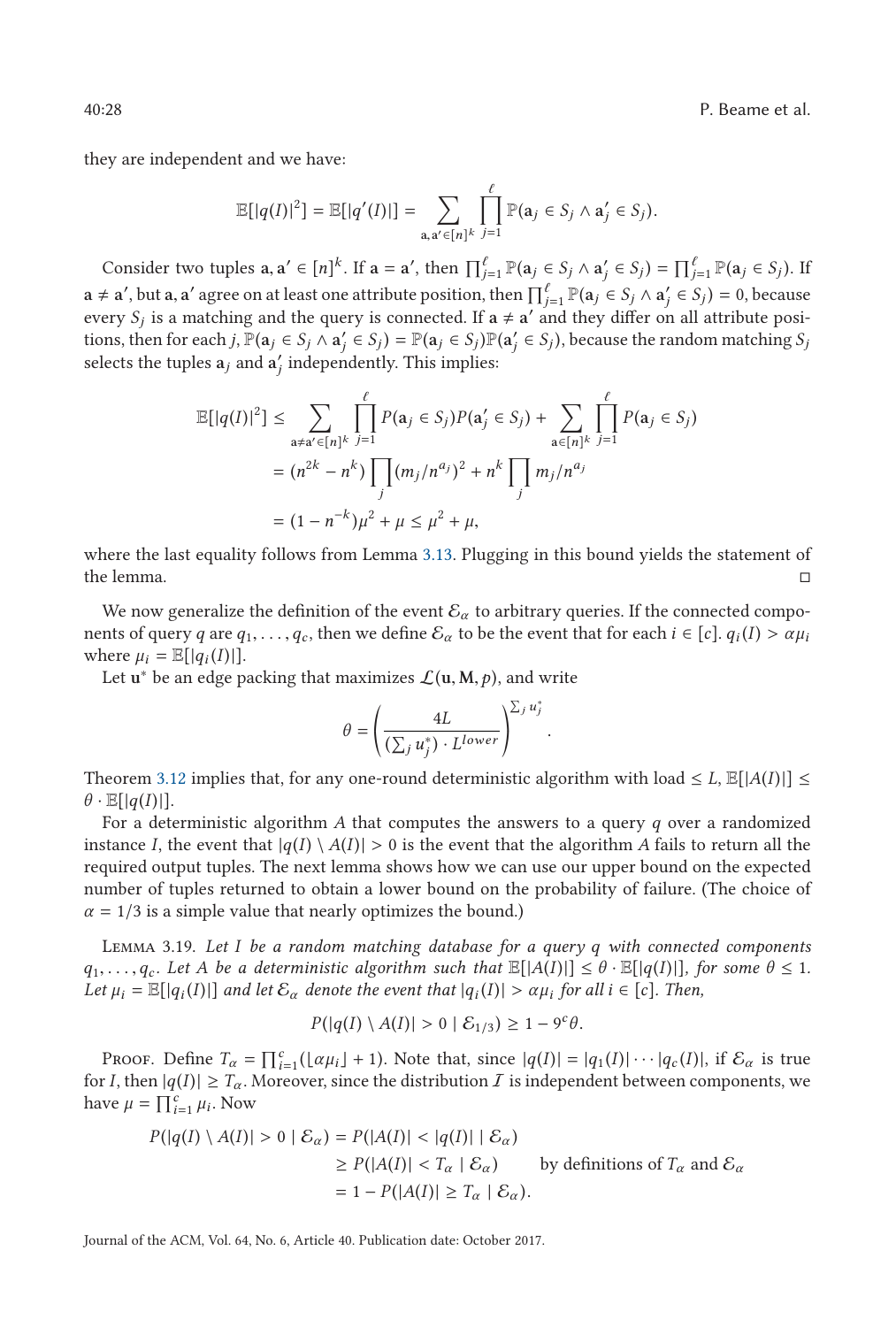Additionally, we have

$$
\mathbb{E}[|A(I)] \ge T_{\alpha} \cdot P(|A(I)| \ge T_{\alpha})
$$
  
\n
$$
\ge T_{\alpha} \cdot P(|A(I)| \ge T_{\alpha} \wedge \mathcal{E}_{\alpha})
$$
  
\n
$$
= T_{\alpha} \cdot P(\mathcal{E}_{\alpha})P(|A(I)| \ge T_{\alpha} | \mathcal{E}_{\alpha}).
$$

Combining the above two inequalities and the assumption that  $\mathbb{E}[|A(I)|] \leq \theta \mu$ , we can now write

$$
P(|q(I) \setminus A(I)| > 0 \mid \mathcal{E}_{\alpha}) \geq 1 - \frac{\mathbb{E}[|A(I)|]}{T_{\alpha} \cdot P(\mathcal{E}_{\alpha})} \geq 1 - \frac{\theta \mu}{T_{\alpha} \cdot P(\mathcal{E}_{\alpha})}.
$$

Since the properties of  $q_i(I)$  for different *i* are independent, we can write

$$
P(\mathcal{E}_{\alpha}) = \prod_{i=1}^{c} P(|q_i(I)| > \alpha \mu_i) \ge \prod_{i=1}^{c} (1 - \alpha)^2 \mu_i / (\mu_i + 1)
$$

by applying Lemma 3.18 separately to each connected component  $q_i$ . Therefore

$$
P(|q(I) \setminus A(I)| > 0 \mid \mathcal{E}_{\alpha}) \ge 1 - \frac{\theta \mu}{T_{\alpha}} \cdot \prod_{i=1}^{c} \frac{\mu_{i} + 1}{\mu_{i}(1 - \alpha)^{2}} = 1 - \frac{\theta}{(1 - \alpha)^{2c}} \cdot \frac{\prod_{i=1}^{c} (\mu_{i} + 1)}{T_{\alpha}}
$$

$$
= 1 - \frac{\theta}{(1 - \alpha)^{2c}} \cdot \prod_{i=1}^{c} \frac{\mu_{i} + 1}{\lfloor \alpha \mu_{i} \rfloor + 1}
$$

using the definition of  $T_\alpha$ . We now distinguish two cases for each term in the product, depending on the value of  $\mu_i$ :

$$
- \text{If } \mu_i \ge 1/\alpha
$$
, then since  $\alpha \mu_i \le \lfloor \alpha \mu_i \rfloor + 1$  we also have  $\frac{\mu_i + 1}{\lfloor \alpha \mu_i \rfloor + 1} \le (\mu_i + 1) / (\alpha \mu_i) \le (1 + 1/\mu_i)/\alpha \le (1 + \alpha)/\alpha$ . $- \text{If } \mu_i < 1/\alpha$ , then  $\lfloor \alpha \mu_i \rfloor = 0$ . Thus,  $\frac{\mu_i + 1}{\lfloor \alpha \mu_i \rfloor + 1} = \mu_i + 1 < 1/\alpha + 1 = (1 + \alpha)/\alpha$ .

Choosing  $\alpha = 1/3$  (for which  $\frac{(1+\alpha)}{\alpha \cdot (1-\alpha)^2} = 9$  and is nearly minimal) we obtain that

$$
P(|q(I) \setminus A(I)| > 0 \mid \mathcal{E}_{1/3}) \geq 1 - 9^{c} \theta
$$

as required.

We are now ready to apply Yao's Lemma to the distribution  $I|\mathcal{E}_{1/3}$  to obtain the lower bound for randomized algorithms.

Theorem 3.20. *Let q be a conjunctive query having c connected components. Fix any vector of cardinalities* **m** *for q and let A be any one round, randomized MPC algorithm A for q. Then for any domain size*  $n \geq (\max_j m_j)^2$ , if *A has maximum load*  $L \leq \delta \cdot L^{lower}$  *for some constant*  $\delta < 1/36$ , where **M** is the set of derived statistics for a then there exists an instance *L* with cardinalities **m** *where* **M** *is the set of derived statistics for q, then there exists an instance I with cardinalities* **m** *and derived statistics* **M** *such that the randomized algorithm A fails to compute q*(*I*) *correctly with*  $\text{probability} \geq 1 - (36\delta/c)^c$ .

Proof. Let *q* be a conjunctive query with *c* connected components. By Theorem 3.12, for the edge packing **<sup>u</sup>**<sup>∗</sup> that achieves the maximum value *<sup>L</sup>lower* of *<sup>L</sup>*(**u**∗, **<sup>M</sup>**,*p*), we have that for any

$$
\Box
$$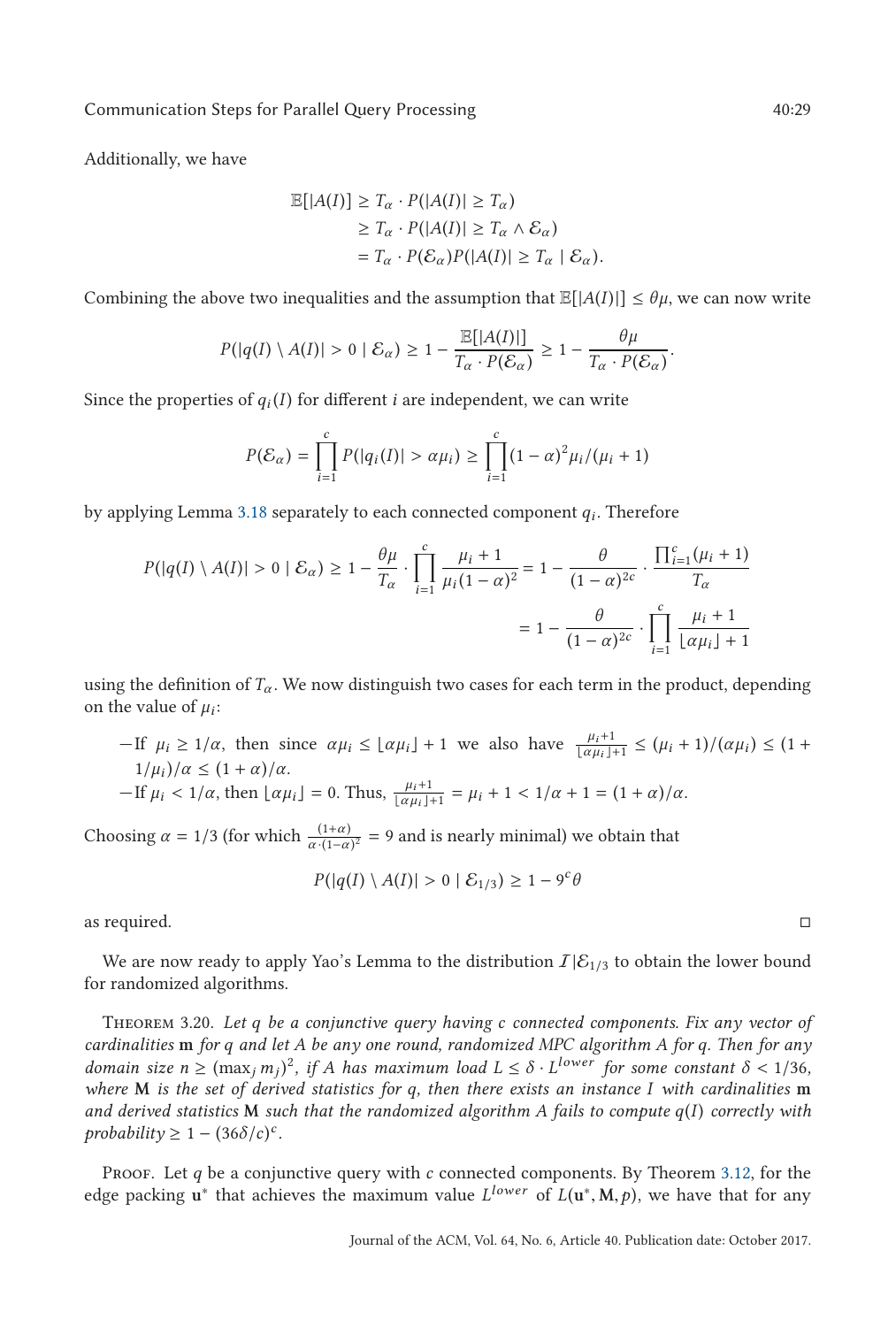deterministic algorithm *A*,  $\mathbb{E}[|A(I)|] \leq \theta \cdot \mathbb{E}[|q(I)|]$  for

$$
\theta = \left(\frac{4L}{(\sum_j u_j^*) \cdot L^{lower}}\right)^{\sum_j u_j^*}
$$
  
\n
$$
\leq \left(\frac{4\delta}{\sum_j u_j^*}\right)^{\sum_j u_j^*} \qquad \text{by our assumption on } L,
$$
  
\n
$$
\leq (4\delta/c)^c,
$$

because  $4\delta \leq 1$  and because an optimal  $\mathbf{u}^*$  has  $\sum_j u_j^* \geq c$  since *q* has *c* connected components. Hence by Lemma 3.19, the probability of failure under distribution  $I|\mathcal{E}_{1/3}$ ,

$$
P(|q(I) \setminus A(I)| > 0 \mid \mathcal{E}_{1/3}) \ge 1 - 9^{c} \theta \ge 1 - 9^{c} (4\delta/c)^{c} = 1 - (36\delta/c)^{c}.
$$

Applying Yao's Lemma using the distribution  $I|\mathcal{E}_{1/3}$  we obtain the claimed lower bound for ran-<br>domined also it bound for randomized algorithms. -

We now can derive part (b) of Theorem 3.9.

PROOF OF THEOREM 3.9(B). We apply Theorem 3.20 with  $\delta = 1/72$  and see that any randomized<br>porithm with load at most  $\delta \cdot L^{lower}$  has a probability of failure at least  $1 - 1/2^c$ algorithm with load at most  $\delta \cdot L^{lower}$  has a probability of failure at least  $1 - 1/2^c$ .

# **3.5 Discussion**

We present here examples and applications of the theorems proved in this section. Table [2](#page-30-0) presents the computation of the optimal share exponents and  $\tau^*$  for several classes of queries.

*The Speedup of the HyperCube*. Denote **u**<sup>∗</sup> the fractional edge packing that maximizes  $\mathcal{L}(\mathbf{u}, \mathbf{M}, p)$  [\(18\)](#page-17-0). When the number of servers increases, the load decreases at a rate of  $1/p^{1/\sum_j u_j^*}$ , which we call the speedup of the HyperCube algorithm. We call the quantity  $1/\sum_i u_i^*$  the speedup which we call the *speedup* of the HyperCube algorithm. We call the quantity  $1/\sum_j u_j^*$  the *speedup*<br>expanent. We have seen that when all cardinalities are equal, then the speedup expanent is  $1/x^*$ *exponent*. We have seen that, when all cardinalities are equal, then the speedup exponent is  $1/\tau^*$ , but when the cardinalities are unequal then the speedup exponent may be better.

*Example 3.21.* Consider the triangle query

$$
C_3 = S_1(x_1, x_2), S_2(x_2, x_3), S_3(x_3, x_1)
$$

and assume that the relation sizes are  $M_1$ ,  $M_2$ ,  $M_3$ . Then,  $pk(C_3)$  has five vertices, and each gives a different value for  $\mathcal{L}(\mathbf{u}, \mathbf{M}, p) = (M_1^{u_1} M_2^{u_2} M_3^{u_3} / p)^{1/(u_1 + u_2 + u_3)}$ .

| 11        | $\mathcal{L}(\mathbf{u}, \mathbf{M}, p)$      |
|-----------|-----------------------------------------------|
|           | $(1/2, 1/2, 1/2)$ $(M_1M_2M_3)^{1/3}/p^{2/3}$ |
| (1, 0, 0) | $M_1/p$                                       |
| (0, 1, 0) | $M_2/p$                                       |
| (0, 0, 1) | $M_3/p$                                       |
| (0, 0, 0) |                                               |
|           |                                               |

(The last row is justified by the fact that  $\mathcal{L}(\mathbf{u}, \mathbf{M}, p) \leq \max(M_1, M_2, M_3)/p^{1/(u_1+u_2+u_3)} \to 0$  when  $u_1 + u_2 + u_3 \rightarrow 0$ .) The load of the HC algorithm is given by the largest of these quantities, in other words, the optimal solution to the LP [\(17\)](#page-16-0) that gives the load of the HC algorithm can be given in closed form, as the maximum over these five expressions. To compute the speedup, suppose  $M_1 < M_2 = M_3 = M$ . Then there are two cases. When  $p \leq M/M_1$ , the optimal packing is (0, 1, 0) (or  $(0, 0, 1)$ ) and the load is  $M/p$ . HyperCube achieves linear speedup by computing a standard join of  $S_2 \bowtie S_3$  and broadcasting the smaller relation  $S_1$ ; it does this by allocating shares  $p_1 = p_2 = 1$ ,

<span id="page-29-0"></span>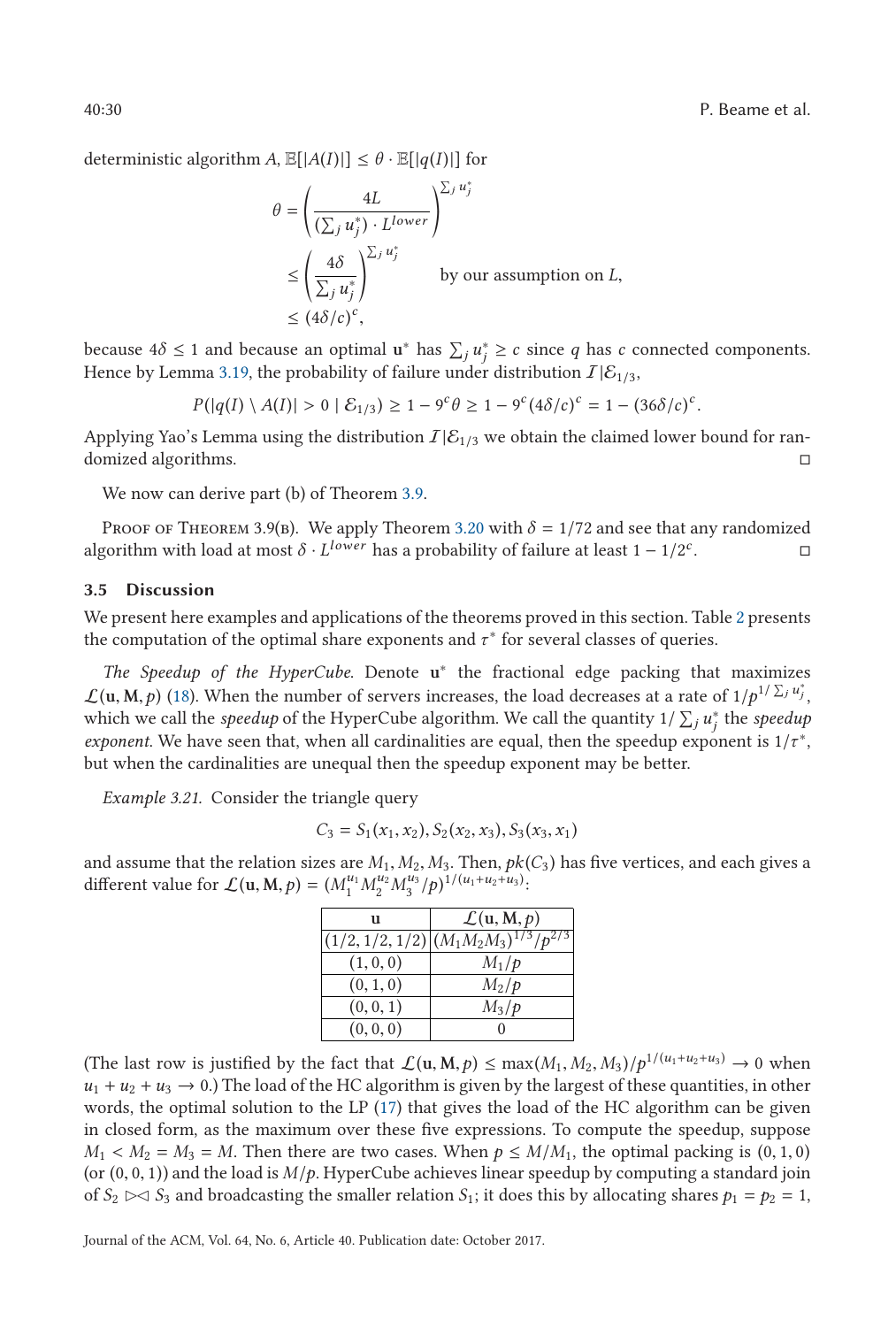|                                                                                    | Share                                                                    | Value               | Lower Bound for   |  |
|------------------------------------------------------------------------------------|--------------------------------------------------------------------------|---------------------|-------------------|--|
| Conjunctive Query                                                                  | Exponents                                                                | $\tau^*(q)$         | Space Exponent    |  |
| $C_k(x_1,,x_k) = \bigwedge_{j=1}^k S_j(x_j,x_{(j \mod k)+1})$                      | $\frac{1}{k},\ldots,\frac{1}{k}$                                         | k/2                 | $1 - \frac{2}{k}$ |  |
| $T_k(z, x_1, \ldots, x_k) = \bigwedge_{j=1}^k S_j(z, x_j)$                         | $1, 0, \ldots, 0$                                                        |                     |                   |  |
| $L_k(x_0, x_1, \ldots, x_k) = \bigwedge_{j=1}^k S_j(x_{j-1}, x_j)$                 | $0, \frac{1}{\lceil k/2 \rceil}, 0, \frac{1}{\lceil k/2 \rceil}, \ldots$ | $\lceil k/2 \rceil$ | $1 - 1/[k/2]$     |  |
| $B_{k,m}(x_1,,x_k) = \bigwedge_{I \subseteq [k],  I =m} S_I(\bar{x}_I)$            | $\frac{1}{k}, \ldots, \frac{1}{k}$                                       | k/m                 | $1 - m/k$         |  |
| The share exponents presented are for the case where the relation sizes are equal. |                                                                          |                     |                   |  |

<span id="page-30-0"></span>Table 2. Query Examples:  $C_k$  = Cycle Query,  $L_k$  = Linear Query,  $T_k$  = Star Query, and  $B_{k,m}$  = Query with  $({k \atop m})$  Relations, Where Each Relation Contains a Distinct Set of  $m$  of the  $k$  Head Variables

 $p_3 = p$ . When  $p > M/M_1$  then the optimal packing is (1/2, 1/2, 1/2) the load is  $(M_1M_2M_3)^{1/3}/p^{2/3}$ , and the speedup decreases to  $1/p^{2/3}$ .

The following lemma sheds some light into how the HyperCube algorithm exploits unequal cardinalities.

Lemma 3.22. *Let q be a query, over a database with derived statistics* **M***, and let* **u**<sup>∗</sup> =  $argmax_{\mathbf{u}} \mathcal{L}(\mathbf{u}, \mathbf{M}, p)$ , and  $L = \mathcal{L}(\mathbf{u}^*, \mathbf{M}, p)$ . Then:

- (1) If for some *j*,  $M_j < L$ , then  $u_j^* = 0$ .<br>(2) Let  $M = \max_i M_i$ . If for some *i*, *l*
- (2) Let  $M = \max_k M_k$ . If for some *j*,  $M_j < M/p$ , then  $u_j^* = 0$ .<br>(3) When *p* increases, the speedup exponent remains constant
- *(3) When p increases, the speedup exponent remains constant or decreases, eventually reaching*  $1/\tau^*$ .

PROOF. We prove the three items of the lemma.

**(1)** If we modify a fractional edge packing **u** by setting  $u_j = 0$ , we still obtain a fractional edge packing. We claim that the function  $f(u_i) = \mathcal{L}(\mathbf{u}, \mathbf{M}, p)$  is strictly decreasing in  $u_i$  on  $(0, \infty)$ : The claim implies the lemma, because  $f(0) > f(u_i)$  for any  $u_i > 0$ . The claim follows by noticing that  $f(u_i) = p^{(u_j \log_p M_j + b)/(u_j + c)}$  where *a*, *b*, *c* are positive constants, hence *f* is monotone on *u*<sub>*j*</sub> ∈ (0, ∞), and *f* (*u<sub>j</sub>*) = *L* > *M<sub>j</sub>* = *f* (∞), implying that it is monotonically decreasing.

**(2)** This follows immediately from the previous item by noticing that  $M/p \leq L$ ; to see the latter, let *k* be such that  $M_k = M$ , and let **u** be the packing  $u_k = 1$ ,  $u_j = 0$  for  $j \neq k$ . Then  $M/p = \mathcal{L}(\mathbf{u}, \mathbf{M}, p) \leq$  $\mathcal{L}(\mathbf{u}^*, \mathbf{M}, p) = L.$ 

(3) Consider two edge packings **u**, **u'**, denote  $u = \sum_j u_j$ ,  $u' = \sum_j u'_j$ , and assume  $u < u'$ . Let  $f(p) = f(x)$   $\sum_j u'_j$  ,  $u' = \sum_j u'_j$ , and assume  $u < u'$ . Let  $f(p) = f(x)$  $\mathcal{L}(\mathbf{u}, \mathbf{M}, p)$  and  $g(p) = \mathcal{L}(\mathbf{u}', \mathbf{M}, p)$ . We have  $f(p) = c/p^{1/u}$  and  $g(p) = c'/p^{1/u'}$ , where c, c' are constants independent of a Then  $f(p) < g(p)$  if and only if  $p > (c/c')^{1/(1/u-1/u')}$  since  $1/u - 1/u' > 0$ stants independent of *p*. Then  $f(p) < g(p)$  if and only if  $p > (c/c')^{1/(1/u-1/u')}$ , since  $1/u - 1/u' > 0$ .<br>Thus as *p* increases from 1 to  $\infty$  initially we have  $f(p) < g(p)$  then  $f(p) > g(p)$  and the Thus, as *p* increases from 1 to  $\infty$ , initially we have  $f(p) < g(p)$ , then  $f(p) > g(p)$ , and the crossover point is  $(c/c')^{1/(1/u-1/u')}$ . Therefore, the value  $\sum_j u_j^*$  can never decrease, proving the claim. To see that the speedup exponent reaches  $1/x^*$  denote  $x^*$  the optimal vertex packing claim. To see that the speedup exponent reaches  $1/\tau^*$ , denote  $\mathbf{u}^*$  the optimal vertex packing (maximizing  $\sum_j u_j$ ) and let **u** be any edge packing s.t.  $u = \sum_j u_j < \tau^*$ . Then, when  $p^{1/\hat{u}-1/\tau^*} > u_j^*$  $(\prod_j M_j^{u_j^*})^{1/\tau^*}/(\prod_j M_j^{u_j})^{1/u}$ , we have  $\mathcal{L}(\mathbf{u}^*, \mathbf{M}, p) > \mathcal{L}(\mathbf{u}, \mathbf{M}, p)$ .  $\Box$  $\Box$ 

The first two items in the lemma say that, if *M* is the size of the largest relation, then the only relations *S<sub>i</sub>* that matter to the HC algorithm are those for which  $M_i \geq M/p$ ; any smaller relation will be broadcast by the HC algorithm. The last item says that the HC algorithm can take advantage of unequal cardinalities and achieve speedup better than  $1/p^{1/\tau^*}$ , for example, by allocating fewer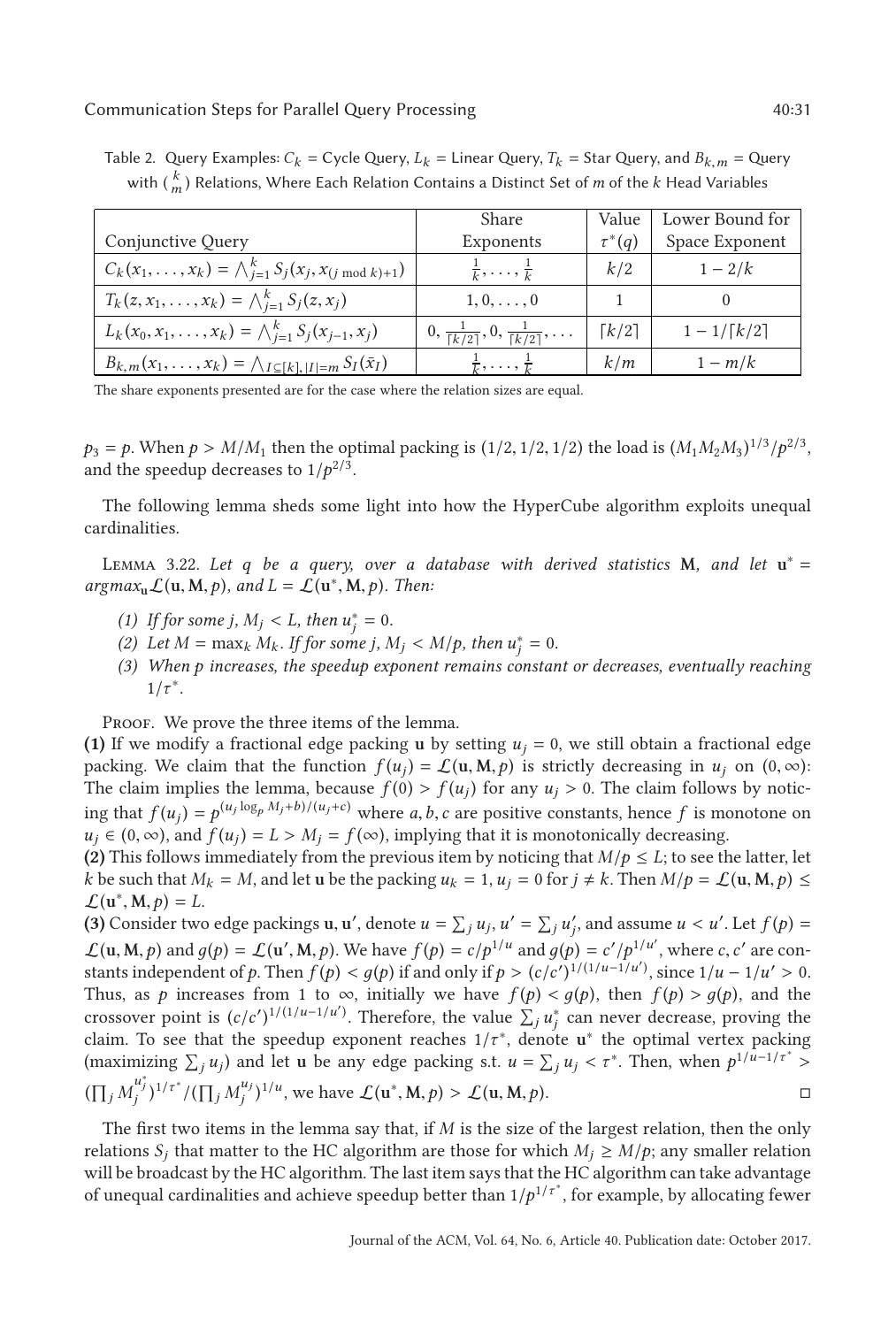<span id="page-31-0"></span>shares to the smaller relations, or even broadcasting them. As  $p$  increases, the speedup decreases until it reaches  $1/p^{1/\tau^*}$ .

*Space Exponent*. Let  $|I| = \sum_j M_j$  denote the size of the input database. Sometimes it is convenient to study algorithms whose maximum load per server is given as  $L = O(|I|/p^{1-\epsilon})$ , where  $0 \le \epsilon < 1$ is a constant parameter *ε* called the *space exponent* of the algorithm. The lower bound given by Theorem 3.12 can be interpreted as a lower bound on the space exponent. To see this, consider the special case, when all relations have equal size  $M_1 = \cdots = M_\ell = M$ ; then the load can also be<br>written as  $I = O(M/\ell^{-\epsilon})$  and denoting  $w^*$  the entimal fractional edge positing we have  $\sum w^* =$ written as  $L = O(M/p^{1-\epsilon})$ , and, denoting  $\mathbf{u}^*$  the optimal fractional edge packing, we have  $\sum_j u^*_j =$ <br> *j*<sup>\*</sup> and  $C(x^*, \mathbf{M}, \epsilon) = M(z^{1/\tau^*})$ . Takks 2 change the suses are magnetic for a speed change of magical  $\tau^*$  and  $\mathcal{L}(\mathbf{u}^*, \mathbf{M}, p) = M/p^{1/\tau^*}$ . Table [2](#page-30-0) shows the space exponents for several classes of queries.<br>Theorem 3.12 implies that any algorithm with a fixed space exponent s will report at most as Theorem 3.12 implies that any algorithm with a fixed space exponent  $\varepsilon$  will report at most as many answers:

$$
O\left(\left(\frac{L}{\mathcal{L}(\mathbf{u}^*, \mathbf{M}, p)}\right)^{\tau^*}\right) \cdot \mathbb{E}[|q(I)|] = O(p^{\tau^*[\varepsilon - (1 - 1/\tau^*)]}) \cdot \mathbb{E}[|q(I)|].
$$
\n(27)

Therefore, if the algorithm has a space exponent  $\varepsilon < 1 - 1/\tau^*$ , then, as p increases, it will return a smaller fraction of the expected number of answers. This supports the intuition that achieving parallelism becomes harder when *p* increases: an algorithm with a small space exponent may be able to compute the query correctly when *p* is small, but will eventually fail, when *p* becomes large enough.

*Replication Rate*. Given an algorithm that computes a conjunctive query *q*, let *L<sup>s</sup>* be the load of server *<sup>s</sup>*, where *<sup>s</sup>* <sup>=</sup> <sup>1</sup>,...,*p*. The *replication rate <sup>r</sup>* of the algorithm, defined in Afrati et al. [\(2012\)](#page-56-0), is  $r = \sum_{s=1}^{p} L_i / |I|$ . In other words, the replication rate computes how many times on average each input bit is communicated. The authors in Afrati et al. (2012) discuss the tradeoff between r and the input bit is communicated. The authors in Afrati et al. [\(2012\)](#page-56-0) discuss the tradeoff between *r* and the maximum load in the case where the number of servers is not given, but can be chosen optimally. We show next how we can apply our lower bounds to obtain a lower bound for the tradeoff between the replication rate and the maximum load.

Corollary 3.22. *Let q be a conjunctive query with derived statistics* **M***. Any algorithm that computes*  $q$  *with maximum load*  $L$ *, where*  $L \leq M_j$  for every  $S_j$ , $^8$  *must have replication rate* 

$$
r \geq \frac{cL}{\sum_j M_j} \max_{\mathbf{u}} \prod_{j=1}^{\ell} \left(\frac{M_j}{L}\right)^{u_j},
$$

*where* **u** *ranges over all fractional edge packings of <i>q and*  $c = \max_{u} (\sum_{j} u_{j}/4)^{\sum_{j} u_{j}}$ .

Proof. Let  $f_s$  be the fraction of answers returned by server *s*, in expectation, where *I* is a randomly chosen matching database with statistics **M**. Let **u** be an edge packing for *q* and  $c(\mathbf{u}) = (\sum_j u_j/4)^{\sum_j u_j}$ ; by Theorem 3.12,  $f_s \le \frac{L_s^{\sum_j u_j}}{c(\mathbf{u}) \prod_j n}$  $\frac{L_s}{c(\mathbf{u}) \prod_j M_j^{u_j}}$ . Since we assume all answers are returned,

$$
1 \leq \sum_{s=1}^p f_s = \sum_{s=1}^p \frac{L_s^{\sum_j u_j}}{c(\mathbf{u}) \prod_j M_j^{u_j}} \leq \frac{L^{\sum_j u_j - 1} \sum_{s=1}^p L_s}{c(\mathbf{u}) \prod_j M_j^{u_j}} = \frac{L^{\sum_j u_j - 1} r |I|}{c(\mathbf{u}) \prod_j M_j^{u_j}},
$$

where we used the fact that  $\sum_j u_j \geq 1$  for the optimal **u**. The claim follows by noting that  $|I| =$  $\sum_j M_j$ .  $\Box$ *j*  $M_j$ .

<sup>&</sup>lt;sup>8</sup>If  $L > M_j$ , then we can send the whole relation to any processor without cost.

Journal of the ACM, Vol. 64, No. 6, Article 40. Publication date: October 2017.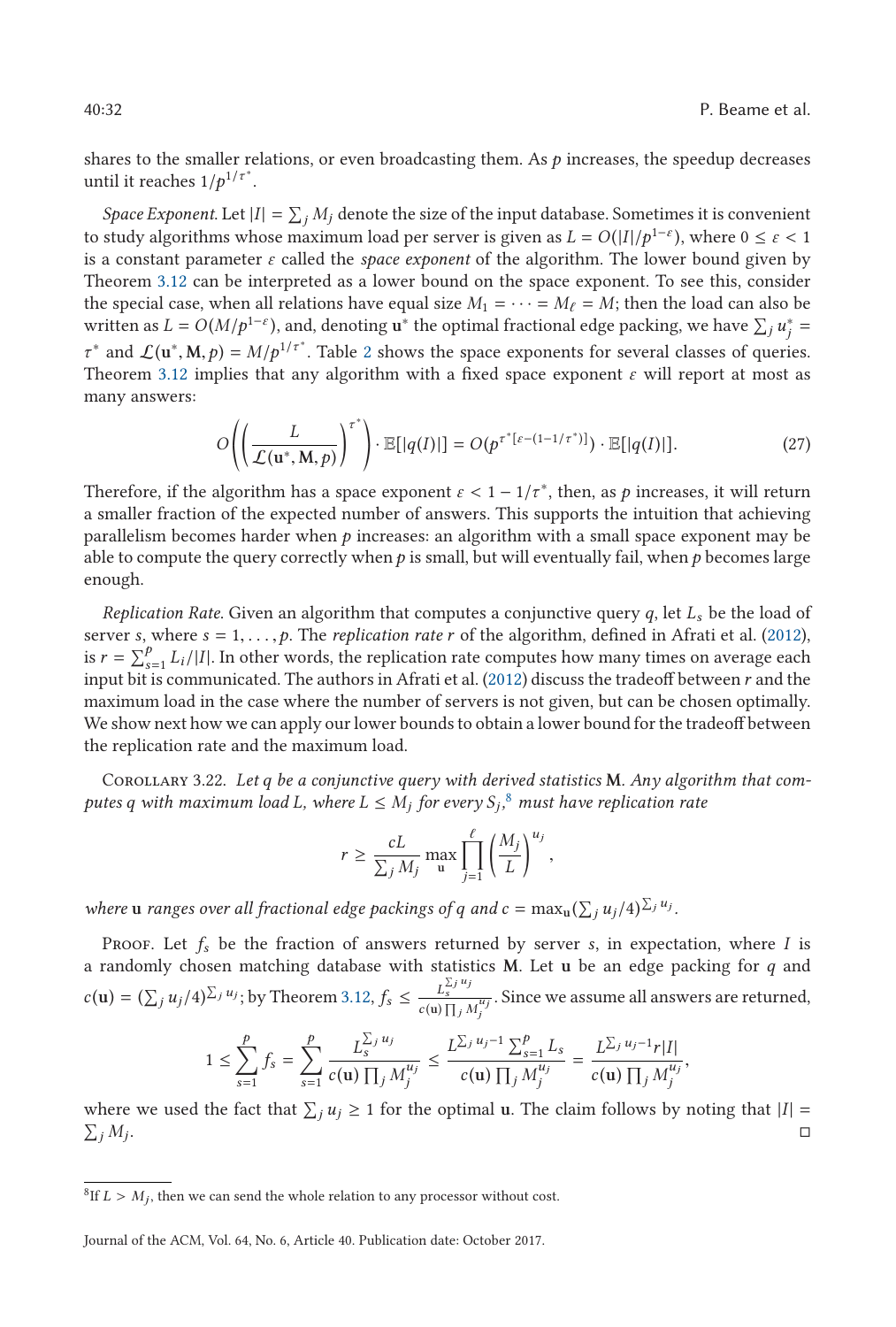<span id="page-32-0"></span>In the specific case where the relation sizes are all equal to *M*, the above corollary tells us that the replication rate must be  $r = \Omega((M/L)^{\tau^* - 1})$ . Hence, the ideal case where  $r = o(1)$  is achieved<br>only when the maximum vertex cover number  $\tau^*$  is equal to 1 (which happens if and only if a only when the maximum vertex cover number  $\tau^*$  is equal to 1 (which happens if and only if a variable occurs in every atom of the query).

*Example 3.24.* Consider again the triangle query *C*<sup>3</sup> and assume that all sizes are equal to *M*. In this case, the edge packing that maximizes the lower bound is  $(1/2, 1/2, 1/2)$ , and  $\tau^* = 3/2$ . Thus, we obtain an  $\Omega(\sqrt{M/L})$  bound for the replication rate for the triangle query.

# **4 HANDLING DATA SKEW IN ONE COMMUNICATION STEP**

In this section, we discuss how to compute queries in the MPC model in the presence of skew. We first start by presenting an example where the HC algorithm that uses the optimal shares from Equation [\(17\)](#page-16-0) fails to work when the data have skewed, even though it is asymptotically optimal when the relations are of low degree.

*Example 4.1.* Let  $q(x, y, z) = S_1(x, z)$ ,  $S_2(y, z)$  be a simple join query, where both relations have cardinality *m* (and size in bits *M*). The optimal shares are  $p_1 = p_2 = 1$ , and  $p_3 = p$ . This allocation of shares corresponds to a standard parallel hash-join algorithm, where both relations are hashed on the join variable *z*. When the data have no skew, the maximum load is  $O(M/p)$  with high probability.

However, if the relation has skew, the maximum load can be as large as *O*(*M*). This occurs in the case where all tuples from  $S_1$  and  $S_2$  have the same value for variable  $z$ .

As we can see from the above example, the problem occurs when the input data contain values with high frequency of occurrence, which we call *outliers*, or *heavy hitters*. We will consider two different scenarios when handling data skew. In the first scenario, in Section 4.1, we assume that the algorithm has no information about the data apart from the size of the relations.

In the second scenario, presented in Section [4.2,](#page-34-0) we assume that the algorithm knows about the outliers in our data. All the results in this section are limited to single-round algorithms.

# **4.1 The HyperCube Algorithm with Skew**

We answer the following question: What are the optimal shares for the HC algorithm such that the maximum load is minimized over all possible distributions of input data? In other words, we limit our treatment to the HyperCube algorithm, but we consider data that can heavily skewed, as in Example 4.1. Notice that the HC algorithm is oblivious of the values that are skewed, so it cannot be modified to handle these cases separately. Our analysis is based on the following lemma about hashing.

LEMMA 4.2. Let  $R(A_1, \ldots, A_r)$  be a relation of arity  $r > 1$  with m tuples. Let  $p_1, \ldots, p_r$  be integers,  $p = \prod_{i \in [r]} p_i$  and suppose that  $m \ge (1 + \delta)^r \min_i p_i$ . Suppose that we hash each tuple  $(a_1, \ldots, a_r)$  to the bin  $(b_1, a_2)$  by  $(a_1)$  where h, by are independent and uniformly random hash functions *the bin*  $(h_1(a_1),...,h_r(a_r))$ *, where*  $h_1,...,h_r$  *are independent and uniformly random hash functions. Let*  $\delta > 0$ *. The probability that there is a bin that receives*  $> (2 + \delta)m/\min_i p_i$  *tuples from R is at most*  $2pr \cdot \exp(-(m/\min_i p_i)^{1/r} h(\delta)/(1+\delta)).$ 

Proof. Assume without loss of generality that  $p_1 = \min_i p_i$ . Define  $k = a \cdot p_1$ , where  $a =$  $(m/p_1)^{1/r}/(1+\delta) = (m/\min_i p_i)^{1/r}/(1+\delta)$ . We partition *R* into  $r + 1$  relations  $R^1, \ldots, R^r$ , *C* as fol-<br>lows: Begin with  $S - R$  While there is an  $d \in [r]$  such that  $S$ , the projection of  $S$  on coordinate *d* lows: Begin with  $S = R$ . While there is an  $d \in [r]$  such that  $S_d$ , the projection of *S* on coordinate *d*,  $\text{has } |S_d| \ge k$ , for each *j* ∈ *S*<sup>*d*</sup> choose one tuple *t* ∈ *S* with  $t_d = j$  and move *t* from *S* to  $R^d$ . Let *C* be the set of tuples of *R* remaining in *S*.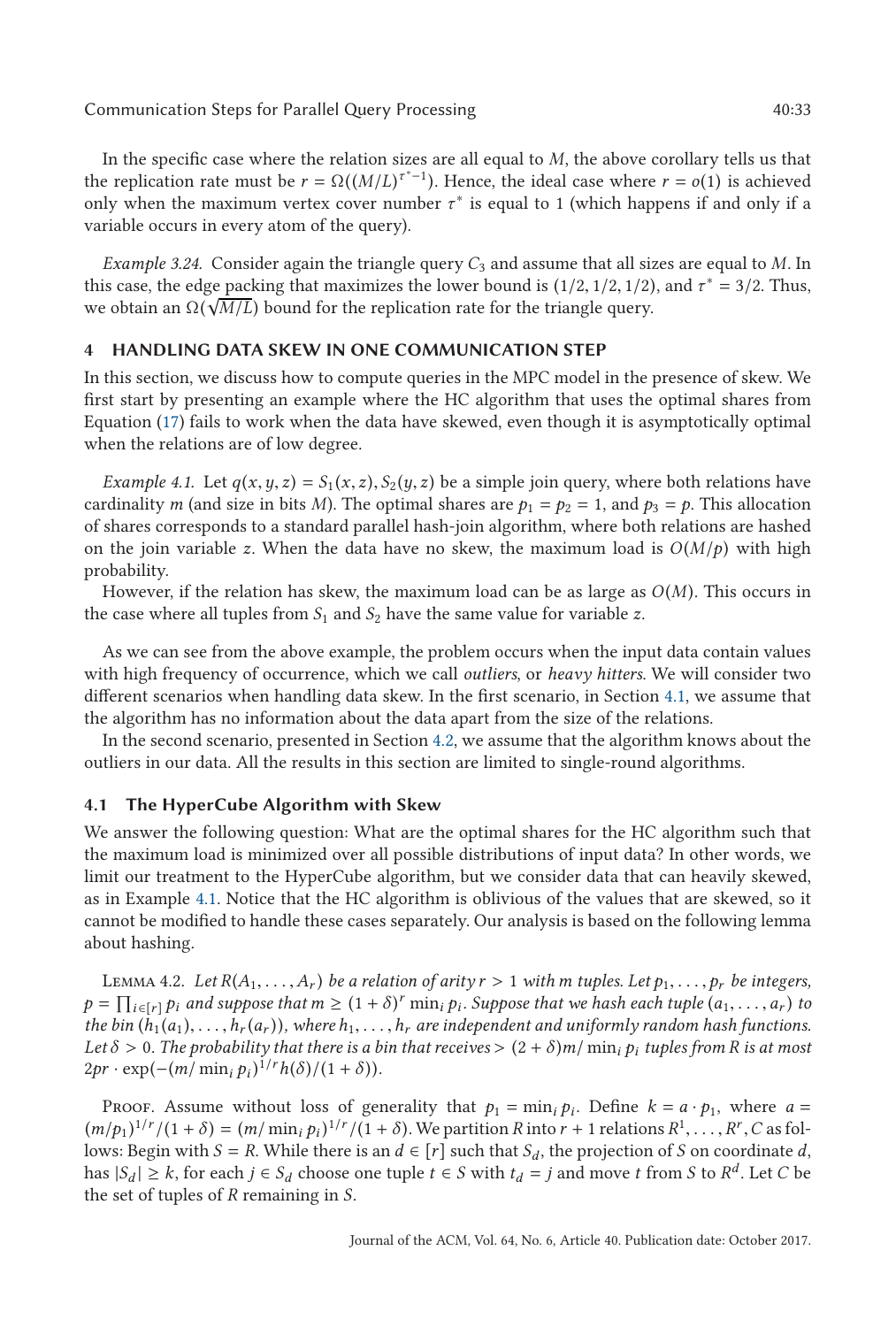Observe that by definition, the projections  $C_1, \ldots, C_r$  of  $C$  satisfy  $C_d < k$  for all  $d \in [r]$ . Write *m*<sup>*d*</sup> =  $|R^d|$ . Since at most 1 of the ≥ *k* tuples added to  $R^d$  in each step had any fixed *d*th coordinate, by construction, there are at most  $m_d/k$  tuples *t* in  $R^d$  such that  $t_d = j$ .

The event that some bin receives  $> (2 + \delta)m/\min_i p_i = (2 + \delta)m/p_1$  tuples is contained in the union of the following  $r + 1$  events: The *r* events that some bin receives  $> (1 + \delta) m_d / p_1$  tuples from  $R^d$  for  $d \in [r]$  and the event that some bin receives >  $m/p_1$  tuples from *C*.

Since each  $p_d \geq p_1$ , we can upper bound the probability for the *d*th event by an analysis for a hash function  $h_d$  that uses  $p_1$  bins rather than  $p_d$  bins. So, by Corollary 3.5 with  $p = p_1$  and  $\beta = p_1/k = 1/a$ , for each  $d \in [r]$  we have

 $\mathbb{P}(\text{some bin receives} > (1 + \delta) m_d / p_1 \text{ tuples from } R^d) \leq p \cdot e^{-a \cdot h(\delta)}.$ 

We upper bound the probability of the last event by the probability that for some bin*b* more than  $m/p_1$  tuples from  $C_1 \times \cdots \times C_r$  map to *b*. The distribution of the number of such tuples mapping to *b* is given by the product of independent binomial distributions  $B(k, 1/p_d)$  for  $d \in [r]$ . If each binomial  $B(k, 1/p_d)$  is  $\leq (m/p_1)^{1/r}$ , then the number of tuples is at most  $m/p_1$ ; therefore if  $> m/p_1$ <br>tuples man to b then one of the binomials  $B(k, 1/p_1)$  must be  $> (m/p_1)^{1/r}$ . This is upper bounded tuples map to *b*, then one of the binomials  $B(k, 1/p_d)$  must be  $>(m/p_1)^{1/r}$ . This is upper bounded<br>by the probability that  $B(k, 1/p_1)$  is  $>(m/p_1)^{1/r}$ by the probability that  $B(k, 1/p_1)$  is  $> (m/p_1)^{1/r}$ .<br>Since  $k/p_1 = a - (m/p_1)^{1/r}$ . (1+8) by standa

Since  $k/p_1 = a = (m/p_1)^{1/r}/(1+\delta)$ , by standard Chernoff bounds (or Corollary 3.5 with  $p = p_1$ <br>d  $\beta = 1/a$ ), the probability that  $B(k, 1/p_1)$  is  $\sum (m/p_1)^{1/r}$  is at most  $e^{-a_1h(\delta)}$ . Since there are r and  $\beta = 1/a$ , the probability that  $B(k, 1/p_1)$  is >  $(m/p_1)^{1/r}$  is at most  $e^{-a \cdot h(\delta)}$ . Since there are *r* coordinates and *n* bins coordinates and *p* bins,

 $\mathbb{P}(\text{some bin receives} > (1 + \delta) m_d / p_1 \text{ tuples from } C) \leq pr \cdot e^{-a \cdot h(\delta)}.$ 

Adding the bounds for all events together and plugging in the value of *a* yields the claimed  $b$ ound.  $\hfill \Box$ 

Since  $h(\delta)/(1 + \delta) > 1$  is an unbounded function of  $\delta$ , we immediately obtain the following corollary.

COROLLARY 4.3. Let  $p_1, \ldots, p_r$  be integers and  $p = \prod_{i \in [r]} p_i$ . Let  $R(A_1, \ldots, A_r)$  be a relation  $p_i$  *arity*  $r$  *with*  $m > \ln^r(2n r)$ ,  $\min_{i \in [r]} p_i$  *suppose that we hash each tuple*  $(a_1, \ldots, a_r)$  to the *of arity r with*  $m \ge \ln^r(2pr) \cdot \min_i p_i$  *tuples. Suppose that we hash each tuple*  $(a_1, \ldots, a_r)$  *to the bin*  $(h_1(a_1), \ldots, h_r(a_r))$ *, where*  $h_1, \ldots, h_r$  *are independent and uniformly random hash functions. Then, the probability that the maximum load exceeds*  $O(m/(\min_i p_i))$  *is exponentially small in*  $(m/\min_{i} p_i)^{1/r}$ .

COROLLARY 4.4. Let  $\mathbf{p} = (p_1, \ldots, p_k)$  be the shares of the HC algorithm. For any relations, with *high probability the maximum load per server is*

$$
O\left(\max_j \frac{M_j}{\min_{i:i\in S_j} p_i}\right).
$$

The above bound is tight: We can always construct an instance for given shares such that the maximum load is at least as above. Indeed, for a relation  $S_j$  with  $i = \arg \min_{i \in S_j} p_i$ , we can construct an instance with a single value for any attribute other than  $x_i$  and  $M_j$  values for  $x_i$ . In this case, the hashing will be across only one dimension with  $p_i$  servers, and so the maximum load has to be at least  $M_j/p_i$  for the relation  $S_j$ .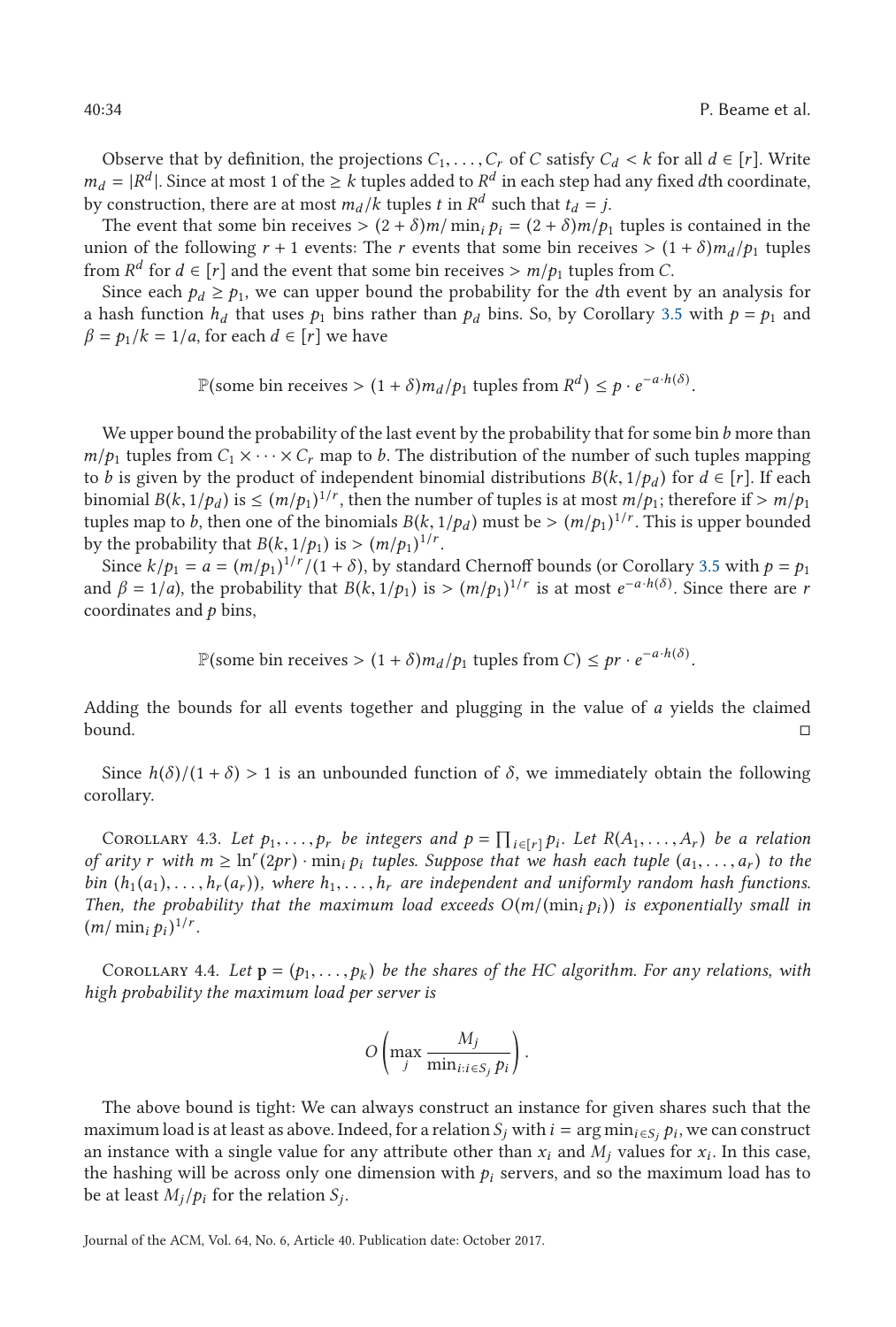<span id="page-34-0"></span>As in the previous section, if *L* denotes the maximum load per server, then we must have that  $M_j/\min_{i \in S_j} p_i \leq L$ . Denoting  $\lambda = \log_p L$  and  $\mu_j = \log_p M_j$ , the load is optimized by the following LP:

minimize 
$$
\lambda
$$
  
\nsubject to 
$$
\sum_{i \in [k]} -e_i \ge -1
$$
\n
$$
\forall j \in [\ell] : h_j + \lambda \ge \mu_j
$$
\n
$$
\forall j \in [\ell], i \in S_j : e_i - h_j \ge 0
$$
\n
$$
\forall i \in [k] : e_i \ge 0, \quad \forall j \in [\ell] : h_j \ge 0 \quad \lambda \ge 0.
$$
\n(28)

Following the same process as in the previous section, we can obtain the dual of the above LP, and after transformations obtain the following non-linear program with the same optimal objective function:

maximize 
$$
\frac{\sum_{j \in [\ell]} \mu_j u_j - 1}{\sum_{j \in [\ell]} u_j}
$$
  
subject to  $\forall i \in [k] : \sum_{j : i \in S_j} w_{ij} \le 1$   
 $\forall j \in [\ell] : u_j \le \sum_{i \in S_j} w_{ij}$   
 $\forall j \in [\ell] : u_j \ge 0$   
 $\forall i \in [k], j \in [\ell] : w_{ij} \ge 0.$  (29)

#### **4.2 Skew with Information**

We discuss here the case where there is additional information known about skew in the input database. We will present a general lower bound for arbitrary conjunctive queries and show an algorithm that matches the bound for *star queries*

$$
q = S_1(z, x_1), S_2(z, x_2), \ldots, S_{\ell}(z, x_{\ell}),
$$

which are a generalization of the join query and for the triangle query as well. In Beame et al. [\(2014\)](#page-56-0), we show how our algorithmic techniques (the BinHC algorithm) can be used to compute arbitrary conjunctive queries; however, there is a substantial gap between the upper and lower bounds in the general case.

We first introduce some necessary notation for the star query. For each relation  $S_i$  with  $|S_i|$  = *m*<sub>*j*</sub>, and each assignment *h* ∈ [*n*] for a variable *z*, we define its *frequency* as  $m_j(h) = |\sigma_{z=h}(S_j)|$ . We will be interested in assignments that have high frequency, which we call *heavy hitters*. To design algorithms that take skew into account, we will assume that every input server knows the assignments with frequency  $\geq m_j/p$  for every relation  $S_j$ , along with their frequency. Because each relation can contain at most  $p$  heavy hitters, the total number over all relations will be  $O(p)$ . Since we are considering cases where the number of servers is much smaller than the data, an *O*(*p*) amount of information can be easily stored in the input server.

To prove the lower bound, we will make a stronger assumption about the information available to the input servers. Given a conjunctive query *q*, fix a set of variables **x** and let  $d = |\mathbf{x}|$ . Also, let *x*<sup>*j*</sup> = *x* ∩ vars(*Sj*) for every relation *S*<sup>*j*</sup>, and *d*<sup>*j*</sup> = |*x*<sub>*j*</sub>|. A *statistics of type x*, *or x-statistics* is a vector  $m = (m_1, \ldots, m_\ell)$ , where  $m_j$  is a function  $m_j : [n]^{\mathbf{x}_j} \to \mathbb{N}$ . We associate with *m* the function *m* :  $[n]^{\mathbf{x}} \to (\mathbb{N})^\ell$  where  $m(\mathbf{b}) = (m_1(\mathbf{b}_1))$  and **h** denotes the restriction of the tuple **h** to  $[n]^{\mathbf{x}} \to (\mathbb{N})^{\ell}$ , where  $m(\mathbf{h}) = (m_1(\mathbf{h}_1), \dots, m_{\ell}(\mathbf{h}_{\ell}))$ , and  $\mathbf{h}_j$  denotes the restriction of the tuple **h** to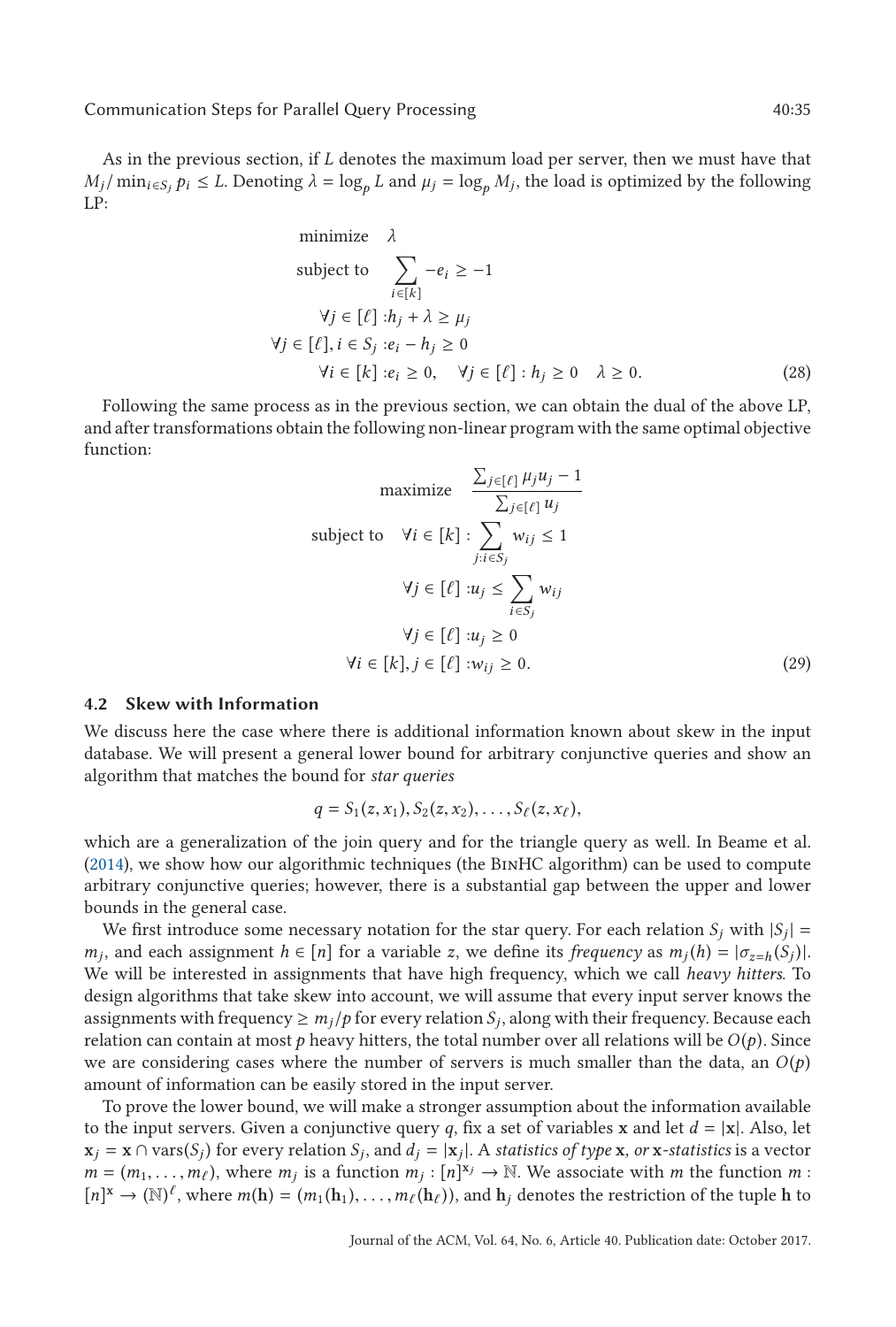the variables in  $x_j$ . We say that an instance of  $S_j$  satisfies the statistics if for any tuple  $h_j \in [n]^{x_j}$ , its frequency is precisely  $m_j(\mathbf{h}_j)$ . When  $\mathbf{x} = \emptyset$ , then  $m$  simply consists of  $\ell$  numbers, each representing the cardinality of a relation: thus a v-statistics generalizes the cardinality statistics. Becall that we the cardinality of a relation; thus, a **x**-statistics generalizes the cardinality statistics. Recall that we use upper case  $M = (M_1, \ldots, M_\ell)$  to denote the corresponding derived statistics expressed in bits,<br>that is  $M_1(\mathbf{h}) = a_1 m_1(\mathbf{h}) \log(n)$ that is,  $M_i(\mathbf{h}) = a_i m_i(\mathbf{h}) \log(n)$ .

In the particular case of the star query, we will assume that the input servers know the *z*-statistics; in other words, for every assignment  $h \in [n]$  of variable *z*, we know that its frequency in relation  $S_i(z, x_i)$  is precisely  $m_i(h)$ . Observe that in this case the cardinality of  $S_i$  is  $|S_j| = \sum_{h \in [n]} m_j(h).$ 

*4.2.1 Algorithm for Star Queries.* The algorithm uses the same principle popular in virtually all parallel join implementations to date: Identify the heavy hitters and treat them differently when distributing the data. However, the analysis and optimality proof is new, to the best of our knowledge.

Let *H* denote the set of heavy hitters in all relations. Note that  $|H| \leq \ell p$ . The algorithm will deal the tuples that have no heavy hitter values (light tuples) by running the vanilla HC algorithm with the tuples that have no heavy hitter values (*light tuples*) by running the vanilla HC algorithm, which runs with shares  $p_z = p$  and  $p_{x_j} = 1$  for every  $j = 1, \ldots, \ell$ . For this case, the load analysis of Consultance 2.2 million properties we constitute the load analysis of Corollary 3.3 will give us a maximum load of  $\tilde{O}$ (max<sub>*j*</sub>  $M_j$ / $p$ ) with high probability, where  $\tilde{O}$  hides a polylogarithmic factor that depends on *p*. For heavy hitters, we will have to adapt its function as follows.

To compute *q*, the algorithm must compute for each  $h \in H$  the subquery

$$
q[h/z] = S_1(h,x_1),\ldots S_k(h,x_k),
$$

which is equivalent to computing the Cartesian product  $q_z = S'_1(x_1), \ldots, S'_k(x_k)$ , where  $S'_1(x_1) = S_k(h, x_1)$  and  $S'(x_2) = S_k(h, x_2)$  and each relation *S'* has cardinality  $m_k(h)$  (and size in hits *M*,(*b*))  $S_1$  (*h*, *x*<sub>1</sub>) and  $S'_2$  (*x*<sub>2</sub>) =  $S_2$  (*h*, *x*<sub>2</sub>), and each relation *S*<sup>*j*</sup> has cardinality *m<sub>j</sub>* (*h*) (and size in bits  $M_j$  (*h*)). We call  $q_z$  the *residual query*. The algorithm will allocate  $p_h$  servers to compute  $q[h/z]$  for each *h* ∈ *H*, such that  $\sum_{h \in H} p_h = \Theta(p)$ . Since the unary relations have no skew, they will be of low degree and thus the maximum load *L<sup>h</sup>* for each *h* is given by

$$
L_h = O\left(\max_{\mathbf{u}\in pk(q_z)} L(\mathbf{u}, \mathbf{M}(h), p_h)\right).
$$

For the star query, we have  $pk(q_z) = \{0, 1\}^{\ell} \setminus (0, 0, \ldots, 0)$ . At this point, since  $p_h$  is not specified, it is not clear which edge packing in  $pk(q)$  maximizes the above quantity for each h. To overcome is not clear which edge packing in  $pk(q_z)$  maximizes the above quantity for each *h*. To overcome this problem, we further refine the assignment of servers to heavy hitters: We allocate  $p_h$ , u servers to each *h* and each **u** ∈  $pk(q_z)$ , such that  $p_h = \sum_{\mathbf{u}} p_{h,\mathbf{u}}$ . Now, for a given  $\mathbf{u} \in pk(q_z)$ , we can evenly distribute the lood among the beaux bitters by ellecting centers proportionally to the "beautings" distribute the load among the heavy hitters by allocating servers proportionally to the "heaviness" of executing the residual query. In other words we want  $p_{h,\mathbf{u}} \sim \prod_j M_j(h)^{u_j}$  for every  $h \in H$ . Hence, we will choose we will choose:

$$
p_{h,\mathbf{u}} = \left[p \cdot \frac{\prod_j M_j(h)^{u_j})}{\sum_{h' \in H} \prod_j M_j(h')^{u_j}}\right]
$$

Since  $[x] \leq x + 1$ , and  $|H| \leq \ell p$ , we can compute that the total number of servers we need is at most  $(\ell + 1)$ ,  $|p(\ell)| \leq p$ , which is  $\Theta(n)$ . Since we have that  $I(\mathbf{u}, \mathbf{M}(h), p) =$ need is at most  $(\ell + 1) \cdot |pk(q_z)| \cdot p$ , which is  $\Theta(p)$ . Since we have that  $L(\mathbf{u}, \mathbf{M}(h), p_h) =$ <br> $(\Pi, M \cdot (h)^{u_j}/p$ ,  $\sum_i u_i$  the maximum load *L*, for every  $h \in H$  will be  $(\prod_j M_j(h)^{u_j}/p_h)^{1/\sum_j u_j}$ , the maximum load *L<sub>h</sub>* for every *h* ∈ *H* will be

$$
L_h = O\left(\max_{\mathbf{u}\in pk(q_z)}\left(\frac{\sum_{h\in H}\prod_j M_j(h)^{u_j}}{p}\right)^{1/(\sum_j u_j)}\right).
$$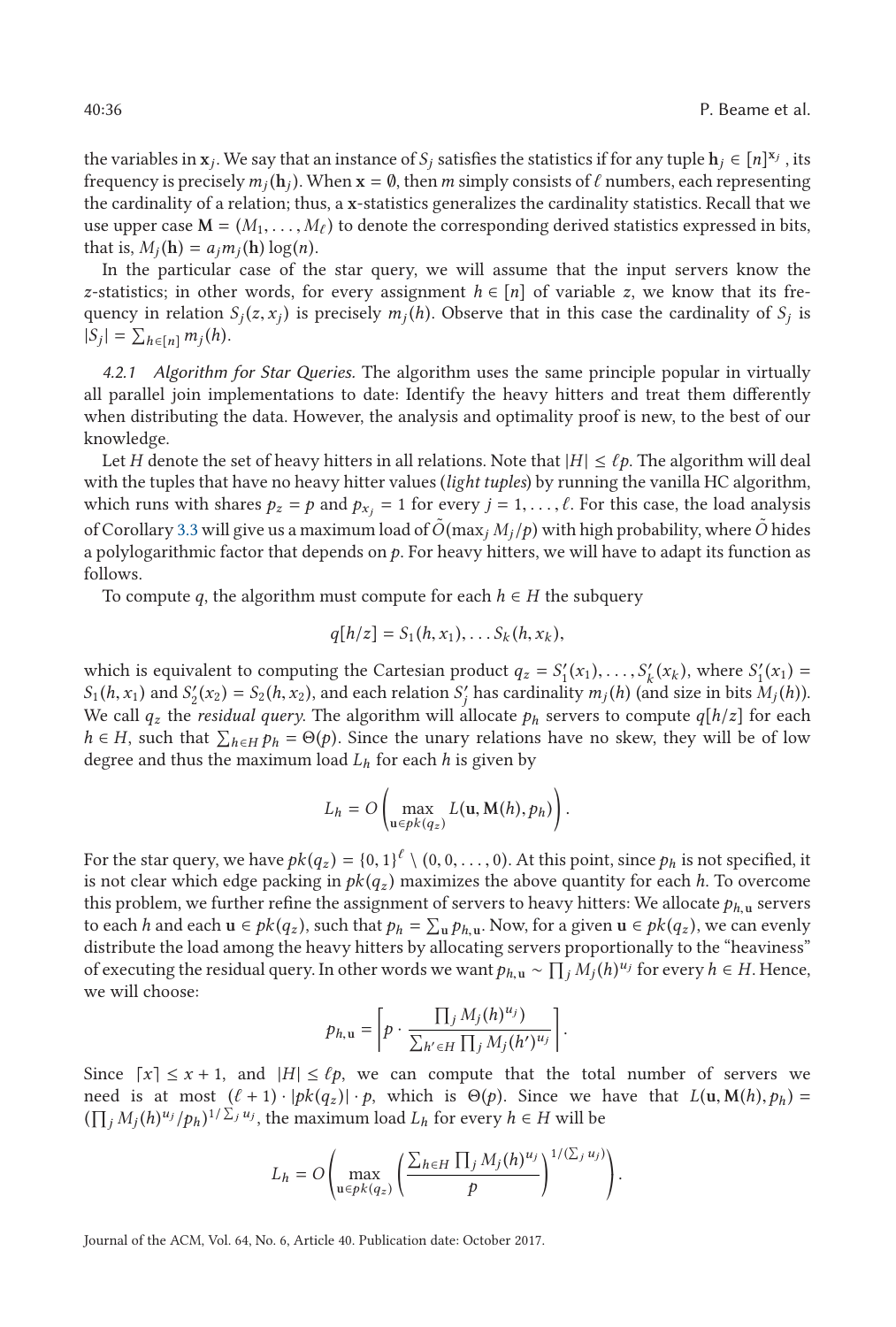<span id="page-36-0"></span>Plugging in the values of  $pk(q_z)$ , we obtain the following upper bound on the algorithm for the heavy hitter case:

$$
O\left(\max_{I \subseteq [\ell]} \left(\frac{\sum_{h \in H} \prod_{j \in I} M_j(h)}{p}\right)^{1/|I|}\right).
$$
\n(30)

Observe that the terms depend on the frequencies of the heavy hitters and can be much larger than the bound  $O(\max_j M_j/p)$  we obtain from the light hitter case. In the extreme, a single heavy hitter *h* with  $m_j(h) = m_j$  for  $j = 1, ..., \ell$  will demand maximum load equal to  $O((\prod_j M_j/p)^{1/\ell})$ .

*4.2.2 Algorithm for Triangle Query.* We show here how to compute the triangle query  $C_3 =$  $R(x, y)$ ,  $S(y, z)$ ,  $T(z, x)$  when all relation sizes are equal to *m* (and have *M* bits). As with the star query, the algorithm will deal with the tuples that have no heavy hitter values, that is, the frequency is less than  $m/p^{1/3}$ , by running the vanilla HC algorithm. For this case, the load analysis of Corollary 3.3 will give us a maximum load of  $\tilde{O}(M/p^{2/3})$  with high probability.

Next, we show how to handle the heavy hitters. We distinguish two cases.

*Case 1.* In this case, we handle the tuples that have values with frequency  $\geq m/p$  in at least two variables. Observe that we did not set the heaviness threshold to  $m/p^{1/3}$  for reasons that we will explain in the next case.

Without loss of generality, suppose that both *<sup>x</sup>*,*<sup>y</sup>* are heavy in at least one of the two relations they belong to. The observation is that there at most *p* such heavy values for each variable, and hence we can send all tuples of  $R(x, y)$  with both x, y heavy (at most  $p^2$ ) to all servers. Then, we essentially have to compute the query  $S'(y, z)$ ,  $T'(z, x)$ , where *x* and *y* can take only *p* values. We<br>can do this by computing the join on *z*: since the frequency of *z* will be at most *n* for each relation can do this by computing the join on  $z$ ; since the frequency of  $z$  will be at most  $p$  for each relation (because every value of *z* can relate to at most *p* values of *x* or *y*), the maximum load from the join computation will be *<sup>O</sup>*(*M*/*p*).

*Case 2*. In this case, we handle the remaining output: This includes the tuples where one variable has frequency  $\geq m/p^{1/3}$ , and the other variables are light, that is, have frequency  $\leq m/p$ . Without loss of generality, assume that we want to compute the query *q* for the values of *x* that are heavy in either *R* or *T*. Observe that there are at most  $2p^{1/3}$  of such heavy hitters. If  $H_x$  denotes the set of heavy hitter values for variable *x*, then the residual query  $q[h/x]$  for each  $h \in H$  is

$$
q[h/x] = R(h, y), S(y, z), T(z, h),
$$

which is equivalent to computing the query  $q_x = R'(y), S(y, z), T'(z)$  with cardinalities  $m_B(h)$   $m_B(x)$  respectively. As before we allocate to servers to compute  $q[h/x]$  for each  $h \in H$  $m_R(h)$ ,  $m, m_T(h)$ , respectively. As before, we allocate  $p_h$  servers to compute  $q[h/x]$  for each  $h \in H$ . If there is no skew, then the maximum load  $L_h$  is given by the following formula:

$$
L_h = O\left(\max\left(\frac{M}{p_h}, \sqrt{\frac{M_R(h)M_T(h)}{p_h}}\right)\right).
$$

The above formula holds, because there only two edge packings that will give the optimal load:  $u_S = 1$ ,  $u_{R'} = u_{T'} = 0$  and  $u_S = 0$ ,  $u_{R'} = u_{T'} = 1$ . Notice now that the only cause of skew for  $q_x$  may be that *y* or *z* are heavy in  $S(y, z)$ . However, we assumed that the frequencies for both *y*, *z* are  $\leq m/p$ , so there will be no skew (this is why we set the heaviness threshold for Case 1 to  $m/p$ instead of  $m/p^{1/3}$ ).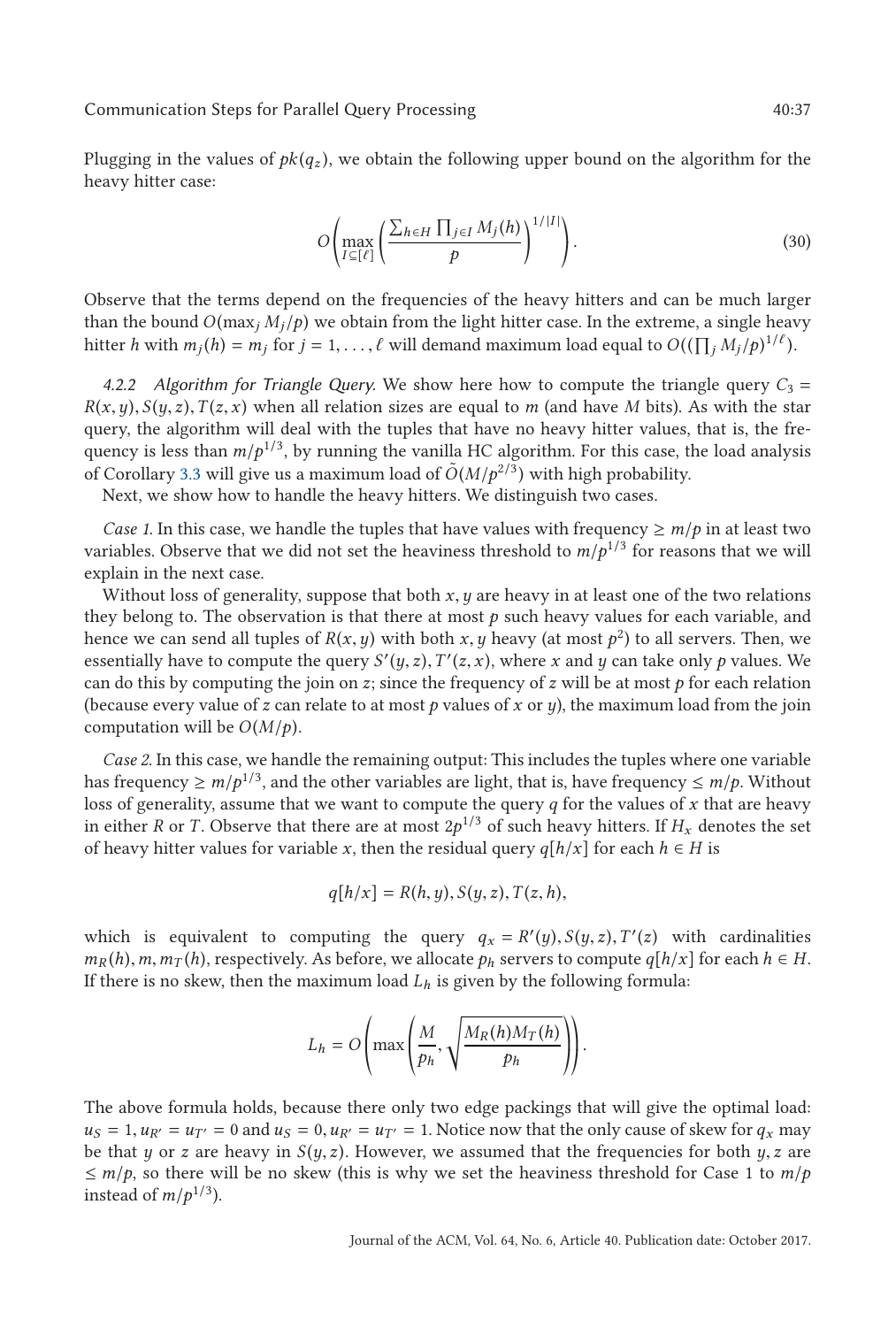We can now set  $p_h = p_{h,1} + p_{h,2}$  (for each of the quantities in the max expression), and choose the allocated servers similarly to how we chose for the star queries:

$$
p_{h,1} = \left[p \cdot \frac{M_S(h)}{M}\right] \hspace{1cm} p_{h,2} = \left[p \cdot \frac{M_R(h)M_T(h)}{\sum_{h \in H_x} M_R(h)M_T(h)}\right].
$$

We now get a load of

$$
L = O\left(\max\left(\frac{M}{p}, \sqrt{\frac{\sum_{h} M_{R}(h)M_{T}(h)}{p}}\right)\right).
$$

Summing up all the cases, we obtain that the load of the 1-round algorithm for computing triangles is

$$
L = \tilde{O}\left(\max\left(\frac{M}{p^{2/3}}, \sqrt{\frac{\sum_h M_R(h)M_T(h)}{p}}, \sqrt{\frac{\sum_h M_R(h)M_S(h)}{p}}, \sqrt{\frac{\sum_h M_S(h)M_T(h)}{p}}\right)\right)
$$

In the next section, we show that this bound is tight for 1-round algorithms.

*4.2.3 Lower Bound.* The lower bound we present here holds for any conjunctive query, and generalizes the lower bound in Theorem 3.12, which was over databases with simple cardinality statistics  $\mathbf{m} = (m_1, \ldots, m_\ell)$ , to databases with a fixed degree sequence. If the degree sequence is<br>skewed, then the new bounds can be stronger proving that skew in the input data makes query skewed, then the new bounds can be stronger, proving that skew in the input data makes query evaluation harder.

Let us fix statistics **m** of type **x**. We define  $q$ **x** as the *residual query*, obtained by removing all variables **x**, and decreasing the arities of  $S_i$  as necessary (the new arity of relation  $S_i$  is  $a_i - d_i$ ). Clearly, every fractional edge packing of *q* is also a fractional edge packing of  $q_x$ , but the converse does not hold in general. If **u** is a fractional edge packing of *q***x**, then we say that **u** *saturates* a variable  $x_i \in \mathbf{x}$ , if  $\sum_{j:x_i \in vars(S_j)} u_j \geq 1$ ; we say that **u** saturates  $\mathbf{x}$  if it saturates all variables in  $\mathbf{x}$ . For a given **x** and **u** that saturates **x**, define

$$
L_{\mathbf{x}}(\mathbf{u}, \mathbf{M}, p) = \left(\frac{\sum_{\mathbf{h} \in [n]^{\mathbf{x}}}\prod_{j} M_j(\mathbf{h}_j)^{u_j}}{p}\right)^{1/\sum_{j} u_j},
$$
\n(31)

where **M** is the derived statistics of type **x** based on **m**.

THEOREM 4.5. *Fix statistics* **m** *of type* **x** *such that*  $a_j > d_j$  *for every relation*  $S_j$ *. Consider any deterministic MPC algorithm that runs in one communication round on p servers and has maximum load L in bits. Then, for any fractional edge packing* **u** *of q that saturates* **x***, we must have*

$$
L \ge \min_{j} \frac{(a_j - d_j)}{4a_j} \cdot L_{\mathbf{x}}(\mathbf{u}, \mathbf{M}, p),
$$

*where* **M** *are the derived statistics of type* **x***.*

Note that, when  $\mathbf{x} = \mathbf{0}$  then  $L_{\mathbf{x}}(\mathbf{u}, \mathbf{M}, p) = L(\mathbf{u}, \mathbf{M}, p)$ , as defined in Equation [\(18\)](#page-17-0). However, our theorem does not imply Theorem 3.12, since it does not give a lower bound on the expected size of the algorithm output as a fraction of the expected output size.

PROOF. For  $h \in [n]^x$  and  $a_j \in S_j$ , we write  $a_j \parallel h$  to denote that the tuple  $a_j$  from  $S_j$  matches with **h** at their common variables  $\mathbf{x}_i$  and denote  $(S_i)$ <sup>h</sup> the subset of tuples  $\mathbf{a}_i$  that match  $\mathbf{h}: (S_i)$ <sup>h</sup> $=$  $\{a_j \mid a_j \in S_j, a_j \parallel h\}$ . Let  $I_h$  denote the restriction of I to h, in other words  $I_h = ((S_1)_h, \ldots, (S_\ell)_h)$ .<br>We pick the domain n such that  $n = (\max J_m, 1)^2$  and construct a probability space for instance

We pick the domain *n* such that  $n = (\max_j \{m_j\})^2$  and construct a probability space for instances *I* defined by the derived **x**-statistics **M** as follows. For a fixed tuple  $h \in [n]^x$ , the restriction  $I_h$  is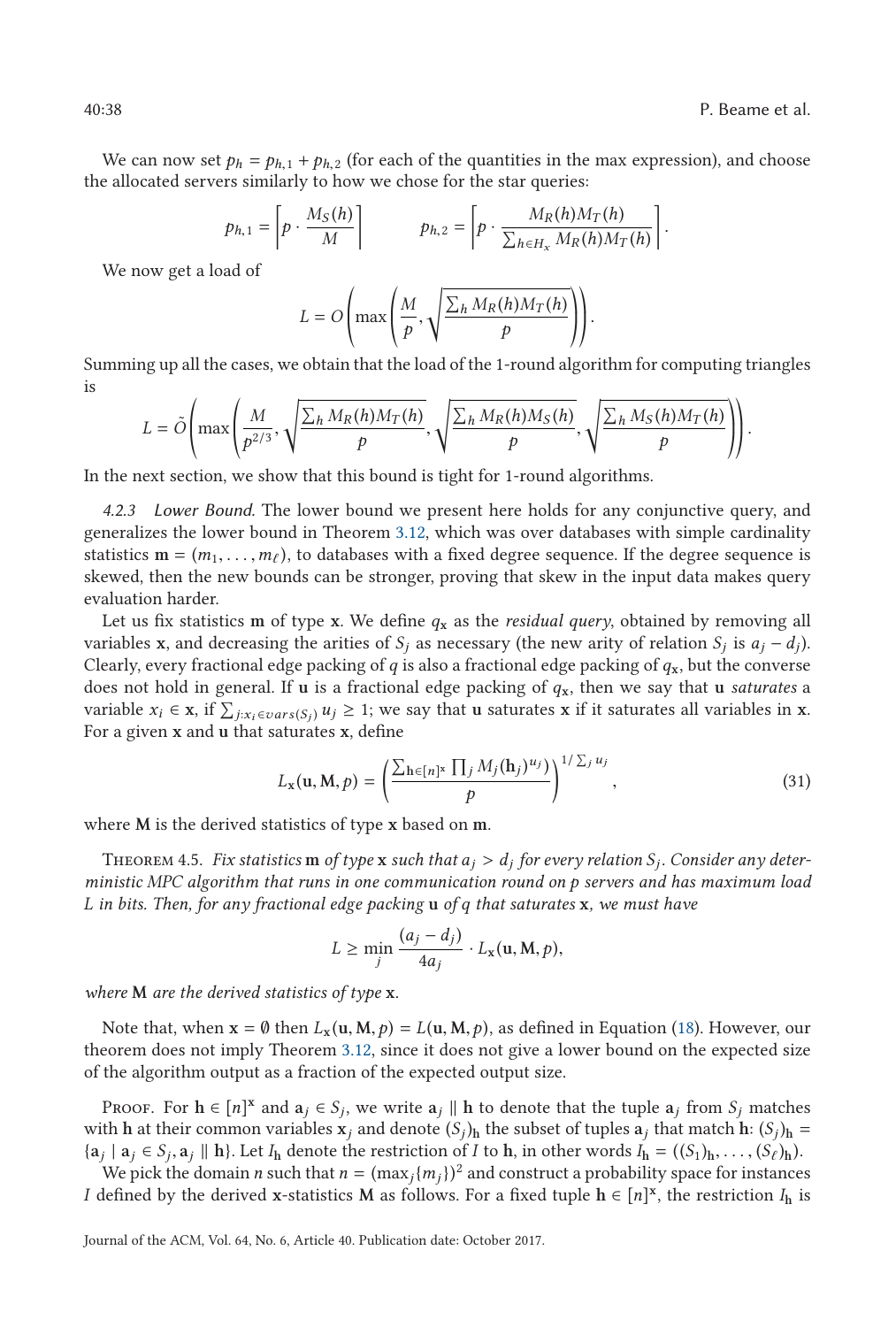<span id="page-38-0"></span>a uniformly chosen instance over all matching databases with cardinality vector **M**(**h**), which is precisely the probability space that we used in the proof of Theorem 3.10. In particular, for every  $a_j \in [n]^{x_j}$ , the probability that  $S_j$  contains  $a_j$  is  $P(a_j \in S_j) = m_j(h_j)/n^{a_j-d_j}$ . Lemma 3.13 immediately gives

$$
\mathbb{E}[|q(I_{\mathbf{h}})|] = n^{k-d} \prod_{j=1}^{\ell} \frac{m_j(\mathbf{h}_j)}{n^{a_j - d_j}}.
$$
\n(32)

Let us fix some server and let  $msg(I)$  be the message the server receives on input *I*. As in the previous section, let  $K_{\text{msg}_i}(S_i)$  denote the set of tuples from relation  $S_i$  *known by the server*. Let  $w_j(a_j) = P(a_j \in K_{\text{msg}_j(S_j)}(S_j))$ , where the probability is over the random choices of  $S_j$ . This is upper bounded by  $P(\mathbf{a}_i \in S_i)$ :

$$
w_j(\mathbf{a}_j) \le m_j(\mathbf{h}_j)/n^{a_j - d_j}, \quad \text{if } \mathbf{a}_j \parallel \mathbf{h}. \tag{33}
$$

We derive a second upper bound by exploiting the fact that the server receives a limited number of bits, in analogy with Lemma 3.14:

LEMMA 4.6. Let S<sub>j</sub> a relation with  $a_j > d_j$ . Suppose that the size of S<sub>i</sub> is  $m_j \le n/2$  (or  $m_j = n$ ) and that the message  $msg_j(S_j)$  has at most L bits. Then, we have  $\mathbb{E}[|K_{msg_j}(S_j)|] \leq \frac{4L}{(a_j-d_j)\log(n)}$ .

Observe that in the case where  $a_j = d_j$  for some relation  $S_j$ , the **x**-statistics fix all the tuples of the instance for this particular relation, and hence  $\mathbb{E}[|K_{\text{msg}_j}(S_j)|] = m_j$ .

PROOF. We can express the entropy  $H(S_i)$  as follows:

$$
H(S_j) = H(\text{msg}_j(S_j)) + \sum_{\text{msg}_j} P(\text{msg}_j(S_j) = \text{msg}_j) \cdot H(S_j \mid \text{msg}_j(S_j) = \text{msg}_j)
$$
  

$$
\leq L + \sum_{\text{msg}_j} P(\text{msg}_j(S_j) = \text{msg}_j) \cdot H(S_j \mid \text{msg}_j(S_j) = \text{msg}_j). \tag{34}
$$

For every  $\mathbf{h} \in [n]^{\mathbf{x}}$ , let  $K_{\text{msg}_j}((S_j)_{\mathbf{h}})$  denote the known tuples that belong in the restriction of  $S_j$ to **h**. Following the proof of Lemma 3.14, and denoting by  $M_i(h_i)$  the number of bits necessary to represent  $(S_i)$ <sub>h</sub>, we have

$$
H(S_j | msg_j(S_j) = msg_j) \le \sum_{\mathbf{h} \in [n]^x} \left( 1 - \frac{|K_{msg_j}((S_j)_{\mathbf{h}})|}{2m_j(\mathbf{h}_j)} \right) M_j(\mathbf{h}_j)
$$
  
\n
$$
= H(S_j) - \sum_{\mathbf{h} \in [n]^x} \frac{|K_{msg_j}((S_j)_{\mathbf{h}})|}{2m_j(\mathbf{h}_j)} M_j(\mathbf{h}_j)
$$
  
\n
$$
\le H(S_j) - \sum_{\mathbf{h} \in [n]^x} \frac{|K_{msg_j}((S_j)_{\mathbf{h}})|}{2m_j(\mathbf{h}_j)} m_j(\mathbf{h}_j) \frac{a_j - d_j}{2} \log(n)
$$
  
\n
$$
= H(S_j) - (1/4) \cdot |K_{msg_j}(S_j)| (a_j - d_j) \log(n),
$$

where the last inequality comes from Proposition 3.17. Plugging this in Equation (34), and solving for  $\mathbb{E}[|K_m(S_j)|],$ 

$$
\mathbb{E}[|K_{\text{msg}_j}(S_j)|] \leq \frac{4L}{(a_j-d_j)\log(n)}.
$$

This concludes our proof.  $\Box$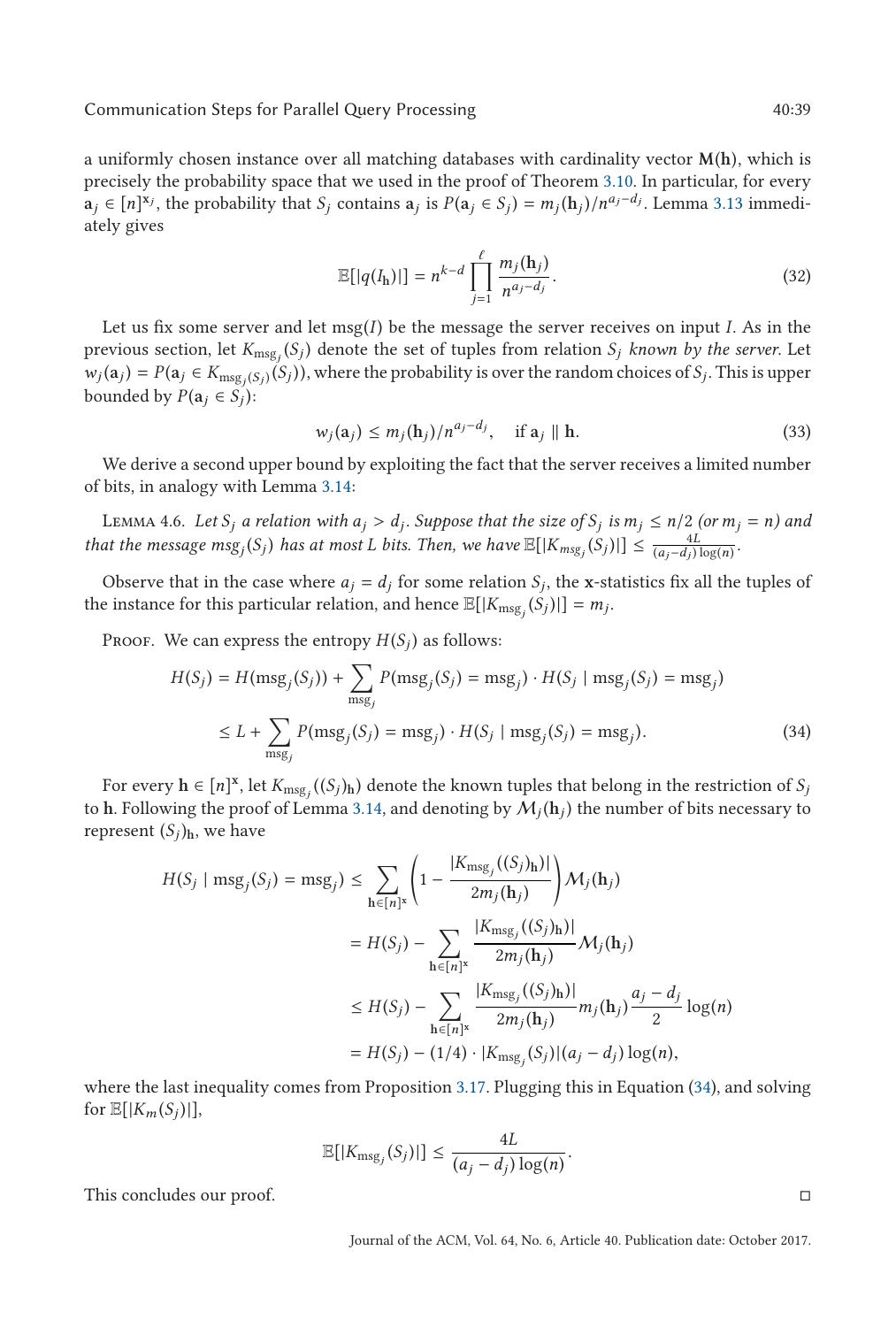Let  $q_x$  be the residual query, and recall that **u** is a fractional edge packing that saturates **x**. Define the *extended query*  $q_{\bf x}'$  to consist of  $q_{\bf x}$ , where we add a new atom  $S'_i(x_i)$  for every variable *x*<sub>*i*</sub> ∈ *vars*( $q$ <sub>x</sub>). Define  $u'_i = 1 - \sum_{j:i \in S_j} u_j$ . In other words,  $u'_i$  is defined to be the slack at the variable  $x_i$  of the packing **u**. The new edge packing  $(\mathbf{u}, \mathbf{u}')$  for the extended query  $q'_x$  has no more slack, and hence it is both a tight fractional edge packing and a tight fractional edge cover for  $a$ . By adding hence it is both a tight fractional edge packing and a tight fractional edge cover for *q***x**. By adding all equalities of the tight packing we obtain the following:

$$
\sum_{j=1}^{\ell} (a_j - d_j) u_j + \sum_{i=1}^{k-d} u'_i = k - d.
$$
 (35)

We next compute how many output tuples from  $q(I_h)$  will be known in expectation by the server. Note that  $q(I_h) = q_x(I_h)$ , and thus,

$$
\mathbb{E}[|K_{\text{msg}}(q(I_{\text{h}}))|] = \mathbb{E}[|K_{\text{msg}}(q_{\text{x}}(I_{\text{h}}))|]
$$
  
\n
$$
= \sum_{\substack{\text{a}||\text{h} \ j=1}} \int_{j=1}^{\ell} w_j(\text{a}_j)
$$
  
\n
$$
= \sum_{\substack{\text{a}||\text{h} \ j=1}} \int_{j=1}^{\ell} w_j(\text{a}_j) \prod_{i=1}^{k-d} w'_i(\text{a}_i)
$$
  
\n
$$
\leq \prod_{i=1}^{k-d} n^{u'_i} \cdot \prod_{j=1}^{\ell} \left( \sum_{\substack{\text{a}||\text{h} \ j|}} w_j(\text{a}_j)^{1/u_j} \right)^{u_j}
$$

By writing  $w_j(\mathbf{a}_j)^{1/u_j} = w_j(\mathbf{a}_j)^{1/u_j-1}w_j(\mathbf{a}_j)$  for  $\mathbf{a}_j \parallel \mathbf{h}$ , we can bound the sum in the above quantity as follows using Equation [\(33\)](#page-38-0),

$$
\sum_{\mathbf{a}_j||\mathbf{h}} w_j(\mathbf{a}_j)^{1/u_j} \leq \left(\frac{m_j(\mathbf{h}_j)}{n^{a_j-d_j}}\right)^{1/u_j-1} \sum_{\mathbf{a}_j||\mathbf{h}} w_j(\mathbf{a}_j) = (m_j(\mathbf{h}_j)n^{d_j-a_j})^{1/u_j-1}L_j(\mathbf{h}),
$$

where  $L_j(\mathbf{h}) = \sum_{\mathbf{a}_j \parallel \mathbf{h}} w_j(\mathbf{a}_j)$ . Notice that for every relation  $S_j$ , we have  $\sum_{\mathbf{h}_j \in [n]^{\mathbf{x}_j}} L_j(\mathbf{h}_j) =$  $\sum_{\mathbf{a}_j ∈ [n]^{\mathit{a}_j}} w_j(\mathbf{a}_j)$ . We can now write

$$
\mathbb{E}[|K_{\rm msg}(q(I_{\rm h}))|] \le n^{\sum_{i=1}^{k-d} u'_i} \prod_{j=1}^{\ell} \left( L_j(\mathbf{h}) m_j(\mathbf{h}_j)^{1/u_j - 1} n^{(d_j - a_j)(1/u_j - 1)} \right)^{u_j}
$$

$$
= \prod_{j=1}^{\ell} L_j(\mathbf{h})^{u_j} \cdot \prod_{j=1}^{\ell} m_j(\mathbf{h}_j)^{-u_j} \cdot \mathbb{E}[|q(I_{\rm h})|], \tag{36}
$$

where the equality follows from Equation (35) and Equation [\(32\)](#page-38-0).

Summing over all *p* servers, we obtain that the expected number of answers that can be output for  $q(I_h)$  is at most  $p \cdot \mathbb{E}[|K_{\text{msg}}(q(I_h))|]$ . If for some  $h \in [n]^x$  this number is not at least  $\mathbb{E}[|q(I_h)|]$ , then the algorithm will fail to compute  $q(I)$ . Consequently, for every **h**, we must have that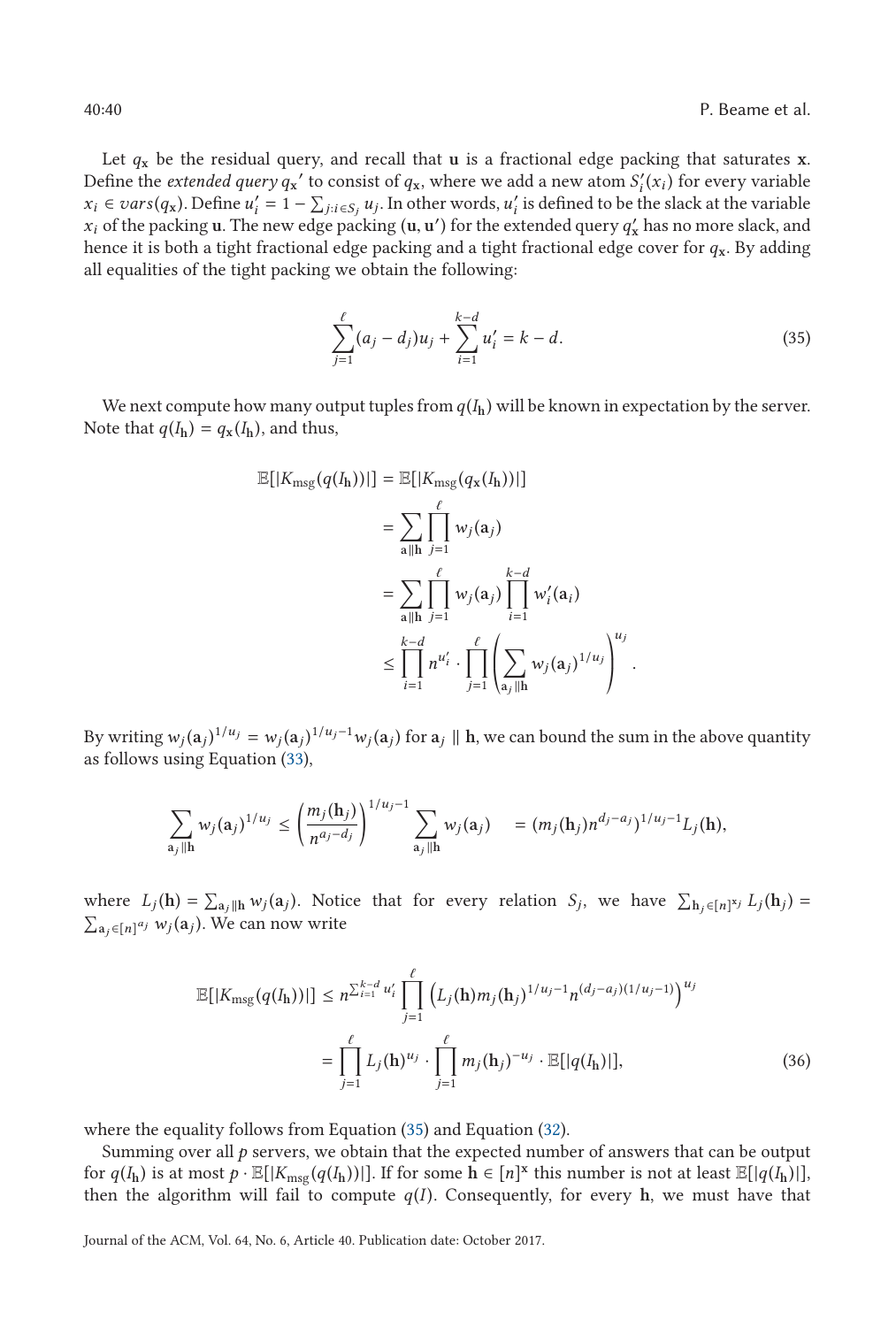<span id="page-40-0"></span> $\prod_{j=1}^{\ell} L_j(\mathbf{h}_j)^{u_j} \ge (1/p) \cdot \prod_{j=1}^{\ell} m_j(\mathbf{h}_j)^{u_j}$ . Summing the inequalities for every  $\mathbf{h} \in [n]^{\mathbf{x}}$ :

$$
\frac{1}{p} \cdot \sum_{\mathbf{h} \in [n]^x} \prod_{j=1}^{\ell} m_j(\mathbf{h}_j)^{u_j} \le \sum_{\mathbf{h} \in [n]^x} \prod_{j=1}^{\ell} L_j(\mathbf{h}_j)^{u_j}
$$
\n
$$
\le \prod_{j=1}^{\ell} \left( \sum_{\mathbf{h}_j \in [n]^{x_j}} L_j(\mathbf{h}_j) \right)^{u_j} \qquad \text{by Friedgut's inequality}
$$
\n
$$
\le \prod_{j=1}^{\ell} \left( \frac{4L}{(a_j - d_j) \log(n)} \right)^{u_j} \qquad \text{by Lemma 4.6.}
$$

Solving for *L* and using the fact that  $M_i = a_j m_j \log(n)$ , we obtain that for any edge packing **u** that saturates **x**,

$$
L \geq \left(\min_j \frac{a_j - d_j}{4a_j}\right) \cdot \left(\frac{\sum_{\mathbf{h} \in [n]^x} \prod_j M_j(\mathbf{h}_j)^{u_j}}{p}\right)^{1/\sum_j u_j}
$$

which concludes the proof.

To see how Theorem 4.5 applies to the star query, we assume that the input servers know *z*statistics **M**; in other words, for every assignment  $h \in [n]$  of variable *z*, we know that its frequency in relation  $S_j$  is  $m_j(h)$ . Then, for any edge packing **u** that saturates *z*, we obtain a lower bound of

$$
L \geq (1/8) \cdot \left( \frac{\sum_{h \in [n]} \prod_j M_j(h)^{u_j}}{p} \right)^{1/\sum_j u_j}.
$$

Observe that the set of edge packings that saturate *z* and maximize the above quantity is  $\{0, 1\}^{\ell} \setminus \{0, \ldots, 0\}$ .  $(0, \ldots, 0)$ . Hence, we obtain a lower bound

$$
L \ge (1/8) \cdot \max_{I \subseteq [\ell]} \left( \frac{\sum_{h \in [n]} \prod_{j \in I} M_j(h)}{p} \right)^{1/|I|}
$$

It is not hard to see that our upper and lower bounds for the star query are tight up to constant factors: First, note that the set of heavy hitters *H* is a subset of [*n*]; hence, the upper bound [\(30\)](#page-36-0) for the heavy hitter case matches the lower bound. The upper bound  $O(\max_j M_j/p)$  for the light hitter case also matches the lower bound by setting *I* to be a singleton set, that is,  $|I| = 1$ .

By similarly varying over the choices of subsets of vertices saturated by **u**, one obtains a lower bound matching the upper bound for triangle queries in Section [4.2.2.](#page-36-0)

## **5 MULTIPLE COMMUNICATION STEPS**

In this section, we discuss the computation of queries in the MPC model in the case of multiple steps. We will establish both upper and lower bounds on the number of rounds needed to compute a query *q*.

To prove our results, we restrict both the structure of the input and the type of computation in the MPC model. In particular, our multi-round algorithms will process only queries where the relations are *of equal size* and the data have *no skew*. Additionally, our lower bounds are proven for a restricted version of the MPC model, called the the *tuple-based MPC model*, which limits the way communication is performed.

 <sup>1</sup>/ <sup>|</sup>*<sup>I</sup>* <sup>|</sup>

 $\Box$ 

,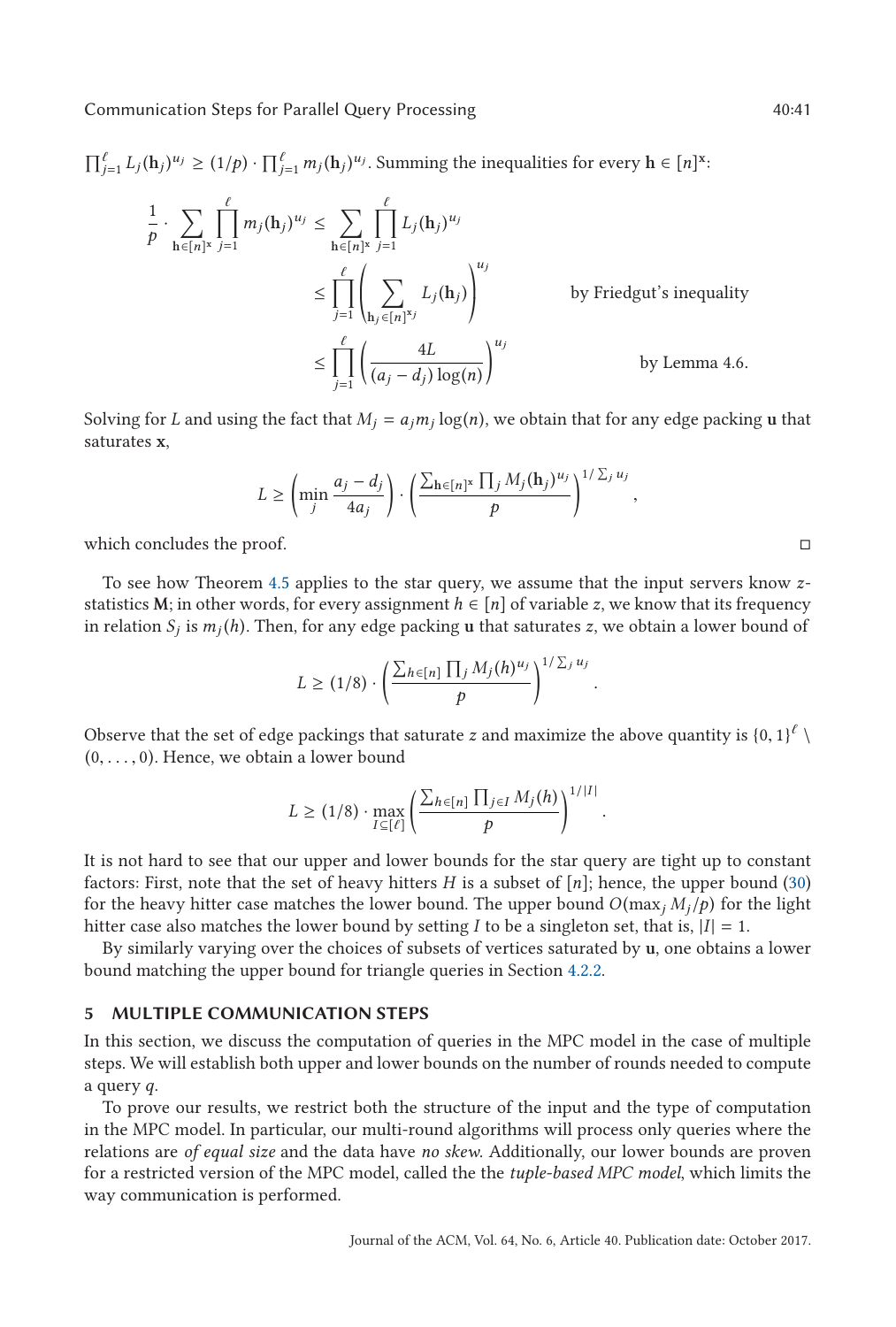#### **5.1 An Algorithm for Multiple Rounds**

In Section [3,](#page-8-0) we showed that in the case where all relations have size equal to *M* and are matching databases (i.e., the degree of any value is exactly one), we can compute a conjunctive query *q* in one round with maximum load

$$
L = O(M/p^{1/\tau^*(q)}),
$$

 $L = O(M/p^{1/\tau^*(q)}),$ <br>where  $\tau^*(q)$  denotes the fractional vertex covering number of *q*. Hence, for any  $\varepsilon \ge 0$ , a conjunctive query *q* with  $\tau^*(q) \leq 1/(1-\varepsilon)$  can be computed in one round in the MPC model with load  $L =$  $O(M/p^{1-\epsilon})$ ; recall from Section [3.5](#page-29-0) that we call the parameter  $\epsilon$  the *space exponent*.

We define now the class of queries  $\Gamma_{\varepsilon}^r$  using induction on *r*. For *r* = 1, we define

$$
\Gamma_{\varepsilon}^1 = \{q \mid \tau^*(q) \leq 1/(1-\varepsilon)\}.
$$

For  $r > 1$ , we define  $\Gamma_{\epsilon}^{r}$  to be the set of all conjunctive queries *q* constructed as follows. Let  $a_r \in \Gamma^{r-1}$  be *n* queries and let  $a_r \in \Gamma^{1}$  be a query over a different vocabulary  $V_r$ .  $q_1, \ldots, q_m \in \Gamma_{\epsilon}^{r-1}$  be *m* queries, and let  $q_0 \in \Gamma_{\epsilon}^1$  be a query over a different vocabulary  $V_1, \ldots, V_m$ , each that  $|\text{var}(q_0)| = \text{arity}(V)$  for all  $i \in [m]$ . Then the query  $q = q_0 [q_1/V]$  and  $q_1/V$  distanting such that  $|vars(q_j)| = arity(V_j)$  for all  $j \in [m]$ . Then, the query  $q = q_0[q_1/V_1, \ldots, q_m/V_m]$ , obtained by substituting each view  $V_j$  in  $q_0$  with its definition  $q_j$ , is in  $\Gamma_\varepsilon^r$ . In other words,  $\Gamma_\varepsilon^r$  consists of queries that have a *query plan* of depth *r*, where each operator is a query computable in one step with maximum load  $O(M/p^{1-\epsilon})$ .

PROPOSITION 5.1. *Every conjunctive query*  $q \in \Gamma_{\varepsilon}^r$  *with input a matching database where each relation has size M can be computed by an MPC algorithm in r rounds with maximum load*  $L =$  $O(M/p^{1-\epsilon})$ .

Proof. The proof follows by induction on the number of rounds r. For the base case, by definition a query in  $\Gamma_{\varepsilon}^1$  can be computed in one round with load  $L = O(M/p^{1-\varepsilon})$ . For the inductive step,<br>consider a query  $a \in \Gamma^r$ . Then it can be expressed as  $a = a_{\varepsilon}[a, /V, a, /V, 1]$ . By the inductive consider a query  $q \in \Gamma_{\epsilon}^r$ . Then, it can be expressed as  $q = q_0[q_1/V_1,\ldots,q_m/V_m]$ . By the inductive hypothesis each view  $V_1$  can be computed in  $r = 1$  rounds with load  $O(M/n^{1-\epsilon})$ . Additionally since hypothesis, each view  $V_j$  can be computed in  $r - 1$  rounds with load  $O(M/p^{1-\epsilon})$ . Additionally, since the database is matching, the resulting size of each view will be at most *M*. Since  $q_0 \in \Gamma_\varepsilon^1$ , we can compute the final result from *q* by an additional round with load  $O(M/p^{1-\epsilon})$ .  $□$ 

We next present two examples that provide some intuition on the structure of the queries in the class  $\Gamma_\varepsilon^r$ .

*Example 5.[2](#page-30-0).* Consider the query  $L_k$  in Table 2 with  $k = 16$ ; we can construct a query plan of depth  $r = 2$  and load  $L = O(M/p^{1/2})$  (thus with space exponent  $\varepsilon = 1/2$ ). For ease of notation, let us write  $x_{i,j} = x_i, x_{i+1}, \ldots, x_j$ . The first step computes in parallel four queries,

$$
V_1:q_1 = S_1(x_{0:1}), S_2(x_{1:2}), S_3(x_{2:3}), S_4(x_{3:4}),
$$
  
\n
$$
V_2:q_2 = S_5(x_{4:5}), S_6(x_{5:6}), S_7(x_{6:7}), S_8(x_{7:8}),
$$
  
\n
$$
V_3:q_3 = S_9(x_{8:9}), S_{10}(x_{9:10}), S_{11}(x_{10:11}), S_{12}(x_{11:12}),
$$
  
\n
$$
V_4:q_4 = S_{13}(x_{12:13}), S_{14}(x_{13:14}), S_{15}(x_{14:15}), S_{16}(x_{15:16}).
$$

Each *q*<sub>*i*</sub> is isomorphic to the query *L*<sub>4</sub>, and therefore  $\tau^*(q_1) = \cdots = \tau^*(q_4) = 2$ . Hence,  $q_i \in \Gamma^1_{1/2}$ and each  $q_i$  can be computed in one round with load  $L = O(M/p^{1/2})$ . Now we can express  $L_{16}$  by using the views  $V_1, \ldots, V_4$  as the query

$$
q_0 = V_1(x_{0:4}), V_2(x_{4:8}), V_3(x_{8:12}), V_4(x_{12:16}).
$$

It is easy to see that  $\tau^*(q_0) = 2$  as well, and hence  $q_0 \in \Gamma_{1/2}^1$ . Since  $L_{16} = q_0[q_1/V_1,\ldots,q_4/V_4]$ , and  $q_0, ..., q_4 \in \Gamma_{1/2}^1$ , we conclude that  $L_{16} \in \Gamma_{1/2}^2$ 

We can generalize the above approach for any  $L_k$ . For any  $\varepsilon \geq 0$ , let  $k_{\varepsilon}$  be the largest integer such that  $L_{k_{\varepsilon}} \in \Gamma_{\varepsilon}^1$ . In other words,  $\tau^*(L_{k_{\varepsilon}}) \leq 1/(1-\varepsilon)$ , and so we choose  $k_{\varepsilon} = 2\lfloor 1/(1-\varepsilon)\rfloor$ . Then,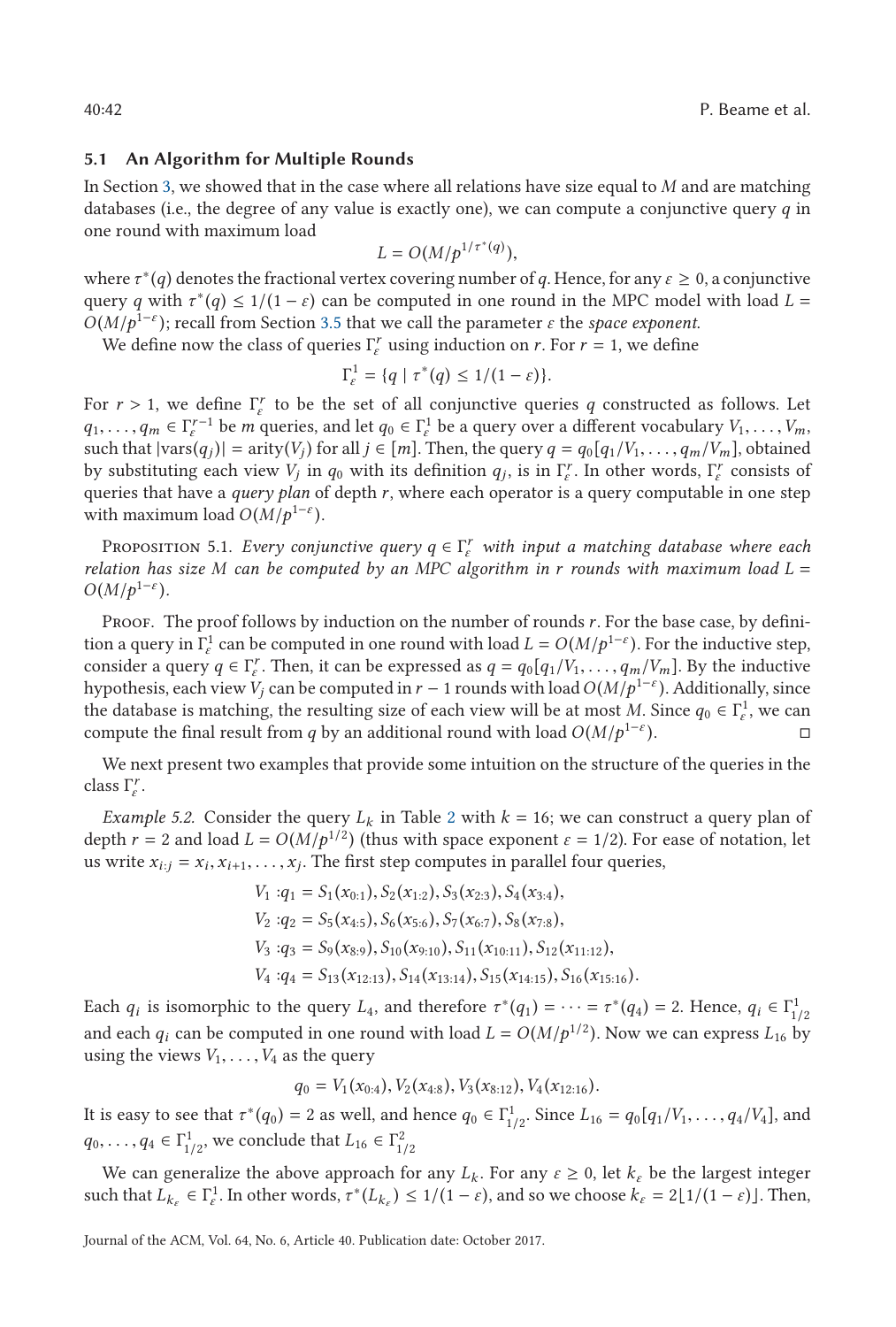for any  $k \geq k_{\epsilon}$ ,  $L_k$  can be computed using  $L_{k_{\epsilon}}$  as a building block at each round: The plan will have a depth of  $\lceil \log_k(k) \rceil$  and will achieve a load of  $L = O(M/p^{1-\epsilon})$ .

*Example 5.3.* Consider the query  $SP_k = \bigwedge_{i=1}^k R_i(z, x_i), S_i(x_i, y_i)$ . Since  $\tau^*(SP_k) = k$ , the one round algorithm can achieve a load of  $O(M/p^{1/k})$ .

When we consider multiple rounds, we can show that for every  $k$ ,  $SP_k \in \Gamma_0^2$ ; hence there exists a query plan with two rounds and load  $O(M/p)$ . To achieve this, we first compute the views  $V_i$ :  $q_i = R_i(z, x_i), S_i(x_i, y_i)$  for every  $i = 1, ..., k$ . Each query  $q_i$  is in  $\Gamma_0^1$ . Now we can write  $SP_k$  as  $q_0[q_1/V_1, \ldots, q_k/V_k]$ , where  $q_0 = \bigwedge_{i=1}^k V_i(z, x_i, y_i)$ . The query  $q_0$  has  $\tau^*(q_0) = 1$ , hence  $q_0 \in \Gamma_0^1$ .

We should note here that there is no connection between the above query plans and plans formed by query decomposition methods (e.g., General Hypertree Decompositions (GHDs) (Gottlob et al. [2009\)](#page-57-0)). First, the notion of width in a decomposition is different from the space exponent *ε*. Second, since we want to construct plans that can be executed within few rounds, minimizing the depth of a query plan is an additional objective to minimizing the space exponent.

We next present an upper bound on the number of rounds needed to compute any query if we want to achieve a given load  $L = O(M/p^{1-\epsilon})$ ; in other words, we ask what is the minimum number of rounds for which we can achieve a space exponent *ε*.

Let rad(*q*) =  $\min_u \max_v d(u, v)$  denote the *radius* of a query *q*, where  $d(u, v)$  denotes the distance between two nodes in the hypergraph of *q*. For example,  $rad(L_k) = [k/2]$  and  $rad(C_k) =$  $\lfloor k/2 \rfloor$ .

LEMMA 5.4. *Fix*  $\varepsilon \geq 0$ , *let*  $k_{\varepsilon} = 2\lfloor 1/(1-\varepsilon) \rfloor$ , and let q be any connected query. Define

$$
r(q) = \begin{cases} \lceil \log_{k_e}(rad(q)) \rceil + 1 & \text{if } q \text{ is treelike,} \\ \lfloor \log_{k_e}(rad(q)) \rfloor + 2 & \text{otherwise.} \end{cases}
$$

*Then, q can be computed in r*(*q*) *rounds on any matching database input with relations of size M with maximum load*  $L = O(M/p^{1-\epsilon})$ *.* 

Proof. By definition of rad(*q*), there exists some node  $v \in \text{vars}(q)$ , such that the maximum distance of  $v$  to any other node in the hypergraph of  $q$  is at most rad( $q$ ). If  $q$  is treelike, then we can decompose *q* into a set of at most  $|atoms(q)|^{rad(q)}$  (possibly overlapping) paths *P* of length  $\leq$  rad(*q*), each having *v* as one endpoint. Since it is essentially isomorphic to  $L_{\ell}$ , a path of length  $\ell < \text{red}(c)$  can be computed in at most  $\text{Res}_{\ell}$  (rad(*c*))] rounds using the quantupler from Prope.  $\frac{1}{2}$  and  $\frac{1}{4}$  for the situation  $5.1$  together with repeated use of the one-round HyperCube algorithm for paths of length  $\ell \leq \text{rad}(q)$  can be computed in at most  $\lceil \log_{k_e}(\text{rad}(q)) \rceil$  rounds using the query plan from Propo $k<sub>\epsilon</sub>$ . Moreover, all the paths in  $P$  can be computed in parallel, because  $|P|$  is a constant depending only on *q*. Since every path will contain variable *v*, we can compute the join of all the paths in one final round with load *<sup>O</sup>*(*M*/*p*).

The only difference for general connected queries is that *q* may also contain atoms that join vertices at distance  $rad(q)$  from *v* that are not on any of the paths of length  $rad(q)$  from *v*: These can be covered using paths of length  $rad(q) + 1$  from *v*. To get the final formula, we apply the equality  $\lceil \log_a(b+1) \rceil = \lfloor \log_a(b) \rfloor + 1$ , which holds for positive integers *a*, *b*.

As an application of the above lemma, Table [3](#page-43-0) shows the number of rounds required by different types of queries.

#### **5.2 Lower Bounds for Multiple Rounds**

To show lower bounds for the case of multiple rounds, we will need to restrict the communication in the MPC model; to do this, we define a restriction of the MPC model that we call the *tuple-based MPC model.*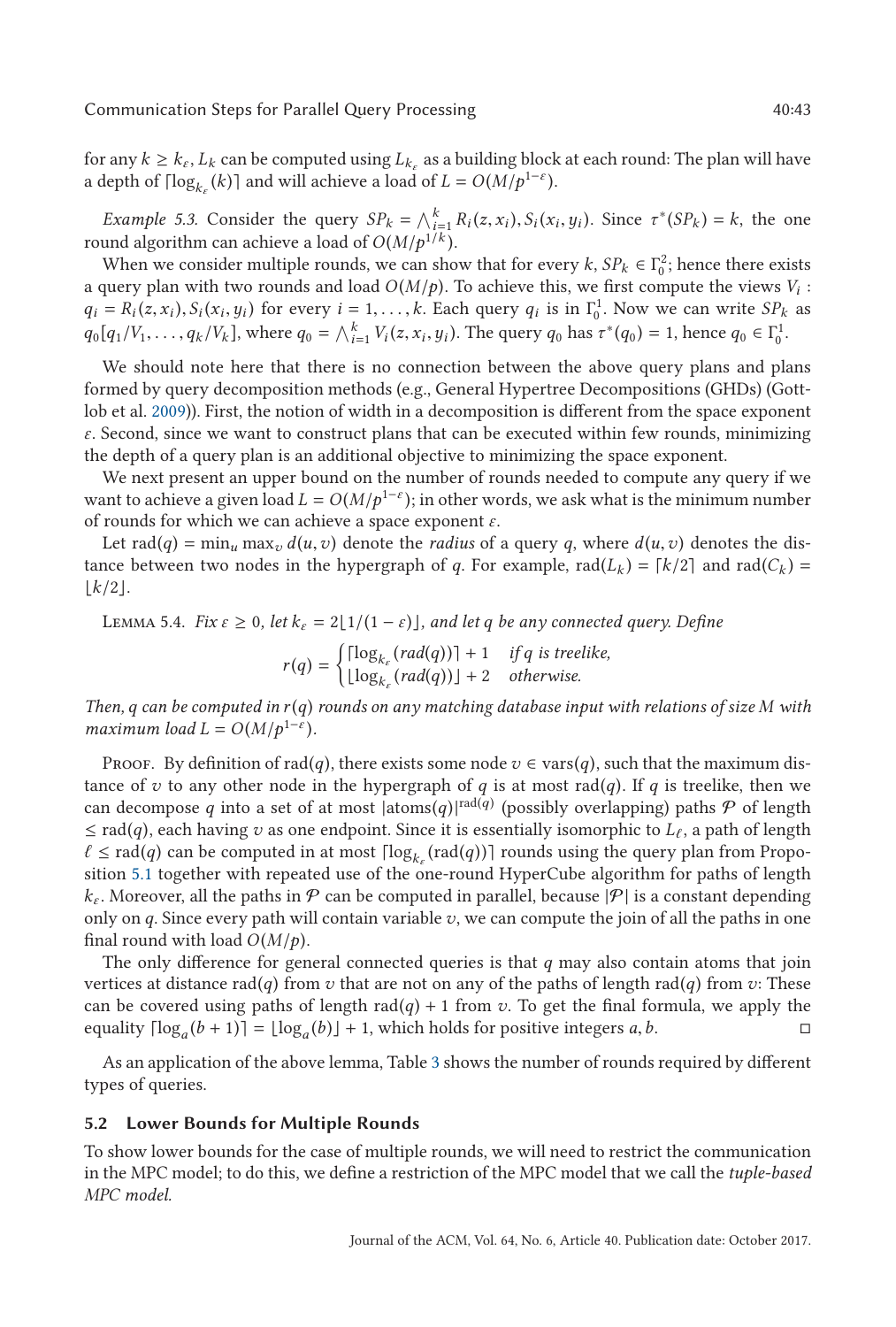|            | F                              |                        | $r = f(\varepsilon)$                             |
|------------|--------------------------------|------------------------|--------------------------------------------------|
| q          | space exponent                 | rounds to achieve      | rounds/space                                     |
| query      | for 1 round                    | load $O(M/p)$          | tradeoff                                         |
| $C_k$      | $1 - \frac{2}{k}$              | $\lceil \log k \rceil$ | $\log k$<br>$\overline{\log(2/(1-\varepsilon))}$ |
| $L_k$      | $-\frac{1}{\lceil k/2 \rceil}$ | $\lceil \log k \rceil$ | $\log k$<br>$\log(2/(1-\varepsilon))$            |
| $T_k$      |                                |                        | NA                                               |
| $SP_{\nu}$ | $1 - 1/k$                      | 2                      | NA                                               |
|            |                                |                        |                                                  |

<span id="page-43-0"></span>Table 3. The Tradeoff between Space and Communication Rounds for Several Queries

*5.2.1 Tuple-Based MPC.* In the general MPC model, we did not have any restrictions on the messages sent between servers at any round. In the tuple-based MPC model, we will impose some structure on how we can communicate messages.

Let *I* be the input database instance, *q* be the query we want to compute, and  $\mathcal{A}$  an algorithm. For a server  $s \in [p]$ , we denote by  $\text{msg}_{j \to s}^1(\mathcal{A}, I)$  the message sent during round 1 by the input server for *S<sub>j</sub>* to the server *s*, and by  $\text{msg}_s^k(\mathcal{A}, I)$  the message sent to server *s'* from server *s* at round  $k \ge 2$ . Let  $\text{msg}_s^1(\mathcal{A}, I) = (\text{msg}_{1-s}^1(\mathcal{A}, I), \ldots, \text{msg}_{\ell-s}^1(\mathcal{A}, I))$  and  $\text{msg}_s^k(\mathcal{A}, I) = (\text{msg}_s^k(\mathcal{A}, I) - \text{msg}_s^k(\mathcal{A}, I))$  for any round  $k > 2$  $(\text{msg}_{1-s}^k(\mathcal{A}, I), \ldots, \text{msg}_{p \to s}^k(\mathcal{A}, I))$  for any round  $k \geq 2$ .

Further, we define  $\text{msg}_s^{\leq k}(\mathcal{A}, i)$  to be the vector of messages received by server *s* during the first caught and  $\text{msg}_s^{\leq k}(\mathcal{A}, i) = (\text{msg}_s^{\leq k}(\mathcal{A}, i)$ *k* rounds, and msg<sup>≤*k*</sup>( $\mathcal{A}, i$ ) = (msg<sup>≤*k*</sup>( $\mathcal{A}, i$ ),..., msg<sup>≤*k*</sup>( $\mathcal{A}, i$ )).

Define a *join tuple* to be any tuple in*q* (*I*), where *q* is any connected subquery of *q*. An algorithm A in the *tuple-based MPC model* has the following two restrictions on communication during rounds  $k \geq 2$ , for every server *s* 

- the message msg ${}_{s\rightarrow s'}^{k}(\mathcal{A}, I)$  is a set of join tuples.
- for every join tuple *t*, the server *s* decides whether to include *t* in msg<sub>*k*→*s*</sub> ( $\mathcal{A}$ ,*I*) based only on the parameters *t*, *s*, *s'*, *r*, and the messages  $\text{msg}_{j\rightarrow s}^1(\mathcal{A}, I)$  for all *j* such that *t* contains a turle in S. tuple in  $S_i$ .

The restricted model still allows unrestricted communication during the first round; the information msg<sub>3</sub> $(\mathcal{A}, I)$  received by server *s* in the first round is available throughout the computation.<br>However, during the following rounds, server *s* can only send messages consisting of join tuples. However, during the following rounds, server *s* can only send messages consisting of join tuples, and, moreover, the destination of these join tuples can depend only on the tuple itself and on  $\text{msg}_s^1(\mathcal{A}, I).$ <br>The restr

The restriction of communication to join tuples (except for the first round during which arbitrary, for example, statistical, information can be sent) is natural and the tuple-based MPC model captures a wide variety of algorithms for multiway join, including the most natural MapReduce algorithms. Since the servers can perform arbitrary inferences based on the messages that they receive, even a limitation to messages that are join tuples starting in the second round, without a restriction on how they are routed, would still essentially have been equivalent to the fully general MPC model. For example, any server wishing to send a sequence of bits to another server can encode the bits by sending a sequence of tuples that the two exchanged in previous rounds, or (with slight loss in efficiency) using the understanding that the tuples themselves are not important, but some arbitrary fixed Boolean function of those tuples is the true message being communicated. This explains the need for the condition on routing tuples that the tuple-based MPC model imposes.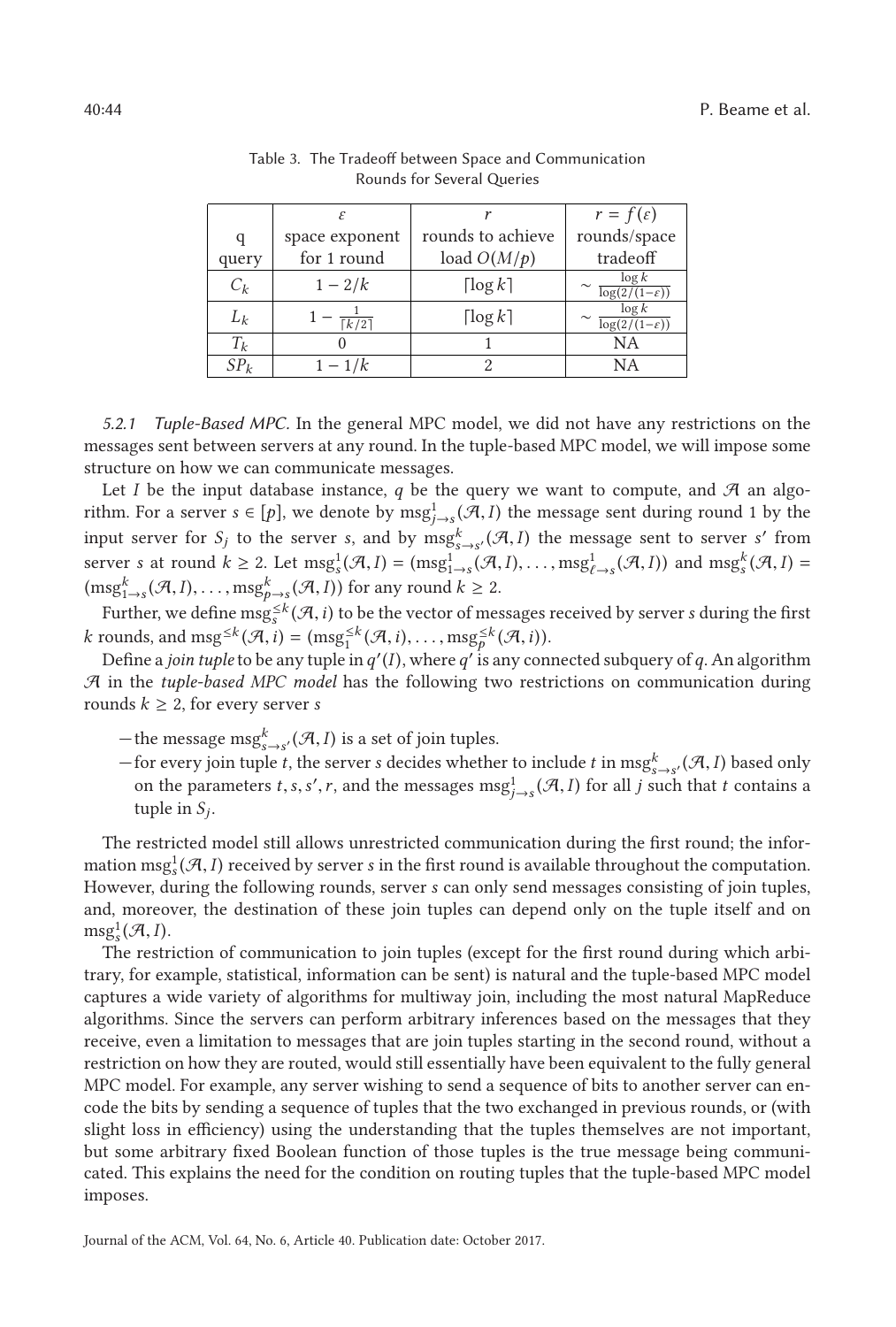*5.2.2 A Lower Bound.* We present here a general lower bound for connected conjunctive queries in the tuple-based MPC model.

We first introduce a combinatorial object associated with every query *q*, called the  $(\varepsilon, r)$ -plan, which is central to the construction of the multi-round lower bound. We next define this notion and also discuss how we can construct such plans for various classes of queries.

Given a query *q* and a set  $M \subseteq \text{atoms}(q)$ , recall that  $q/M$  is the query that results from contracting the edges *M* in the hypergraph of *q*. Also, we define  $M = \text{atoms}(q) \setminus M$ . Recall that  $\Gamma_{\varepsilon}^{1} = \{q \mid \tau^{*}(q) \leq 1/(1-\varepsilon)\}.$ 

*Definition 5.5.* Let *q* be a connected conjunctive query. A set  $M \subseteq \text{atoms}(q)$  is *ε*-good for *q* if it satisfies the following two properties:

- (1) Every connected subquery of *q* that is in  $\Gamma_{\varepsilon}^1$  contains at most one atom in *M*.
- (2)  $\chi(\overline{M}) = 0$  (and thus  $\chi(q/\overline{M}) = \chi(q)$  by Lemma 2.1).

For  $\varepsilon \in [0, 1)$  and integer  $r \ge 0$ , an  $(\varepsilon, r)$ *-plan* M is a sequence  $M_1, \ldots, M_r$ , with *M*<sup>0</sup> = atoms(*q*) ⊃ *M*<sub>1</sub> ⊃ ··· *M<sub><i>r*</sub></sub> such that (a) for *j* = 0,...,*r* − 1, *M*<sub>*i*+1</sub> is *ε*-good for *q*/*M*<sub>*i*</sub>, and (b)  $q/\overline{M}_r \notin \Gamma_\varepsilon^1$ .

We provide some intuition about the above definition with the next two lemmas, which show how we can obtain such plans for the queries  $L_k$  and  $C_k$ , respectively.

LEMMA 5.6. *The query*  $L_k$  *admits an*  $(\varepsilon, \lceil \log_k(k) \rceil - 2)$ *-plan for any integer*  $k > k_{\varepsilon} = 2\lfloor \frac{1}{(1 - \varepsilon)^2} \rfloor$ *ε*) *.*

PROOF. We will prove using induction in the number of rounds r that for every integer  $r \geq 0$ , if  $k \geq k_c^{r+1} + 1$ , then  $L_k$  admits an  $(\varepsilon, r)$ -plan. This proves the lemma, because then for a given *k* the smallest integer *r* we can choose for the plan is  $r = \lfloor \log_{k_e}(k-1) \rfloor - 1 = \lceil \log_{k_e}(k) \rceil - 2$ .

For the base case  $r = 0$ , we need to show that if  $k \ge k_{\epsilon} + 1$ , then  $L_k$  admits an  $(\epsilon, 0)$ -plan. Since *r* = 0, it suffices to show that condition (b) holds, that is,  $q/\overline{M}_0 \notin \Gamma_c^1$ . But  $M_0 = \text{atoms}(q)$ , hence  $L_k/\overline{M}_0 = L_k$ . In other words, for  $r = 0$  a query admits an  $(\varepsilon, 0)$ -plan if and only if it is not possible to compute the query in one round with space exponent  $\varepsilon$ . Since  $L_k \notin \Gamma^1_{\varepsilon}$ , the claim follows.

For the induction step, let  $k_0 \geq k_f^{r+1} + 1$ ; then from the inductive hypothesis we have that for every  $k \geq k_{\epsilon}^{r} + 1$  the query  $L_{k}$  has an  $(\epsilon, r - 1)$ -plan. Define *M* to be the set of atoms where we<br>include every *k* thatom *L*, starting with *S*, in other words  $M - 1S$ , *S*, s, *S*, s, a, b Observe include every  $k_{\varepsilon}$ th atom  $L_{k_0}$ , starting with  $S_1$ ; in other words,  $M = \{S_1, S_{k_{\varepsilon}+1}, S_{2k_{\varepsilon}+1}, \ldots\}$ . Observe now that after the contraction we have:

$$
L_{k_0}/M = S_1(x_0,x_1), S_{k_{\varepsilon}+1}(x_1,x_{k_{\varepsilon}+1}), S_{2k_{\varepsilon}+1}(x_{k_{\varepsilon}+1},x_{2k_{\varepsilon}+1}), \ldots
$$

Observe that the query  $L_{k_0}/\overline{M}$  is isomorphic to  $L_{[k_0/k_\varepsilon]}$ . Since  $[k_0/k_\varepsilon] \ge [k_\varepsilon^r + 1/k_\varepsilon] = k_\varepsilon^r + 1$ , from the inductive hypothesis the query  $L_k/\overline{M}$  odmits on  $(s, r, 1)$  plan. By definition, this impl the inductive hypothesis the query  $L_{k_0}/\overline{M}$  admits an  $(\varepsilon, r - 1)$ -plan. By definition, this implies a sequence  $M_1, \ldots, M_{r-1}$ ; we will show that the extended sequence  $M, M_1, \ldots, M_{r-1}$  is an  $(\varepsilon, r)$ -plan for  $L_{k_0}$ . To show this, it is sufficient to prove that *M* is  $\varepsilon$ -good for  $L_{k_0}$ .

Indeed, we have  $\chi(L_{k_0}/\overline{M}) = \chi(L_{\lceil k_0/k_{\varepsilon}\rceil}) = \chi(L_{k_0})$  and thus property (2) is satisfied. Additionally, recall that  $\Gamma_c^1$  consists of queries for which  $\tau^*(q) \leq 1/(1-\varepsilon)$ ; thus the connected subqueries of *L*, that are in  $\Gamma^1$  are precisely queries of the form the connected subqueries of  $L_{k_0}$  that are in  $\Gamma_{\varepsilon}^1$  are precisely queries of the form  $S_j(x_{j-1}, x_j), S_{j+1}(x_j, x_{j+1}), \ldots, S_{j+k-1}(x_{j+k-2}, x_{j+k-1}),$  where  $k \le k_{\varepsilon}$ . By choosing M to contain every  $k_{\varepsilon}$ th atom, no such subquery in  $\Gamma_{\varepsilon}^1$  will contain more than one atom from *M* and thus property (1) is satisfied as well. Intuitively, this property guarantees that no algorithm can find which tuples join from two different atoms of *M* with space exponent *ε*. -

LEMMA 5.7. *The query*  $C_k$  *admits an*  $(\varepsilon, \lfloor \log_{k_k} (k/(m_{\varepsilon}+1)) \rfloor)$ -plan, for every integer  $k > m_{\varepsilon} =$  $\lfloor 2/(1-\varepsilon) \rfloor$ .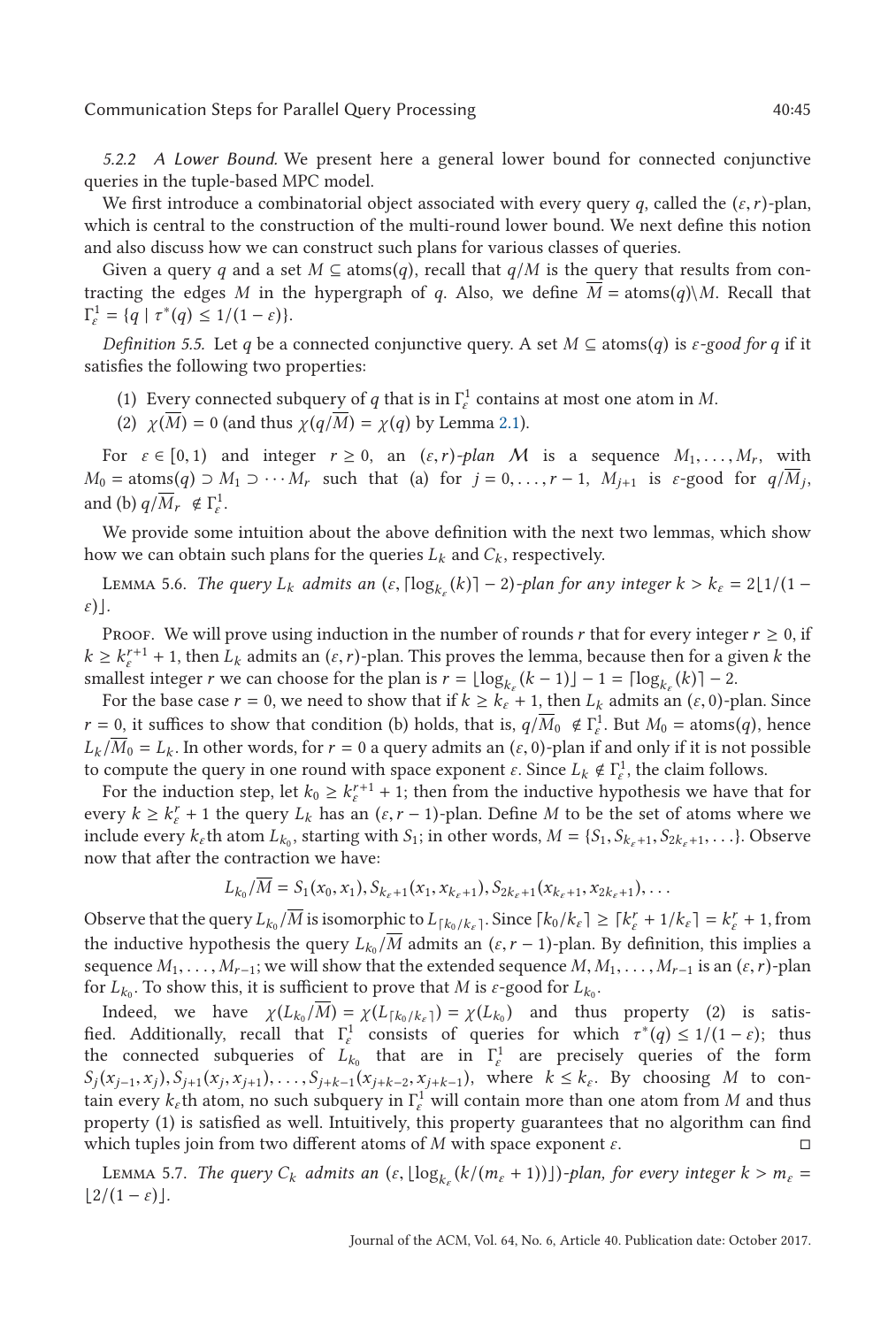PROOF. The proof is similar to the proof for the query  $L_k$ . Indeed, observe that any set M of atoms that are (at least)  $k_{\varepsilon}$  positions apart along the cycle  $C_k$  is a  $\varepsilon$ -good set for  $C_k$ . Further, the contracted query  $C_k/\overline{M}$  is isomorphic to  $C_{|k/k_{\epsilon}|}$ . The only difference is that the base case for  $r = 0$ is that  $k \ge m_{\varepsilon} + 1$ . Thus, the inductive step is that for every integer  $r \ge 0$ , if  $k \ge k_{\varepsilon}^r (m_{\varepsilon} + 1)$  then  $C_k$  admits an  $(\varepsilon, r)$ -plan.  $\square$ 

The above examples of queries show how we can construct  $(\varepsilon, r)$ -plans. We next present the main theorem of this section, which tells us how we can use such plans to obtain lower bounds on the number of communication rounds needed to compute a conjunctive query.

Theorem 5.8 (Lower Bound for Multiple Rounds). *Let q be a conjunctive query that admits an*  $(\varepsilon, r)$ -plan. For every randomized algorithm in the tuple-based MPC model that computes q in  $r + 1$ *rounds and with load*  $L \le cM/p^{1-\epsilon}$  *for a sufficiently small constant c, there exists an instance I with relations of size M* where the algorithm fails to compute q with probability  $\Omega(1)$ *.* 

The constant *c* in the above theorem depends on the query *q* and the parameter *ε*. To state the precise expression the constant *c*, we need some additional definitions.

*Definition 5.9.* Let *q* be a conjunctive query and M be an  $(\varepsilon, r)$ -plan for *q*. We define  $\tau^*(\mathcal{M})$  to be the minimum of  $\tau^*(q/\overline{M}_r)$  and  $\tau^*(q')$ , where  $q'$  ranges over all connected subqueries of  $q/\overline{M}_{j-1}$ ,  $i \in [r]$ , such that  $q' \notin \Gamma^1$ *j*  $\in$  [*r*], such that  $q' \notin \Gamma_{\varepsilon}^1$ .

PROPOSITION 5.10. Let *q* be a conjunctive query and M be an  $(\varepsilon, r)$ -plan for *q*. Then,  $\tau^*(\mathcal{M})$  >  $1/(1 - \varepsilon).$ 

Proof. For every  $q' \notin \Gamma^1_\epsilon$ , we have by definition that  $\tau^*(q') > 1/(1-\epsilon)$ . Additionally, by the finition of an  $(\epsilon, r)$  plan we have that  $\tau^*(q)\geq 1/(1-\epsilon)$ . definition of an  $(\varepsilon, r)$ -plan, we have that  $\tau^*(q/\overline{M}_r) > 1/(1-\varepsilon)$ .

Further, for a given query *q*, let us define the following sets:

 $C(q) = \{q' \mid q' \text{ is a connected subquery of } q\}$  $C_{\varepsilon}(q) = \{q' \mid q' \notin \Gamma_{\varepsilon}^1, q' \text{ is a connected subquery of } q\}$  $\mathcal{S}_{\varepsilon}(q) = \{q' \mid q' \notin \Gamma_{\varepsilon}^1, q' \text{ is a minimal connected subquery of } q\}$ 

and let

$$
\beta(q,\mathcal{M}) = \left(\frac{1}{\tau^*(q/\overline{M}_r)}\right)^{\tau^*(\mathcal{M})} + \sum_{k=1}^r \sum_{q' \in \mathcal{S}_{\varepsilon}(q/\overline{M}_{k-1})} \left(\frac{1}{\tau^*(q')}\right)^{\tau^*(\mathcal{M})}.
$$

We can now present the precise statement.

Theorem 5.11. *If <sup>q</sup> has an* (*ε*,*r*)*-plan* <sup>M</sup>*, then any deterministic tuple-based MPC algorithm running in r* + 1 *rounds with maximum load L reports at most*

$$
\beta(q,\mathcal{M})\cdot\left(\frac{(r+1)L}{M}\right)^{\tau^*(\mathcal{M})}p\cdot\mathbb{E}[|q(I)|]
$$

*correct answers in expectation over a uniformly at random chosen matching database I where each relation has size M.*

The above theorem implies Theorem 5.8 by following the same proof as in Theorem 3.20. Indeed, for  $L \le cM/p^{1-\varepsilon}$ , we obtain that the output tuples will be at most  $\theta \cdot \mathbb{E}[|q(I)|]$ , where  $\theta = \beta(q, M)$ .  $((r + 1)c)^{\tau^*(\mathcal{M})}$ . If we choose the constant *c* such that  $\theta < 1/9$ , then we can apply Lemma 3.19 to show that for any randomized algorithm we can find an instance *I* where it will fail to produce the show that for any randomized algorithm we can find an instance *I* where it will fail to produce the output with probability  $\Omega(1)$ .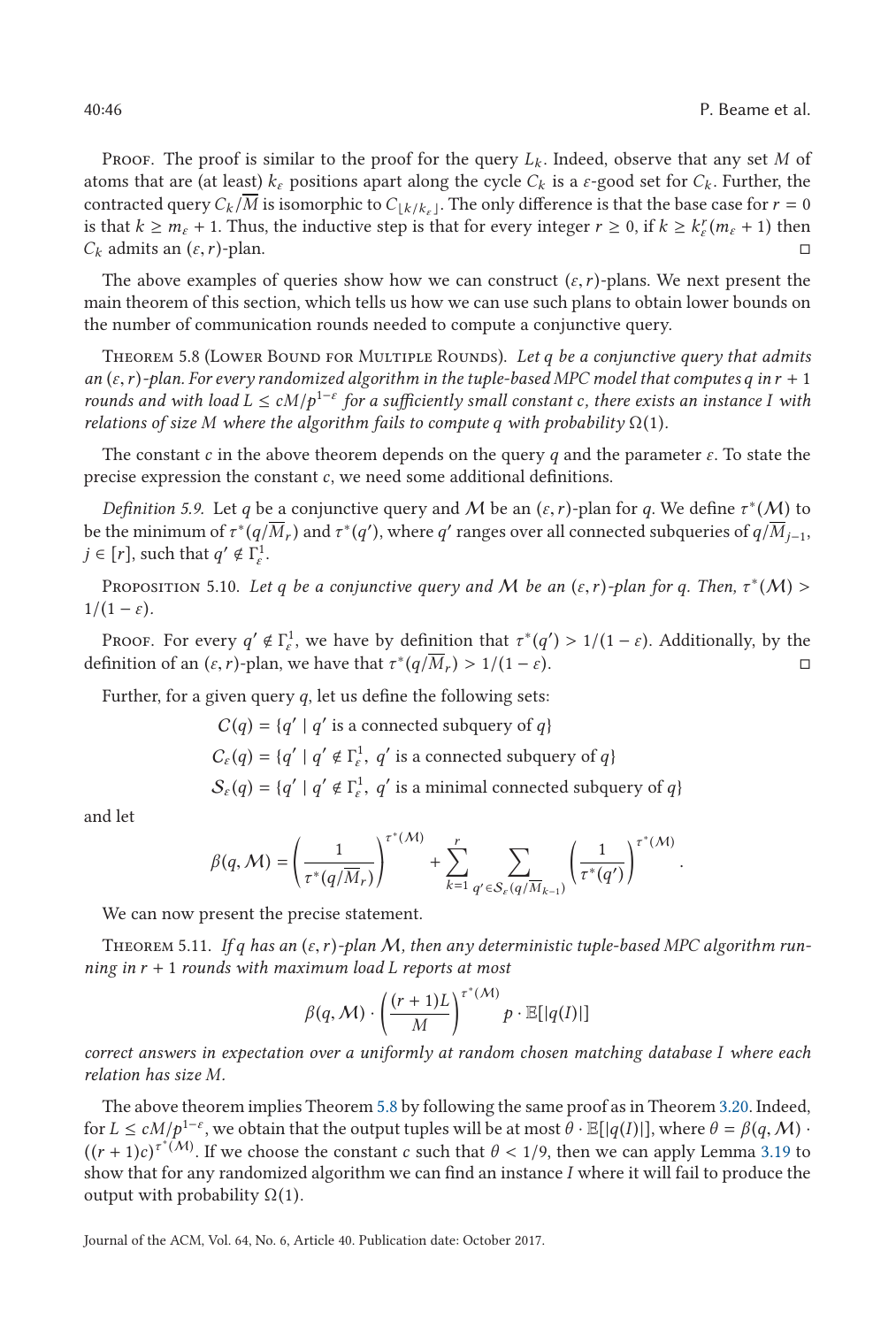In the rest of this section, we present the proof of Theorem 5.11. Let  $\mathcal A$  be an algorithm that computes *q* in *r* + 1 rounds. The intuition is as follows. Consider an *ε*-good set *M*; then any matching database *i* consists of two parts,  $i = (i_M, i_M)$ , where  $i_M$  are the relations for atoms in *M*, and  $i_{\text{max}}$  are all the other relations. We show that for a fixed instance  $i_{\text{max}}$  the algorithm can be used  $i_M$  are all the other relations. We show that, for a fixed instance  $i_M$ , the algorithm can be used to compute  $q/\overline{M}(i_M)$  in  $r + 1$  rounds; however, the first round is almost useless, because the algorithm can discover only a tiny number of join tuples with two or more atoms  $S_i \in M$  (since every subquery *q'* of *q* that has two atoms in *M* is not in  $\Gamma_{\varepsilon}^1$ ). This shows that the algorithm can compute most of the answers in  $q/\overline{M}(i_M)$  in only r rounds, and we repeat the argument until a one-round algorithm remains.

To formalize this intuition, we need some notation. For two relations *A*, *B* we write  $A \ltimes B$ , called a semiliary to denote the set of tuples in *A* for which there is a tuple in *B* that has equal values the *semijoin*, to denote the set of tuples in *A* for which there is a tuple in *B* that has equal values on their common variables. We also write  $A \triangleright B$ , called the *antijoin*, to denote the set of tuples in *A* for which no tuple in *B* has equal values on their common variables.

Let  $\mathcal A$  be a deterministic algorithm with  $r + 1$  rounds,  $k \in [r + 1]$  a round number, *s* a server, and  $q'$  a subquery of  $q$ . We define:

$$
K_{\text{msg}}^{\mathcal{A},k,s}(q') = \{ \mathbf{a}' \in [n]^{\text{vars}(q')} \mid \forall \text{ matching database } i, \text{msg}_s^{\leq k}(\mathcal{A}, i) = \text{msg} \Rightarrow \mathbf{a}' \in q'(i) \}
$$

$$
K_{\text{msg}}^{\mathcal{A},k}(q') = \bigcup_{s=1}^{p} K_{\text{msg}_s}^{\mathcal{A},k,s}(q').
$$

Using the above notation,  $K^{A,k,s}_{\text{msg}_s^{\leq k}(\mathcal{A},i)}$  $(q')$  and  $K^{\mathcal{A},k}_{\text{mes}}$  $\mathcal{A}, k$ <sub>msg</sub>≤*k*( $\mathcal{A}, i$ )</sub>( $q'$ ) denote the set of join tuples from  $q'$  known at round *k* by server *s*, and by all servers, respectively, on input *i*. Further,  $\mathcal{A}(i)$  =  $K^{\mathcal{A},r+1}_{\max^{$  $m_{{\rm s}S^{\le r+1}({\cal A},i)}(q)$  is w.l.o.g. the final answer of the algorithm  ${\cal A}$  on input *i*. Finally, let us define

$$
J^{\mathcal{A},q}(i) = \bigcup_{q' \in C(q)} K^{\mathcal{A},1}_{\text{msg}^{\leq 1}(\mathcal{A},i)}(q')
$$

$$
J_{\varepsilon}^{\mathcal{A},q}(i) = \bigcup_{q' \in C_{\varepsilon}(q)} K^{\mathcal{A},1}_{\text{msg}^{\leq 1}(\mathcal{A},i)}(q').
$$

 $J_{\varepsilon}^{\mathcal{A},\,q}(i)$  is precisely the set of join tuples known after the first round but restricted to those that correspond to subqueries that are not computable in one round. Since these queries are not computable in one round, Equation [\(27\)](#page-31-0) implies that the join tuples we can infer is a vanishing fraction (w.r.t. *p*) of the total number of join tuples; thus, the number of tuples in  $J_{\varepsilon}^{\mathcal{A},q}(i)$  will be small.

We can now state the two lemmas we need as building blocks to prove Theorem 5.11.

LEMMA 5.12. Let q be a query, and M be any  $\varepsilon$ -good set for q. If  $\mathcal A$  is an algorithm with  $r + 1$ *rounds for q, then for any matching database*  $i_{\overline{M}}$  *over the atoms of*  $\overline{M}$ *, there exists an algorithm*  $\mathcal{A}'$ *with <sup>r</sup> rounds for <sup>q</sup>*/*<sup>M</sup> using the same number of processors and the same total number of bits of communication received per processor such that, for every matching database i<sup>M</sup> defined over the atoms of M:*

$$
|\mathcal{A}(i_M,i_{\overline{M}})| \leq |q(i_M,i_{\overline{M}}) \ltimes J_{\varepsilon}^{\mathcal{A},q}(i_M,i_{\overline{M}})| + |\mathcal{A}'(i_M)|.
$$

In other words, the algorithm returns no more answers than the (very few) tuples in  $J_\varepsilon^{\mathcal{A},q}$ , plus what another algorithm  $\mathcal{A}'$  that we define next computes for  $q/\overline{M}$  using *one fewer* round.

<sup>9</sup>We will use *i* to denote a fixed matching instance, as opposed to *I* which denotes a random instance.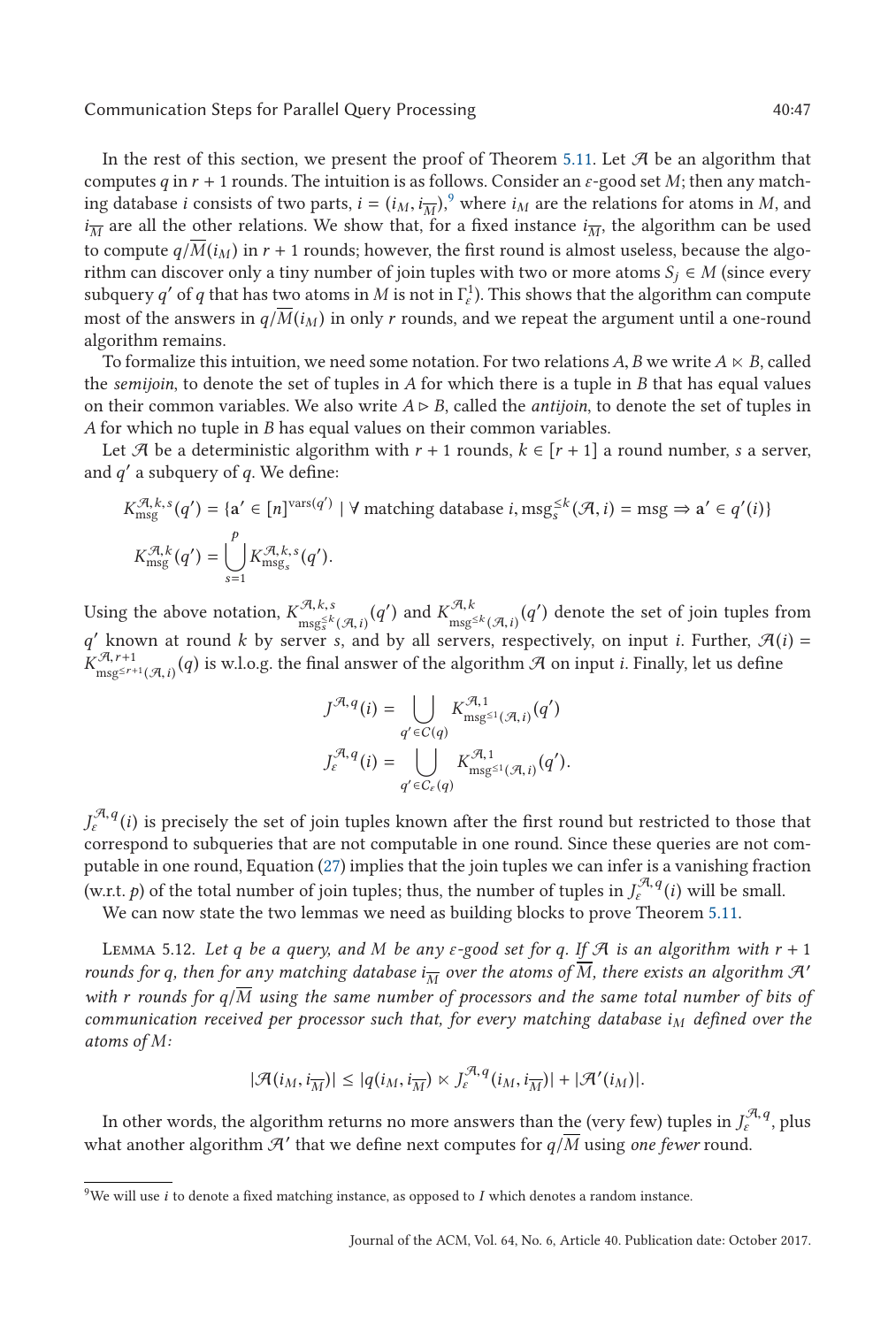Proof. We call  $q/\overline{M}$  the *contracted* query. While the original query *q* takes as input the complete database  $i = (i_M, i_{\overline{M}})$ , the input to the contracted query is only  $i_M$ . Observe also that for different matching databases  $i_{\overline{M}}$ , the lemma produces different algorithms  $\mathcal{A}'$ . We fix now a matching database  $i_{\overline{M}}$ .

The construction of  $\mathcal{A}'$  is based on the following two constructions, which we call *contraction* and *retraction*.

**Contraction.** We first show how to use the algorithm  $\mathcal{A}$  to derive an algorithm  $\mathcal{A}^c$  for  $q/M$  that uses the same number of rounds as  $\mathcal{A}.$ 

For each connected component  $q_c$  of M, we choose a representative variable  $z_c \in \text{vars}(q_c)$ . The query answer  $q_c(i_{\overline{M}})$  is a matching instance, since  $q_c$  is treelike (because  $\chi(\overline{M}) = 0$ ). Denote  $\sigma = {\sigma_x \mid x \in \text{vars}(q)}$ , where, for every variable  $x \in \text{vars}(q)$ ,  $\sigma_x : [n] \to [n]$  is the following permutation. If  $x \notin \text{vars}(M)$ , then  $\sigma_x$  is defined as the identity, that is,  $\sigma_x(a) = a$  for every  $a \in [n]$ . Otherwise, if  $q_c$  is the unique connected component such that  $x \in \text{vars}(q_c)$  and  $\mathbf{a} \in q_c(i_{\overline{M}})$  is the unique tuple such that  $\mathbf{a}_x = a$ , we define  $\sigma_x(a) = \mathbf{a}_{z_c}$ . In other words, we think of  $\sigma$  as permuting the domain of each variable  $x \in \text{vars}(q)$ . Observe that  $\sigma$  is known to all servers, since  $i\frac{1}{M}$  is a fixed instance.

It holds that  $\sigma(q(i)) = q(\sigma(i))$ , and  $\sigma(i\overline{M}) = id\overline{M}$ , where  $id\overline{M}$  is the identity matching database (where each relation in  $\overline{M}$  is {(1, 1, ...), (2, 2, ...),...}). Therefore,<sup>10</sup> if  $\Pi$  denotes the projection operator, then

$$
q/\overline{M}(i_M) = \sigma^{-1}(\Pi_{\text{vars}(q/\overline{M})}(q(\sigma(i_M),\text{id}_{\overline{M}}))).
$$

Using the above equation, we can now define the algorithm  $\mathcal{A}^c$  that computes the query  $q/\overline{M}(i_M)$ . First, each input server for  $S_i \in M$  replaces  $S_i$  with  $\sigma(S_i)$ . Second, we run A unchanged, substituting all relations  $S_i \in \overline{M}$  with the identity. Finally, we apply  $\sigma^{-1}$  to the answers and return the output. Hence, we have:

$$
\mathcal{A}^{c}(i_{M}) = \sigma^{-1}(\Pi_{\text{vars}(q/\overline{M})}(\mathcal{A}(\sigma(i_{M}), \text{id}_{\overline{M}}))).
$$
\n(37)

**Retraction.** Next, we transform  $\mathcal{A}^c$  into a new algorithm  $\mathcal{A}^r$ , called the *retraction* of  $A^c$ , that takes as input *i<sup>M</sup>* as follows.

- —In round 1, each input server for  $S_i$  sends (in addition to the messages sent by  $\mathcal{A}^c$ ) every tuple in  $\mathbf{a}_j \in S_j$  to all servers *s* that eventually receive  $\mathbf{a}_j$ . In other words, the input server sends t to every s for which there exists  $k \in [r+1]$  such that  $a_j \in K^{\mathcal{A}^c,k,s}_{\text{msg}_s^{\le k}(\mathcal{A}^c,i_M)}(S_j)$ . This is possible because of the restrictions in the tuple-based MPC model: All destinations of  $a_j$  depend only on  $S_j$ , and hence can be computed by the input server. Note that this does not increase the total number of bits received by any processor, though it does mean that more communication, possibly all of it, will be performed during the first round. Therefore, over the course of the entire inductive argument, the load is never more than the number of rounds *r* times the original load.
- —In round 2, A*<sup>r</sup>* sends *no tuples*.
- $-$ In rounds  $k \geq 3$ ,  $\mathcal{A}^r$  sends a join tuple *t* from server *s* to server *s'* if server *s knows t* at round *k*, and also algorithm  $\mathcal{A}^c$  sends *t* from *s* to *s'* at round *k*.

Observe first that the algorithm  $\mathcal{A}^r$  is correct, in the sense that the output  $\mathcal{A}^r(i_M)$  will be a subset of  $q/M(i_M)$ . We now need to quantify how many tuples  $\mathcal{A}^r$  misses compared to the

<sup>&</sup>lt;sup>10</sup>We assume vars $(q/\overline{M}) \subseteq \text{vars}(q)$ ; for that, when we contract a set of nodes of the hypergraph, we replace them with one of the nodes in the set.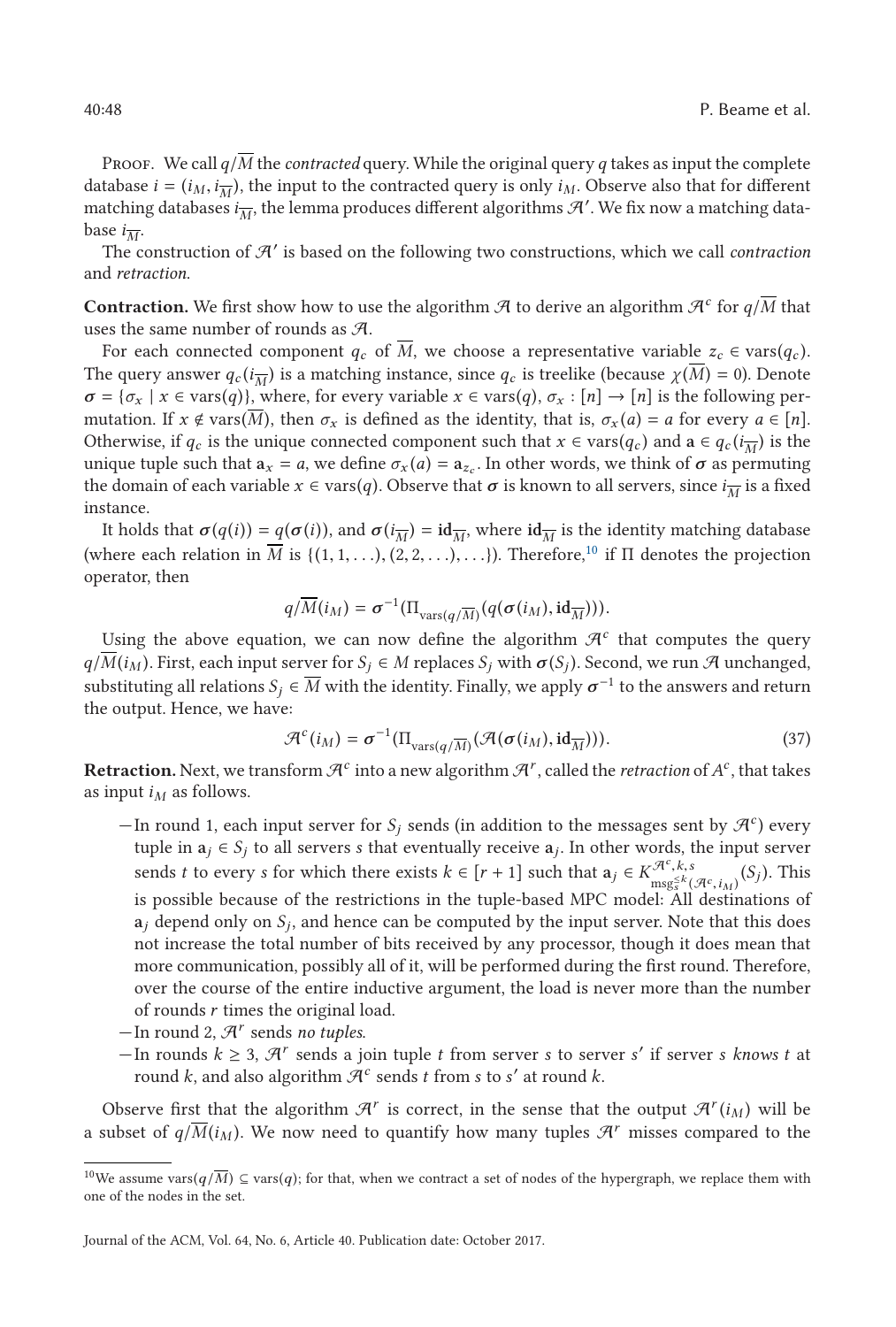contracted algorithm  $\mathcal{A}^c$ . Let  $Q_M = \{q' \mid q' \text{ subquery of } q / \overline{M}, |q'| \geq 2\}$ , and define

$$
J^{\mathcal{A}^c}_+(i_M)=\bigcup_{q'\in Q_M}K^{\mathcal{A}^c,1}_{\mathrm{msg}^1(\mathcal{A}^c,i)}(q').
$$

The set  $J^{\mathcal{A}^c}_+(i_M)$  is exactly the set of non-atomic tuples known by  $\mathcal{A}^c$  right after round 1: These are also the tuples that the new algorithm  $\mathcal{A}^r$  will choose not to send during round 2.

LEMMA 5.13.  $(\mathcal{A}^c(i_M) \triangleright J_+^{\mathcal{A}^c}(i_M)) \subseteq \mathcal{A}^r(i_M)$ .

PROOF. We will prove the statement by induction on the number of rounds: For any subquery *q*<sup>'</sup> of *q*/*M*, if server *s* knows  $t \in (q'(i_M) \triangleright f_+^{\mathcal{A}^c}(i_M))$  at round *k* for algorithm  $\mathcal{A}^c$ , then server *s* knows *t* at round *k* for algorithm  $\mathcal{A}^r$  as well knows *t* at round *k* for algorithm  $\mathcal{A}^r$  as well.

For the induction base, in round 1 we have by construction that  $K_{\text{msg}_s^1(\mathcal{A}^c, i_M)}^{\mathcal{A}^c, 1, s}(S_j) \subseteq$  $s^{1}(\mathcal{A}^{c}, i_{M})$  $K^{\mathcal{A}^r,1,s}$  $\mathcal{F}_1^{(A',1,s)}$   $(\mathcal{S}_j)$  for every  $\mathcal{S}_j \in M$ , and thus any tuple *t* (join or atomic) that is known by server *s*<br>  $\mathcal{F}_2^{(A',i_M)}$   $(\mathcal{S}_j)$  for every  $\mathcal{S}_j \in M$ , and thus any tuple *t* (join or atomic) that is for algorithm  $\mathcal{A}^c$  will be also known for algorithm  $\mathcal{A}^r$ .

Consider now some round  $k + 1$  and a tuple  $t \in (q'(i_M) \triangleright J^{\mathcal{A}^c}_+(i_M))$  known by server *s* for algorithm  $\mathcal{A}^c$ . If  $q'$  is a single relation, then the statement is correct since by construction all atomic tuples are known at round 1 for algorithm  $\mathcal{A}^r$ . Otherwise,  $q' \in Q_M$ . Let  $t_1, \ldots, t_m$  be the subtuples at server *s* from which tuple *t* is constructed, where  $t_j \in q_j(i_M)$  for every  $j = 1, \ldots, m$ . Observe that  $t_j \in (q_j(i_M) \triangleright J^{\mathcal{H}^c}(i_M))$ . Thus, if  $t_i$  was known at round *k* by some server *s'* for algorithm  $A^c$ , by the induction hypothesis it would be known by server *s'* for algorithm  $A^r$  as well, and thus it would have been communicated to server *s* at round  $k + 1$ .

From the above lemma it follows that

$$
\mathcal{A}^{c}(i_{M}) \subseteq \mathcal{A}^{r}(i_{M}) \cup (q/\overline{M}(i_{M}) \ltimes J_{+}^{\mathcal{A}^{c}}(i_{M})).
$$
\n(38)

Additionally, by the definition of  $\varepsilon$ -goodness, if a subquery *q'* of *q* has two atoms in *M*, then  $q' \notin \Gamma_{\varepsilon}^1$ . Hence, we also have

$$
J_+^{\mathcal{A}^c}(i_M) \subseteq \sigma^{-1}(\Pi_{\text{vars}(q/\overline{M})}(J_{\varepsilon}^{\mathcal{A},q}(\sigma(i))))
$$
 (39)

Since  $\mathcal{A}^r$  send no information during the second round, we can compress it to an algorithm  $\mathcal{A}^r$ that uses only *r* rounds. Finally, since *M* is *ε*-good, we have  $\chi(q/M) = \chi(q)$  and thus  $|\mathcal{A}^c(i_M)| =$  $|\mathcal{A}(i_M, i_{\overline{M}})|$ . Combining everything together,

$$
|\mathcal{A}(i_M, i_{\overline{M}})| = |\mathcal{A}^c(i_M)|
$$
  
\n
$$
\leq |\mathcal{A}^r(i_M)| + |(q/\overline{M}(i_M) \times J^{ \mathcal{A}^c}_+(i_M))|
$$
  
\n
$$
\leq |\mathcal{A}'(i_M)| + |(q/\overline{M}(i_M) \times \sigma^{-1}(\Pi_{\text{vars}(q/\overline{M})}(J^{ \mathcal{A},q}_{\varepsilon}(\sigma(i))))|
$$
  
\n
$$
\leq |\mathcal{A}'(i_M)| + |\Pi_{\text{vars}(q/\overline{M})}(q(i) \times J^{ \mathcal{A},q}_{\varepsilon}(i))|
$$
  
\n
$$
\leq \mathcal{A}'(i_M)| + |q(i) \times J^{ \mathcal{A},q}_{\varepsilon}(i)|.
$$

This concludes the proof.  $\Box$ 

Lemma 5.14. *Let q be a conjunctive query and q a subquery of q. Let* B *be any algorithm that outputs a subset of answers to q' (i.e., for every database <i>i*,  $\mathcal{B}(i) \subseteq q'(i)$ ). Let *I* be a uniformly at *random chosen matching database for q, and*  $I' = I_{atoms(q')}$  *its restriction over the atoms in q'.*  $\text{If } \mathbb{E}[\mathcal{B}(I')|\leq \gamma \cdot \mathbb{E}[\mathcal{q}'(I')|], \text{ then } \mathbb{E}[\mathcal{q}(I) \ltimes \mathcal{B}(I')|\leq \gamma \cdot \mathbb{E}[\mathcal{q}(I)|].$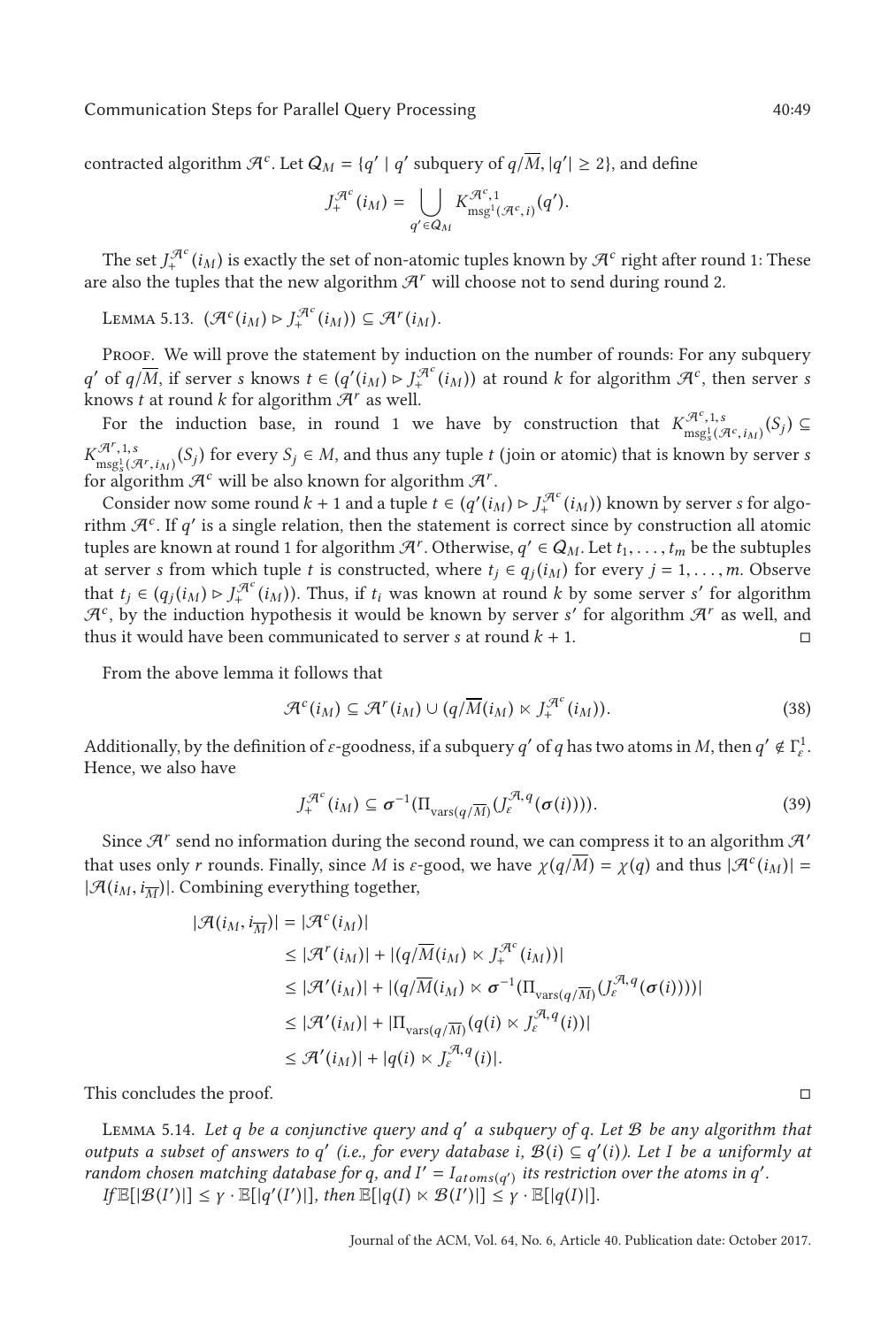Proof. Let  $y = \text{vars}(q')$  and  $d = |y|$ . By symmetry, the quantity  $\mathbb{E}[\lvert \sigma_{y=a}(q(I)) \rvert]$  is independent of **a** and therefore equals  $\mathbb{E}[|q(I)|]/n^d$ . Notice that by construction  $\sigma_{y=a}(\mathcal{B}(i')) \subseteq \{a\}$ . We now have

$$
\mathbb{E}[|q(I) \times B(I')|] = \sum_{\mathbf{a} \in [n]^d} \mathbb{E}[|\sigma_{\mathbf{y}=\mathbf{a}}(q(I)) \times \sigma_{\mathbf{y}=\mathbf{a}}(\mathcal{B}(I'))|]
$$
  
\n
$$
= \sum_{\mathbf{a} \in [n]^d} \mathbb{E}[|\sigma_{\mathbf{y}=\mathbf{a}}(q(I))|] \cdot P(\mathbf{a} \in \mathcal{B}(I'))
$$
  
\n
$$
= \left( \mathbb{E}[|q(I)|]/n^d \right) \cdot \sum_{\mathbf{a} \in [n]^d} \mathbb{P}(\mathbf{a} \in \mathcal{B}(I'))
$$
  
\n
$$
= \mathbb{E}[|q(I)|] \cdot \mathbb{E}[|\mathcal{B}(I')|]/n^d
$$
  
\n
$$
\leq \mathbb{E}[|q(I)|] \cdot (\gamma \cdot \mathbb{E}[|q'(I')|])/n^d
$$
  
\n
$$
\leq \gamma \cdot \mathbb{E}[|q(I)|].
$$

where the last inequality follows from the fact that  $\mathbb{E}[|q'(I')|] \leq n^d$  (since for every database *i'*, we have |*q* (*i*  $|S| \leq n^d$ .

PROOF OF THEOREM 5.11. Given an  $(\varepsilon, r)$ -plan atoms $(q) = M_0 \supset M_1 \supset \ldots \supset M_r$ , we define  $\hat{M}_k = \overline{M}$ , for  $k > 1$ . Let  $\mathcal{A}$  be an algorithm for *a* that uses  $(r + 1)$  rounds.  $\overline{M}_k$  −  $\overline{M}_{k-1}$  for  $k \ge 1$ . Let  $\mathcal{A}$  be an algorithm for *q* that uses (*r* + 1) rounds.

We start by applying Lemma 5.12 for algorithm A and the *ε*-good set *M*1. Then, for every matching database  $i_{\tilde{M}_1} = i_{\tilde{M}_1}$ , there exists an algorithm  $\mathcal{A}_{i_{\tilde{M}_1}}^{(1)}$  for  $q/\tilde{M}_1$  that runs in *r* rounds such that for every matching database  $i_{M_1}$  we have

$$
|\mathcal{A}(i)| \leq |q(i) \times J_{\varepsilon}^{\mathcal{A},q}(i)| + |\mathcal{A}_{i_{\widehat{M}_1}}^{(1)}(i_{M_1})|.
$$

We can iteratively apply the same argument. For  $k = 1, ..., r - 1$ , let us denote  $\mathcal{B}^k = \mathcal{A}_{i_{\overline{M_k}}}^{(k)}$  the inductively defined algorithm for query  $q/M_k$ , and consider the  $\varepsilon$ -good set  $M_{k+1}$ . Then, for every matching database  $i_{\widehat{M}_{k+1}}$  there exists an algorithm  $\mathcal{B}^{k+1} = \mathcal{A}_{i_{\overline{M}_{k+1}}}^{(k+1)}$  for  $q/\overline{M}_{k+1}$  matching database  $i_{M_{k+1}}$ , we have

$$
|\mathcal{B}^{k}(i_{M_{k}})| \leq |q/\overline{M}_{k}(i_{M_{k}}) \ltimes J_{\varepsilon}^{\mathcal{B}^{k}, q/\overline{M}_{k}}(i_{M_{k}})| + |\mathcal{B}^{k+1}(i_{M_{k+1}})|.
$$

We can now combine all the above inequalities for  $k = 0, \ldots, r - 1$  to obtain

$$
|\mathcal{A}(i)| \le |q(i) \times J_{\varepsilon}^{\mathcal{A}, q} (i_{M_r}, i_{\hat{M}_1}, \dots, i_{\hat{M}_r})|
$$
  
+  $|q/\overline{M}_1 (i_{M_1}) \times J_{\varepsilon}^{\mathcal{B}^1, q/\overline{M}_1} (i_{M_r}, i_{\hat{M}_2}, \dots, i_{\hat{M}_r})|$   
+ ...  
+  $|q/\overline{M}_{r-1} (i_{M_{r-1}}) \times J_{\varepsilon}^{\mathcal{B}^{r-1}, q/\overline{M}_{r-1}} (i_{M_r}, i_{\hat{M}_r})|$   
+  $|\mathcal{B}^r (i_{M_r})|$ . (40)

We now take the expectation of Equation (40) over a uniformly chosen matching database *I* and upper bound each of the resulting terms. Observe, first, that for all  $k = 0, \ldots, r$ , we have  $\chi(q/M_k) =$  $\chi(q)$ , and, hence, by Lemma 3.13, we have  $\mathbb{E}[|q(I)|] = \mathbb{E}[|(q/\overline{M}_k)(I_{M_k})|].$ 

We start by analyzing the last term of the equation, which is the expected output of an algorithm B<sup>*r*</sup> that uses one round to compute  $q/M_r$ . By the definition of  $\tau^*(\mathcal{M})$ , we have  $\tau^*(q/M_r) \geq \tau^*(\mathcal{M})$ . Since the number of bits received by each processor in the first round of algorithm  $\mathcal{B}^r$  is at most

<span id="page-49-0"></span>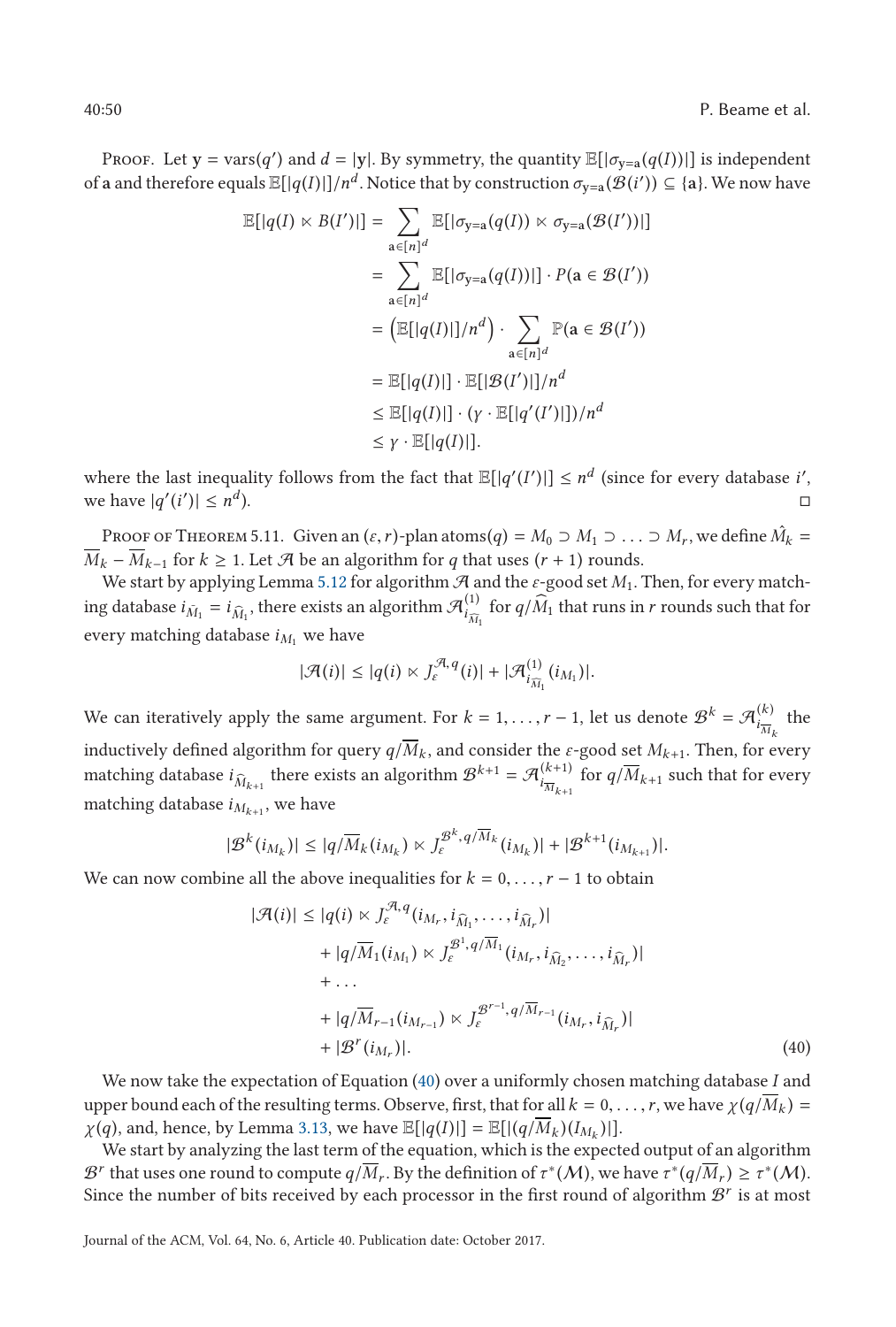the total for the original algorithm  $\mathcal{A}$ , it therefore is at most  $(r + 1)L$ , so we can apply Theorem 3.12 to obtain that:

$$
\mathbb{E}[\mathcal{B}^r(I_{M_r})] \leq p \left( \frac{(r+1)L}{\tau^*(q/\overline{M}_r)M} \right)^{\tau^*(q/\overline{M}_r)} \mathbb{E}[|(q/\overline{M}_r)(I_{M_r})|
$$
  

$$
\leq p \left( \frac{(r+1)L}{\tau^*(q/\overline{M}_r)M} \right)^{\tau^*(M)} \mathbb{E}[|q(I)|].
$$

We next bound the remaining terms. Note that  $I_{M_{k-1}} = (I_{M_r}, I_{\hat{M}_k}, \ldots, I_{\hat{M}_r})$  and consider the ex-<br> $e^{ik-1} \cdot \sqrt{M_r}$ pected number of tuples in  $J = J_{\varepsilon}^{\mathcal{B}^{k-1}, q/\overline{M}_{k-1}}(I_{M_{k-1}})$ . The algorithm  $\mathcal{B}^{k-1} = \mathcal{A}_{I_{\overline{M}_{k-1}}}^{(k-1)}$  itself depends on the choice of  $I_{\overline{M}_{k-1}}$ ; still, we show that *J* has a small number of tuples. Every subquery *q'* of  $q/\overline{M}_{k-1}$ <br>that is not in  $\Gamma^1$  (and have a septimentary *L*) has  $\pi^*(d) \geq \pi^*(M)$ . Every sub fixing *L* that is not in  $\Gamma_{\varepsilon}^1$  (and hence contributes to *J*) has  $\tau^*(q') \geq \tau^*(\mathcal{M})$ . For each fixing  $I_{\overline{M}_{k-1}} = i_{\overline{M}_{k-1}}$ , the expected number of tuples produced for subquery *q'* by  $B_{q'}$ , where  $B_{q'}$  is the portion of the  $\int_0^{\infty} f(x) dx$  first round of  $\mathcal{A}_{i_{\overline{M}_{k-1}}}^{(k-1)}$  that produces tuples for *q'*, satisfies  $\mathbb{E}[|B_{q'}(I_{M_{k-1}})|] \leq \gamma(q') \cdot \mathbb{E}[|q'(I_{M_{k-1}})|],$ where

$$
\gamma(q') = p \left( \frac{(r+1)L}{\tau^*(q')M} \right)^{\tau^*(M)}
$$

,

since each processor in a round of  $\mathcal{A}_{i_{\overline{M}_{k-1}}}^{(k-1)}$  (and hence  $B_{q'}$ ) receives at most *r* + 1 times the communication bound for a round of *A*. We now apply Lemma 5.14 to derive

$$
\mathbb{E}[|q(I) \times B_{q'}(I_{M_{k-1}})|] = \mathbb{E}[|(q/\overline{M}_{k-1})(I_{M_{k-1}}) \times B_{q'}(I_{M_{k-1}})|]
$$
  
\n
$$
\leq \gamma(q') \cdot \mathbb{E}[|(q/\overline{M}_{k-1})(I_{M_{k-1}})|]
$$
  
\n
$$
= \gamma(q') \cdot \mathbb{E}[|q(I)|].
$$

Averaging over all choices of  $I_{\overline{M}_{k-1}} = i_{\overline{M}_{k-1}}$  and summing over the number of different queries *q*′ ∈  $S(q/\overline{M}_{k-1})$ , where we recall that  $S_{\varepsilon}(q/\overline{M}_{k-1})$  is the set of all minimal connected subqueries *q*' of  $q/\overline{M}_{k-1}$  that are not in  $\Gamma_{\varepsilon}^1$ , we obtain

$$
\mathbb{E}[|q(I)\ltimes J_{\varepsilon}^{A^{k-1}, q/\overline{M}_{k-1}}(I_{M_{k-1}})|] \leq \sum_{q' \in \mathcal{S}_{\varepsilon}(q/\overline{M}_{k-1})} \gamma(q') \cdot \mathbb{E}[|q(I)|].
$$

Combining the bounds obtained for the  $r + 1$  terms in Equation [\(40\)](#page-49-0), we conclude that

$$
\mathbb{E}[|A(I)|] \leq \left( \left( \frac{1}{\tau^*(q/\overline{M}_r)} \right)^{\tau^*(M)} + \sum_{k=1}^r \sum_{q' \in \mathcal{S}_{\varepsilon}(q/\overline{M}_{k-1})} \left( \frac{1}{\tau^*(q')}\right)^{\tau^*(M)} \right) \times \left( \frac{(r+1)L}{M} \right)^{\tau^*(M)} p \cdot \mathbb{E}[|q(I)|] \n= \beta(q, M) \cdot \left( \frac{(r+1)L}{M} \right)^{\tau^*(M)} p \cdot \mathbb{E}[|q(I)|],
$$

which proves Theorem 5.11.

 $\Box$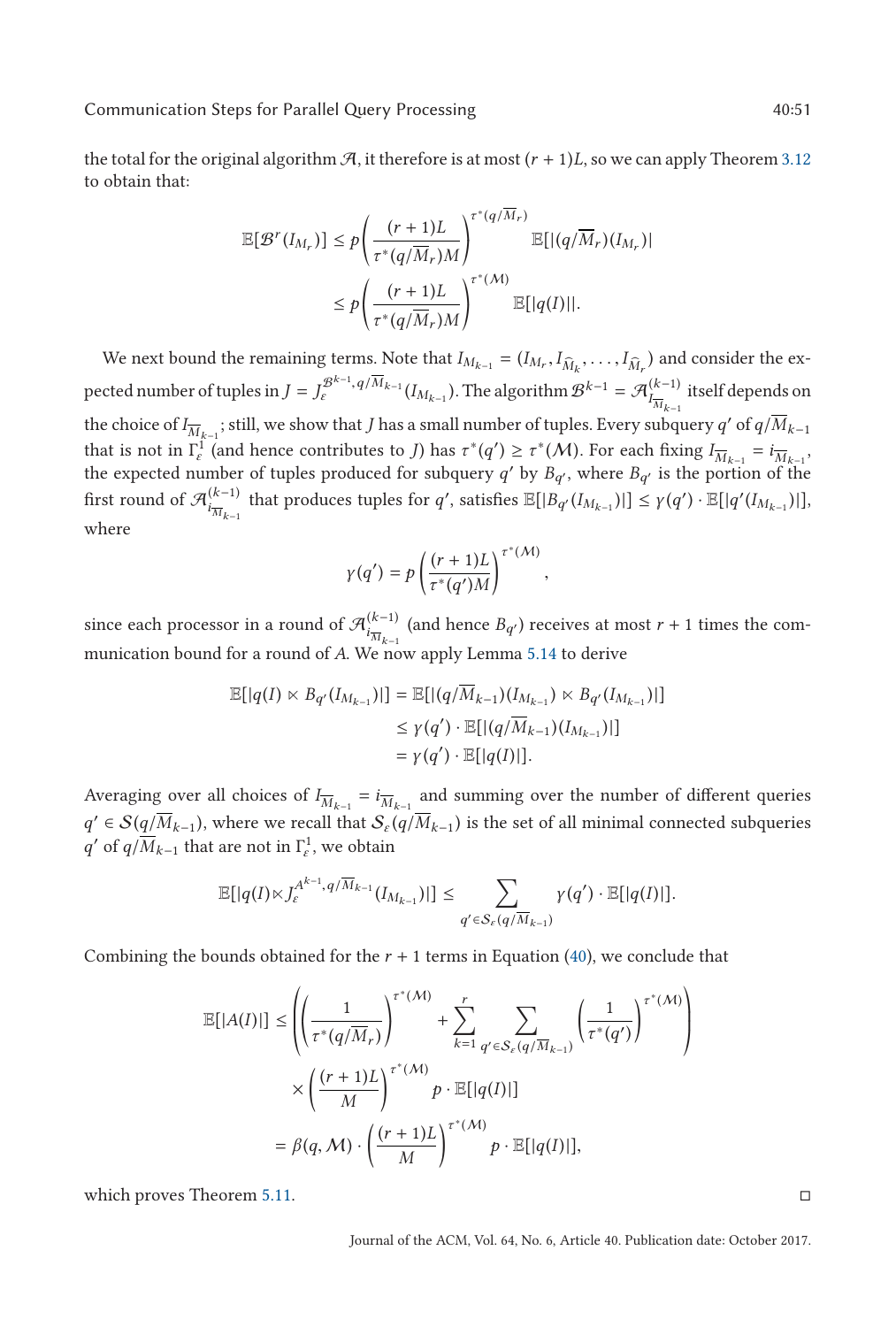## **5.3 Application of the Lower Bound**

We show now how to apply Theorem 5.8 to obtain lower bounds for several query classes and compare the lower bounds with the upper bounds.

The first class is the queries  $L_k$ , where the following corollary is a straightforward application of Theorem 5.8 and Lemma 5.6.

COROLLARY 5.15. *Any tuple-based MPC algorithm that computes*  $L_k$  *with load*  $L = O(M/p^{1-\epsilon})$ *requires at least*  $\lceil \log_k k \rceil$  *rounds of computation.* 

Observe that this gives a tight lower bound for  $L_k$ , since in the previous section we showed that there exists a query plan with depth  $\lceil \log_k k \rceil$  and load  $O(M/p^{1-\epsilon})$ .

Second, we give a lower bound for treelike queries and for that we use a simple observation:

Proposition 5.16. *Let q be a treelike query, and q be any connected subquery of q. If there exists a tuple-based algorithm that computes q with load L in r rounds, then any tuple-based algorithm that computes q with load L needs at least r rounds.*

Proof. Given any tuple-based MPC algorithm *A* for computing *q* in *r* rounds with maximum load *L*, we construct a tuple-based MPC algorithm *A'* that computes *q'* in *r* rounds with at most load *L*. *A'* will interpret each instance over  $q'$  as part of an instance for  $q$  by using the relations in *q*' and using the identity permutation  $(S_j = \{(1, 1, \ldots), (2, 2, \ldots), \ldots)\}\)$  for each relation in *q* \ *q'*. Then *A* runs exactly as *A* for *r* rounds; after the final round, *A* projects out for every tuple all the variables not in *q'*. The correctness of *A'* follows from the fact that *q* is treelike.  $\Box$  $\Box$ 

Define diam(*q*), the *diameter* of a query *q*, to be the longest distance between any two nodes in the hypergraph of q. In general,  $rad(q) \leq diam(q) \leq 2 rad(q)$ . For example,  $rad(L_k) = \lfloor k/2 \rfloor$ ,  $diam(L_k) = k$ , and  $rad(C_k) = diam(C_k) = \lfloor k/2 \rfloor$ .

Corollary 5.17. *Any tuple-based MPC algorithm that computes a treelike query q with load L* =  $O(M/p^{1-\epsilon})$  *needs at least*  $\lceil \log_{k_{\epsilon}}(diam(q)) \rceil$  *rounds.* 

Proof. Let  $q'$  be the subquery of  $q$  that corresponds to the diameter of  $q$ . Notice that  $q'$  is a connected query, and, moreover, it behaves exactly like *L*diam(*q*). Hence, by Lemma 5.15 any algorithm needs at least  $\lceil \log_{k_e}(\text{diam}(q)) \rceil$  to compute *q'*. By applying Proposition 5.16, we have that  $q$  needs at least that many rounds as well.

Let us compare the lower bound  $r_{\text{low}} = \lceil \log_{k_c}(\text{diam}(q)) \rceil$  and the upper bound  $r_{\text{up}} =$  $\lceil \log_{k_c}(\text{rad}(q)) \rceil + 1$  from Lemma 5.4. Since diam(*q*)  $\leq 2\text{rad}(q)$ , we have that  $r_{\text{low}} \leq r_{\text{up}}$ . Additionally, rad(*q*)  $\leq$  diam(*q*) implies  $r_{\text{up}} \leq r_{\text{low}} + 1$ . Thus, the gap between the lower bound and the upper bound on the number of rounds is at most 1 for treelike queries. When  $\varepsilon < 1/2$ , these bounds are matching, since  $k_{\varepsilon} = 2$  and  $2 \text{rad}(q) - 1 \leq \text{diam}(q)$  for treelike queries.

Third, we study one instance of a non treelike query, namely the cycle query  $C_k$ . The lemma is a direct application of Lemma 5.7.

LEMMA 5.18. Any tuple-based MPC algorithm that computes the query  $C_k$  with load  $L =$  $O(M/p^{1-\epsilon})$  *requires at least*  $\lfloor \log_{k_{\epsilon}} (k/(m_{\epsilon}+1)) \rfloor + 2$  *rounds, where*  $m_{\epsilon} = \lfloor 2/(1-\epsilon) \rfloor$ *.* 

For cycle queries we also have a gap of at most 1 between this lower bound and the upper bound in Lemma 5.4.

*Example 5.19.* Let  $\varepsilon = 0$  and consider two queries,  $C_5$  and  $C_6$ . In this case, we have  $k_{\varepsilon} = m_{\varepsilon} = 2$ and  $rad(C_5) = rad(C_6) = 2$ .

For query  $C_6$ , the lower bound is then  $\lfloor \log_2(6/3) \rfloor + 2 = 3$  rounds, while the upper bound is  $\lceil \log_2(3) \rceil + 1 = 3$  rounds. Hence, in the case of  $C_6$  we have tight upper and lower bounds. For query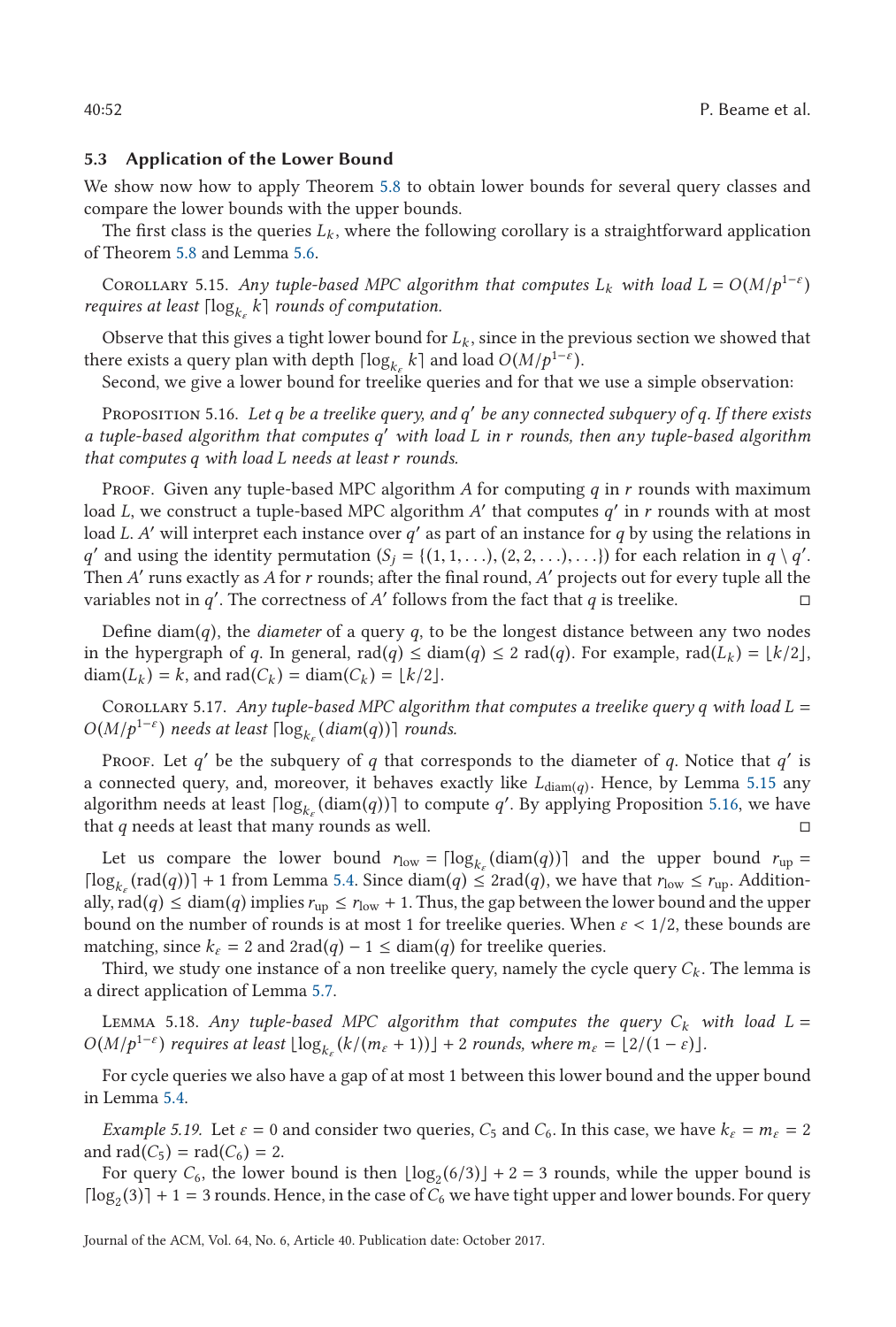$C_5$ , the upper bound is again  $\lceil \log_2(3) \rceil + 1 = 3$  rounds, but the lower bound becomes  $\lfloor \log_2(5/3) \rfloor +$  $2 = 2$  rounds. The exact number of rounds necessary to compute  $C_5$  is thus open.

Finally, we show how to apply Lemma 5.15 to show that transitive closure even on some very simple graphs requires many rounds. In particular, we consider the problem CONNECTED-COMPONENTS, for which, given an undirected graph  $G = (V, E)$  with input a set of edges, the requirement is to label the nodes of each connected component with the same label, unique to that component. Our very simple graphs will be disjoint unions of paths, and the lower bound holds when the input edges are distributed for the algorithm in a structured fashion that is natural for such graphs. For this class of inputs, the multiway join view naturally captures the problem. Moreover, the tuple-based restriction of these algorithms captures a natural restricted class of MapReduce algorithms for general connectivity in which the grouping by key only gathers together portions of the graph that are known to be connected, which for our restricted class of graphs means being part of a join tuple. The routing by key of MapReduce yields the restriction on the routing decisions for join tuples in our model.

THEOREM 5.20. Let G be an input graph of size M. For any  $0 \leq \varepsilon < 1$ , there is no algorithm in the *tuple-based MPC model that computes* Connected-Components *on unions of disjoint paths using p processors and load*  $L = O(M/p^{1-\epsilon})$  *in*  $o(\log p)$  *rounds.* 

The idea of the proof is to construct input graphs for CONNECTED-COMPONENTS whose components correspond to the output tuples for  $L_k$  for  $k = p^{\delta}$  for some small constant  $\delta$  depending on  $\varepsilon$ and use the round lower bound for solving  $L_k$ . Notice that the size of the query  $L_k$  is not fixed but depends on the number of processors *p*.

Proof. Since larger  $\varepsilon$  implies a more powerful algorithm, we assume without loss of generality that  $\varepsilon = 1 - 1/t$  for some integer constant  $t > 1$ . Let  $\delta = 1/(2t(t + 2))$ . The family of input graphs and the initial distribution of the edges to servers will look like an input to  $L_k$ , where  $k = \lfloor p^{\delta} \rfloor$ . In particular, the vertices of the input graph *G* will be partitioned into  $k + 1$  sets  $P_1, \ldots, P_{k+1}$ , each partition containing *<sup>m</sup>*/*<sup>k</sup>* vertices. The edges of *<sup>G</sup>* will form permutations (matchings) between adjacent partitions,  $P_i$ ,  $P_{i+1}$ , for  $i = 1, \ldots, k$ . Thus, *G* will contain exactly  $k \cdot (m/k) = m$ edges. This construction creates essentially  $k$  binary relations, each with  $m/k$  tuples and size  $M_k = (m/k) \log(m/k)$ .

Since  $k < p$ , we can assume that the adversary initially places the edges of the graph so each server is given edges only from one relation. It is now easy to see that any tuple-based algorithm in MPC that solves CONNECTED-COMPONENTS for an arbitrary graph *G* of the above family in *r* rounds with load *L* implies an (*r* + 1)-round tuple-based algorithm with the same load that solves *L<sup>k</sup>* when each relation has size *M*. Indeed, the new algorithm runs the algorithm for connected components for the first *r* rounds and then executes a join on the labels of each node. Since each tuple in  $L_k$  corresponds exactly to a connected component in  $G$ , the join will recover all the tuples of  $L_k$ .

Since the query size is not independent of the number of servers *p*, we have to carefully compute the constants for our lower bounds. Consider an algorithm for  $L_k$  with load  $L \leq cM/p^{1-\epsilon}$ , where  $M = m \log(m)$ . Let  $r = \log_{k_c} k$  – 2. Observe also that  $k_{\varepsilon} = 2t$  since  $\varepsilon = 1 - 1/t$ .

We will use the  $(\varepsilon, r)$ -plan M for  $L_k$  presented in the proof of Lemma 5.6, apply Theorem 5.11, and compute the factor  $\beta(L_k, M)$ . First, notice that each query  $L_k/\overline{M}_i$  for  $j = 0, \ldots, r$  is isomorphic to  $L_{k/k_{\varepsilon}^{j}}$ . Then, the set  $\mathcal{S}_{\varepsilon}(L_{k/k_{\varepsilon}^{j}})$  consists of at most  $k/k_{\varepsilon}^{j}$  paths  $q'$  of length  $k_{\varepsilon} + 1$ . By the choice of *r*,  $L_k/\overline{M}_r$  is isomorphic to  $L_\ell$ , where  $k_\ell + 1 \leq \ell < k_\ell^2$ . Further, we have that  $\tau^*(\mathcal{M}) = \tau^*(L_{k_\ell+1}) =$ <br> $\Gamma(k+1)/2! = t+1$  since  $k = 2t$  $[(k_{\varepsilon} + 1)/2] = t + 1$ , since  $k_{\varepsilon} = 2t$ .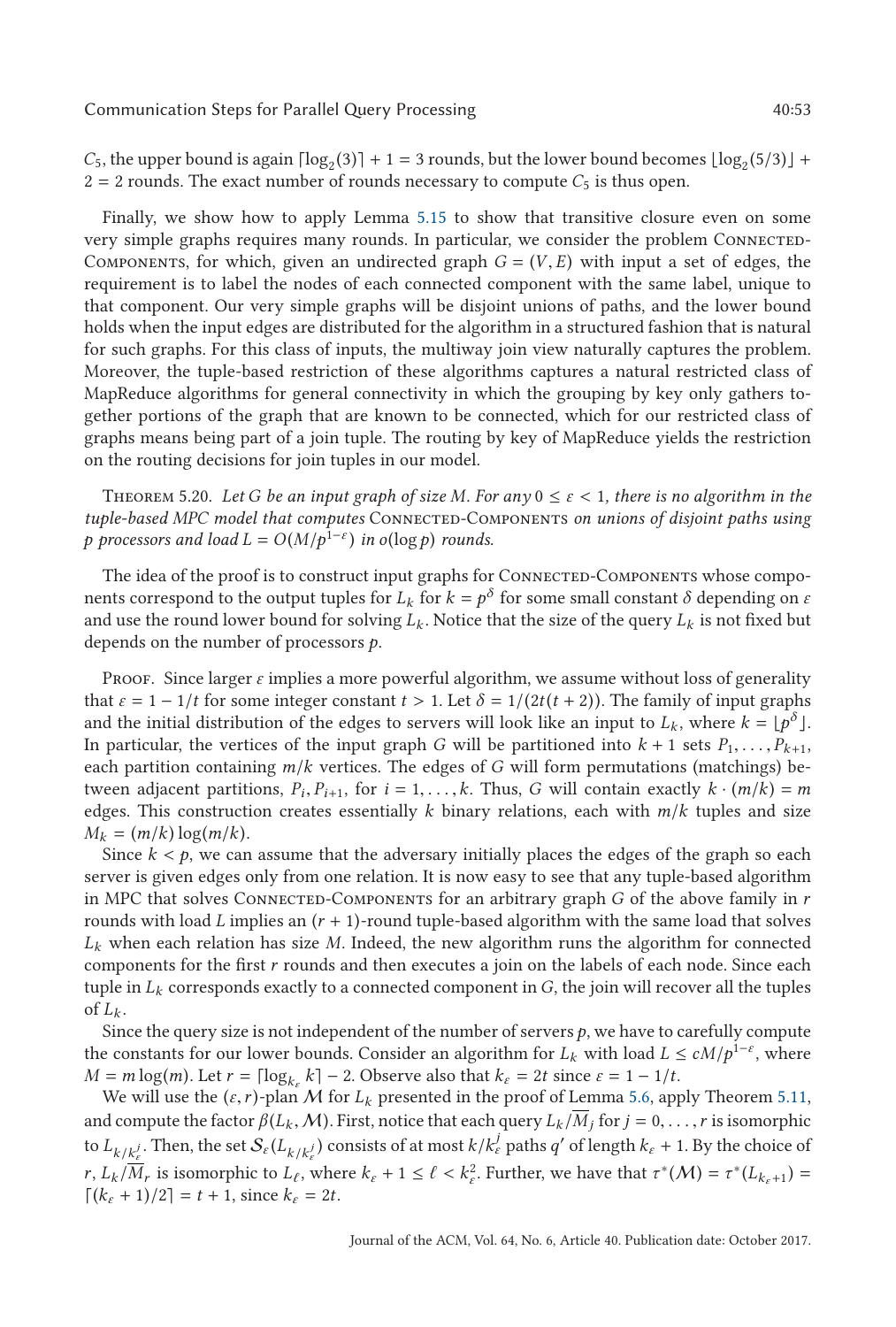<span id="page-53-0"></span>40:54 P. Beame et al.

Thus, we have

$$
\beta(L_k, \mathcal{M}) = \left(\frac{1}{\tau^*(L_k/\overline{M}_r)}\right)^{\tau^*(\mathcal{M})} + \sum_{j=1}^r \sum_{q' \in \mathcal{S}_{\varepsilon}(q/\overline{M}_{k-1})} \left(\frac{1}{\tau^*(q')}\right)^{\tau^*(\mathcal{M})}
$$
  
\n
$$
\leq (1-\varepsilon)^{\tau^*(\mathcal{M})} \left(1 + \sum_{j=1}^r \frac{k}{k_{\varepsilon}^{j-1}}\right)
$$
  
\n
$$
\leq (2k+1)(1-\varepsilon)^{\tau^*(\mathcal{M})}.
$$

Observe now that  $M/M_k = 1/(1/k - \log(k)/(k \log(m))) \leq 2k$ , assuming that  $m \geq p^{2\delta}$ . Consequently, Theorem 5.11 implies that any tuple-based MPC algorithm using at most  $\lceil \log_k k \rceil - 1$ rounds reports at most the following fraction of the required output tuples for the  $L_k$  query:

$$
\beta(L_k, \mathcal{M}) \cdot p \left( \frac{(r+1)L}{M_k} \right)^{\tau^*(\mathcal{M})} \le (2k+1)(2ck(r+1)/t)^{\tau^*(\mathcal{M})} \cdot p^{1-\tau^*(\mathcal{M})(1-\varepsilon)}
$$
\n
$$
= (2k+1)(2ck(r+1)/t)^{1+t} \cdot p^{1-(1+t)(1-\varepsilon)}
$$
\n
$$
\le c_1 k^{t+2} (c_2 r)^{1+t} \cdot p^{1-(1+t)(1-\varepsilon)}
$$
\n
$$
\le c_3 k^{t+2} (\log_2 k)^{c_4} \cdot p^{1-(1+t)(1-\varepsilon)}
$$
\n
$$
\le c_3 (\delta \log_2 p)^{c_4} \cdot p^{\delta(t+2)+1-(1+t)(1-\varepsilon)}
$$
\n
$$
= c_3 (\delta \log_2 p)^{c_4} \cdot p^{\delta(t+2)-1/t}
$$
\n
$$
= c_3 (\delta \log_2 p)^{c_4} \cdot p^{-1/2t},
$$

where  $c_3$ ,  $c_4$  are constants. Since  $t > 1$ , the fraction of the output tuples is  $o(1)$  as a function of the pumber of processors  $\rho$ . This implies that any algorithm that computes Connecten-Components number of processors  $p$ . This implies that any algorithm that computes CONNECTED-COMPONENTS on *G* requires at least  $\lceil \log_{k_e} \lfloor p^{\delta} \rfloor \rceil - 2 = \Omega(\log p)$  rounds.

# **6 RELATED WORK**

*MapReduce-Related Models*. Several computation models have been proposed to understand the power of MapReduce and other related massively parallel programming frameworks (Feldman et al. [2010;](#page-56-0) Karloff et al. [2010;](#page-57-0) Koutris and Suciu [2011;](#page-57-0) Afrati et al. [2012;](#page-56-0) Pietracaprina et al. [2012\)](#page-57-0). These all identify the number of communication rounds as a main complexity parameter but differ in their treatment of the communication.

The first of these models was the Massive, Unordered, Distributed (MUD) model of Feldman et al. [\(2010\)](#page-56-0). It takes as input a sequence of elements and applies a binary merge operation repeatedly, until obtaining a final result, similarly to a User Defined Aggregate in database systems. The article compares MUD with streaming algorithms: A streaming algorithm can trivially simulate MUD, and the converse is also possible if the merge operators are computationally powerful (beyond PTIME).

Karloff et al. [\(2010\)](#page-57-0) define MRC, a class of multi-round algorithms based on using the MapReduce primitive as the sole building block, and fixing specific parameters for balanced processing. The number of processors  $p$  is  $\Theta(N^{1-\epsilon})$ , and each can exchange MapReduce outputs expressible in  $\Theta(N^{1-\epsilon})$  bits per step, resulting in  $\Theta(N^{2-2\epsilon})$  total storage among the processors on a problem of size *N*. Their focus was algorithmic, showing simulations of other parallel models by MRC, as well as the power of two round algorithms for specific problems.

Pietracaprina et al. [\(2012\)](#page-57-0) propose a MapReduce model where the parameters are the number of rounds, the maximum size *m* of the memory of each reducer, and the total amount of memory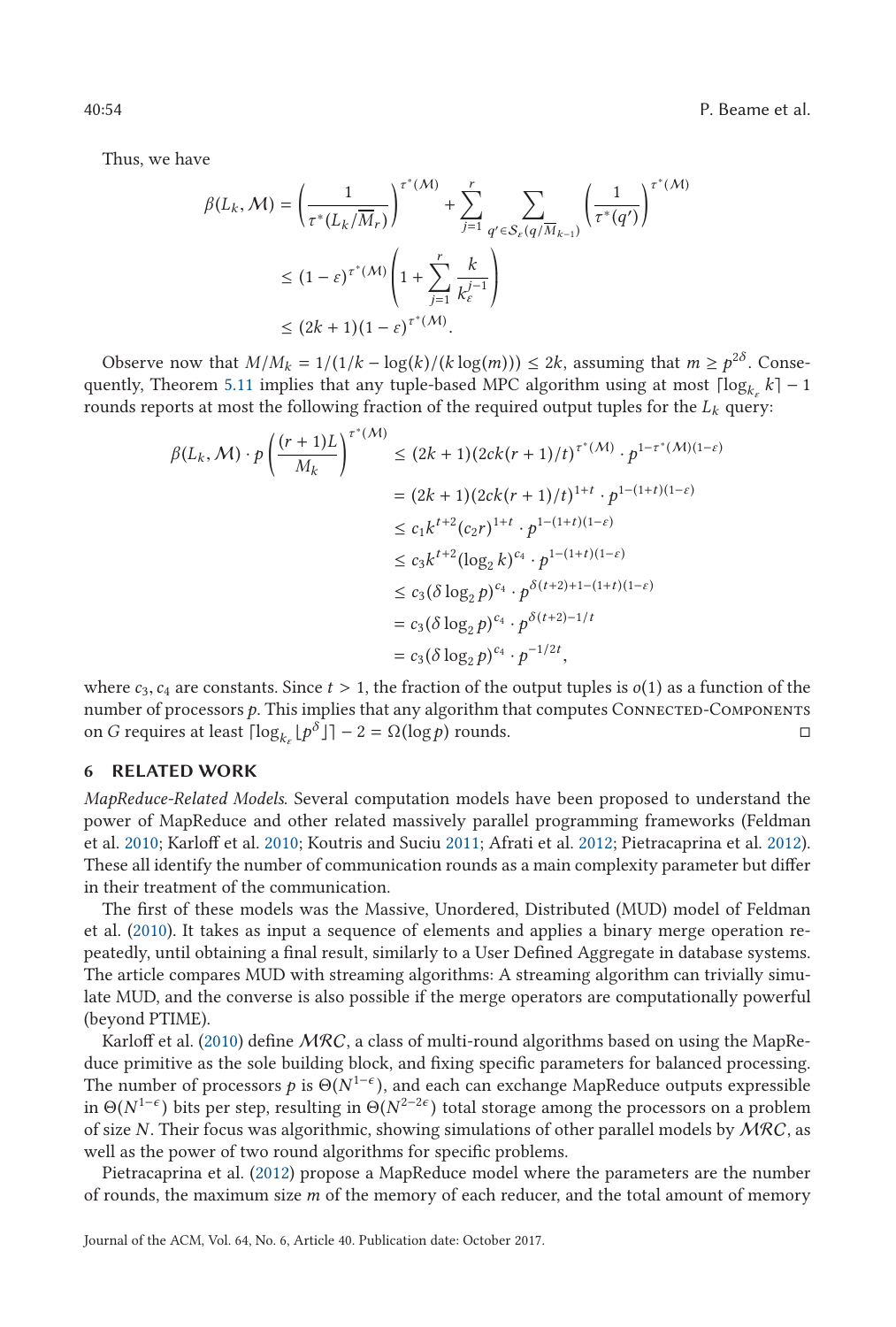*M*. The *MRC* model is a special case where  $m = O(N^{1-\epsilon})$  and  $M = O(N^{2-2\epsilon})$ , but there is no restriction on the number of processors. Another MapReduce model is introduced by Goodrich et al. [\(2011\)](#page-57-0), where again the maximum size of each reducer is a parameter.

Lower bounds for the single round MapReduce model are first discussed by Afrati et al. [\(2012\)](#page-56-0), who derive an interesting tradeoff between reducer size and replication rate. This is nicely illustrated by Ullman's drug interaction example (Ullman [2012\)](#page-57-0). There are *<sup>n</sup>* (<sup>=</sup> <sup>6</sup>,500) drugs, each consisting of about 1MB of data about patients who took that drug, and one has to find all drug interactions by applying a user defined function (UDF) to all pairs of drugs. To see the tradeoffs, it helps to simplify the example, by assuming we are given *two* sets, each of size *n*, and we have to apply a UDF to every pair of items, one from each set, in effect computing their Cartesian product. There are two extreme ways to solve this. One can use  $n^2$  reducers, one for each pair of items; while each reducer has size 2, this approach is impractical because all of the data are replicated *n* times. At the other extreme one can use a single reducer that handles the entire data; the replication rate is 1, but the size of the reducer is 2*n*, which is also impractical. As a tradeoff, partition each set into *<sup>д</sup>* groups of size *<sup>n</sup>*/*д*, and use one reducer for each of the *<sup>д</sup>*<sup>2</sup> pairs of groups: The size of a reducer is <sup>2</sup>*n*/*д*, while the replication rate is *<sup>д</sup>*. Thus, there is a tradeoff between the replication rate and the reducer size, which was also shown to hold for several other classes of problems (Afrati et al. [2012\)](#page-56-0).

There are two significant limitations of this prior work: (1) As powerful and as convenient as the MapReduce framework is, the operations it provides may not be able to take full advantage of the resource constraints of modern systems. The lower bounds say nothing about alternative ways of structuring the computation that send and receive the same amount of data per step. (2) Even within the MapReduce framework, the only lower bounds apply to a single communication round, and say nothing about the limitations of multi-round MapReduce algorithms.

While it is convenient that MapReduce hides the number of servers from the programmer, when considering the most efficient way to use resources to solve problems it is natural to expose information about those resources to the programmer. In this article, we take the view that the number of servers *p* should be an explicit parameter of the model, which allows us to focus on the tradeoff between the amount of communication and the number of rounds. For example, going back to our Cartesian product problem, if the number of servers *p* is known, there is one optimal way to solve the problem: partition each of the two sets into  $q = \sqrt{p}$  groups, and let each server handle one pair of groups.

A model with *p* as explicit parameter was proposed by Koutris and Suciu [\(2011\)](#page-57-0), who showed both lower and upper bounds for one round of communication. In this model only tuples are sent and they must be routed independent of each other. For example, Koutris and Suciu [\(2011\)](#page-57-0) proves that multi-joins on the same attribute can be computed in one round, while multi-joins on different attributes, like  $R(x)$ ,  $S(x, y)$ ,  $T(y)$  require strictly more than one round. The study was mostly focused on understanding data skew, the model was limited, and the results do not apply to more than one round.

The MPC model we introduce in this article is more general than the above models, allowing arbitrary bits to represent communicated data, rather than just tuples, and unbounded computing power of servers so the lower bounds we show for it apply more broadly. Moreover, we establish lower bounds that hold even in the absence of skew.

*Other Parallel Models*. The prior parallel model that is closest to the MPC model is Valiant's Bulk Synchronous Parallel (BSP) model (Valiant [1990\)](#page-57-0). The BSP model operates in synchronous rounds of supersteps consisting of possibly asynchronous steps. In addition to the number of processors, there is a superstep size, *L*, there is the notion of an *h*-relation, a mapping in which each processor sends and receives at most *h* bits, as well as an architecture-dependent bandwidth parameter *д*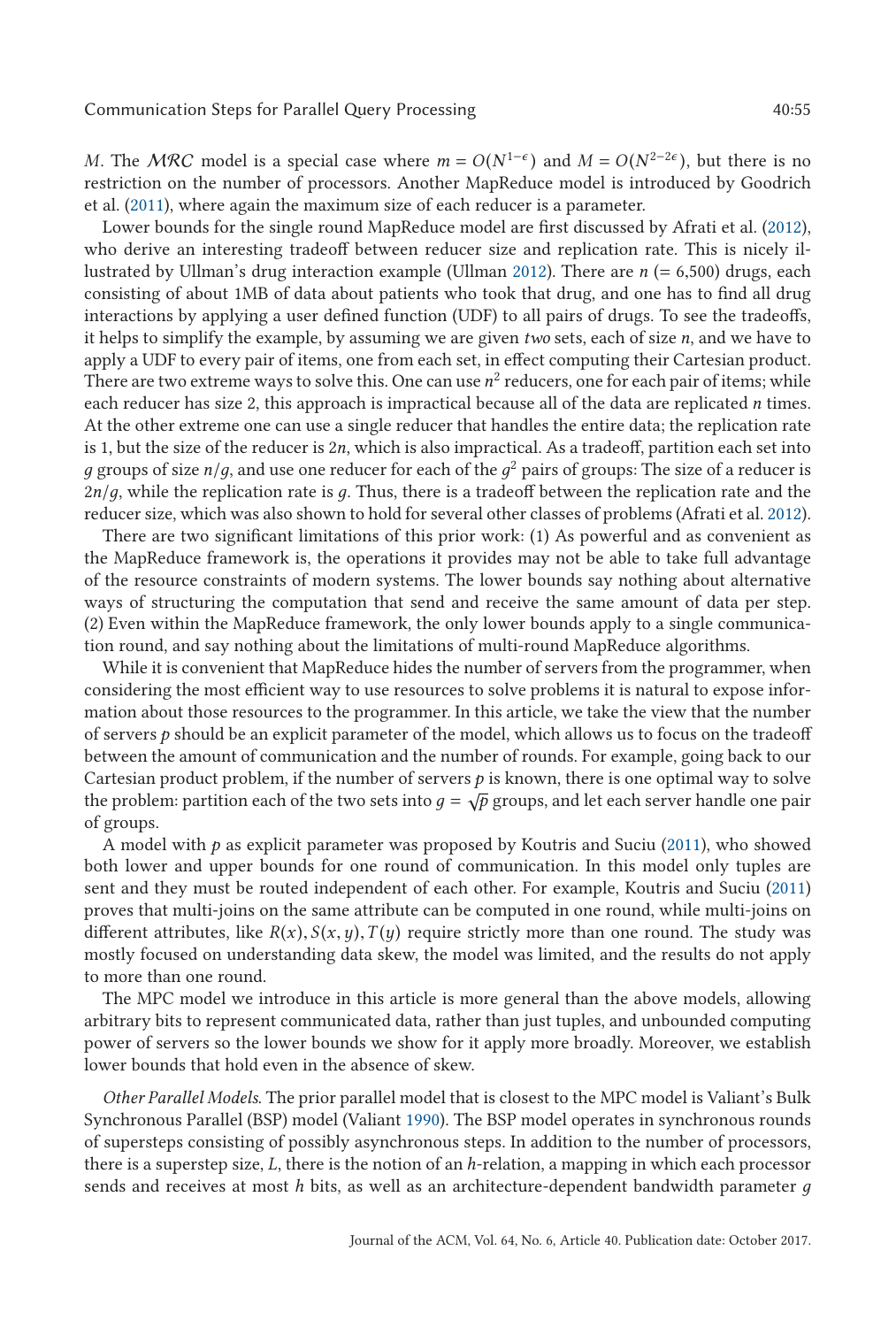that says that a superstep has to have at least *дh* steps in order for the processors to deliver an *h*-relation during a superstep. In the MPC model, the notion of load *L* largely parallels the notion of *h*-relation (though we technically only need to bound the number of bits each processor receives to obtain our lower bounds) but the other parameters are irrelevant, because we strengthen the model to allow unbounded local computation and hence the only notion of time in the model is the number of synchronous rounds (supersteps).

The finer-grained LogP model (Culler et al. [1996\)](#page-56-0) does away with the synchronization barriers and the notion of *h*-relations inherent in the BSP model and has a more continuous notion of relaxed synchrony based on a latency bound and bound on processor overhead for setting up communication rather than based on supersteps. While its finer grain computation and relaxed asyncrhony allowed tighter modeling of a number of parallel architectures, it seems less well matched to system architectures for MapReduce-style computations than either the BSP or MPC models.

*Communication Complexity*. The results we show belong to the study of communication complexity, for which there is a very large body of existing research (Kushilevitz and Nisan [1997\)](#page-57-0). Communication complexity considers the number of bits that need to be communicated between cooperating agents to solve computational problems when the agents have unlimited computational power. Our model is related to the so-called number-in-hand multi-party communication complexity, in which there are multiple agents and no shared information at the start of communication. This has already been shown to be important to understanding the processing of massive data: Analysis of number-in-hand (NIH) communication complexity has been the main method for obtaining lower bounds on the space required for datastream algorithms (e.g., Alon et al. [\(1999\)](#page-56-0)).

However, there is something very different about the results that we prove here. In almost all prior lower bounds, there is at least one agent that has access to all communication between agents.<sup>11</sup> (Typically, this is either via a shared blackboard to which all agents have access or a referee who receives all communication.) In this case, no problem on *N* bits whose answer is *M* bits long can be shown to require more than *N* + *M* bits of communication. In our MPC model, all communication between servers is *private* and we restrict the communication per processor per step, rather than the total communication. Indeed, the privacy of communication is essential to our lower bounds, since we prove lower bounds that apply when the total communication is much larger than  $N + M$ . (Our lower bounds for some problems apply when the total communication is as large as  $N^{1+\delta}$ .)

*Follow-up Work*. Several recent works follow up on the results in this article. In Koutris et al. [\(2016\)](#page-57-0) and Ketsman and Suciu [\(2017\)](#page-57-0) the authors construct parallel algorithms in the MPC model that are*worst-case optimal*, that is, match the maximum load of the worst behaved data distribution. They show that for every full conjunctive query *q*, there exists a data distribution of input size *M* for which every MPC algorithm has load  $\Omega(M/p^{1/\rho^*})$ , where  $\rho^*$  is the minimum fractional edge<br>cover of the query *q*. Moreover, for hinary conjunctive queries where the relations have equal size cover of the query *q*. Moreover, for binary conjunctive queries where the relations have equal size it is shown that there exists an algorithm that achieves load  $\tilde{O}(M/p^{1/p^*})$ . In Afrati et al. [\(2017\)](#page-56-0), the authors propose a multi-round algorithm for acyclic conjunctive queries where the load depends authors propose a multi-round algorithm for acyclic conjunctive queries where the load depends not only on the input but also the output size.

 $^{11}$  Though private-messages models have been defined before, we are aware of only two lines of work where lower bounds make use of the fact that no single agent has access to all communication: (1) Results of Gál and Gopalan [\(2007\)](#page-56-0) and Guha and Huang [\(2009\)](#page-57-0) use the assumption that communication is both private and (multi-pass) one-way, but unlike the bounds we prove here, their lower bounds are smaller than the total input size; (2) Tiwari [\(1987\)](#page-57-0) defined a distributed model of communication complexity in networks in which in input is given to two processors that communicate privately using other helper processors. However, this model is equivalent to ordinary public two-party communication when the network allows direct private communication between any two processors, as our model does.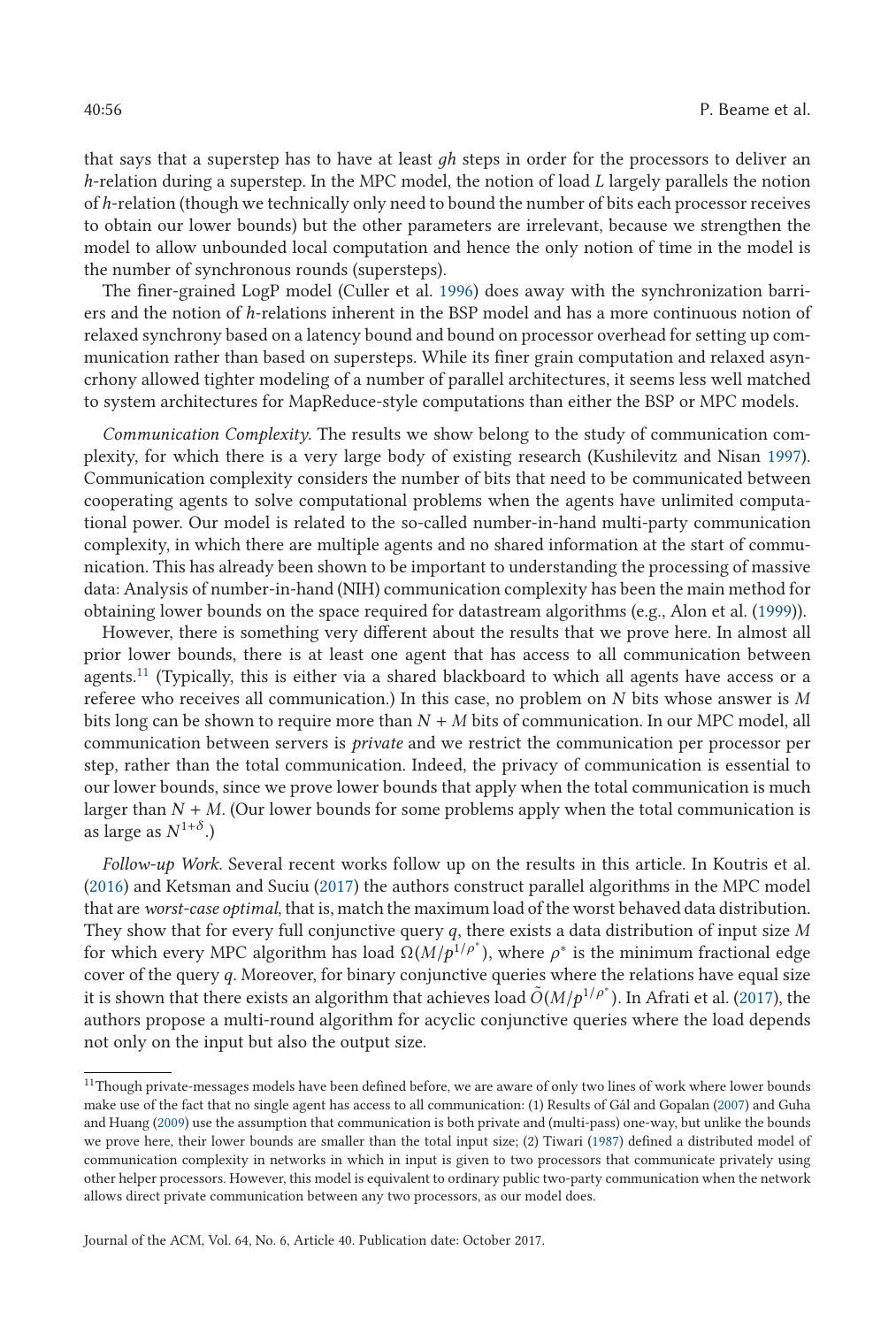<span id="page-56-0"></span>The Hypercube algorithm was also implemented as part of massively parallel systems in Chu et al. (2015) and Vitorovic et al. [\(2016\)](#page-57-0) and compared against more traditional parallel query plans.

# **7 CONCLUSION**

In this article, we introduce a simple but powerful model, the MPC model, that allows us to analyze query processing in massively parallel systems. The MPC model captures two important parameters: the number of communication rounds and the maximum load that a server receives during the computation. We prove the first tight upper and lower bounds for the maximum load in the case of one communication round and input data without skew. Then, we show how to handle skew for several classes of queries. Finally, we analyze the precise tradeoff between the number of rounds and maximum load for the case of multiple rounds.

Our work leaves open many interesting questions. The analysis for multiple rounds works for a limited class of inputs, since we have to assume that all relations have the same size. Further, our lower bounds are (almost) tight only for a specific class of queries (treelike queries), so it remains open how we can obtain lower bounds for any conjunctive query, where relations have different size.

The effect of data skew in parallel computation is another exciting research direction. Although we have some understanding on how to handle skew in a single round, it is an open how skew influences computation when we have multiple rounds and what are the tradeoffs we can obtain in such cases.

## **REFERENCES**

- Foto N. Afrati, Manas R. Joglekar, Christopher Ré, Semih Salihoglu, and Jeffrey D. Ullman. 2017. GYM: A multiround distributed join algorithm. In *Proceedings of the 20th International Conference on Database Theory (ICDT'17)*. 4:1–4:18. DOI:<http://dx.doi.org/10.4230/LIPIcs.ICDT.2017.4>
- F. N. Afrati, A. D. Sarma, S. Salihoglu, and J. D. Ullman. 2012. Upper and lower bounds on the cost of a map-reduce computation. *CoRR* abs/1206.4377 (2012).
- F. N. Afrati and J. D. Ullman. 2010. Optimizing joins in a map-reduce environment. In *EDBT*. 99–110.
- N. Alon, Y. Matias, and M. Szegedy. 1999. The space complexity of approximating the frequency moments. *JCSS* 58, 1 (1999), 137–147.
- A. Atserias, M. Grohe, and D. Marx. 2008. Size bounds and query plans for relational joins. In *FOCS*. 739–748.
- Paul Beame, Paraschos Koutris, and Dan Suciu. 2013. Communication steps for parallel query processing. In *Proceedings of the 32nd ACM SIGMOD-SIGACT-SIGART Symposium on Principles of Database Systems (PODS'13)*, Richard Hull and Wenfei Fan (Eds.). ACM, 273–284. DOI:<http://dx.doi.org/10.1145/2463664.2465224>
- Paul Beame, Paraschos Koutris, and Dan Suciu. 2014. Skew in parallel query processing. In *Proceedings of the 33rd ACM SIGMOD-SIGACT-SIGART Symposium on Principles of Database Systems (PODS'14)*, Richard Hulland Martin Grohe (Eds.). ACM, 212–223. DOI:<http://dx.doi.org/10.1145/2594538.2594558>
- Jo[hann Brault-Baron. 2016. Hypergraph acyclicity revisited.](http://doi.acm.org/10.1145/2983573) *ACM Comput. Surv.* 49, 3 (2016), 54:1–54:26. http://doi.acm. org/10.1145/2983573
- S. Chaudhuri. 2012. What next?: A half-dozen data management research goals for big data and the cloud. In *PODS*. 1–4.
- Shumo Chu, Magdalena Balazinska, and Dan Suciu. 2015. From theory to practice: Efficient join query evaluation in a parallel database system. In *Proceedings of the 2015 ACM SIGMOD International Conference on Management of Data*. 63–78. DOI:<http://dx.doi.org/10.1145/2723372.2750545>
- David E. Culler, Richard M. Karp, David A. Patterson, Abhijit Sahay, Eunice E. Santos, Klaus E. Schauser, Ramesh Subramonian, and Thorsten von Eicken. 1996. LogP: A practical model of parallel computation. *Commun. ACM* 39, 11 (1996), 78–85. DOI:<http://dx.doi.org/10.1145/240455.240477>
- J. Dean and S. Ghemawat. 2004. MapReduce: Simplified data processing on large clusters. In *OSDI*. 137–150.
- E[MC Corporation. Data Science Revealed: A Data-Driven Glimpse into the Burgeoning New Field. Retrieved from](http://penalty -@M www.emc.com/collateral/about/news/emc-data-science-study-wp.pdf) http:// www.emc.com/collateral/about/news/emc-data-science-study-wp.pdf.
- J. Feldman, S. Muthukrishnan, A. Sidiropoulos, C. Stein, and Z. Svitkina. 2010. On distributing symmetric streaming computations. *ACM Transactions on Algorithms* 6, 4 (2010), 66:1–66:19.
- E. Friedgut. 2004. Hypergraphs, entropy, and inequalities. *Am. Math. Monthly* 111, 9 (2004), 749–760.